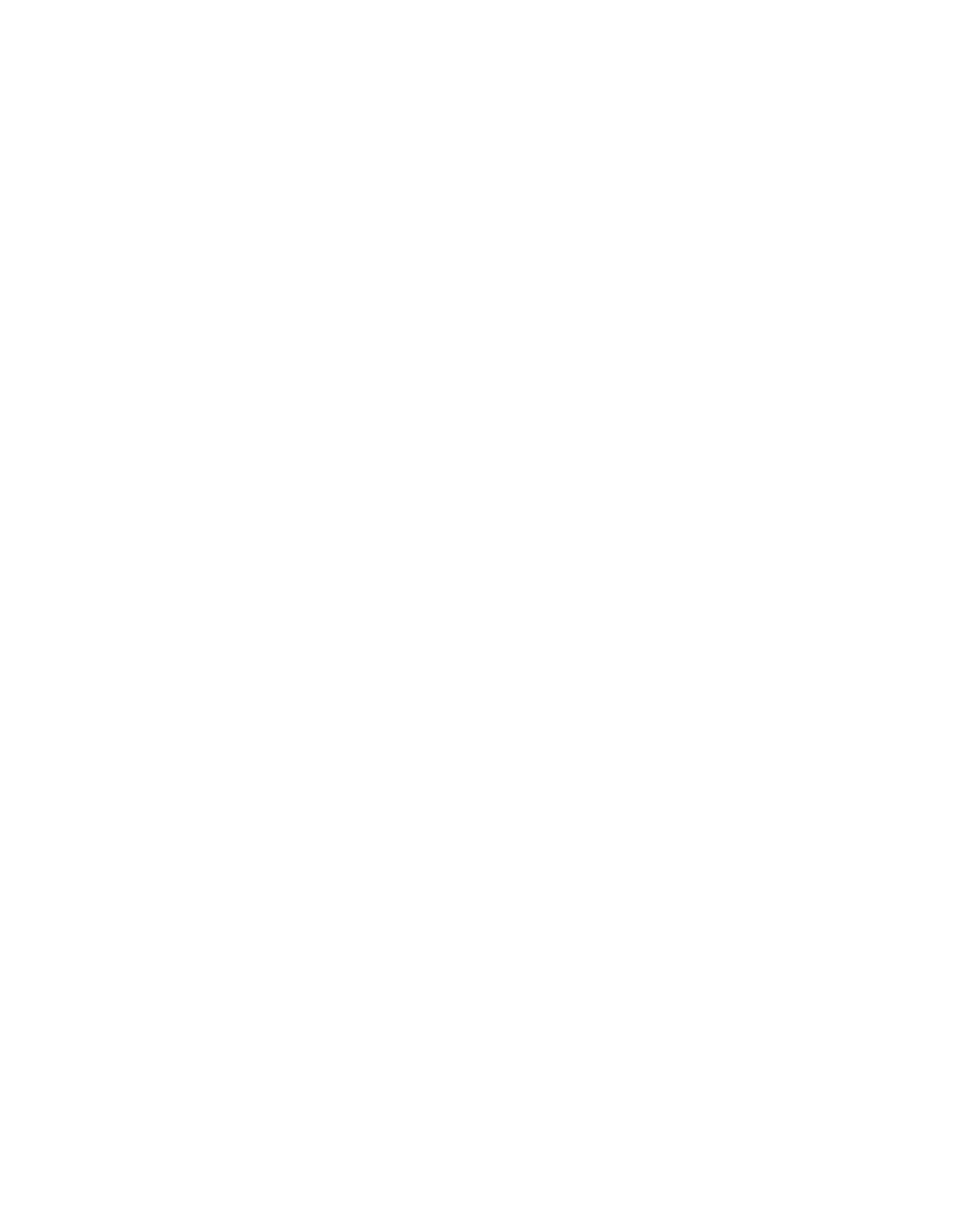## **APPROVAL**

A workshop was held January 8-9, 2001 to identify the likely environmental impacts of key actions proposed in the draft Kluane National Park and Reserve of Canada Management Plan. The following individuals attended and participated in the workshop:

Ken Anderson Doug Clark **Tom Elliot** Sarah Gaunt Kim Henkel David Henry Elizabeth Hofer Anne Landry **Steve Oates** Catherine Walton Duane West

Kluane Park Management Board Parks Canada, Yukon Field Unit Parks Canada, Yukon Field Unit Champagne and Aishihik First Nations staff Parks Canada, Yukon Field Unit Parks Canada, Yukon Field Unit Kluane Park Management Board Parks Canada, Yukon Field Unit Parks Canada, Western Canada Service Centre Kluane Park Management Board Parks Canada, Yukon Field Unit

PREPARED BY:

**Steve Oates** Environmental Science and Assessment Coordinator Western Canada Service Centre - Vancouver

January 2002

APPROVED BY:

Ken East Superintendent Yukon Field Unit

 $\sigma$ <sub>2</sub>  $O2$ date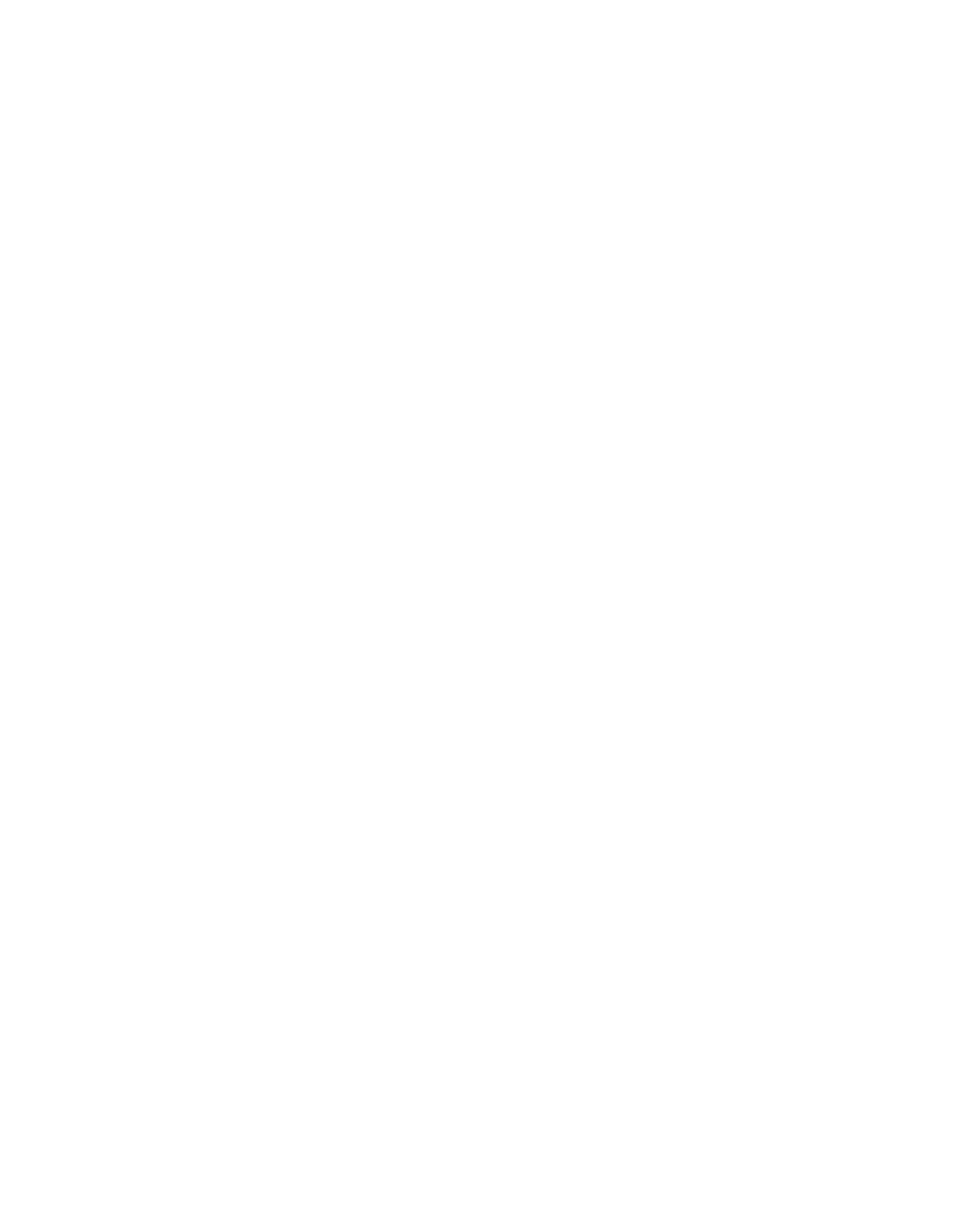## *TABLE OF CONTENTS*

| 1.0                      | <b>Introduction</b>                   |                                                 |                |  |  |  |  |
|--------------------------|---------------------------------------|-------------------------------------------------|----------------|--|--|--|--|
|                          | 1.1                                   | Park Management Planning Process                | 1              |  |  |  |  |
|                          | 1.2                                   | Environmental Assessment Policy and Legislation | $\mathbf 1$    |  |  |  |  |
|                          | 1.3                                   | Parks Canada Policy                             | $\overline{2}$ |  |  |  |  |
|                          | 1.4                                   | Parks Canada Legislation                        | 2              |  |  |  |  |
| 2.0                      |                                       | <b>Environmental Assessment Methodology</b>     | 3              |  |  |  |  |
| 3.0                      | <b>Impact Analysis and Evaluation</b> |                                                 |                |  |  |  |  |
| 4.0                      | <b>Cumulative Effects</b>             |                                                 |                |  |  |  |  |
| 5.0                      |                                       | <b>Determination</b>                            | 8              |  |  |  |  |
| 6.0<br><b>References</b> |                                       |                                                 |                |  |  |  |  |
|                          |                                       |                                                 |                |  |  |  |  |

## **[Appendix 1:](#page-21-0) Tables**

| Table 1: | <b>Key Action Summary</b>       |
|----------|---------------------------------|
| Table 2: | Potential Effect of Key Actions |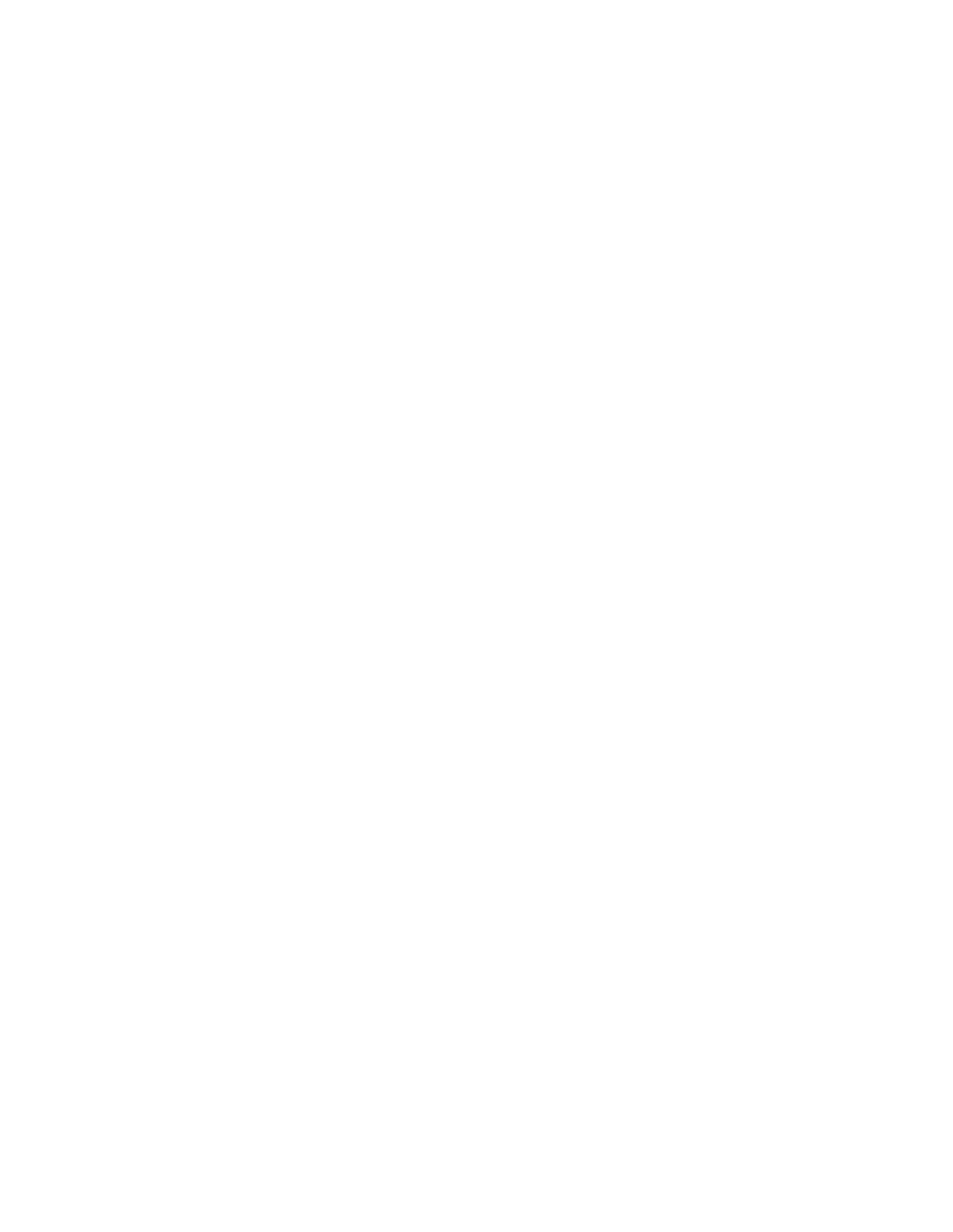## <span id="page-6-0"></span>**1.0 Introduction**

The last management plan for Kluane National Park and Reserve of Canada (hereafter Kluane NP&R) was approved in 1990. Significant changes have occurred since then. Comprehensive Land Claim Agreements have been reached with the Champagne and Aishihik First Nation and the Kluane First Nation. Kluane NP&R occupies portions of the traditional territories of these First Nations. A park management plan review was initiated in 1997. The planning team included representatives from the Kluane National Park Management Board, Champagne and Aishihik First Nations, Kluane First Nation, and Parks Canada. Opportunity for public comment and review of management planning issues was provided through the Kluane National Park and Reserve websit[e http://parkscan.harbour.com/kluane/,](http://parkscan.harbour.com/kluane/) five newsletters, open houses in Yukon communities, stakeholder meetings, a student workshop, and a questionnaire distributed to several hundred people in local communities. This strategic environmental assessment report documents environmental effects likely to occur during implementation of the revised Kluane National Park and Reserve of Canada Management Plan.

## **1.1 Park Management Planning Process**

A management plan is a strategic document defining how a national park will be managed. It describes programs and initiatives used by Parks Canada to realise the primary management objectives of ensuring protection and presentation of heritage resources. The plan provides a framework for setting work-planning priorities and a context for resolving park management issues as they arise.

A revised management plan for Kluane NP&R has been prepared based on input from the public, stakeholders, the planning team, and First Nations. A final revised management plan for the park is expected to be tabled in the House of Parliament in the latter part of 2001. Upon approval it will guide decision-making for 5 years. Subsequent management plan reviews will occur at 5 year intervals as specified by the *Parks Canada Agency Act*. Any plan amendments will also be tabled in Parliament.

Annual business plans will be the main means by which management plan initiatives are implemented. Progress in achieving ecological integrity at Kluane NP&R will be monitored. Results will be documented in State of Protected Heritage Areas Reports, formerly State of Parks Reports. These are prepared every few years. The most recent report, *State of Protected Heritage Areas 1999*, is available from the Parks Canada website at http://parkscanada.pch.gc.ca/library/SOP/main\_e.htm

## **1.2 Environmental Assessment Policy and Legislation**

The *Canadian Environmental Assessment Act (CEAA)* is the main piece of federal environmental assessment legislation in Canada. Preparation of a park management plan does not trigger the CEAA. However, a cabinet directive, the *Environmental Assessment Process For Policy and Program Proposals (EAPPPP)*, does commit government to assess the environmental consequences of federal plans, policies and programs. A revised version of the directive was approved in 1999. It includes guidelines for implementing the directive as well as methodological information on conducting strategic environmental assessments. The objective of the process is to integrate environmental considerations into the planning and decision-making processes of government. Strategic environmental assessment review of a management plan assesses the probable environmental impacts of implementing proposed key actions. It is also an opportune time to assess cumulative environmental effects.

Following approval of the *Kluane National Park and Reserve of Canada Management Plan*, individual projects will be developed and implemented. These projects will be screened to determine associated environmental effects pursuant the *Canadian Environmental Assessment Act*, or successor legislation such as the *Development Assessment Process / Yukon Environmental and Socio-economic Assessment Act (DAP / YESAA)*. A key purpose of the *CEAA* is to help the federal government achieve the goal of sustainable development. The Act applies to projects where a federal authority proposes, funds, regulates, or grants land. Parks Canada is a federal authority as defined in the *CEAA* and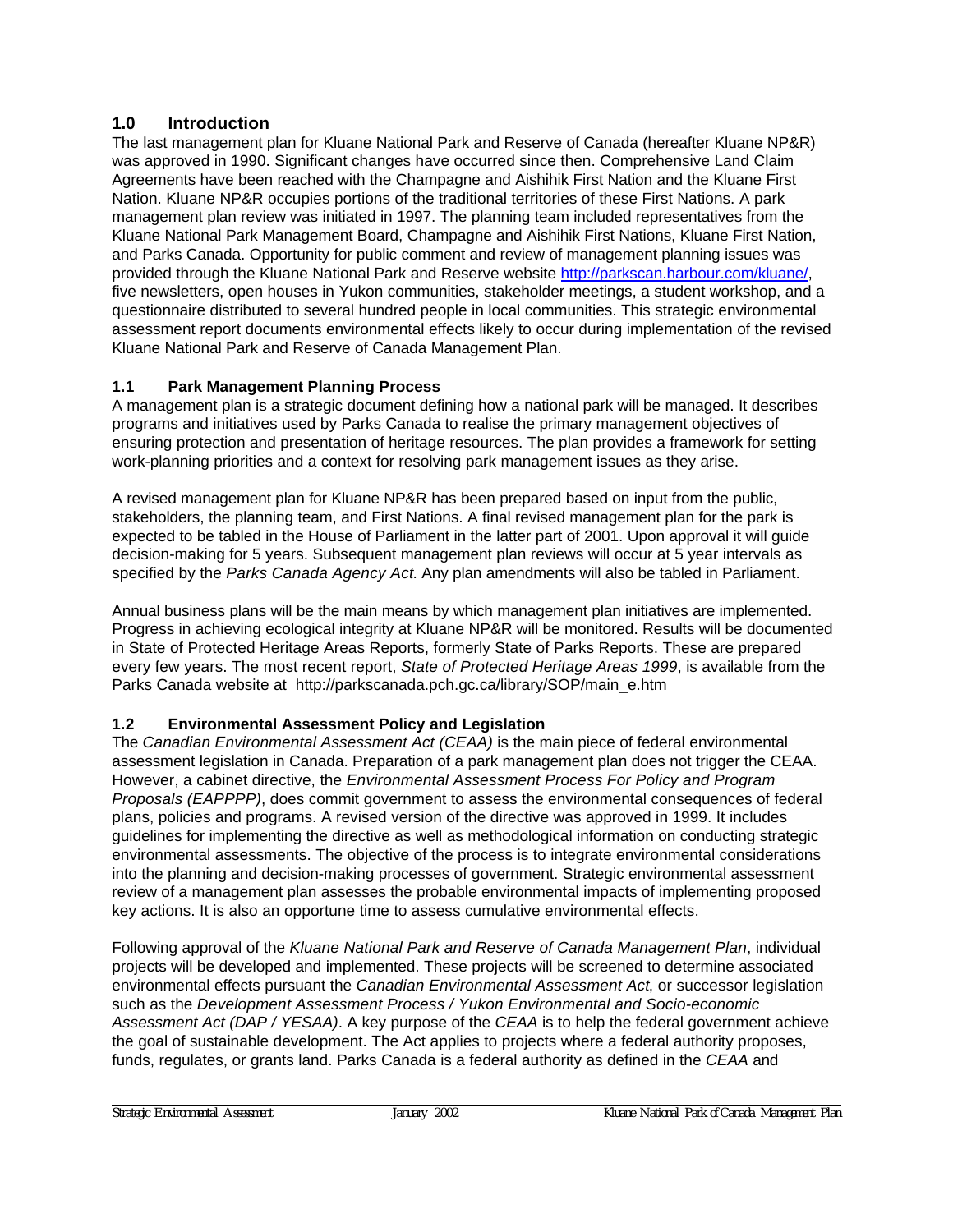<span id="page-7-0"></span>conducts many environmental assessments each year. An up to date list of projects subject to the *CEAA* is available on the Parks Canada Internet site [at http://www.parkscanada.gc.ca/ceaa/english/pcea\\_e.htm](http://www.parkscanada.gc.ca/ceaa/english/pcea_e.htm) Kluane National Park and Reserve projects can be located by using the 'Search by National Park' function and selecting 'Kluane National Park Reserve' from the drop-down *list. The Canadian Heritage Procedures for Complying With The Canadian Environmental Assessment Act*, and *Parks Canada Management Directive 2.4.2 Impact Assessment*, provide further direction on departmental application of the *CEAA, EAPPPP* and other environmental assessment tools.

## **1.3 Parks Canada Policy**

The *Kluane National Park and Reserve of Canada Management Plan* proposes numerous key actions. Strategic environmental assessment of the management plan included an analysis to determine if proposed actions are consistent with federal policy and legislation governing national parks. Table 2 (see Appendix 1) documents this analysis in detail. *Parks Canada Guiding Principles and Operational Policies (1994)*, provides a policy framework for all Parks Canada programs. Operational policy components relevant to the management of Kluane National Park and Reserve include *National Parks Policy, Cultural Resource Management Policy,* and *Canadian Heritage Rivers System Policy.* The objectives of each of these is briefly described below. Consult the *Parks Canada Guiding Principles and Operational Policies* document for a more thorough discussion of policy.

## **National Parks Policy objective:**

*"To protect for all time representative natural areas of Canadian significance in a system of national parks, and to encourage public understanding, appreciation, and enjoyment of this natural heritage so as to leave it unimpaired for future generations."*

National Parks Policy provides direction on management planning and resource protection: *"Management plans provide the framework for decision-making within each park. The National Parks Act requires public consultations during the preparation of park management plans and stipulates that the maintenance of ecological integrity through the protection of natural resources will be the first priority when considering park zoning and visitor use."*

## **Canadian Heritage Rivers System Policy**

The 90 km section of the Alsek River within Kluane National Park and Reserve was designated a Canadian Heritage River in 1986.

## Objective:

"To foster protection of outstanding examples of the major river environments of Canada in a cooperative system of Canadian Heritage Rivers, and to encourage public understanding, appreciation and enjoyment of their human and natural heritage."

## **Cultural Resource Management Policy objective**

"To manage cultural resources administered by Parks Canada in accordance with the principles of value, public benefit, understanding, respect and integrity."

## **1.4 Parks Canada Legislation**

Passage of the *Canada National Parks Act* in 2000 consolidated and revised the *National Parks Act* and strengthened Parks Canada's commitment to ecological integrity. Whereas the *National Parks Act* required consideration of EI in park management planning, the *Canada National Parks Act* now requires its consideration in all aspects of park management. Section 8(2) of the *Canada National Parks Act* states: "8 (2) Maintenance or restoration of ecological integrity, through the protection of natural resources and natural processes, shall be the first priority of the Minister when considering all aspects of the management of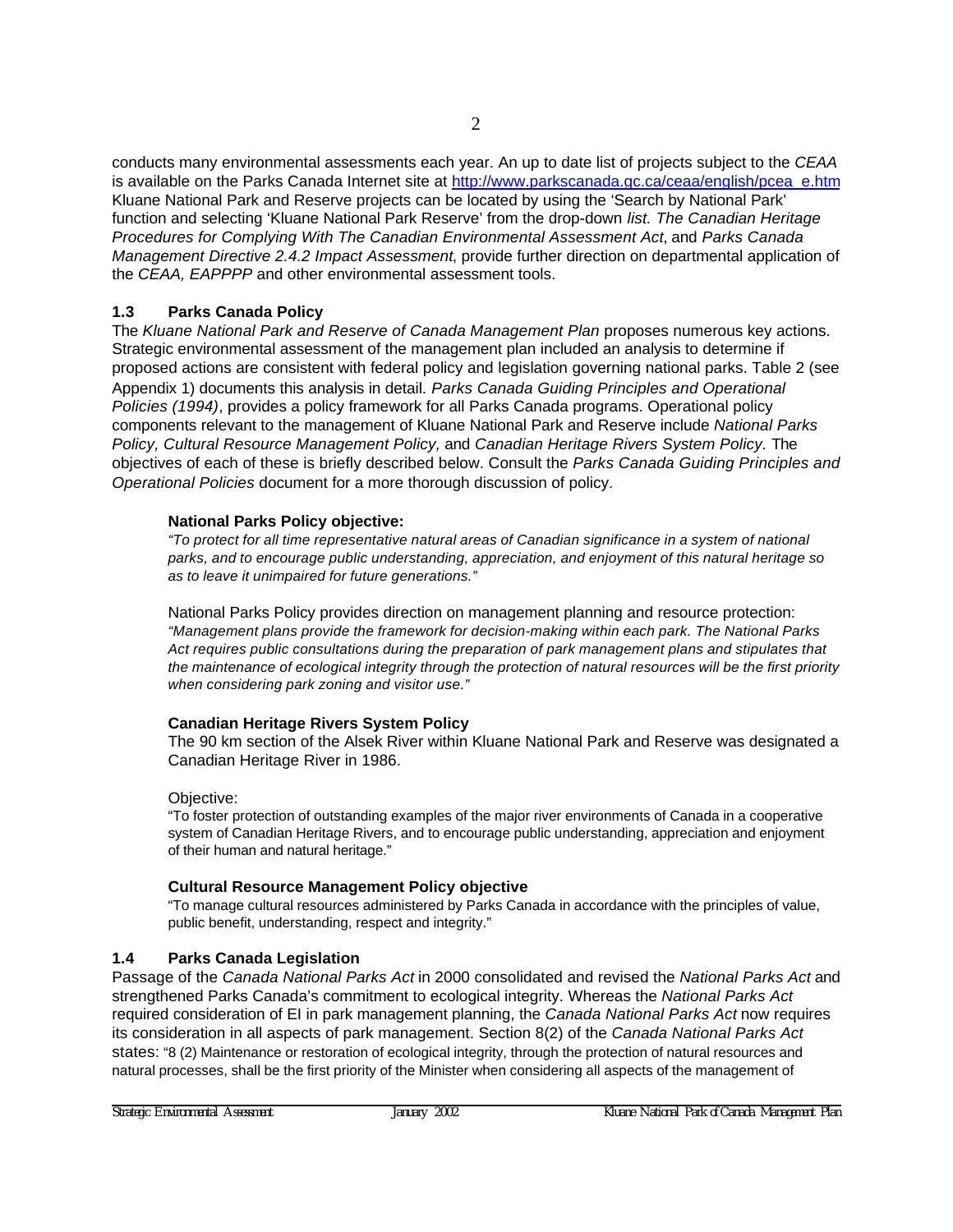<span id="page-8-0"></span>parks."

The *Canada National Parks Act* defines ecological integrity in the following manner:

"ecological integrity means, with respect to a park, a condition that is determined to be characteristic of its natural region and likely to persist, including abiotic components and the composition and abundance of native species and biological communities, rates of change and supporting processes."

## **2.0 Environmental Assessment Methodology**

On January 8-9, 2001 a workshop was held to identify probable environmental effects of implementing the *Kluane National Park and Reserve of Canada Management Plan*. Representatives from the Champagne and Aishihik First Nations, Kluane Park Management Board, and Parks Canada participated in the workshop. The EA review focused on identification and assessment of key actions capable of generating environmental effects. Positive and negative impacts as well as socio-economic effects were considered. Assessment methodology involved review and evaluation of all key actions proposed in the November 15, 2000 draft management plan. Proposals thought to have potential to generate significant environmental effects were discussed and documented in greater detail. Workshop discussions were recorded on flip charts and personal copies of the draft plan. Minor additions, deletions and wording refinements have occurred to the key actions since the review. The scope of change is considered insignificant as for the most part the intent and number of key actions has not changed substantially. Please refer to the June 2001 draft *Kluane National Park and Reserve of Canada Management Plan* for complete descriptions of key actions and related background information.

Additional impact analysis was undertaken by the author of this report subsequent to the workshop. Summarized results of the assessment are presented in the main text of the report organized by the topical groupings listed in the following section. Detailed environmental assessment analysis and findings are documented i[n Table 2: Potential Effect of Key Actions. The](#page-25-0) table also contains suggested means to avoid or mitigate impacts and recommended courses of action where appropriate.

#### **Boundaries**

Kluane NP&R is located in the southwest corner of the Yukon Territory. It shares borders with other Canadian and American protected areas as part of the UNESCO Kluane/Wrangell-St Elias World Heritage Site. Many of the key actions proposed in the management plan will directly or indirectly impact areas outside the border of Kluane NP&R. The greater Kluane ecosystem is therefor considered to be an appropriate geographic boundary for this assessment.

Five years from the approval date of the revised management plan is a suitable temporal boundary for the assessment. The next management plan review will commence at that time and most of the initiatives in the 2001 plan will have been implemented. Although the next review is scheduled to occur in 5 years, the revised plan is expected to guide management of Kluane NP&R for the next 10-15 years.

## **3.0 Impact Analysis and Evaluation**

More than 130 key actions are proposed in the *Kluane National Park and Reserve of Canada Management Plan*. Proposed actions respond to stressors threatening park ecological integrity, the need to recognize First Nations rights, and unrealised opportunities to enhance visitor services and park operati[ons. Table 1: Key Action Summary](#page-23-0) lists the numbers of key actions contained in various sections of the management plan. Please refer to Table 2: Potential Effect of Key Actions for detailed impact analysis of individual key actions in the *[Kluane National Park and Reserve of Cana](#page-25-0)da Management Plan*.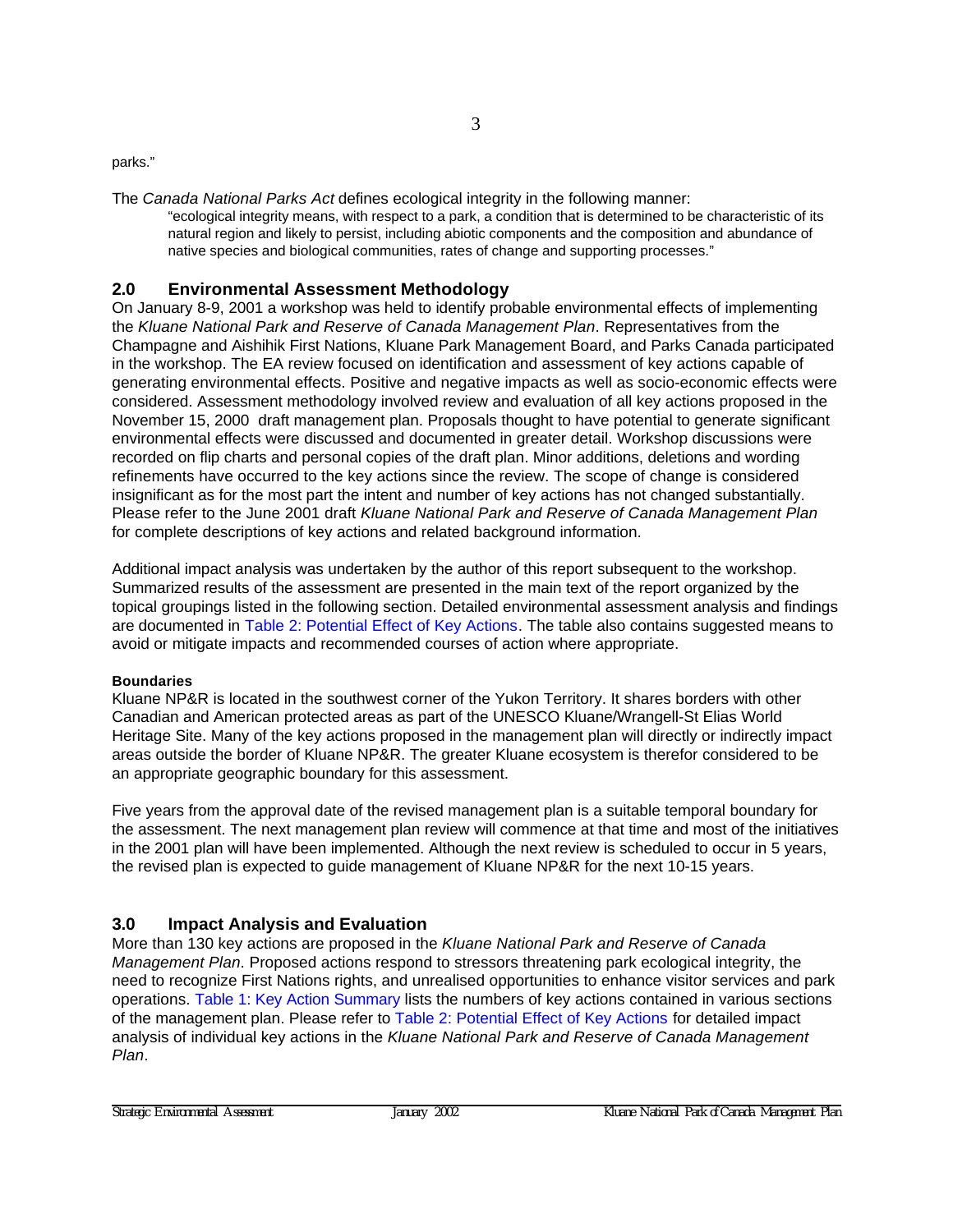#### **Stressors**

Stressors can lead to changes in existing conditions. These impacts can be direct, indirect or cumulative. Changes may operate at different levels, vary over space and time, and be either positive or negative. Direct impacts refer to changes in cultural or natural components which result from direct cause-effect interactions between project activities and the cultural or natural environment. Indirect impacts result from cause-effect interactions between direct impacts and the cultural/natural environment. Cumulative impacts result from accumulated changes to the environment caused by human activities.

4

The management plan identifies the major stressors acting on the park and regional ecosystem. Appropriate indicators of ecological integrity have been established and targets prescribed. Ecological monitoring goals and the Ecological Integrity Statement (EIS) are incorporated into the management plan. The EIS is a key document outlining necessary steps and approaches to monitoring and assuring attainment of ecological integrity in the park. Research has been initiated to increase knowledge on effects of stressors on the ecosystem.

#### **Wildlife**

Several authors reporting on work conducted in Kluane NP&R state the combined effects of human hiking and rafting through key corridor habitats is likely approaching a threshold level. Any increased level of human activities during the active season for grizzlies is likely to negatively impact the bear population (reduced habitat effectiveness; increased habitat fragmentation; decreased reproductive success; increased mortality) and may eventually make the population vulnerable to decline or elimination if corrective actions are not implemented. Easy access to core security areas is one of the most important factors in sustaining viable grizzly bear populations. The park has recognized the need to preserve areas where grizzlies are able to avoid human encounters. Zoning in the revised management plan provides a much larger zone 1 special preservation area for bear security. Humans are not restricted from travel in all portions of the zone. However spatially and temporally managed core security areas are in place which do prohibit human travel. Additional management methods, such as mandatory use of bear-proof food canisters, are in place within zone 1 areas where human travel is permitted. Monitoring the effectiveness of these measures is crucial to ensure the desired results (reduced number of bear management actions; reduced bear-human encounters; reduced property loss; stable or increased grizzly bear population) are achieved. Monitoring results should be employed to refine management methods in an adaptive management approach that stresses a conservative, precautionary approach to decisionmaking. If monitoring indicates thresholds are regularly exceeded, failure to modify human use patterns may make the grizzly population unsustainable.

Implementing the key actions in the management plan is not expected to result in any direct loss of wildlife habitat. No native mammal species in Kluane are listed as endangered or threatened by the Committee on the Status of Endangered Wildlife in Canada (COSEWIC). Grizzly bear is ranked as a 'species of special concern' which is defined as:

"a wildlife species that is of special concern because it is particularly sensitive to human activities or natural events, but does not include an extirpated, endangered or threatened species".

Fish productivity is low in oligotrophic, northern, subarctic lakes like Kathleen Lake. This makes species vulnerable to over-harvest unless the fishery is carefully managed. The impacts of winter fishing on the Kathleen Lake aquatic ecosystem are poorly understood. Winter creel surveys should be conducted to determine fishing pressure, fishing success and catch composition. Results should be employed in the management of these resources. The management plan contains a significant number of key actions to gain a better understanding of the aquatic species and communities in the park.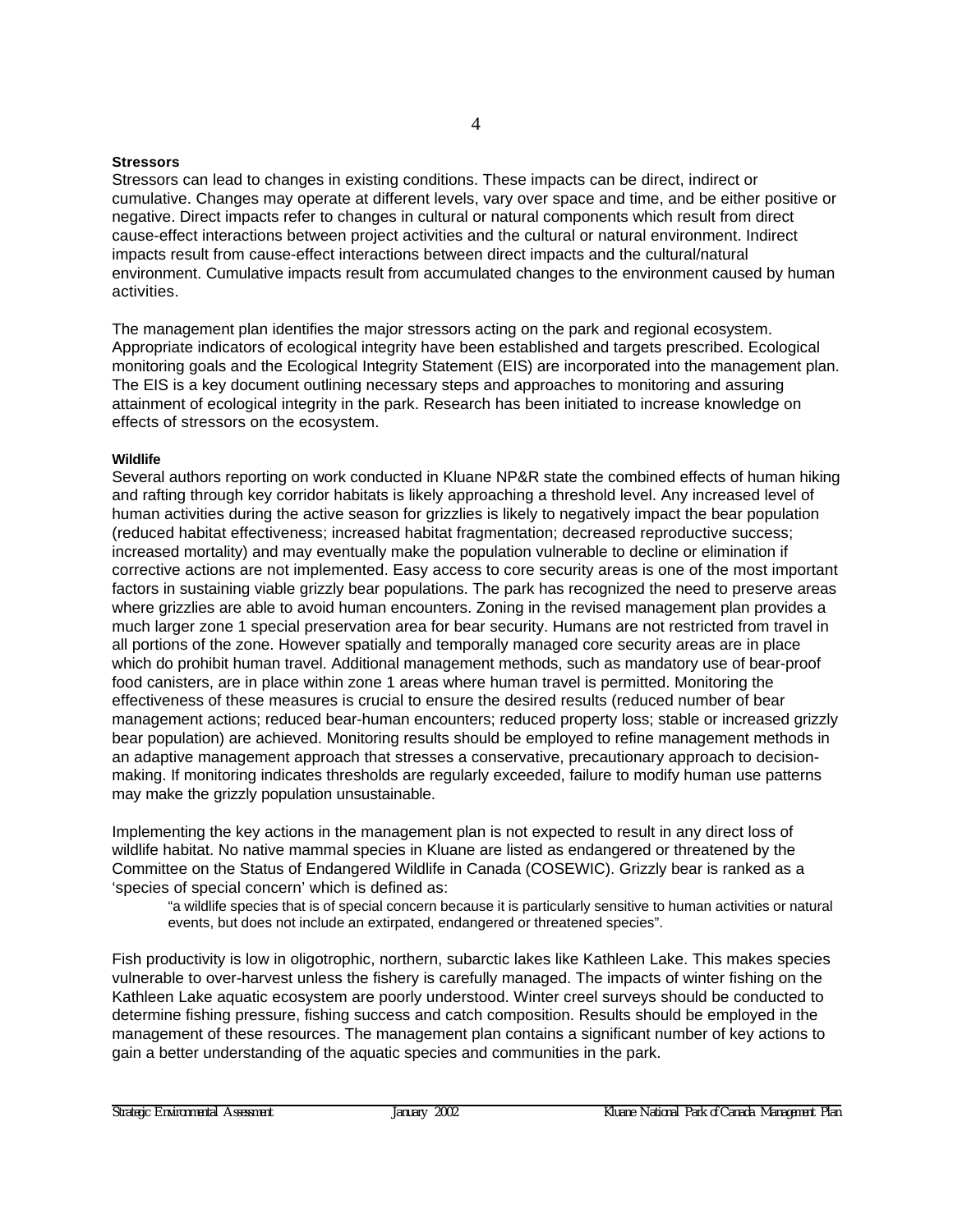#### **Cultural Reintegration**

The park management plan contains numerous key actions aimed at reintegrating Southern Tutchone peoples with the regional ecosystem. Expected outcomes of these actions include and increased role of First Nations in management of Kluane NP&R; improved access to traditional territories and rights; increased level of cooperative management between Parks Canada and First Nations; and positive social, and economic benefits to local First Nations. The Ecological Integrity panel commented positively in their report, (Unimpaired for Future Generations"? Protecting Ecological Integrity with Canada's National Parks), regarding establishment of management partnerships between First Nations and Kluane NP&R.

#### **Cultural Resources**

Significant historical and archaeological resources are found within Kluane National Park and Reserve. Actions proposed in the management plan are not expected to result in direct negative impacts to these resources. The approach outlined will significantly increase levels of First Nation's participation in heritage and cultural resource management initiatives at the park. Enhanced working relationships between Parks Canada and local First Nations are anticipated. Kluane NP&R contains no Classified Federal Heritage Buildings. Additional evaluation of historical resources associated with gold mining, Alaska highway construction, and mountaineering is proposed.

#### **Visitor Use**

A Recreational Opportunities Working Group was established to identify new recreational opportunities, and discuss impacts of present and proposed uses. The group had a diverse make-up and included local residents and others with a keen interest in Kluane NP&R. Their deliberations helped shape management plan key actions. The plan aims to provide high quality visitor experiences while ensuring a high level of ecosystem protection. A significant number of visitor use management methods are in place in Kluane NP&R. Examples include the *Alsek River Management Guidelines*, and *Kluane National Park Aircraft Use Guidelines and Conditions*. These are evolving documents which are updated regularly to remain current. Feedback from guides, outfitters, visitors, resource conservation staff, and others has been incorporated into the guidelines.

The effects of road density upon the environment have been extensively studied in recent years by the US Forest Service and others. Study results generally indicate a strong positive correlation between road density and the level and number of disturbance factors impacting ecosystems. Road density within Kluane National Park and Reserve is very close to zero kilometres of road per square kilometre of protected area. There are short roads within the park but none of any scale that penetrate deep into it's interior. Approximately 250 km of rough access road was constructed during mineral exploration and development activities prior to establishment of Kluane NP&R. These roads have since been abandoned. Natural restoration has returned most to near a pre-disturbance state. Two old mining roads, the Alsek Road and the Mush Lake Road, are still in use. Maintenance activities on these routes is limited to repair of road bed in areas where stream erosion has occurred, and filling of large potholes. The Alsek Road is an unimproved single lane 4-wheel drive road that traverses about 18 km into Kluane NP&R. The Mush Lake road is a 22 km one lane mining road providing 4-wheel drive access to Mush and Bates Lakes, the Alder Creek Valley, and the Cottonwood Trail. Levels of use on the Alsek Road are not likely to increase significantly given continued maintenance of the road to 4x4 standards. Use levels are not restricted or monitored at the present. Park permits or registration is not required for day use activities taking place on the road. Current users of the Alsek Road include 4-wheel drive vehicles, mountain bikes, and hikers. The *Initial Environmental Evaluation for the Alsek Pass Project* made the following statement regarding the Alsek River access road:

"Vehicle-wildlife collisions are probably not a problem along the existing access road toward the proposed DUA, due to the poor condition of the road and the necessity for very slow speeds......".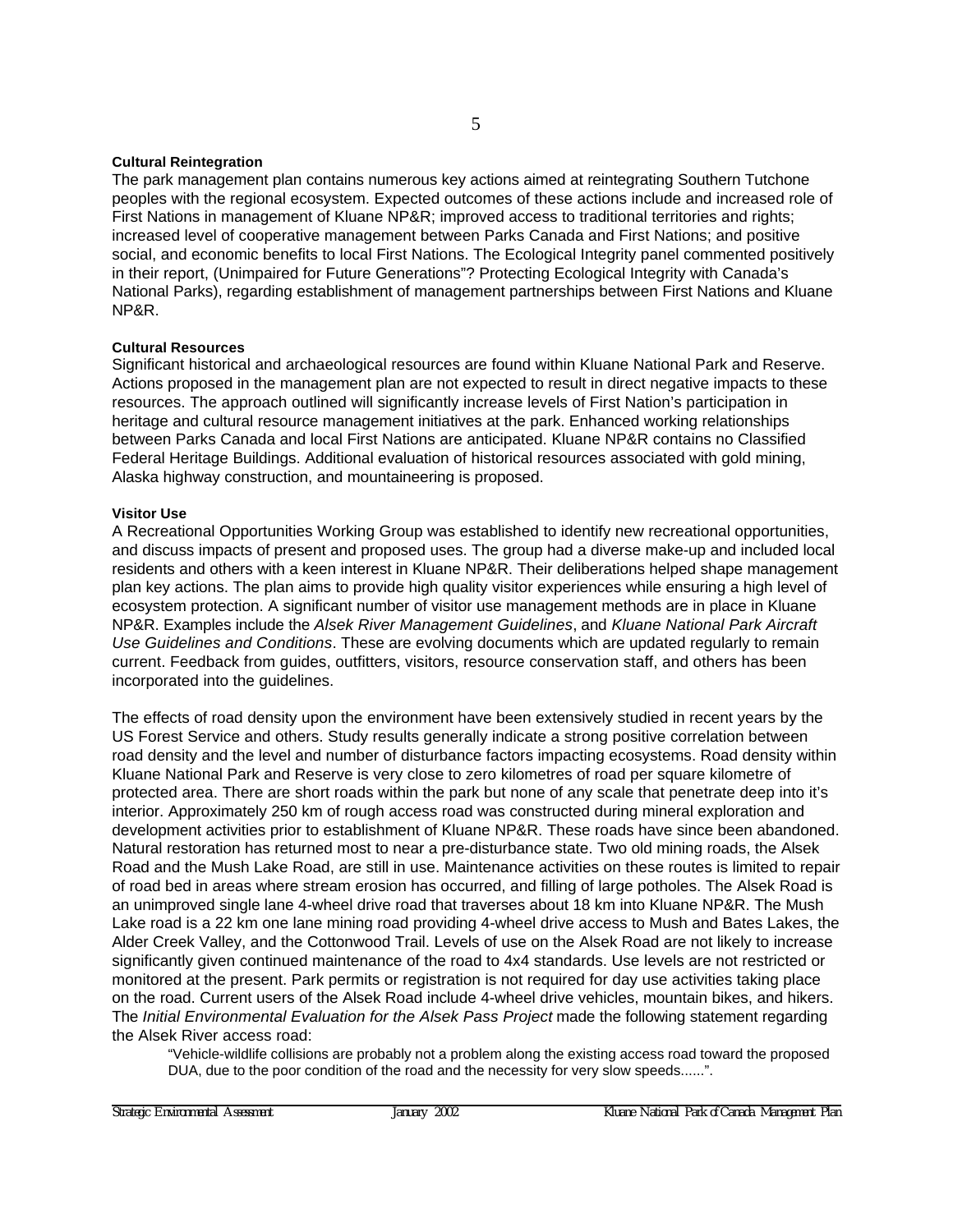".... some reduced habitat effectiveness, habituation and/or reduction in wildlife populations through road mortalities, hunting and poaching has probably already occurred."

Light fixed-wing and rotary aircraft are used in Kluane NP&R in support of back-country travel and park operations, as well as by several flight-seeing operators. Aircraft use has the potential to negatively effect wildlife, and visitor wilderness experience. Aircraft guidelines that restrict flight frequency, route, take-off and landing sites are in place to manage aircraft use within the park. Kluane NP&R has no direct means of controlling sight-seeing overflights in the protected area. Research indicates some ungulate populations may be vulnerable to harassment from aircraft use. Additional study and continued monitoring of aircraft use and its effects upon wildlife should be encouraged. Results should be used to refine aircraft management within the park.

#### **Park Operations / EMS**

Park administration and visitor reception functions have minimal direct impacts on Kluane NP&R. Administration, office, maintenance, staff housing and the main visitor reception facilities are located in the community of Haines Junction a few kilometers north of the park boundary. Haines Junction is located at the intersection of the Haines Road and the Alaska Highway. Kluane NP&R is presently developing and implementing an Environmental Management System (EMS) Action Plan that addresses key environmental aspects identified by Parks Canada. The intent is to minimise the environmental impacts of Parks Canada's operation and administration. Environmental aspects include Energy Conservation, Fleet Management, Green Procurement, Hazardous Material Management, Pesticides, Petroleum Storage Tanks, Solid Waste Management, Water Conservation, and Wastewater Management. Additional information including a complete list of key environmental aspects is available on the Parks Canada website at

[http://www.parkscanada.gc.ca/natress/ENV\\_CON/ENV\\_STE/env\\_man\\_e.htm](http://www.parkscanada.gc.ca/natress/ENV_CON/ENV_STE/env_man_e.htm)

#### **Ecological Integrity**

The approach taken in the management plan is precautionary and based on ensuring the long-term ecological integrity of Kluane National Park and Reserve. Standard conservation biology techniques such as adaptive management, and the precautionary principle have been employed in development of the Ecological Integrity Statement and individual proposed key actions within the plan. When detailed assessments are undertaken for activities and developments proposed in the management plan, impacts to natural and cultural resources, and visitor experiences will be considered.

Three evaluation criteria originally presented in the 1990 park management plan will be used to guide park management decision-making: compatible (sympathetic and complimentary with wilderness nature of park and resource sensitivities); controllable (timing and frequency of use) and reversible (monitor effects and adjust as required to minimise impacts or eliminate facility or use if needed). For instances where little empirical data is available or there is uncertainty about impact prediction accuracy, decisionmaking will be conservative allowing ecological integrity precedence over socio-economic, visitor use or other considerations. Utility of an adaptive management approach is predicated on appropriate long-term monitoring programs and program refinement. Securing adequate resources to undertake this approach is fundamental to its success.

The ECOLOGICAL INTEGRITY Panel report section entitled "Science as a Key Part of Park Management and Education" provides examples of where Parks Canada effectively utilized science in managing for ECOLOGICAL INTEGRITY. They cite the following example from Kluane NP&R:

"in Kluane National Park Reserve, an interdisciplinary assessment of wilderness river use preferences, bear habitat, and bear risk potential, is being used to develop a revised pattern of rafting use for the Alsek River. This assessment has enabled the park to assure bear habitat and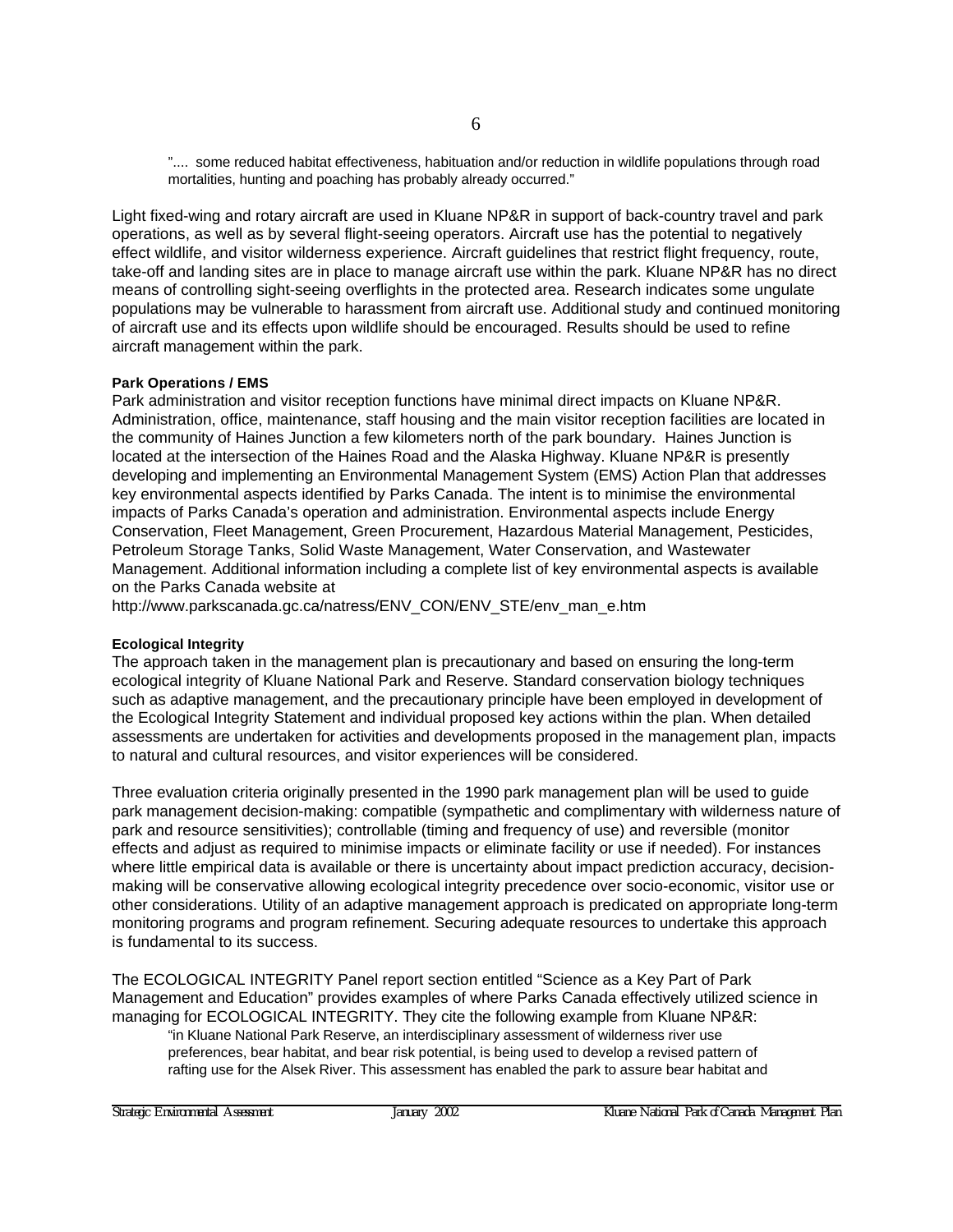movement while maintaining important elements of the wilderness rafting experience."

#### <span id="page-12-0"></span>**Policy Consistency**

Key actions proposed in the *Kluane National Park and Reserve of Canada Management Plan* are consistent with the policies of Parks Canada and the federal government. The only possible exception is the proposed snowmobile trips for regional residents. The vast majority of Kluane National Park and Reserve is presently Zone 1 and Zone 2. Public use of snowmobiles in Zone 1 and 2 may be inconsistent with the zoning provisions of *National Parks Policy*. If these activities occur within wilderness areas established under the *National Parks Wilderness Area Declaration Regulations,* section 14 of the *Canada National Parks Act* may be contravened. Further policy review and public discussion of this issue may be required. Proposed snowmobiling activities are not expected to trigger the *CEAA* or successor environmental assessment legislation. Prior to undertaking these snowmobile events a non-CEAA environmental assessment should be prepared to document likely impacts as well as means to avoid or mitigate them. This would fulfill Parks Canada's policy obligation for exemplary use of environmental assessment. Assessment results should be employed when deciding on a course of action for these activities. The management plan proposes continued public use of snowmobiles at Kathleen Lake, a Zone 4 (Outdoor Recreation) area. This is consistent with Parks Canada Policy and zoning.

#### **Wilderness**

Section 14 (1) of the *Canada National Parks Act (CNPA)* enables the Governor in Council to declare any area of a park that exists in a natural state or that is capable of returning to a natural state to be a wilderness area. Large portions of Kluane National Park and Reserve are expected to be declared wilderness areas within a year of management plan approval. This will provide an enhanced level of protection to the majority of the protected area. Section 14 (2) of the *CNPA* states the Minister may not authorize any activity to be carried on in a wilderness area that is likely to impair the wilderness character of the area. The management plan proposes snowmobile events which will likely occur in designated wilderness areas once they are established. The potential for conflicts between motorized and non-motorized back-country travelers is limited by the low levels of back-country use in winter and the small number of snowmobile interpretive events. Snowmobile activities do however have the potential to impair wilderness character. Impacts routinely associated with snowmobile use include: emission of partially combusted hydrocarbons and other air pollutants; noise during engine operation; negative impacts to wildlife energy balance from human encounter stress or fleeing responses; and diminished ability for high quality wilderness experiences for visitors using non-motorized travel methods. Section 14(3) of the *CNPA* provides exceptions whereby the minister may allow activities in a wilderness area despite potential for wilderness character impairment. Exceptions include: park administration; public safety; provision of basic user facilities including trails and rudimentary campsites; or access by air to remote parts of the wilderness area. The snowmobile trips proposed in the management plan do not appear to fall into any of these categories.

#### **Resources**

Adequate fiscal and human resources are needed to successfully deliver the intended outcomes of management plan actions. The *Kluane National Park and Reserve of Canada Management Plan* should be used as a basis to rationalize additional funds to fulfill the mandated obligations of Parks Canada as outlined in policy and highlighted by the Ecological Integrity Panel. In the absence of additional funds, caution should be used when diverting funds from established programs of merit to fund new initiatives proposed in the management plan.

#### **4.0 Cumulative Effects**

The environmental impacts of individual projects appear to have limited potential to generate significant impacts. However the collective impacts of these projects may be significant. Considerable effort has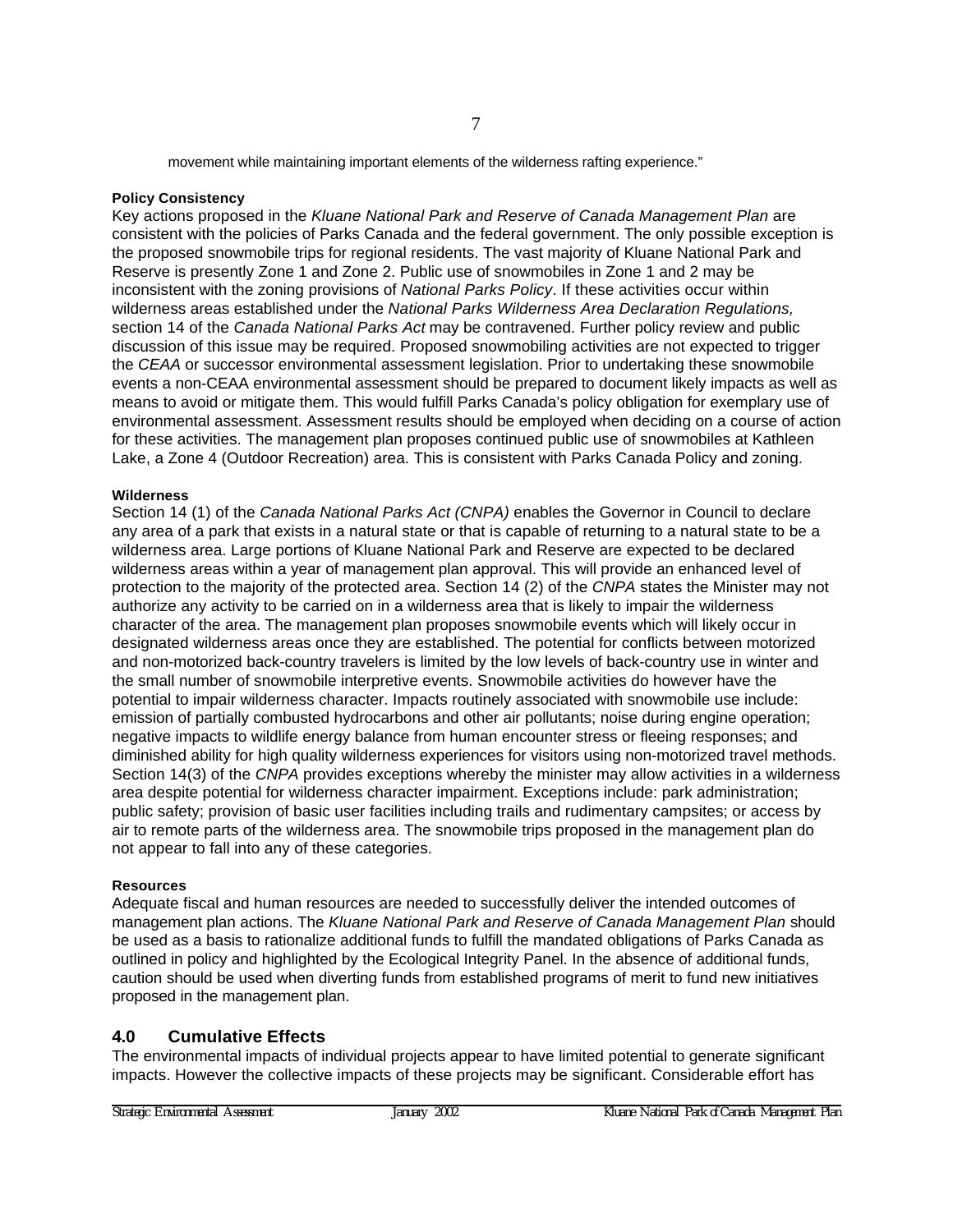<span id="page-13-0"></span>been expended by Kluane NP&R to determine the cumulative environmental effects of actions proposed in the park management plan. This work was initiated by Hegmann who conducted a cumulative effects analysis of the proposals in the 1990 *Kluane National Park Reserve Management Plan*, and the regional and park activities in place at the time of the study in 1995. Slocombe and others have recently completed an updated analysis using the same methodology on the revised 2001 *Kluane National Park and Reserve of Canada Management Plan*. Detailed results of these studies will not be presented here. Please consult these references for complete details of methods and results.

Park management has responded positively to recommendations in Hegmann's 1995 cumulative effects report for Kluane. *The Alsek River Management Guidelines* are an example. They have evolved in response to the cumulative effects report as well as input from commercial river guides, the Kluane warden service, and research and monitoring. Closure of the camping area near the small creek at the foot of Goatherd mountain is a specific example. This campsite was in a narrow travel corridor frequented by grizzlies. Consequently the potential for bear - human encounters was unacceptably high.

Alsek River rafting, and aircraft use in support of rafting and backcountry hiking were identified as the largest contributors to cumulative environmental effects in the protected area. Regional resource extraction (hunting, mining) and infrastructure development activities (road and community development) were also considered to be sources of negative cumulative effects on Kluane NP&R. The work of Hegmann, McCuthceon, McCann and others finds Grizzly bear to be the top species of concern. Mountain goat, Dall's sheep, and moose are also of note. The park management plan prescribes many key actions to eliminate or ameliorate these stressors. These results indicate satisfactory research and analysis has taken place regarding the expected cumulative effects of implementing the Kluane Plan. Where impact prediction accuracy or resource vulnerability demand, a cautious approach has been prescribed in the management plan.

Most filming in Kluane NP&R requires aircraft use. Aircraft are used to ferry crews and equipment to and from shoot locations and as a filming platform when recording aerial footage. When added to existing aircraft use (park operations, Icefields expedition support, rafting support, flight-seeing), the cumulative effects upon wildlife may be significant. Research conducted on Dall's sheep in and around Kluane NP&R indicates animals show a range of behavioral responses to fixed wing and rotary aircraft overflights. Few peer reviewed studies have been published that conclusively demonstrate direct cause and effect relationships between aircraft use and impacts to ungulate populations. Despite this, the body of evidence from the Grey literature and published literature appears to indicate repeated exposure to aircraft can significantly effect wildlife population viability. Parks Canada should adopt a cautious approach to approving additional use of aircraft within Kluane NP&R.

## **5.0 Determination**

The *Kluane National Park and Reserve of Canada Management Plan* underwent strategic environmental assessment review in accordance with the *Environmental Assessment Process for Policy and Program Proposals* Cabinet directive. Screening was conducted early in the management planning process to ensure environmental effects of plan initiatives were considered before irrevocable decisions were made. This provided an opportunity to adjust the plan. The potential for management plan proposals generating adverse environmental effects was assessed.

Over the last 10 years Kluane National Park and Reserve of Canada has invested considerable time and resources to ensure adequate scientific and visitor use research in support of management planning and park management has taken place. Extensive research on bear - human conflicts in the back-country trail and river corridors of Kluane NP&R has been conducted. Management plan key actions presented in the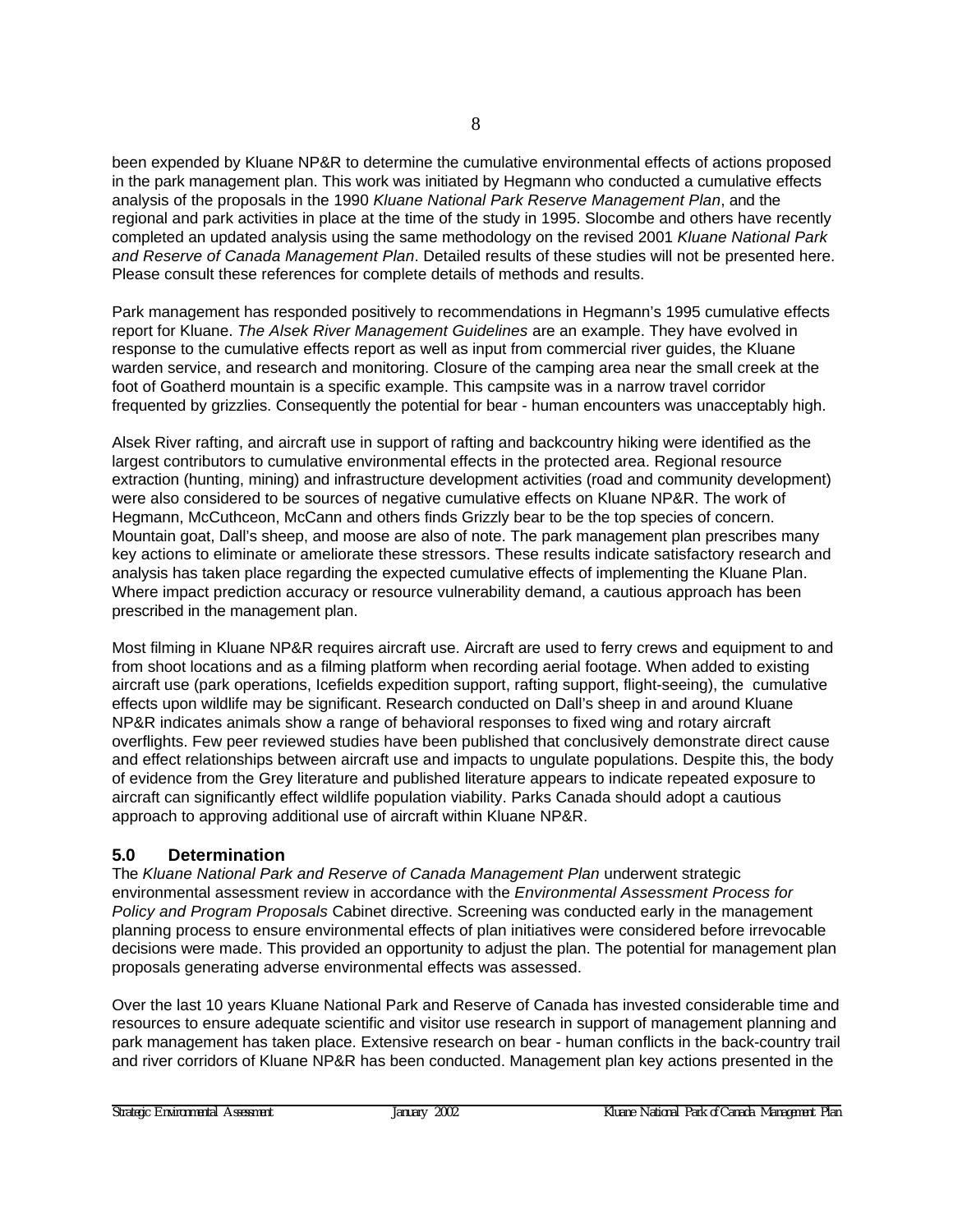revised plan have been positively influenced by recommendations from these studies. Interventions such as human use quotas are in place in key areas such as green belt river corridors. Effectiveness of these approaches is monitored. Adaptive management feed back loops appear to be utilized to refine management methods. This is consistent with an ecosystem-based management approach working to achieve ecological integrity. The management plan provides a reasoned course of action to address current stressors affecting Kluane National Park and Reserve. Use of recreation management techniques and an adaptive management approach should limit the vulnerability of resources to significant change. Success of this approach is dependant upon carefully designed and executed monitoring work to measure effectiveness and support refinement of management tools. If adequate monitoring and follow-up activities are not undertaken, resources may be vulnerable to anthropogenically induced changes that may not be readily discernable until they are in an advanced state of development. This may limit options and success of corrective measures available once problems are detected.

Many proposals described in the management plan are conceptual in nature. It is not possible to fully evaluate the environmental effects of these initiatives at this time. As more detailed information becomes available, projects will be assessed pursuant to the provisions of the *Canadian Environmental Assessment Act (CEAA), Development Assessment Process / Yukon Environmental and Socioeconomic Assessment Act (DAP / YESAA)* or other successor legislation. The Parks Canada Agency is a Responsible Authority under the *CEAA*. The Agency will not undertake any project prior to preparing an environmental assessment and deciding on a course of action to approve, not approve, or refer the project for additional EA review.

A substantial number of the key actions are refinements of existing management approaches in use at Kluane NP&R. Few new activities or facilities are proposed. Development and operation of a day use area at Alsek Pass was proposed in the *1990 Kluane National Park Reserve Management Plan*. A detailed Initial Environmental Evaluation completed in 1996 concluded the project was likely to generate significant impacts some of which would be difficult or impossible to effectively mitigate. The project has since been abandoned and is not proposed in the present management plan.

Some actions are expected to generate positive employment and economic benefits for local and regional businesses. Others are likely to negatively effect these sectors. Consistent with Land Claim provisions, significant positive socio-economic benefits are expected to accrue to local First Nations. Exercising claim provisions such as "right of first refusal" may generate resentment amongst some members of local communities. Clear and accurate communication of claim rights, business and tendering processes, to all affected parties is needed in order to minimise misinformation and maximise community harmony.

 Key stressors affecting Kluane National Park and Reserve have been identified. The *Kluane National Park and Reserve of Canada Management Plan* proposes numerous actions to address these threats. An Ecological Integrity Statement (EIS) has been incorporated into the management plan. The EIS describes indicators, targets, and monitoring protocols that will be used to determine the state of ecological integrity in the park. Results will be reported on a regular basis in *State of Protected Heritage Areas Reports* and in annual reports detailing progress implementing the management plan. Many of the key actions in the plan address stressors from activities outside the park boundary. A greater ecosystem or regional land management approach is promoted in the plan. Enhanced levels of understanding, collaboration, and cooperation between neighboring agencies and individuals involved in land management activities are anticipated. This should positively influence levels of ecological integrity in Kluane National Park and Reserve. Satisfactory research and analysis has taken place regarding the expected cumulative effects of implementing the management plan. Recommendations from cumulative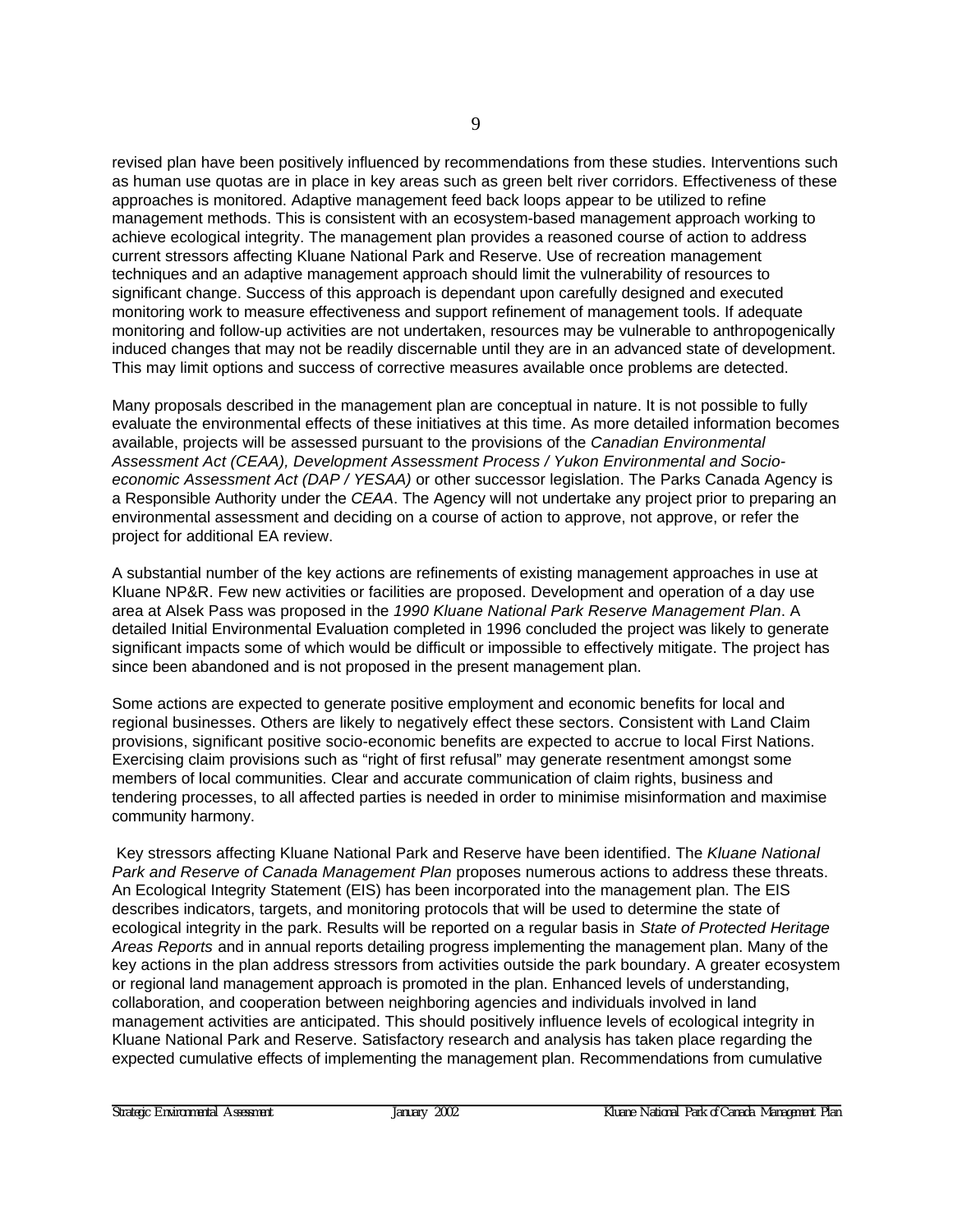effects assessment studies have been incorporated into the management approach outlined in the plan and in daily operations of Parks Canada activities. Implementation of the *Kluane National Park and Reserve of Canada Management Plan* is not expected to cause significant negative environmental effects. The net cumulative effect of the plan will be an enhanced ability to restore and manage toward higher levels of ecological integrity. Adequate public review has taken place during the management planning process.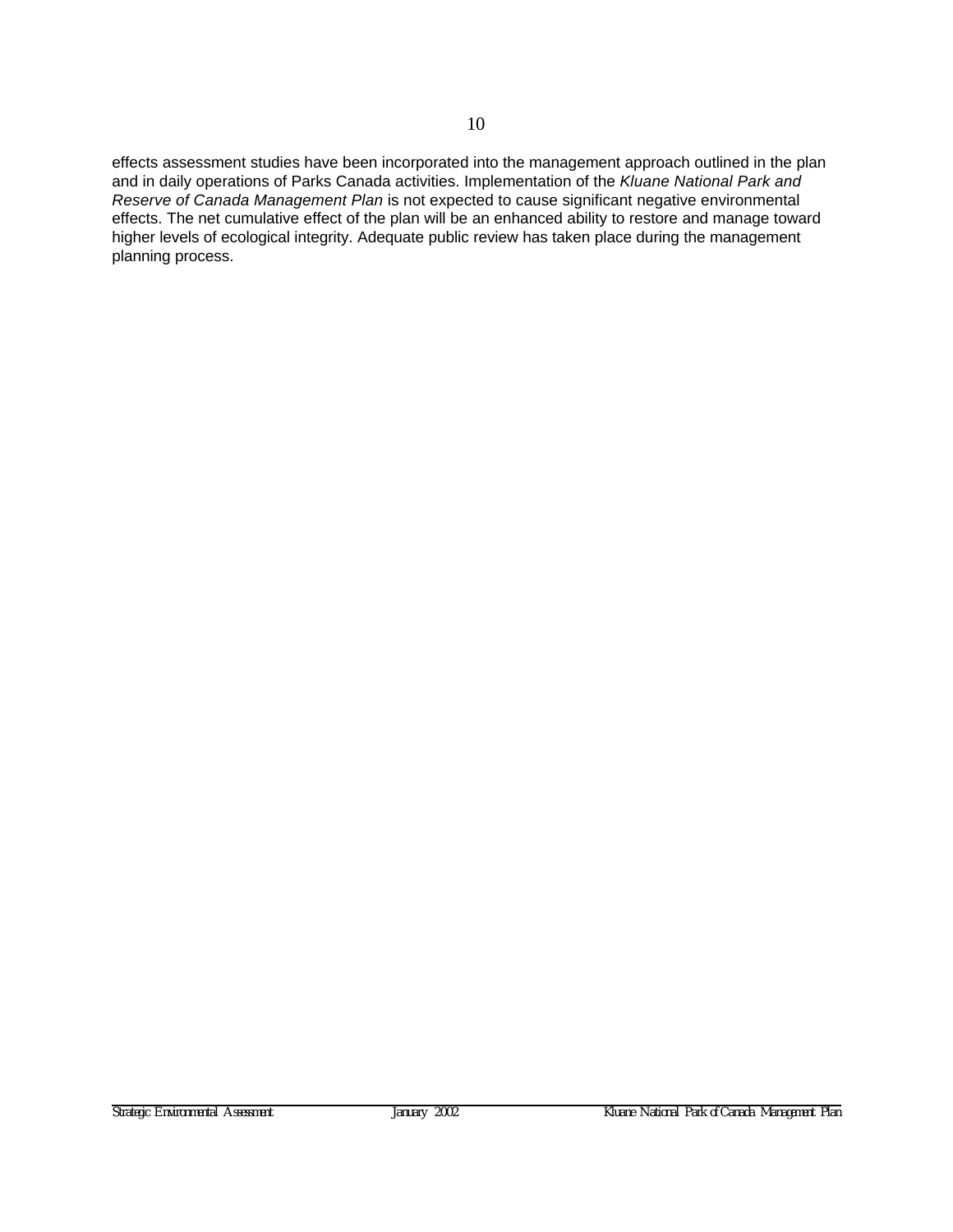#### <span id="page-16-0"></span>**6.0 References**

Axys Environmental Consulting Ltd. 2001. Thresholds for Addressing Cumulative Effects on Terrestrial and Avian Wildlife in the Yukon. 92 pp. + appendices.

Axys Environmental Consulting Ltd. and Inukshuk Planning & Development. 1996. Initial Environmental Evaluation for the Alsek Pass Project. Canadian Heritage, Parks Canada and Yukon Government. 92 pp. + appendices.

Arthurs, D. 2000. An Archaeological Resource Inventory Survey of Mush, Bates, and Kathleen Lakes, Kluane National Park, 1997. Final Report under Parks Canada Archaeological Permit 97-00007. 132 pp.

Banci, Vivian. 1991. Status Report on the Grizzly Bear, *Usrsus arctos horribilis*, in Canada. Committee on the Status of Endangered Wildlife in Canada. 171 pp.

Birnbaum, C.A. 1994. Protecting Cultural Landscapes: Planning, Treatment and Management of Historic Landscapes, US NPS Preservation Brief 36, 16 pp. Available on-line at http://www2.cr.nps.gov/tps/briefs/brief36.htm

Canada National Parks Act, 2000. Available on-line at http://laws.justice.gc.ca/en/N-14.01/index.html

Canadian Council of Ministers of the Environment.1996. Canadian Water Quality Guidelines.

Canadian Endangered Species Conservation Council (CESCC). 2001. Wild Species 2000: The General Status of Species in Canada. Ottawa: Minister of Public Works and Government Services Canada. 48 pp. Available on-line at http://www.wildspecies.ca

Canadian Environmental Assessment Act. 1992. 54 pp. Available on-line at http://www.ceaa-acee.gc.ca/0011/act\_e.htm

Canadian Environmental Assessment Agency. 1999. Strategic Environmental Assessment, The 1999 Cabinet Directive on the Environmental Assessment of Policy, Plan and Program Proposals. Guidelines for Implementing the Cabinet Directive. Her Majesty the Queen in Right of Canada, 1999. Cat. No. En21- 190/1999. 20 pp. Available on-line at http://www.ceaa-acee.gc.ca/0011/0002/dir\_e.htm

Canadian Environmental Assessment Agency. 1994. A Reference Guide for the Canadian Environmental Assessment Act, Addressing Cumulative Environmental Effects. *in* The Responsible Authority's Guide. 216 pp.

Canadian Environmental Assessment Agency. 1994. A Reference Guide for the Canadian Environmental Assessment Act, Assessing Environmental Effects on Physical and Cultural Heritage Resources. Available on-line at http://www.ceaa.gc.ca/0011/0001/0008/guide\_e.htm#heritage

Canadian Heritage. Parks Canada. 1994. A Proposed Framework for Assessing the Appropriateness of Recreation Activities in Protected Heritage Areas. 58 pp.

Canadian Heritage. Parks Canada. 1995. Canadian Heritage Procedures For Complying With The Canadian Environmental Assessment Act. 33 pp. On-line at http://167.33.224.244/env\_assessment/references/deptproc.htm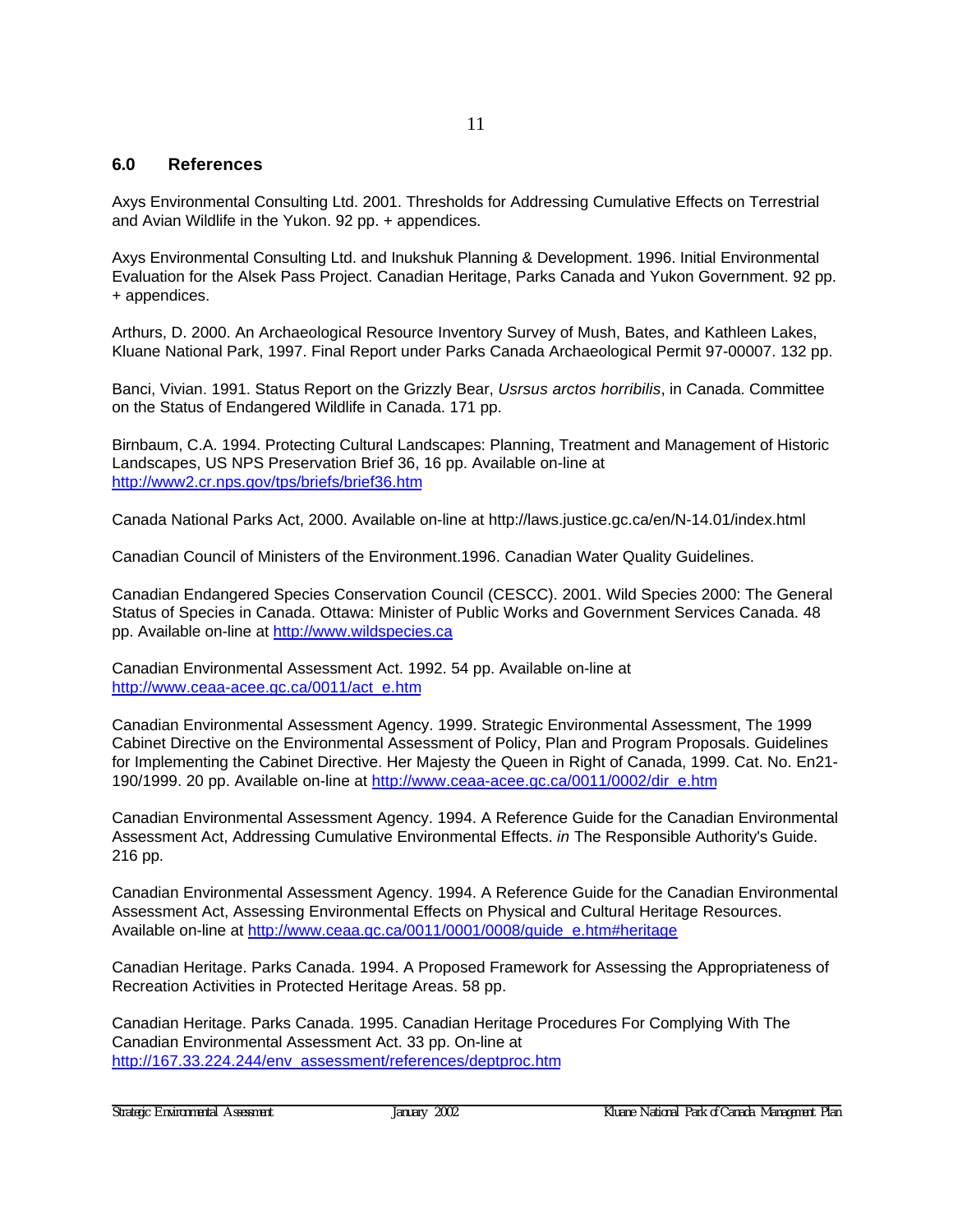Canadian Heritage. Parks Canada. 1994. Parks Canada Guiding Principles and Operational Policies. Minister of Supply and Services Canada. Cat. No.l En106-25/1-1994. 125 pp. Available on-line at http://www.parkscanada.gc.ca/library/PC\_Guiding\_Principles/Park34\_e.htm

Canadian Heritage. Parks Canada.1998. State of the Parks 1997 Report. 190 pp.

Canadian Parks Service. 1990. Kluane National Park Reserve Management Plan. Environment Canada. 52 pp.

COSEWIC. 2001. Canadian Species at Risk, May 2001. Committee on the Status of Endangered Wildlife in Canada. 31 pp.

Cumming, Katherine. 2000. Generic Environmental Assessment of Aircraft Landings in Canadian National Parks and National Historic Sites. Parks Canada. Western Canada Service Centre. 17 pp.

Dill, S., Jackson, S. and Wright, P. 1997. Kluane Wilderness Study. Centre for Tourism Policy and Research, Simon Fraser University, Burnaby, British Columbia. 230 pp.

Environment Canada. Parks Canada. 1993. Guidelines For The Management Of Archaeological Resources In The Canadian Parks Service. 8 pp. + appendices.

Fisheries and Oceans Canada. 1998. Protecting the Aquatic Environment: A Boater's Guide. Cat. No. T31-100/1997E ISBN 0-662-25731-6. 24 pp. Available on-line at http://www.ccg-gcc.gc.ca/obs-bsn/pubs/pme/main\_e.htm

Frid, A. 1996. Hypotheses and Preliminary Experimental Designs for Investigating Impacts of Helicopter Disturbance on Dall's Sheep. Prepared for the Yukon Fish and Wildlife Branch. Department of Renewable Resources. Whitehorse, Yukon. 32 pp.

Frid, A. 2000. Behavioural Responses by Dall's Sheep to Overflights by Fixed-wing Aircraft. Prepared for the Yukon Fish and Wildlife Branch; and Kluane National Park Reserve. 21 pp.

Gray, Bonnie J. (editor). 1985. Kluane National Park Resource Description and Analysis. Natural Resource Conservation Section, Parks Canada, Prairie Region, Winnipeg. 2 Vols.

Gucinski, Hermann; Furniss, Michael J.; Ziemer, Robert R.; Brookes, Martha H. 2001. Forest Roads: a Synthesis of Scientific Information. Gen. Tech. Rep. PNW-GTR-509. Portland, OR: U.S. Department of Agriculture, Forest Service, Pacific Northwest Research Station. 103 pp.

Haber, Eric. 1997. Guide to Monitoring Exotic and Invasive Plants. Environment Canada. Ecological Monitoring and Assessment Network. On-line at http://www.cciw.ca/eman-temp/research/protocols/exotic/intro.html

Hegmann, G. 1995. A Cumulative Effects Assessment of Proposed Projects in Kluane National Park Reserve, Yukon Territory. 135 pp.

Joslin, G. and Youmans, H. Coordinators. 1999. Effects of Recreation on Rocky Mountain Wildlife: A Review for Montana. Committee on Effects of Recreation on Wildlife, Montana Chapter of the Wildlife Society. 307 pp.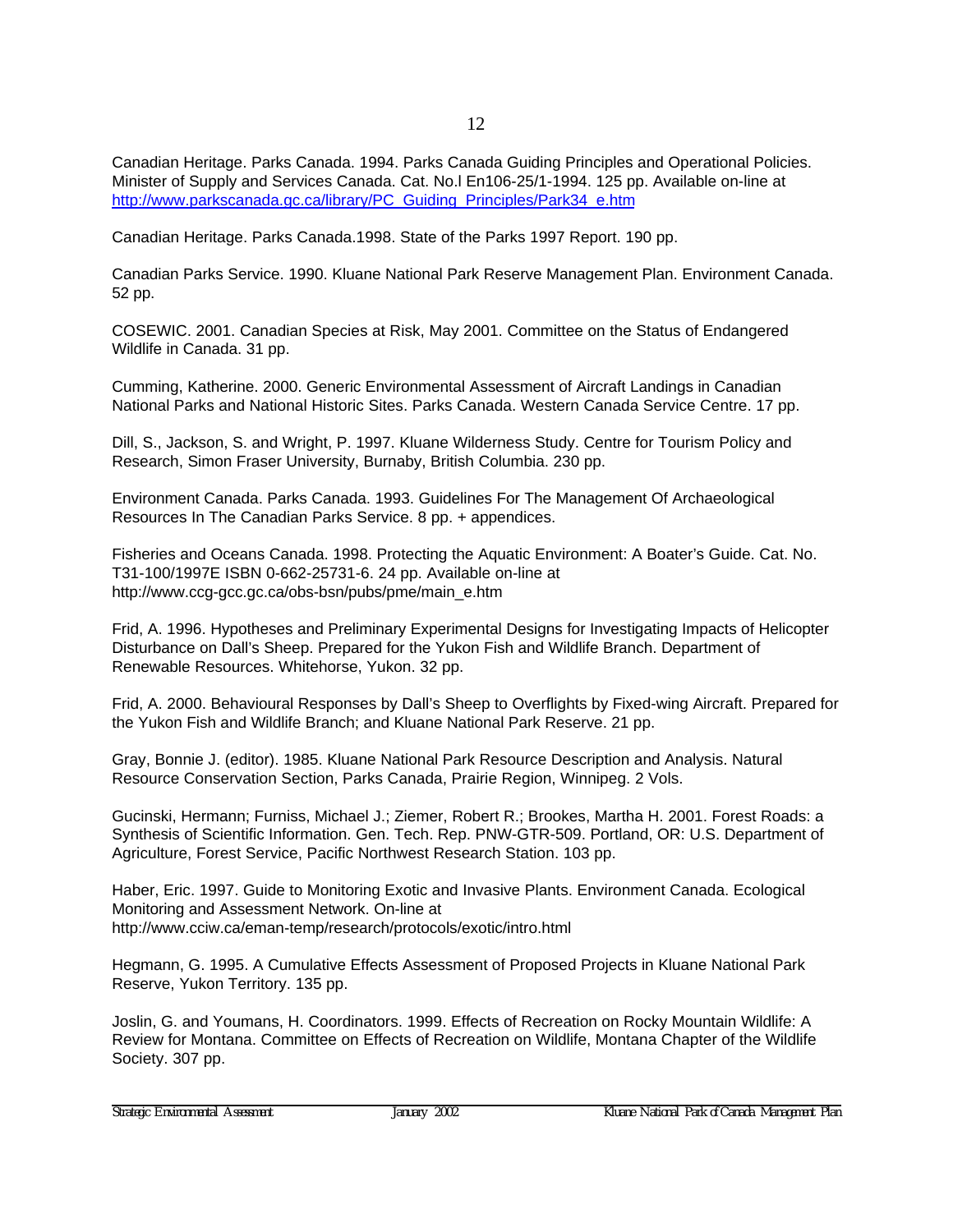Inukshuk Planning & Development. 1999. Kluane National Park Visitor Centre Re-capitalisation Report. 32 pp. + appendices.

Jackson, S. 1998. Slims River/Sheep Mountain Visitor Use Assessment, Kluane National Park 1997. Centre for Tourism and Policy Research, Simon Fraser University, Burnaby, British Columbia. 78 pp.

Kline, Jeffery D. 2001. Tourism and Natural Resource Management: A General Overview of Research and Issues. Gen. Tech. Rep. PNW-GTR-506. U.S. Department of Agriculture, Forest Service, Pacific Northwest Research Station. 19 pp.

MacHutchon, Grant A. 2000. Potential Human Impacts on Wildlife along the Dezadeash River, Kluane National Park, Yukon. Parks Canada, Kluane National Park Reserve, Haines Junction, Yukon. 19 pp.

McCann, R.K. 2001. Grizzly Bear Management Recommendations for the Greater Kluane Ecosystem and Kluane National Park & Reserve. 50 pp.

National Parks Act. Available on-line at http://laws.justice.gc.ca/en/N-14/index.html

National Parks Aircraft Access Regulations. Available on-line at http://laws.justice.gc.ca/en/N-14/SOR-97-150/index.html

National Parks Businesses Regulations, 1998. Available on-line at http://laws.justice.gc.ca/en/N-14/SOR-98-455/index.html

National Parks Domestic Animals Regulations, 1998. Available on-line at http://laws.justice.gc.ca/en/N-14/SOR-98-177/index.html

National Parks Fishing Regulations. Available on-line at http://laws.justice.gc.ca/en/N-14/C.R.C.-c.1120/index.html

National Parks Highway Traffic Regulations. Available on-line at http://laws.justice.gc.ca/en/N-14/C.R.C.-c.1126/index.html

National Parks Wilderness Area Declaration Regulations. Available on-line at http://laws.justice.gc.ca/en/N-14/SOR-2000-387/index.html

National Parks Service. 1999. Environmental Assessment for Permanent Closure of the Former Mount McKinley National Park to Snowmobile Use. U.S. Department of the Interior, National Parks Service, Denali National Park and Preserve. 55 pp.

National Parks Service. 2000. Air Quality Concerns Related to Snowmobile Usage in National Parks. U.S. Department of the Interior, National Parks Service, Air Resources Division, Denver, Colorado. 22 pp. + appendices.

Olliff, T.K. and B. Kaeding. Editors. 1999. Effects of Winter Recreation on Wildlife of the Greater Yellowstone Area: A Literature Review and Assessment. Report to the Greater Yellowstone Coordinating Committee. Yellowstone National Park. Wyoming. 315 pp.

Ouellette, Robert. 2000. Generic Assessment of Boating Activities in National Parks. Available on-line at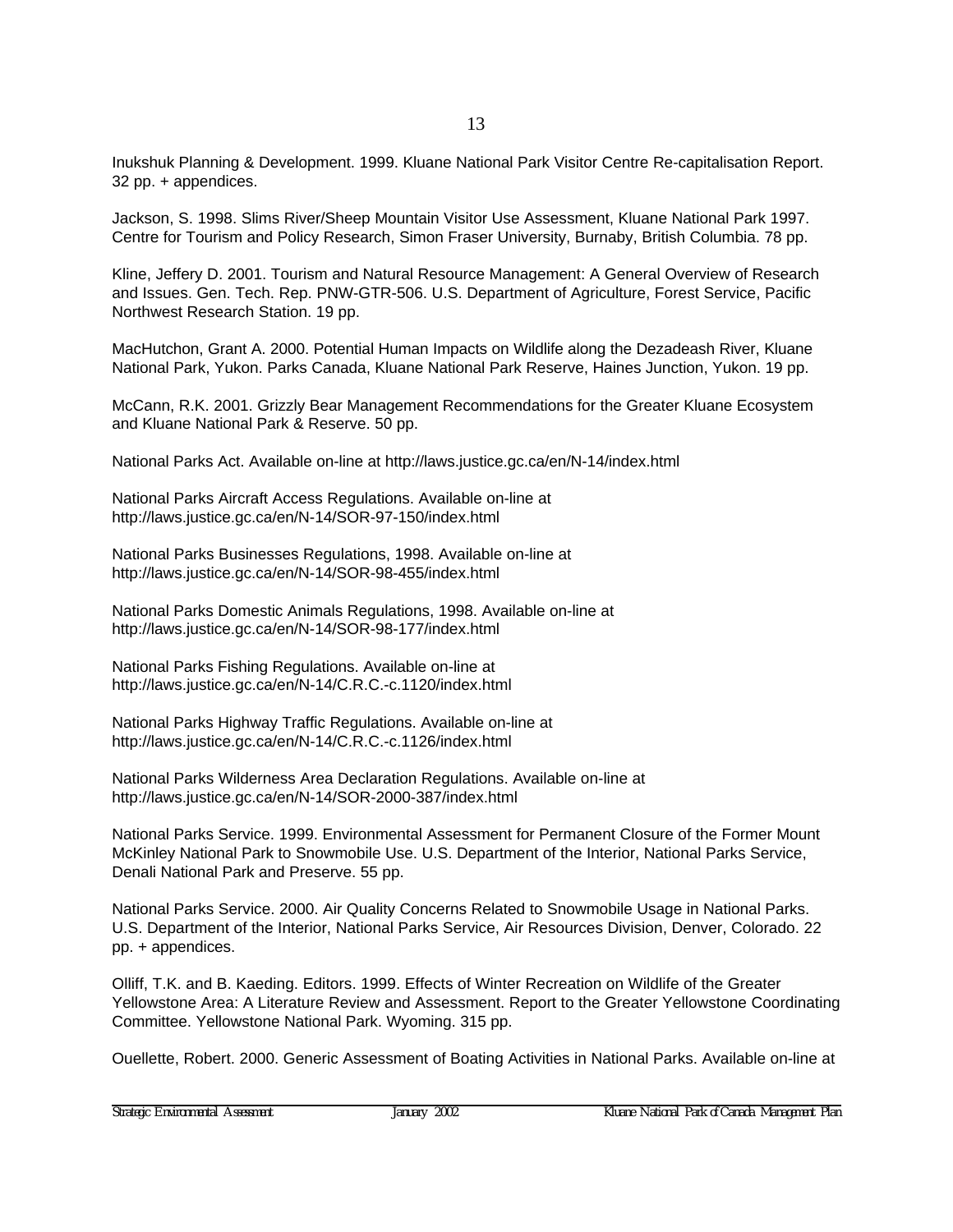http://infoweb/mgr/docs/80/Boating.htm

Ouellette, Robert. 2000. Generic Assessment of Over Snow Vehicles in Canadian National Parks. Available on-line at http://infoweb/mgr/docs/80/Snowmobiles.htm

Parks Canada. 1983. Management Directive 4.6.10: Oversnow Vehicles. 6 pp. On-line at http://167.33.224.188/eco\_sciences/library/directives/4-6-10.pdf

Parks Canada. 1984. Management Directive 2.6.5: Grooming and Tracksetting of Cross-Country Ski Trails. 6 pp. On-line at http://167.33.224.188/eco\_sciences/library/directives/2\_6\_5.pdf

Parks Canada. 1997. Llama Use Guidelines for Kluane National Park And Reserve (May 1997). 4 pp.

Parks Canada. 1998. Management Directive 2.42: Impact Assessment. 15 pp. + appendices. On-line at http://infoweb/mgr/docs/28/webdir\_e.wpd

Parks Canada. 1998. Management Directive 2.4.1: Integrated Pest Management. 11 pp. + appendices. On-line at http://167.33.224.244/env\_assessment/references/ipm\_directive.pdf

Parks Canada. 1999. Film & Video Guidelines, Yukon Field Unit. April 1999. 12 pp.

Parks Canada. 2000. List of "Classified" Federal Heritage Buildings. 14 pp. Available on-line at http://www.parkscanada.gc.ca/library/DownloadDocuments/DocumentsArchive/classified\_e.pdf

Parks Canada. 2000. State of Protected Heritage Areas 1999 Report. 73 pp.

Parks Canada. 2001. Bear Resistant Food Canister Guidelines. Kluane National Park and Reserve. 3 pp.

Parks Canada. 2001. Boating Guidelines. Kluane National Park and Reserve. Updated May 2001. 4 pp.

Parks Canada. 2001. Camping Guidelines. Kluane National Park and Reserve. Updated May 2001. 6 pp.

Parks Canada. 2001. Ecological Data Management. Management Bulletin 2.4.9. Final Draft, July 2001. 18 pp.

Parks Canada. 2001. Kluane National Park and Reserve of Canada Management Plan. March 2001 draft.

Parks Canada. 2001. Kluane National Park and Reserve, Management Plan Concept, Newsletter #4. May 2001.

Parks Canada. 2001. Parks Canada Guide to Management Planning. 119 pp.

Parks Canada. 2001. Table of visitor statistics from selected national parks and national historic sites, 1996-1997 to 2000-2001. 6 pp. Available on-line at http://www.parcscanada.gc.ca/library/DownloadDocuments/DocumentsArchive/attendance\_e.pdf

Parks Canada. 2001. Wilderness Use Guidelines For Dog Sledding in Kluane National Park. 3 pp.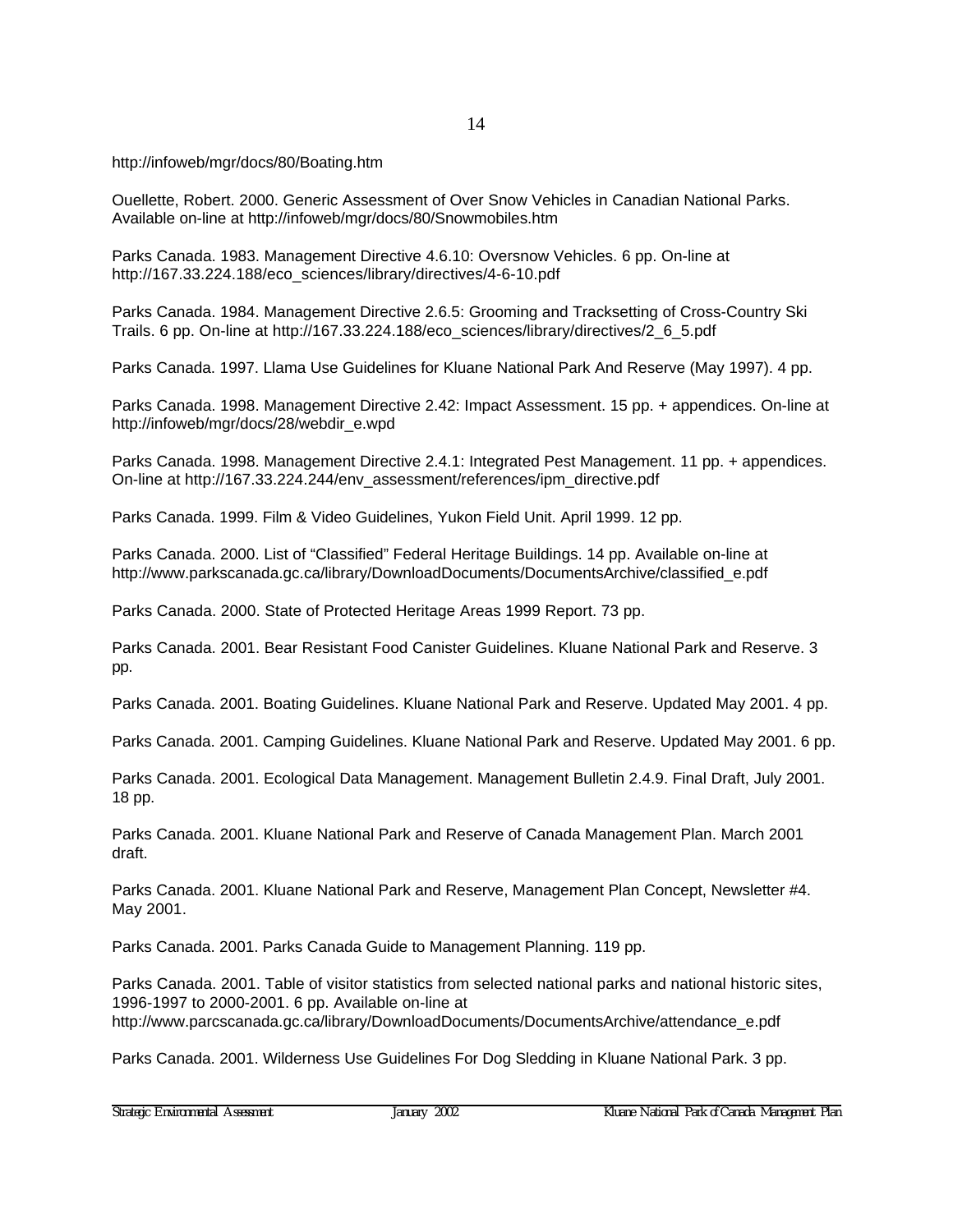Parks Canada Agency Act. 1998. http://parkscanada.pch.gc.ca/Library/acts/english/agenc\_e.htm

Parks Canada Agency. 2000. "Unimpaired for Future Generations"? Protecting Ecological Integrity with Canada's National Parks. Vol. I "A Call to Action." Vol. II "Setting a New Direction for Canada's National Parks." Report of the Panel on the Ecological Integrity of Canada's National Parks. Ottawa, ON. Minister of Public Works and Government Services 2000 Catalogue No.: R62-323/2000-1 ISBN: 0-662-64714-9. Available on-line at http://www.parkscanada.gc.ca/EI-IE/report.htm

Rankin, Lynda. 1997. Parks Canada Integrated Pest Management Manual. BioSysis Consulting for Parks Canada. 165 pp. On-line at http://167.33.224.244/env\_assessment/references/ipm\_manual.pdf

Saunier, Richard E. and Meganck, Richard A. editors. 1995. Conservation of Biodiversity and the New Regional Planning. Organization of American States and the IUCN–The World Conservation Union. Available on-line at http://www.oas.org/usde/publications/Unit/oea04e/begin.htm

Tetra Tech Inc. June 2000 draft. National Management Measures to Control Nonpoint Source Pollution from Marinas and Recreational Boating. Nonpoint Source Control Branch, Office of Water, U.S. Environmental Protection Agency. 142 pp. + appendices.

Wellwood, D.W. and MacHutchon, A.G. 1999. Risk Assessment of Bear - Human Conflict at Campsites on the Alsek River, Kluane National Park, Yukon. Parks Canada, Kluane National Park and Reserve, Haines Junction, Yukon Territory. 60 pp.

Wellwood, D.W. and MacHutchon, A.G. 1999. Risk Assessment of Bear - Human Conflict at Campsites on the Alsek River, Kluane National Park, Yukon: Addendum to July 1999 Report. Parks Canada, Kluane National Park and Reserve, Haines Junction, Yukon Territory. 19 pp.

Wellwood, D.W. and MacHutchon, A.G. 1999. Risk Assessment of Bear - Human Interaction along the Cottonwood Trail, Kluane National Park, Yukon. Parks Canada, Kluane National Park and Reserve, Haines Junction, Yukon Territory. 62 pp.

Wellwood, D.W. and MacHutchon, A.G. 2000. Risk Assessment of Bear - Human Interaction in the Mush & Bates Lakes Area, Kluane National Park, Yukon. Parks Canada, Kluane National Park and Reserve, Haines Junction, Yukon Territory. 57 pp.

Wesbrook, M. 1991. Environmental Screening of Kluane National Park Reserve 1990 Park Management Plan Review. Environmental Assessment Report 91-1/KLU. Natural Resource Conservation, Prairie and Northern Region, Canadian Parks Service. 33 pp.

Yukon Department of Renewable Resources. 2000. Yukon State of the Environment report 1999. 144 pp.

Yukon Department of Tourism. Kluane Region Tourism Plan. October 2000 draft. 49 pp. + appendices.

Yukon Territorial Government. 1991. Greater Kluane Regional Land Use Plan. 103 pp.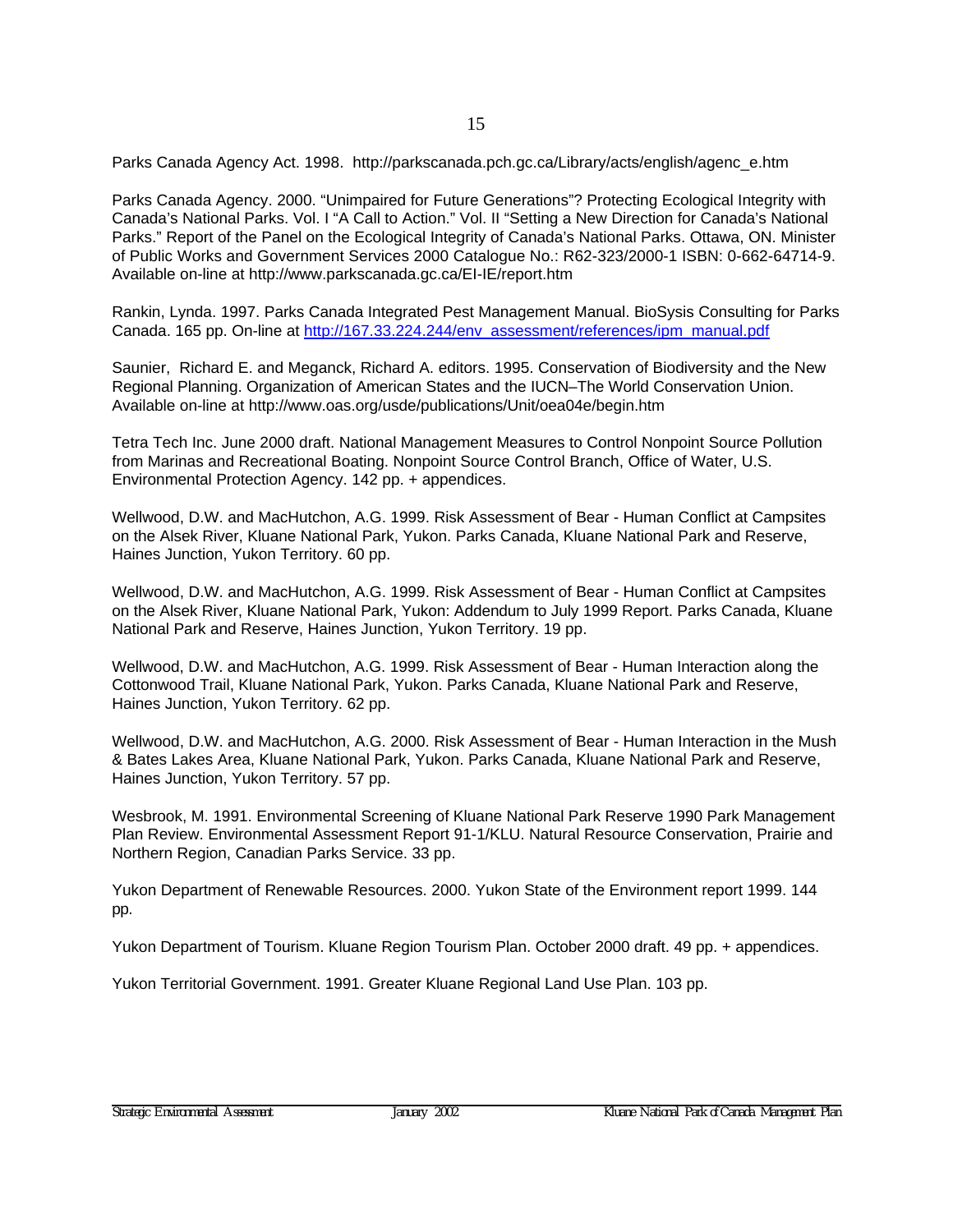## <span id="page-21-0"></span>**APPENDIX 1: Tables**

- **Table 1: Key Action Summary**
- **Table 2: Potential Effect of Key Actions**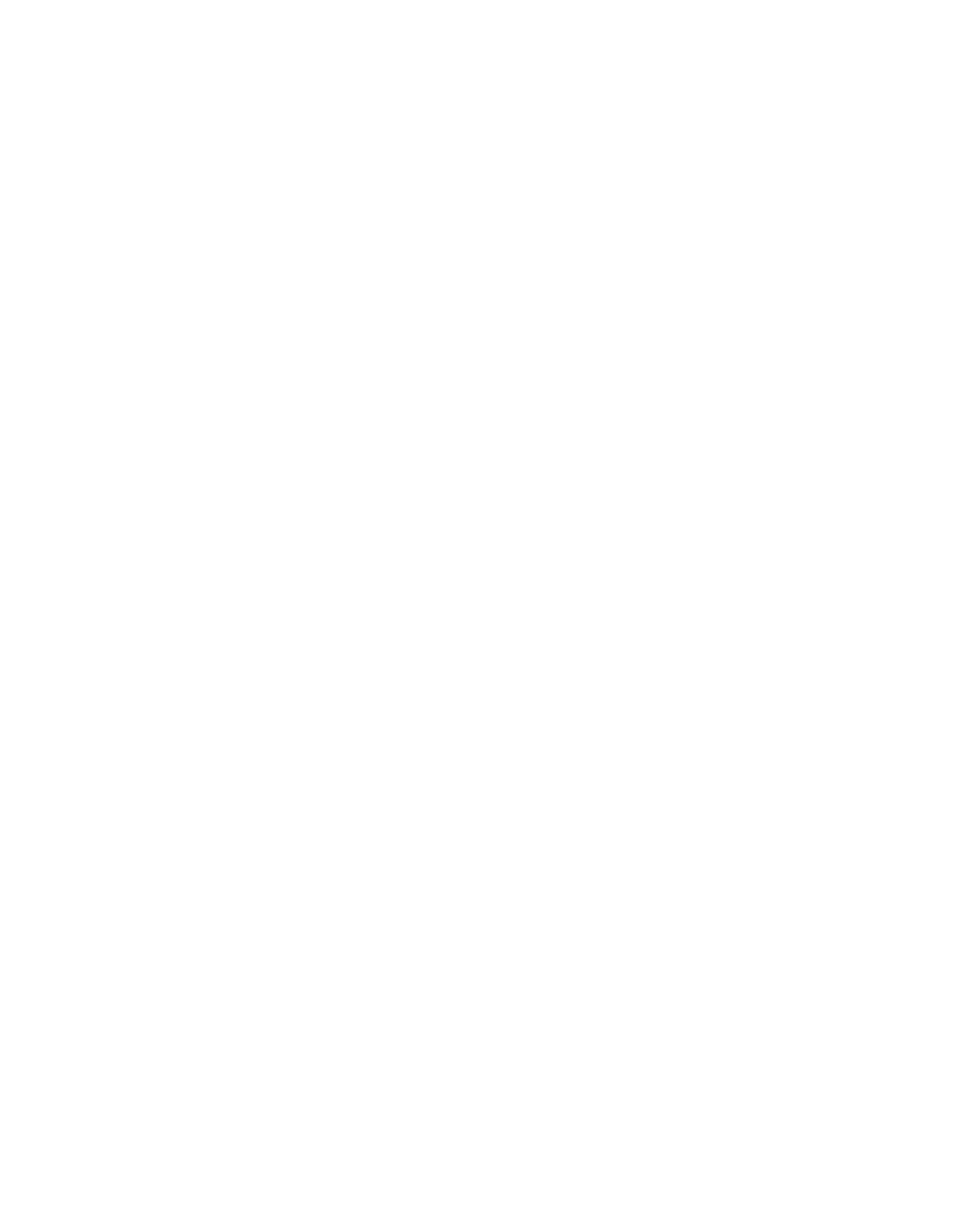## <span id="page-23-0"></span>**Table 1: Key Action Summary**

| Management Plan Section                                                                                                                                                                                                                                                                                                                                                                                                                                                                                                                                                           | # Key Actions                                                                                                                                                                                                                                                                                    |                                                                                                                                                                                 |
|-----------------------------------------------------------------------------------------------------------------------------------------------------------------------------------------------------------------------------------------------------------------------------------------------------------------------------------------------------------------------------------------------------------------------------------------------------------------------------------------------------------------------------------------------------------------------------------|--------------------------------------------------------------------------------------------------------------------------------------------------------------------------------------------------------------------------------------------------------------------------------------------------|---------------------------------------------------------------------------------------------------------------------------------------------------------------------------------|
| 4.0<br><b>A Place for Nature</b><br>4.1<br>Overview<br>4.2<br>Ecosystem Model<br>4.3<br><b>Environmental Stressors</b><br>4.4<br><b>Ecological Integrity Protection Principles</b><br>4.5<br><b>Shared Regional Ecosystems</b><br>4.6<br><b>Cultural Reintegration</b><br>4.7<br><b>Ecological Monitoring</b><br>4.8<br>Vegetation<br>Wildlife<br>4.9<br>4.10<br><b>Aquatic Ecosystems</b><br>4.11<br>Indicators of Ecological Integrity<br>4.12                                                                                                                                  | Communicating the Need for Ecological Integrity                                                                                                                                                                                                                                                  | 33 Total<br>0<br>0<br>0<br>0<br>10<br>4<br>5<br>3<br>5<br>5<br>$\mathbf 0$<br>1                                                                                                 |
| 5.0<br>A Place with a Cultural Heritage<br>5.1<br>Overview<br>5.2<br><b>Cultural Heritage Resources</b>                                                                                                                                                                                                                                                                                                                                                                                                                                                                           |                                                                                                                                                                                                                                                                                                  | 9 Total<br>0<br>9                                                                                                                                                               |
| 6.0<br>A Place for People<br>Overview<br>6.1<br>6.2<br><b>First Nations Traditional Uses</b><br>6.3<br>6.4<br>Heritage Tourism<br>6.5<br>Interpretation and Outreach<br>6.6<br><b>Visitor Services and Facilities</b><br>6.7<br><b>Effective Recreational Use Management</b><br>6.8<br>6.8.1<br>6.8.2<br>Kathleen Lake<br>6.8.3<br><b>Slims River Valley</b><br>6.8.4<br>6.8.5<br>6.8.6<br>The Icefields<br>6.8.7<br><b>Highway Corridor</b><br>6.8.8<br>Winter Experience<br><b>Trails and Routes</b><br>6.8.9<br>6.8.10 Access Air<br>6.10<br>Public Safety and Law Enforcement | <b>Current and Future First Nations Opportunities</b><br>Defining the Recreational Visitor Experience - Area Concepts<br>Mush and Bates Lakes, Alder Creek Valley and Cottonwood Trail<br>Dezadeash - Alsek Valleys<br>Duke and Donjek River Valleys<br>6.8.11 Visitor Use and Impact Monitoring | 76 Total<br>0<br>4<br>8<br>5<br>12<br>15<br>3<br>4<br>1<br>3<br>$\overline{\mathbf{c}}$<br>$\overline{c}$<br>3<br>1<br>6<br>0<br>$\overline{2}$<br>1<br>$\overline{\mathbf{4}}$ |
| 7.0<br><b>Partnerships and Public Involvement</b><br>International and National Cooperation<br>7.1<br>7.2<br>Public Involvement                                                                                                                                                                                                                                                                                                                                                                                                                                                   |                                                                                                                                                                                                                                                                                                  | 8 Total<br>6<br>$\overline{2}$                                                                                                                                                  |
| 8.0<br><b>Administration and Operations</b><br>8.1<br><b>Environmental Stewardship</b><br>8.2<br>Operations                                                                                                                                                                                                                                                                                                                                                                                                                                                                       |                                                                                                                                                                                                                                                                                                  | 8 Total<br>4<br>4                                                                                                                                                               |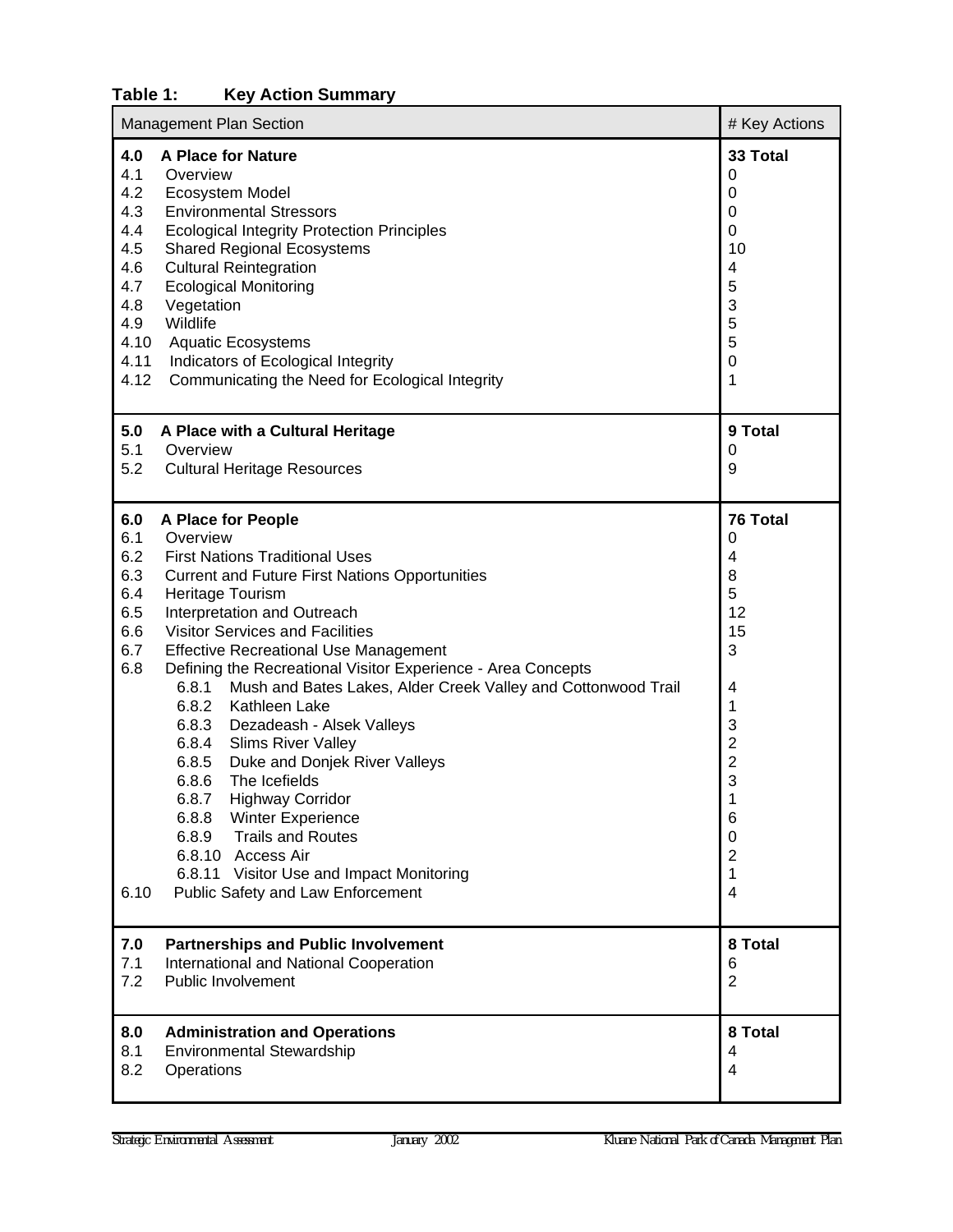| <b>Management Plan Section</b> | # Key Actions |
|--------------------------------|---------------|
| <b>Grand Total</b>             | 134           |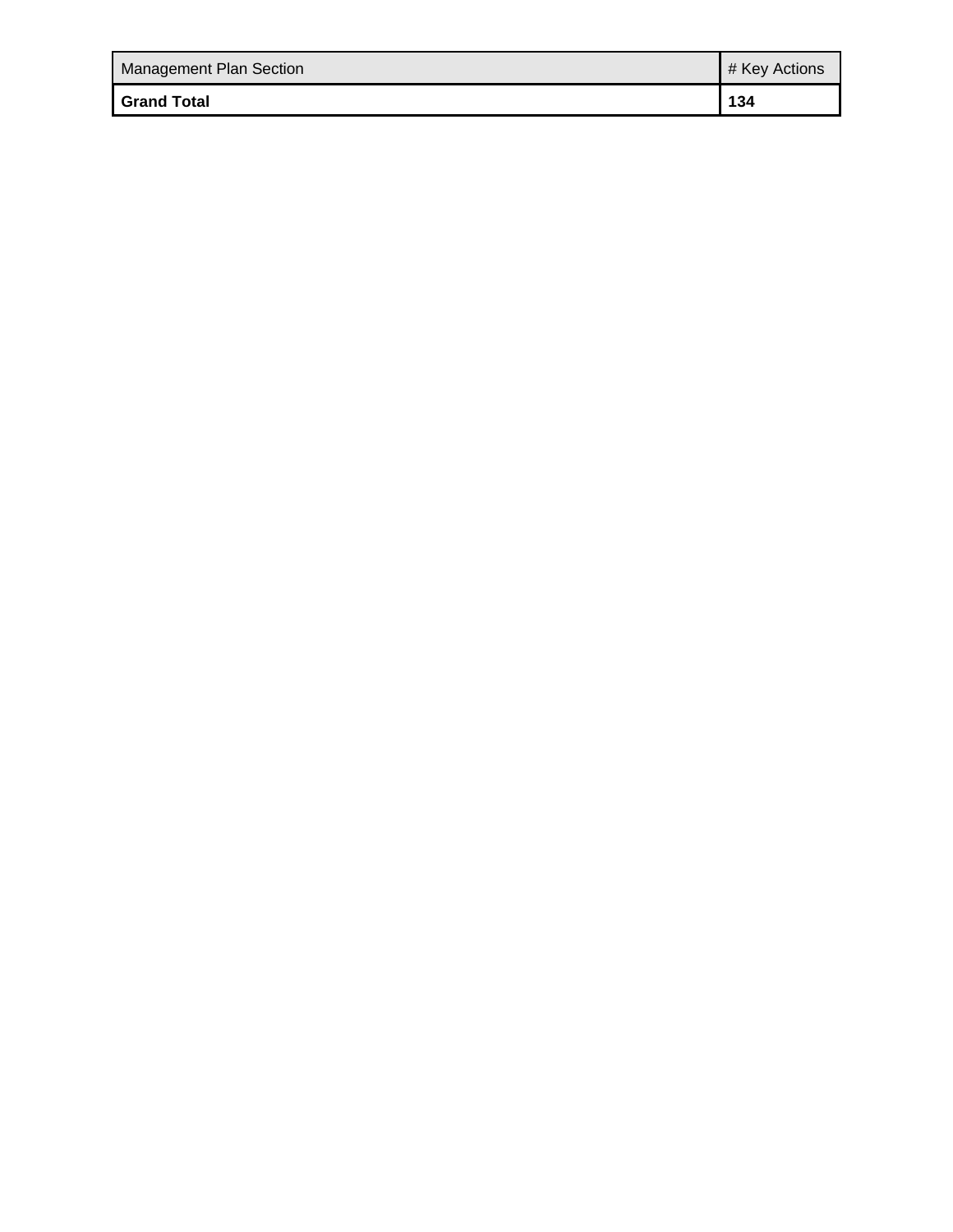## <span id="page-25-0"></span>**Table 2: Potential Effect of Key Actions**

Impacts on the environment can lead to changes in existing conditions. The impacts can be direct, indirect or cumulative. Direct impacts refer to changes in environmental components resulting from direct cause-effect interactions between the environment and project activities. Indirect impacts result from cause-effect consequences of interactions between the environment and direct impacts. Cumulative impacts refer to the accumulation of changes to the environment caused by human activities. Effects can act at different ecological (species, community to ecosystem) and social (individual to community) levels, vary over space and time, and can be positive or negative.

| 4.5<br><b>Shared Regional Ecosystems</b>                                                                                                      |                        |                                                                                                                                                                                                                                                                                                                         |                  |                                                                                                                                                                                                                                                                                                                                                                                                                                                                                                          |  |
|-----------------------------------------------------------------------------------------------------------------------------------------------|------------------------|-------------------------------------------------------------------------------------------------------------------------------------------------------------------------------------------------------------------------------------------------------------------------------------------------------------------------|------------------|----------------------------------------------------------------------------------------------------------------------------------------------------------------------------------------------------------------------------------------------------------------------------------------------------------------------------------------------------------------------------------------------------------------------------------------------------------------------------------------------------------|--|
| $\hat{u}$ positive effect<br>$\bigcup$ negative effect<br>$\Leftrightarrow$ neutral effect<br>Mitigation / Recommendation                     |                        |                                                                                                                                                                                                                                                                                                                         |                  |                                                                                                                                                                                                                                                                                                                                                                                                                                                                                                          |  |
| <b>Key Action</b>                                                                                                                             |                        | <b>Environmental Effects</b>                                                                                                                                                                                                                                                                                            |                  | <b>Socio - Economic Effects</b>                                                                                                                                                                                                                                                                                                                                                                                                                                                                          |  |
| Work with governments, agencies and<br>councils with jurisdiction adjacent to the<br>park, to prepare an interagency bear<br>management plan. | $\Leftrightarrow$<br>⇧ | No direct impacts anticipated.<br>Implementation of an interagency<br>bear management plan has<br>potential to positively impact local<br>and regional bear populations<br>and their long-term viability.                                                                                                               | ⇔<br>⇧<br>介<br>⇩ | No direct impacts anticipated.<br>Maintenance of viable bear<br>population is positive economic<br>benefit to First Nations, Guides and<br>Tour Operators (wildlife viewing;<br>hunting).<br>Maintenance of viable bear<br>population is positive social benefit<br>to First Nations groups (traditional<br>activity), conservationists, and<br>wildlife watchers.<br>Regional bear plan implementation<br>may result in activity restrictions or<br>other mitigations that are costly to<br>businesses. |  |
|                                                                                                                                               |                        | No mitigation needed.<br>Interagency bear management<br>plan should include provision for<br>data gathering (e.g. harvest<br>effort, harvest numbers, human-<br>bear conflicts, etc.) and sharing.<br>This will assist determination of<br>sustainable harvest levels and<br>making sound bear management<br>decisions. |                  | Involve business and resource<br>sector representatives in<br>development and implementation of<br>the interagency bear management<br>plan.                                                                                                                                                                                                                                                                                                                                                              |  |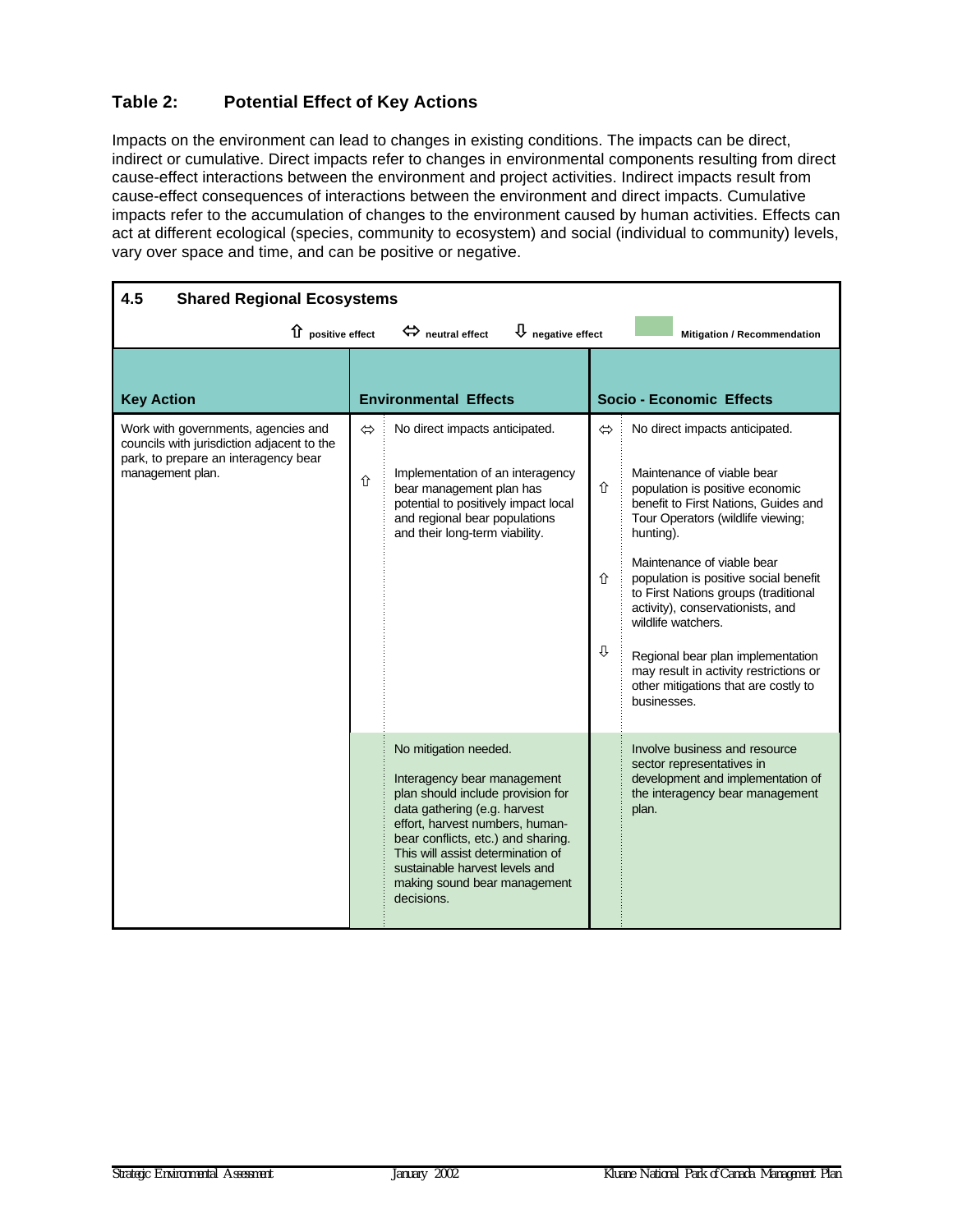| 4.5<br><b>Shared Regional Ecosystems</b>                                                                                                                                                                                                                                  |                        |                                                                                                                                                                                                                                                                                                                                                                                            |                   |                                                                                                                                                                                                                                                                                                                                                                                                                          |
|---------------------------------------------------------------------------------------------------------------------------------------------------------------------------------------------------------------------------------------------------------------------------|------------------------|--------------------------------------------------------------------------------------------------------------------------------------------------------------------------------------------------------------------------------------------------------------------------------------------------------------------------------------------------------------------------------------------|-------------------|--------------------------------------------------------------------------------------------------------------------------------------------------------------------------------------------------------------------------------------------------------------------------------------------------------------------------------------------------------------------------------------------------------------------------|
| $\bigcup$ negative effect<br>1 positive effect<br>$\Leftrightarrow$ neutral effect<br>Mitigation / Recommendation                                                                                                                                                         |                        |                                                                                                                                                                                                                                                                                                                                                                                            |                   |                                                                                                                                                                                                                                                                                                                                                                                                                          |
| <b>Key Action</b>                                                                                                                                                                                                                                                         |                        | <b>Environmental Effects</b>                                                                                                                                                                                                                                                                                                                                                               |                   | <b>Socio - Economic Effects</b>                                                                                                                                                                                                                                                                                                                                                                                          |
| Continue to work with the Alsek<br>Renewable Resources Council and<br>adjacent governments and agencies to<br>implement the Alsek Moose<br>Management Plan.                                                                                                               |                        | No direct impacts anticipated.<br>Plan implementation has potential<br>to positively impact local and<br>regional moose populations and<br>their long-term viability.                                                                                                                                                                                                                      | ⇔<br>⇧<br>⇧       | No direct impacts anticipated.<br>Maintenance of viable moose<br>population is positive economic<br>benefit to First Nations, Guides and<br>Tour Operators (wildlife viewing;<br>hunting).<br>Maintenance of viable moose<br>population is positive social benefit<br>to First Nations groups (traditional<br>activity), conservationists, and<br>wildlife watchers.                                                     |
|                                                                                                                                                                                                                                                                           |                        | Parks Canada should continue to<br>actively participate in Alsek<br>Moose Management Plan<br>implementation and updating.                                                                                                                                                                                                                                                                  |                   | No mitigation needed.                                                                                                                                                                                                                                                                                                                                                                                                    |
| Update the 1995 cumulative effects<br>assessment concerning the impacts of<br>visitor activities, harvesting practices,<br>park operations, natural ecological<br>processes and the aboriginal cultural<br>relationship to place, within the greater<br>Kluane ecosystem. | $\Leftrightarrow$<br>⇧ | No direct impacts anticipated.<br>Updated cumulative effects<br>assessment will provide solid<br>basis from which to assess<br>impacts of proposed projects and<br>activities upon valued ecosystem<br>components (VEC's).<br>Implementation of Cumulative<br><b>Effects Assessment</b><br>recommendations likely to<br>increase ecological integrity (EI)<br>of Greater Kluane Ecosystem. | ⇔<br>⇧<br>⇩       | No direct impacts anticipated.<br>Increased understanding and<br>recognition of the role of First<br>Nations in the greater Kluane<br>ecosystem is likely to result.<br>Cumulative effects assessment has<br>yielded greater understanding of<br>cumulative impacts of human<br>activities on VEC's. New business<br>proposals formerly considered<br>acceptable by Parks Canada may<br>now be considered inappropriate. |
|                                                                                                                                                                                                                                                                           |                        | No mitigation needed.                                                                                                                                                                                                                                                                                                                                                                      |                   | No mitigation needed.                                                                                                                                                                                                                                                                                                                                                                                                    |
| In collaboration with others, maintain<br>and enhance geographic information<br>systems and other tools to support<br>decision-making at the regional level.                                                                                                              | $\Leftrightarrow$<br>仚 | No direct impacts anticipated.<br>Enhanced use of GIS and other<br>tools will assist making sound<br>decisions using all available data.<br>Positive benefit to ecosystems<br>should accrue.                                                                                                                                                                                               | $\Leftrightarrow$ | No direct impacts anticipated.                                                                                                                                                                                                                                                                                                                                                                                           |
|                                                                                                                                                                                                                                                                           |                        | Parks Canada should continue to<br>participate in multi-agency<br>committees and develop new<br>ones if necessary. Management<br>Bulletin 2.4.9, Ecological Data<br>Management, provides national<br>guidelines for management and<br>use of ecological data by Parks<br>Canada.                                                                                                           |                   | No mitigation needed.                                                                                                                                                                                                                                                                                                                                                                                                    |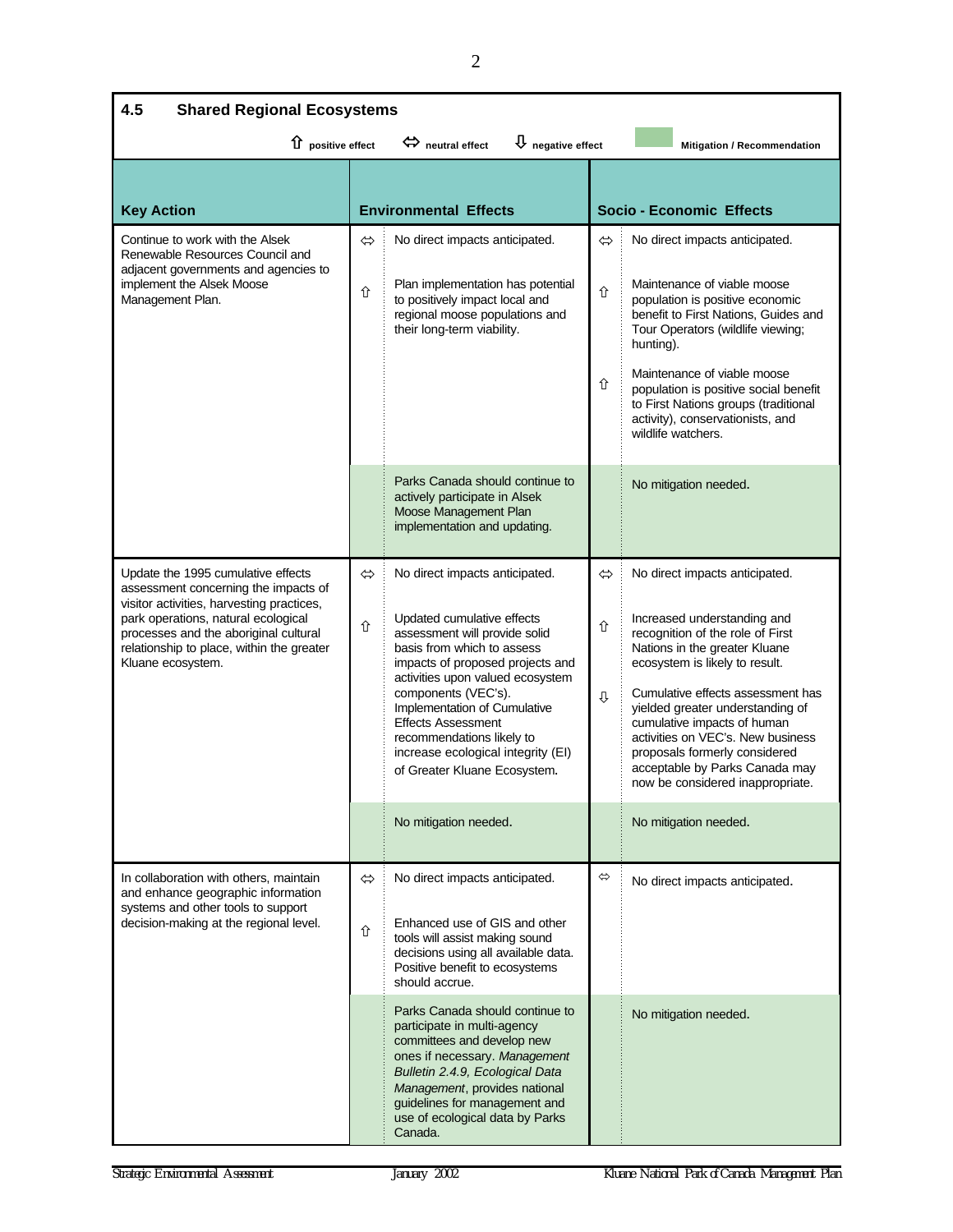| 4.5<br><b>Shared Regional Ecosystems</b>                                                                                                                             |                             |                                                                                                                                                                                                                                                                                                                                                                                                          |   |                                 |  |
|----------------------------------------------------------------------------------------------------------------------------------------------------------------------|-----------------------------|----------------------------------------------------------------------------------------------------------------------------------------------------------------------------------------------------------------------------------------------------------------------------------------------------------------------------------------------------------------------------------------------------------|---|---------------------------------|--|
| $\overline{\mathsf{U}}$ negative effect<br>$\hat{u}$ positive effect<br>$\Leftrightarrow$ neutral effect<br>Mitigation / Recommendation                              |                             |                                                                                                                                                                                                                                                                                                                                                                                                          |   |                                 |  |
| <b>Key Action</b>                                                                                                                                                    |                             | <b>Environmental Effects</b>                                                                                                                                                                                                                                                                                                                                                                             |   | <b>Socio - Economic Effects</b> |  |
| Parks Canada will encourage and<br>support the development and<br>implementation of a multilateral<br>agreement to provide for the<br>management of Species at Risk. | ⇔<br>⇧                      | No direct impacts anticipated.<br>Ecosystem approach to<br>management of local and regional<br>species at risk should reduce<br>vulnerability of species to further<br>loss or prevent additional species<br>becoming at risk. Biodiversity will<br>be maintained.                                                                                                                                       | ⇔ | No direct impacts anticipated.  |  |
|                                                                                                                                                                      |                             | Many species travel widely and<br>ignore geopolitical boundaries.<br>Regional multi-agency<br>management approaches<br>increase chance of successful<br>management of species at risk.                                                                                                                                                                                                                   |   | No mitigation needed.           |  |
| Parks Canada will encourage and<br>support the development and<br>implementation of a multilateral<br>agreement to support a Yukon<br>Conservation Data Centre.      | $\Leftrightarrow$<br>⇧      | No direct impacts anticipated.<br>Better data for decision-making<br>should benefit greater Kluane<br>species and ecosystems.<br>Data sharing is essential to an<br>ecosystem based management<br>approach. Parks Canada should<br>make its data available to others.<br>A Data Usage Agreement and<br>additional guidance for Parks<br>Canada is found in Management<br>Bulletin 2.4.9, Ecological Data | ⇔ | No direct impacts anticipated.  |  |
|                                                                                                                                                                      |                             | Management.                                                                                                                                                                                                                                                                                                                                                                                              |   |                                 |  |
| In collaboration with others, identify and<br>map priority ecologically significant<br>areas and activities in the greater<br>Kluane ecosystem.                      | $\Leftrightarrow$<br>⇧<br>⇩ | No direct impacts anticipated.<br>Better data for decision-making<br>should benefit greater Kluane<br>species and ecosystems.<br>If mapping activities involve field<br>work environmental impacts may<br>result. Factors that influence<br>magnitude and significance of<br>impacts include: access mode(s);<br>number of participants; and need<br>for overnight camps.                                | ⇔ | No direct impacts anticipated.  |  |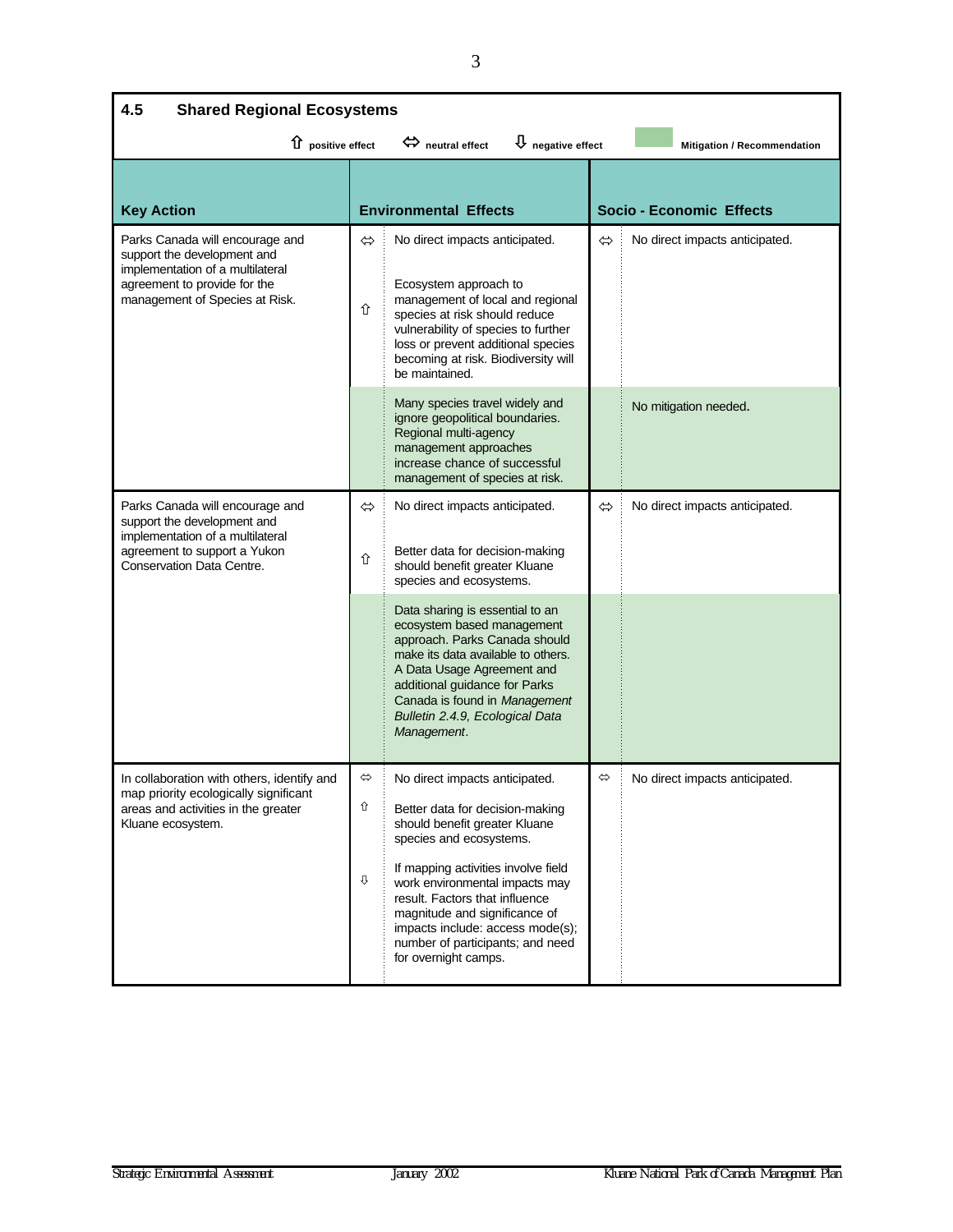| 4.5<br><b>Shared Regional Ecosystems</b>                                                                                                                                                                                                             |        |                                                                                                                                                                                                                                                                                                                                                                                                                                      |                        |                                                                                                                                                                                                                                                                                                                                    |  |
|------------------------------------------------------------------------------------------------------------------------------------------------------------------------------------------------------------------------------------------------------|--------|--------------------------------------------------------------------------------------------------------------------------------------------------------------------------------------------------------------------------------------------------------------------------------------------------------------------------------------------------------------------------------------------------------------------------------------|------------------------|------------------------------------------------------------------------------------------------------------------------------------------------------------------------------------------------------------------------------------------------------------------------------------------------------------------------------------|--|
| $\overline{\mathsf{U}}$ negative effect<br>$\hat{u}$ positive effect<br>$\Leftrightarrow$ neutral effect<br>Mitigation / Recommendation                                                                                                              |        |                                                                                                                                                                                                                                                                                                                                                                                                                                      |                        |                                                                                                                                                                                                                                                                                                                                    |  |
| <b>Key Action</b>                                                                                                                                                                                                                                    |        | <b>Environmental Effects</b>                                                                                                                                                                                                                                                                                                                                                                                                         |                        | <b>Socio - Economic Effects</b>                                                                                                                                                                                                                                                                                                    |  |
|                                                                                                                                                                                                                                                      |        | Impacts of mapping and field<br>work are known, predictable and<br>mitigable with known technology.<br>Mapping activities will likely not<br>trigger the CEAA or successor<br>environmental assessment<br>legislation. Preparation of a non-<br>CEAA EA would document likely<br>impacts of this activity, means to<br>avoid or lessen impacts, and<br>would fulfill Parks Canada's<br>policy obligation for exemplary<br>use of EA. |                        | No mitigation needed.                                                                                                                                                                                                                                                                                                              |  |
| Work with adjacent governments and<br>agencies to develop and implement<br>common aquatic ecosystem goals and<br>strategies.                                                                                                                         | ⇔<br>⇧ | No direct impacts anticipated.<br>Ecosystem level planning is likely<br>to increase EI of aquatic<br>ecosystems.                                                                                                                                                                                                                                                                                                                     | $\Leftrightarrow$<br>⇧ | No direct impacts anticipated.<br>Improved public knowledge,<br>understanding and support for<br>regional aquatic ecosystem<br>management goals and strategies.                                                                                                                                                                    |  |
|                                                                                                                                                                                                                                                      |        | May be difficult to obtain<br>consensus on common goals as<br>agency mandates vary.<br>Ecosystem level aquatic planning<br>and management is needed.                                                                                                                                                                                                                                                                                 |                        | No mitigation needed.                                                                                                                                                                                                                                                                                                              |  |
| Work with adjacent governments and<br>agencies to identify regional wildlife<br>populations under stress or at risk e.g.<br>Burwash caribou herd and, if feasible<br>and appropriate, develop management<br>strategies to restore these populations. | ⇧      | Implementation of management<br>strategies has potential to<br>positively impact local and<br>regional populations at risk and<br>increase the probability of their<br>long-term viability. Natural levels<br>of biodiversity will be maintained                                                                                                                                                                                     | ⇧<br>⇧                 | Maintenance of viable moose<br>populations is positive economic<br>benefit to First Nations, Guides and<br>Tour Operators (wildlife viewing).<br>Maintenance of viable populations of<br>caribou and other species at risk is<br>a positive social benefit to First<br>Nations groups, conservationists,<br>and wildlife watchers. |  |
|                                                                                                                                                                                                                                                      |        | No mitigation needed.                                                                                                                                                                                                                                                                                                                                                                                                                |                        | No mitigation needed.                                                                                                                                                                                                                                                                                                              |  |
| Work with managers from the other<br>protected areas in the World Heritage<br>Site to cooperate on mutually beneficial<br>monitoring programs.                                                                                                       | ⇔<br>⇧ | No direct impact anticipated.<br>Monitoring program results will<br>enable more informed decision<br>making. Positive benefit to<br>ecosystems should accrue.                                                                                                                                                                                                                                                                        | ⇧                      | Enhanced interagency working<br>relationships are likely to result.<br>Opportunities for increased<br>resource efficiency, joint training<br>and operations, and staff<br>deployments are possible.                                                                                                                                |  |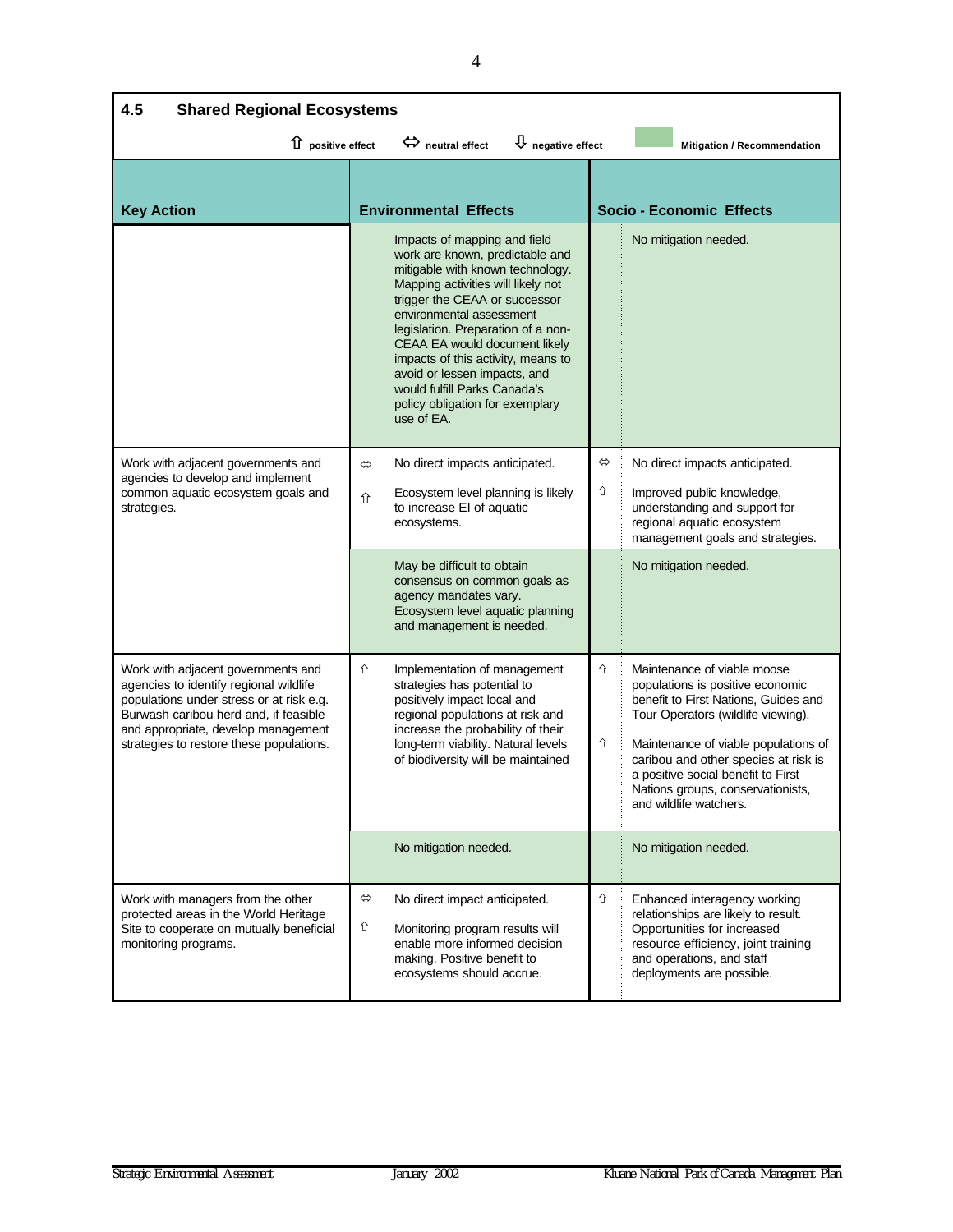| 4.5<br><b>Shared Regional Ecosystems</b> |                                                                                                                                                                                                                                                                 |                                    |  |  |
|------------------------------------------|-----------------------------------------------------------------------------------------------------------------------------------------------------------------------------------------------------------------------------------------------------------------|------------------------------------|--|--|
| $\hat{u}$ positive effect                | $\overline{\psi}$ negative effect<br>$\Leftrightarrow$ neutral effect                                                                                                                                                                                           | <b>Mitigation / Recommendation</b> |  |  |
| <b>Key Action</b>                        | <b>Environmental Effects</b>                                                                                                                                                                                                                                    | Socio - Economic Effects           |  |  |
|                                          | No mitigation needed. Adequate<br>monitoring program design and<br>data documentation is needed to<br>ensure maximum benefit from<br>monitoring effort. Parks Canada<br>Management Bulletin 2.4.9,<br>Ecological Data Management,<br>provides subject guidance. | No mitigation needed.              |  |  |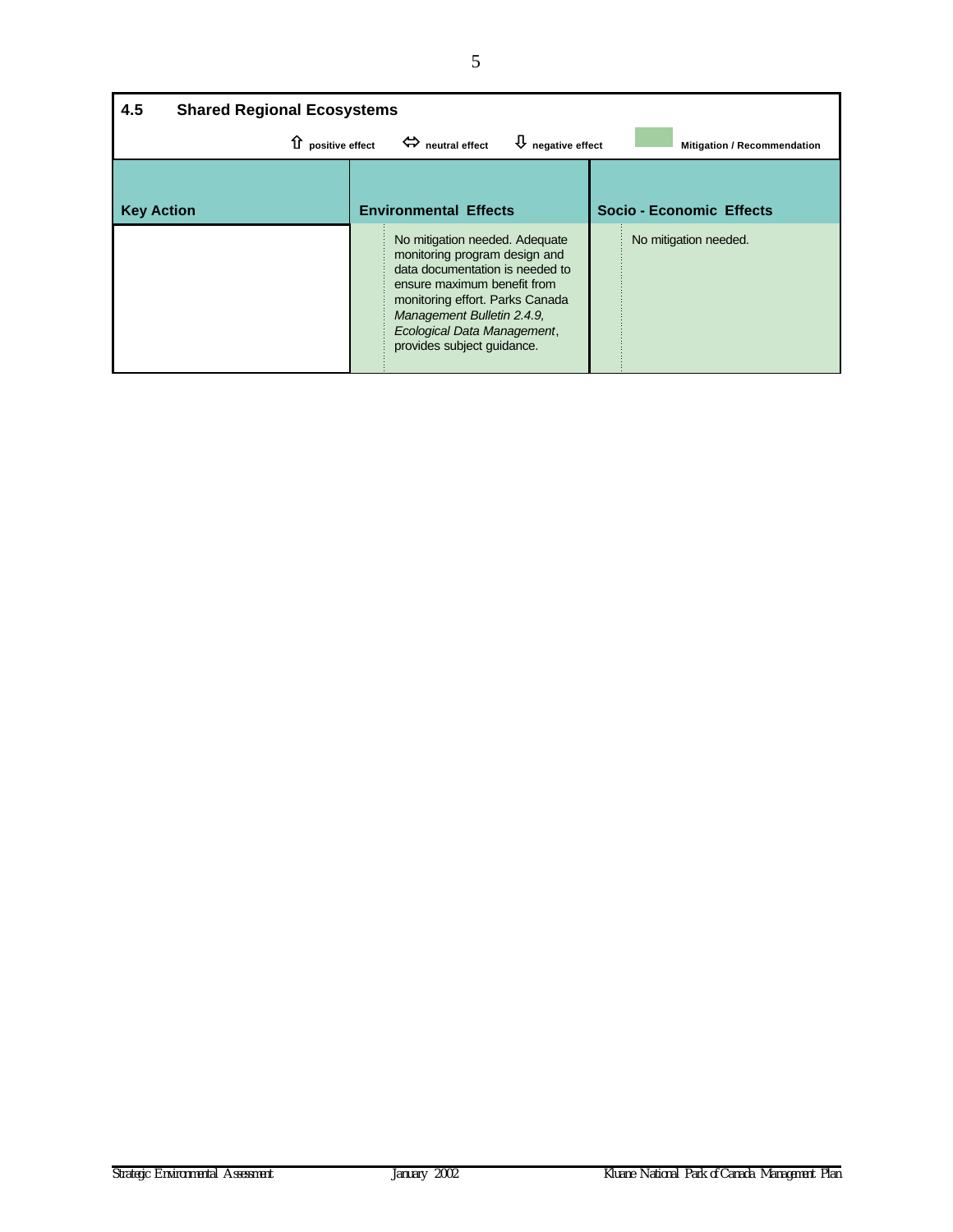| 4.6<br><b>Cultural Reintegration</b>                                                                                                                                                                                                                                                                                                                        |                                                                                                                                                                                                                                                                                                                                                                                                                                                                       |                                                                                                                                                                                                                                                                                                                                                                                                                                                                                                                                                                                                                                                                                                                                                                                                                                                                                                                                                                                                                                                                                                                                                                                                                                                                                                                            |  |  |  |
|-------------------------------------------------------------------------------------------------------------------------------------------------------------------------------------------------------------------------------------------------------------------------------------------------------------------------------------------------------------|-----------------------------------------------------------------------------------------------------------------------------------------------------------------------------------------------------------------------------------------------------------------------------------------------------------------------------------------------------------------------------------------------------------------------------------------------------------------------|----------------------------------------------------------------------------------------------------------------------------------------------------------------------------------------------------------------------------------------------------------------------------------------------------------------------------------------------------------------------------------------------------------------------------------------------------------------------------------------------------------------------------------------------------------------------------------------------------------------------------------------------------------------------------------------------------------------------------------------------------------------------------------------------------------------------------------------------------------------------------------------------------------------------------------------------------------------------------------------------------------------------------------------------------------------------------------------------------------------------------------------------------------------------------------------------------------------------------------------------------------------------------------------------------------------------------|--|--|--|
| 1 positive effect                                                                                                                                                                                                                                                                                                                                           | $\bigcup$ negative effect<br>meutral effect                                                                                                                                                                                                                                                                                                                                                                                                                           | Mitigation / Recommendation                                                                                                                                                                                                                                                                                                                                                                                                                                                                                                                                                                                                                                                                                                                                                                                                                                                                                                                                                                                                                                                                                                                                                                                                                                                                                                |  |  |  |
| <b>Key Action</b>                                                                                                                                                                                                                                                                                                                                           | <b>Environmental Effects</b>                                                                                                                                                                                                                                                                                                                                                                                                                                          | <b>Socio - Economic Effects</b>                                                                                                                                                                                                                                                                                                                                                                                                                                                                                                                                                                                                                                                                                                                                                                                                                                                                                                                                                                                                                                                                                                                                                                                                                                                                                            |  |  |  |
| Work with Champagne and Aishihik<br>First Nations and Kluane First Nation to<br>establish programs which enable First<br>Nations members to become re-<br>acquainted with their cultural heritage in<br>the park e.g. culture camps,<br>participation in wildlife surveys, and to<br>convey this knowledge to members of<br>their communities.              | Difficult to predict specific<br>impacts of cultural camps as<br>concept is vague in the<br>management plan. Plan makes no<br>mention of need for permanent<br>camp infrastructure. It is<br>reasonable to expect new<br>facilities such as trails and cabins<br>may be built. Motorized means of<br>access including snowmobile and<br>ATV's may be used when<br>undertaking traditional renewable<br>resource harvesting and other<br>cultural heritage activities. | ⇧<br>improved connection of First<br>Nations peoples to traditional<br>territories and activities. Increased<br>community pride.<br>⇧<br>Improved understanding of First<br>Nations cultural heritage by First<br>Nations and other peoples.<br>⇧<br>First Nations cultural history and<br>continuity is maintained. Some<br>visitors may feel trapping activities<br>are compatible with the mandate of<br>Kluane NP&R. Knowing these<br>activities occur or witnessing them<br>may enhance their visitor<br>experience.<br>Some visitors may feel trapping or<br>⇩<br>other traditional cultural activities are<br>inappropriate in a protected area.<br>Knowing these activities occur or<br>witnessing them may detract from<br>their visitor experience.<br>Provide park visitors pre-trip and<br>on-site interpretation materials<br>explaining educational traplines and<br>other First Nations activities they<br>may encounter in the park<br>backcountry. Information on historic<br>First Nations activities in the area,<br>levels of harvest, expected impacts<br>to populations and species, and<br>management tools (i.e. monitoring)<br>in use should be included.<br>Amount of trapping will be minimal<br>and occur during times of low visitor<br>use. Probability of user conflict is<br>therefor low. |  |  |  |
| Work with Champagne and Aishihik<br>First Nations and Kluane First Nation to<br>develop and deliver programs e.g.<br>workshops, spending time on the land<br>with elders, which assist park staff and<br>others to understand how First Nations'<br>traditional knowledge and ties to the land<br>contribute to the maintenance of<br>ecological integrity. | Dependant upon access modes,<br>number of participants, trip<br>duration and route.                                                                                                                                                                                                                                                                                                                                                                                   | ⇧<br>improved connection of First<br>Nations peoples to traditional<br>territories and activities. Elevated<br>levels of First Nations community<br>pride and continuity.<br>Improved understanding of First<br>⇧<br>Nations cultural heritage by park<br>staff and others.                                                                                                                                                                                                                                                                                                                                                                                                                                                                                                                                                                                                                                                                                                                                                                                                                                                                                                                                                                                                                                                |  |  |  |
|                                                                                                                                                                                                                                                                                                                                                             | Impacts of travel are known,<br>predictable and mitigable with<br>known technology.                                                                                                                                                                                                                                                                                                                                                                                   | No mitigation needed.                                                                                                                                                                                                                                                                                                                                                                                                                                                                                                                                                                                                                                                                                                                                                                                                                                                                                                                                                                                                                                                                                                                                                                                                                                                                                                      |  |  |  |

6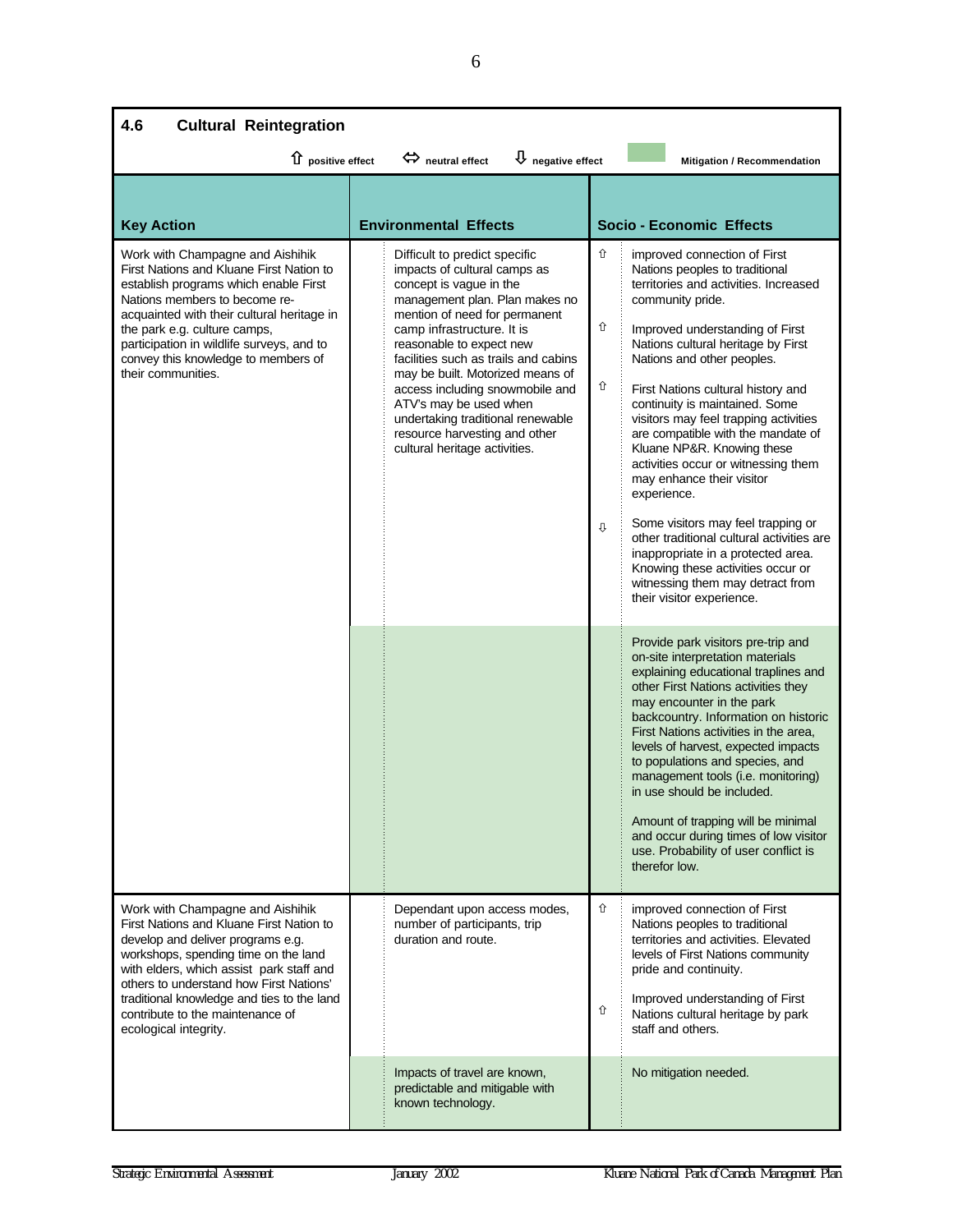| 4.6<br><b>Cultural Reintegration</b>                                                                                                                                                                                 |  |                                                                                                                                                                                                                                                                                                                                                                                                                                                               |                              |                                                                                                                                                                                                                                                                                                                                                                                                                                                                                                                                                           |
|----------------------------------------------------------------------------------------------------------------------------------------------------------------------------------------------------------------------|--|---------------------------------------------------------------------------------------------------------------------------------------------------------------------------------------------------------------------------------------------------------------------------------------------------------------------------------------------------------------------------------------------------------------------------------------------------------------|------------------------------|-----------------------------------------------------------------------------------------------------------------------------------------------------------------------------------------------------------------------------------------------------------------------------------------------------------------------------------------------------------------------------------------------------------------------------------------------------------------------------------------------------------------------------------------------------------|
| $\hat{u}$ positive effect                                                                                                                                                                                            |  | $\overline{\mathsf{U}}$ negative effect<br>$\Leftrightarrow$ neutral effect                                                                                                                                                                                                                                                                                                                                                                                   |                              | Mitigation / Recommendation                                                                                                                                                                                                                                                                                                                                                                                                                                                                                                                               |
| <b>Key Action</b>                                                                                                                                                                                                    |  | <b>Environmental Effects</b>                                                                                                                                                                                                                                                                                                                                                                                                                                  |                              | <b>Socio - Economic Effects</b>                                                                                                                                                                                                                                                                                                                                                                                                                                                                                                                           |
| Establish guidelines, which will ensure<br>that park research and management<br>programs are used as opportunities to<br>familiarize local First Nations members<br>with the park's plant and animal<br>communities. |  | Renewed interest in traditional<br>ecological knowledge (TEK). Use<br>of TEK and scientific knowledge<br>together will enhance ecosystem<br>management in Kluane.                                                                                                                                                                                                                                                                                             | ⇧                            | First Nations cultural history and<br>continuity is maintained.                                                                                                                                                                                                                                                                                                                                                                                                                                                                                           |
|                                                                                                                                                                                                                      |  | Impacts of individual research<br>and management programs will<br>be assessed at a strategic impact<br>assessment (EAPPPP) and/or<br>project (CEAA) impact<br>assessment level as they are<br>developed.                                                                                                                                                                                                                                                      |                              | No mitigation needed.                                                                                                                                                                                                                                                                                                                                                                                                                                                                                                                                     |
| Support local First Nations in the<br>development and delivery of educational<br>programs to First Nation members that<br>focus on land-based aspects of<br>Southern Tutchone culture e. g.<br>educational trapline. |  | Direct mortality of trapped<br>species.                                                                                                                                                                                                                                                                                                                                                                                                                       | ⇧<br>$\overline{\mathbb{G}}$ | First Nations cultural history and<br>continuity is maintained. Some<br>visitors may feel trapping activities<br>are compatible with the mandate of<br>Kluane NP&R. Knowing these<br>activities occur or witnessing them<br>may enhance their visitor<br>experience.<br>Some visitors may feel trapping is<br>inappropriate in a protected area.<br>Knowing these activities occur or<br>witnessing them may detract from<br>their visitor experience.                                                                                                    |
|                                                                                                                                                                                                                      |  | A program to monitor harvest<br>levels and population status<br>should be developed. Harvest<br>rates should be reduced or<br>curtailed if monitoring results<br>indicate significant impacts to<br>species or populations is<br>occurring. Harvest rates are<br>expected to be very low.<br>Significant impacts to population<br>size or structure are not<br>anticipated.<br>Commercial trapping activities will<br>not be permitted within Kluane<br>NP&R. |                              | Provide park visitors pre-trip and<br>on-site interpretation materials<br>explaining educational traplines and<br>other First Nations activities they<br>may encounter in the park<br>backcountry. Information on historic<br>First Nations activities in the area,<br>levels of harvest, expected impacts<br>to populations and species, and<br>management tools (i.e. monitoring)<br>in use should be included.<br>Amount of trapping will be minimal<br>and occur during times of low visitor<br>use. Probability of user conflict is<br>therefor low. |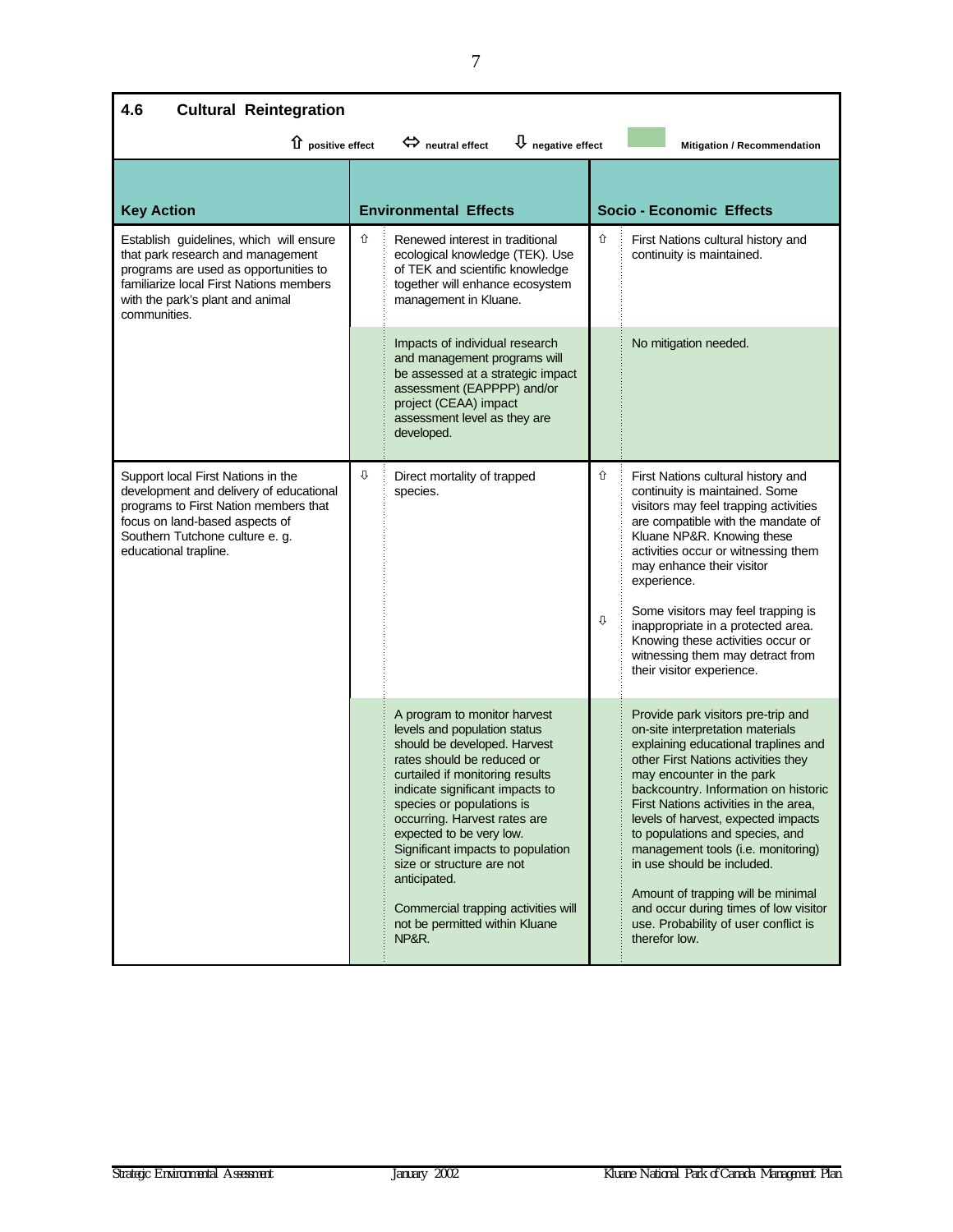| 4.7<br><b>Ecological Monitoring</b>                                                                                                                                                                                                                                                                                                                                                                                                                                |                                                                                                                                                                                                                                                                                                          |                                                                                                                                                                                                                                                                                                                                                                                                                                                                                             |  |  |  |  |
|--------------------------------------------------------------------------------------------------------------------------------------------------------------------------------------------------------------------------------------------------------------------------------------------------------------------------------------------------------------------------------------------------------------------------------------------------------------------|----------------------------------------------------------------------------------------------------------------------------------------------------------------------------------------------------------------------------------------------------------------------------------------------------------|---------------------------------------------------------------------------------------------------------------------------------------------------------------------------------------------------------------------------------------------------------------------------------------------------------------------------------------------------------------------------------------------------------------------------------------------------------------------------------------------|--|--|--|--|
|                                                                                                                                                                                                                                                                                                                                                                                                                                                                    | $\overline{\mathsf{U}}$ negative effect<br>$\hat{u}$ positive effect<br>$\Leftrightarrow$ neutral effect<br>Mitigation / Recommendation                                                                                                                                                                  |                                                                                                                                                                                                                                                                                                                                                                                                                                                                                             |  |  |  |  |
| <b>Key Action</b>                                                                                                                                                                                                                                                                                                                                                                                                                                                  | <b>Environmental Effects</b>                                                                                                                                                                                                                                                                             | <b>Socio - Economic Effects</b>                                                                                                                                                                                                                                                                                                                                                                                                                                                             |  |  |  |  |
| Develop and implement an ecological<br>monitoring program in cooperation with<br>researchers associated with the Arctic<br>Institute of North America at Kluane<br>Lake, Champagne and Aishihik First<br>Nations, Kluane First Nation.                                                                                                                                                                                                                             | ⇧<br>Enhanced ability to detect source<br>and magnitude of ecosystem<br>change and where necessary<br>react in a timely manner.<br>monitoring activities have<br>potential to be disruptive to<br>⊕<br>species and communities,<br>especially if significant aircraft<br>use is involved.                | ⇧<br>Research gaps and needs will<br>become apparent during<br>development and implementation of<br>the ecological monitoring program.<br>Improved understanding of needs<br>will assist researchers to develop<br>proposals of interest to Kluane<br>NP&R. Enhanced relationships<br>between Kluane NP&R, researchers<br>and First Nations are likely to result.<br>Monitoring activities in remote areas<br>$\mathbb Q$<br>of Kluane NP&R may reduce quality<br>of wilderness experience. |  |  |  |  |
|                                                                                                                                                                                                                                                                                                                                                                                                                                                                    | monitoring program must be<br>carefully designed to minimize<br>impacts to resources being<br>monitored and others co-habiting<br>these sites. Environmental<br>impacts of proposed monitoring<br>programs should be assessed<br>prior to their implementation.                                          | Visitors should be provided with pre-<br>trip and up to date information upon<br>arrival describing current or<br>proposed monitoring activities in<br>Kluane NP&R.                                                                                                                                                                                                                                                                                                                         |  |  |  |  |
| As part of the long-term Kluane<br>Ecological Monitoring Program (KEMP),<br>implement protocols that monitor, among<br>other things: the climate at each of the<br>permanent monitoring transects,<br>primary productivity of plants on a<br>landscape scale, spruce cone<br>production, density of berry crops<br>important to bears and other wildlife,<br>relative density of the snowshoe hare<br>population and relative density of<br>furbearer populations. | ⇧<br>Long-term survey data is a<br>valuable input to informed<br>decision-making. Positive impacts<br>to species and ecosystems may<br>result.<br>⇩<br>monitoring activities have<br>potential to be disruptive to<br>species and communities,<br>especially if significant aircraft<br>use is involved. | ⇩<br>Monitoring activities in remote areas<br>of Kluane NP&R may reduce quality<br>of wilderness experience.                                                                                                                                                                                                                                                                                                                                                                                |  |  |  |  |
|                                                                                                                                                                                                                                                                                                                                                                                                                                                                    | monitoring program must be<br>carefully designed to minimize<br>impacts to resources being<br>monitored and others co-habiting<br>these sites. Impacts of proposed<br>monitoring should be assessed<br>prior to implementation.                                                                          | Visitors should be provided with pre-<br>trip and up to date information upon<br>arrival describing current or<br>proposed monitoring activities in<br>Kluane NP&R.                                                                                                                                                                                                                                                                                                                         |  |  |  |  |
| As part of KEMP, carry out in a long-<br>term, consistent manner, surveys that<br>monitor park and regional wildlife<br>populations such as Dall's sheep,<br>moose, Kokanee salmon; and analyze<br>this information and take appropriate<br>management actions.                                                                                                                                                                                                    | ⇧<br>Long-term survey data is a<br>valuable input to informed<br>decision-making. Positive impacts<br>to species and ecosystems may<br>result.<br>monitoring activities have<br>⇩<br>potential to be disruptive to<br>species and communities,<br>especially if aircraft use is<br>involved.             | ⇧<br>Aircraft charter for aerial survey<br>work is a positive economic benefit<br>to local or regional companies.<br>Monitoring activities such as aerial<br>⇩<br>surveys can be intrusive and may<br>decrease the quality of visitor<br>experience, especially in wilderness<br>areas of Kluane NP&R.                                                                                                                                                                                      |  |  |  |  |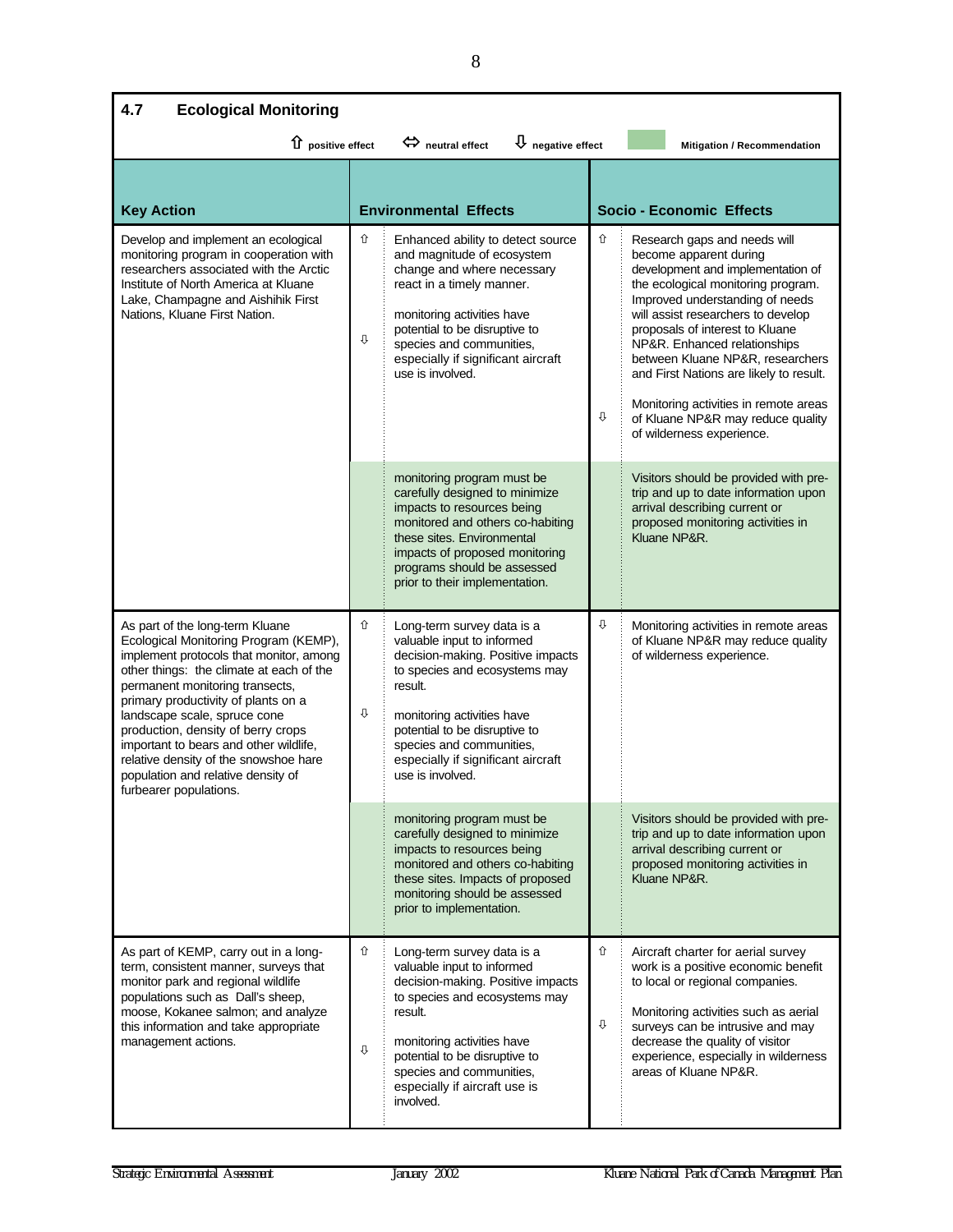| 4.7<br><b>Ecological Monitoring</b>                                                                                                                                                                                                                                                                   |                   |                                                                                                                                                                                                                                                                                                                                                                                                                                                   |   |                                                                                                                                                                                                                                                                                                                                                                                                                             |  |  |  |  |
|-------------------------------------------------------------------------------------------------------------------------------------------------------------------------------------------------------------------------------------------------------------------------------------------------------|-------------------|---------------------------------------------------------------------------------------------------------------------------------------------------------------------------------------------------------------------------------------------------------------------------------------------------------------------------------------------------------------------------------------------------------------------------------------------------|---|-----------------------------------------------------------------------------------------------------------------------------------------------------------------------------------------------------------------------------------------------------------------------------------------------------------------------------------------------------------------------------------------------------------------------------|--|--|--|--|
| 1 positive effect                                                                                                                                                                                                                                                                                     |                   | $\overline{\psi}$ negative effect<br>$\Leftrightarrow$ neutral effect                                                                                                                                                                                                                                                                                                                                                                             |   | <b>Mitigation / Recommendation</b>                                                                                                                                                                                                                                                                                                                                                                                          |  |  |  |  |
| <b>Key Action</b>                                                                                                                                                                                                                                                                                     |                   | <b>Environmental Effects</b>                                                                                                                                                                                                                                                                                                                                                                                                                      |   | <b>Socio - Economic Effects</b>                                                                                                                                                                                                                                                                                                                                                                                             |  |  |  |  |
|                                                                                                                                                                                                                                                                                                       |                   | Monitoring program must be<br>carefully designed to minimize<br>impacts to resources being<br>monitored and others co-habiting<br>these sites. Recommendations of<br>research regarding aircraft<br>overflight impacts to Dall sheep<br>and other species should be<br>factored into the design of the<br>monitoring program.<br>Environmental impacts of<br>proposed monitoring programs<br>should be assessed prior to their<br>implementation. |   | If monitoring activities such as aerial<br>surveys are planned, inform the<br>public prior to undertaking them.<br>Possible means of communicating<br>information include local media,<br>Parks Canada website, Parks<br>Canada or community bulletin<br>boards, and visitor centres.<br>Monitoring results should be shared<br>in a timely manner to increase<br>public understanding and support<br>for these activities. |  |  |  |  |
| Participate in regional, national and<br>international monitoring networks such<br>as the Breeding Bird Survey of North<br>America and relevant monitoring<br>programs of agencies like Atmospheric<br>and Environmental Services Canada,<br>and the Wildlife Branch of Yukon<br>Renewable Resources. | ⇧<br>⇩            | Additional monitoring data will<br>assist ecosystem based<br>management of Kluane NP&R.<br>Monitoring activities have<br>potential to impact species,<br>communities, or ecosystems.                                                                                                                                                                                                                                                              | ⇩ | Monitoring activities in remote areas<br>of Kluane NP&R may reduce quality<br>of wilderness experience.                                                                                                                                                                                                                                                                                                                     |  |  |  |  |
|                                                                                                                                                                                                                                                                                                       |                   | Impacts of monitoring activities<br>should be assessed and<br>appropriate mitigating measures<br>prescribed prior to<br>implementation.                                                                                                                                                                                                                                                                                                           |   | Visitors should be provided with pre-<br>trip and up to date information upon<br>arrival describing current or<br>proposed monitoring activities in<br>Kluane NP&R.                                                                                                                                                                                                                                                         |  |  |  |  |
| Monitor on long-term permanent plots,<br>changes in the forest's structure and<br>function as a result of recent large-scale<br>spruce beetle outbreaks.                                                                                                                                              | $\Leftrightarrow$ | No significant impacts are<br>anticipated. Impacts dependant<br>upon monitoring methods<br>employed but expected to be<br>insignificant.                                                                                                                                                                                                                                                                                                          | ⇧ | Improved understanding of forest<br>structure and function may assist<br>commercial timber interests<br>minimize spruce beetle impacts to<br>their operations.                                                                                                                                                                                                                                                              |  |  |  |  |
|                                                                                                                                                                                                                                                                                                       |                   | Monitoring results should be<br>shared with researchers.<br>conservation data centres.<br>neighbours and the forestry<br>sector.                                                                                                                                                                                                                                                                                                                  |   | No mitigation needed.                                                                                                                                                                                                                                                                                                                                                                                                       |  |  |  |  |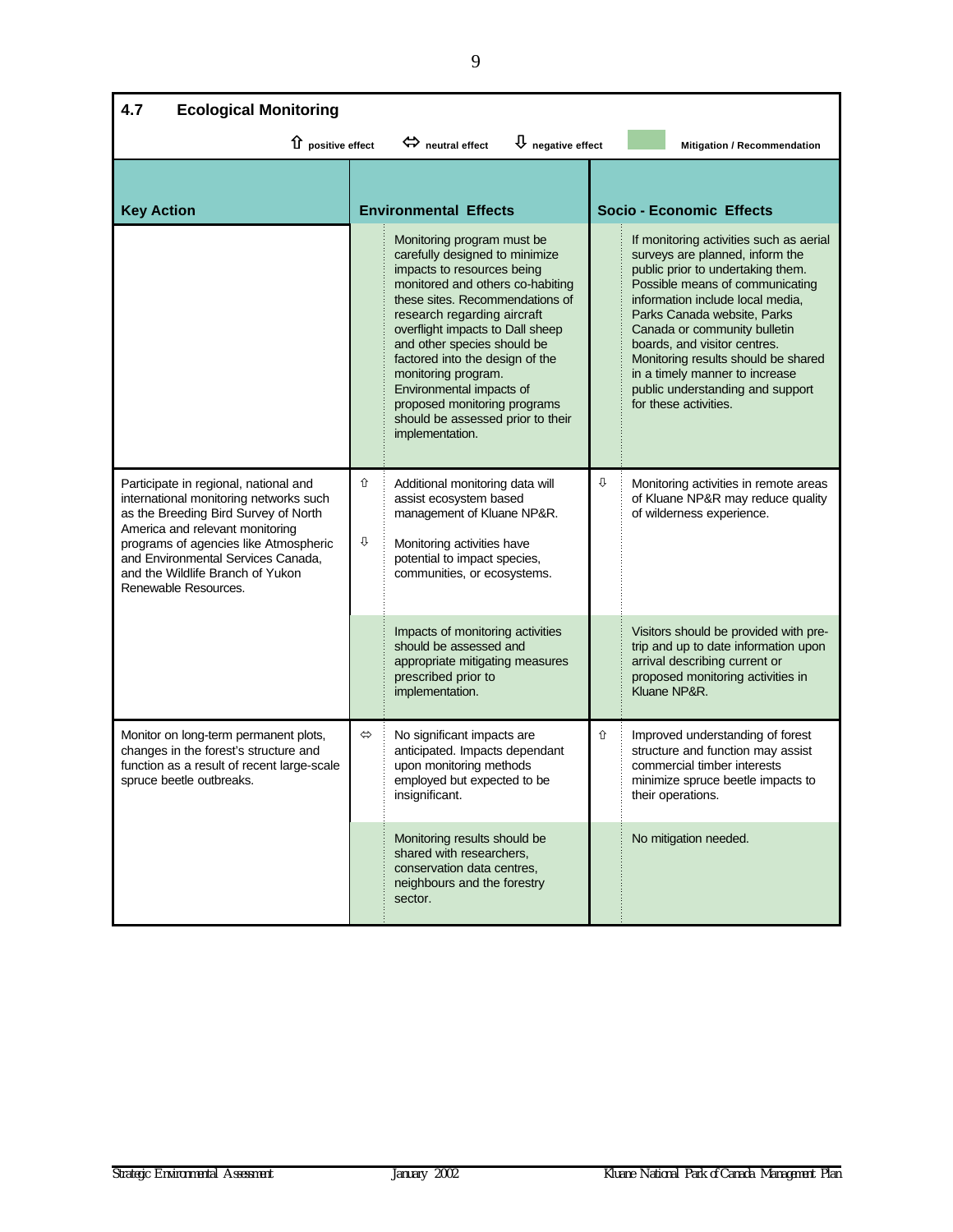| 4.8<br>Vegetation                                                                                                                                                                                                                   |             |                                                                                                                                                                                                                                                                                                                                                                                                  |             |                                                                                                                                                                                                                                                                                                                                                                                    |  |  |  |  |
|-------------------------------------------------------------------------------------------------------------------------------------------------------------------------------------------------------------------------------------|-------------|--------------------------------------------------------------------------------------------------------------------------------------------------------------------------------------------------------------------------------------------------------------------------------------------------------------------------------------------------------------------------------------------------|-------------|------------------------------------------------------------------------------------------------------------------------------------------------------------------------------------------------------------------------------------------------------------------------------------------------------------------------------------------------------------------------------------|--|--|--|--|
| $\hat{u}$ positive effect<br>heutral effect<br>$\bigcup$ negative effect<br>Mitigation / Recommendation                                                                                                                             |             |                                                                                                                                                                                                                                                                                                                                                                                                  |             |                                                                                                                                                                                                                                                                                                                                                                                    |  |  |  |  |
| <b>Key Action</b>                                                                                                                                                                                                                   |             | <b>Environmental Effects</b>                                                                                                                                                                                                                                                                                                                                                                     |             | <b>Socio - Economic Effects</b>                                                                                                                                                                                                                                                                                                                                                    |  |  |  |  |
| Develop a vegetation management plan<br>for the park, including an examination of<br>normal succession for the Kluane<br>ecosystem, fire history and the potential<br>role of prescribed fires in these plant<br>dynamics.          | ⇔<br>⇩<br>⇧ | Vegetation plan development will<br>produce no direct impacts.<br>Use of prescribed fire may result<br>in immediate direct mortality of<br>vegetation and fauna, and habitat<br>change over the midterm.<br>Prescribed fire use may lead to a<br>more natural forest composition<br>over the long term. Ecological<br>integrity of Kluane NP&R may<br>increase as a result.                      | ⇩<br>⇧<br>⇧ | area closures and smoke during fire<br>events may negatively effect human<br>health and visitor experience over<br>the short-term.<br>A more diverse natural vegetation<br>mosaic may increase visitor<br>experience quality.<br>Potential increased ability to protect<br>communities, real estate and<br>resource values in areas adjacent to<br>Kluane NP&R.                    |  |  |  |  |
|                                                                                                                                                                                                                                     |             | Conduct a strategic<br>environmental assessment of the<br>vegetation management plan<br>pursuant to the EAPPPP.<br>Use of prescribed fire needs to<br>be fully rationalized and carefully<br>planned. Environmental effects of<br>proposed prescribed fires will be<br>assessed pursuant to section<br>1.1(a) of the CEAA Inclusion List<br>Regulations and documented in a<br>screening report. |             | A pro-active communications<br>program is necessary prior to use<br>of prescribed fires. Increased public<br>knowledge and understanding of<br>long term effects of fire<br>suppression, the role of prescribed<br>fires in vegetation restoration, and<br>impacts of smoke exposure on<br>human health is likely to bolster<br>support for prescribed fire use in<br>Kluane NP&R. |  |  |  |  |
| Determine the record of historical<br>outbreaks of spruce bark beetles in the<br>park in order to better understand the<br>significance of the large-scale beetle<br>outbreaks of the 1990s in the forests of<br>the Kluane region. | ⇔<br>⇧      | No impacts anticipated.<br>Increased knowledge of forest<br>ecosystem dynamics will aid<br>informed decision-making.                                                                                                                                                                                                                                                                             | ⇧<br>⇩      | Improved understanding of role<br>spruce bark beetles play in regional<br>forest structure and function.<br>Increased information regarding<br>outbreaks within Kluane NP&R may<br>reinforce forest sector and public<br>perceptions of the park as a source<br>of infestation that negatively impacts<br>the regional forest economy.                                             |  |  |  |  |
|                                                                                                                                                                                                                                     |             | Spruce bark beetle research<br>results should be factored into the<br>park vegetation management<br>plan.<br>Results should be shared with<br>researchers, conservation data<br>centres, neighbours and the<br>forestry sector.                                                                                                                                                                  |             | Parks Canada needs to<br>communicate results in a manner<br>that clearly explains the ecology of<br>the forest and key causative factors<br>believed to be operating (e.g.<br>climate change).                                                                                                                                                                                     |  |  |  |  |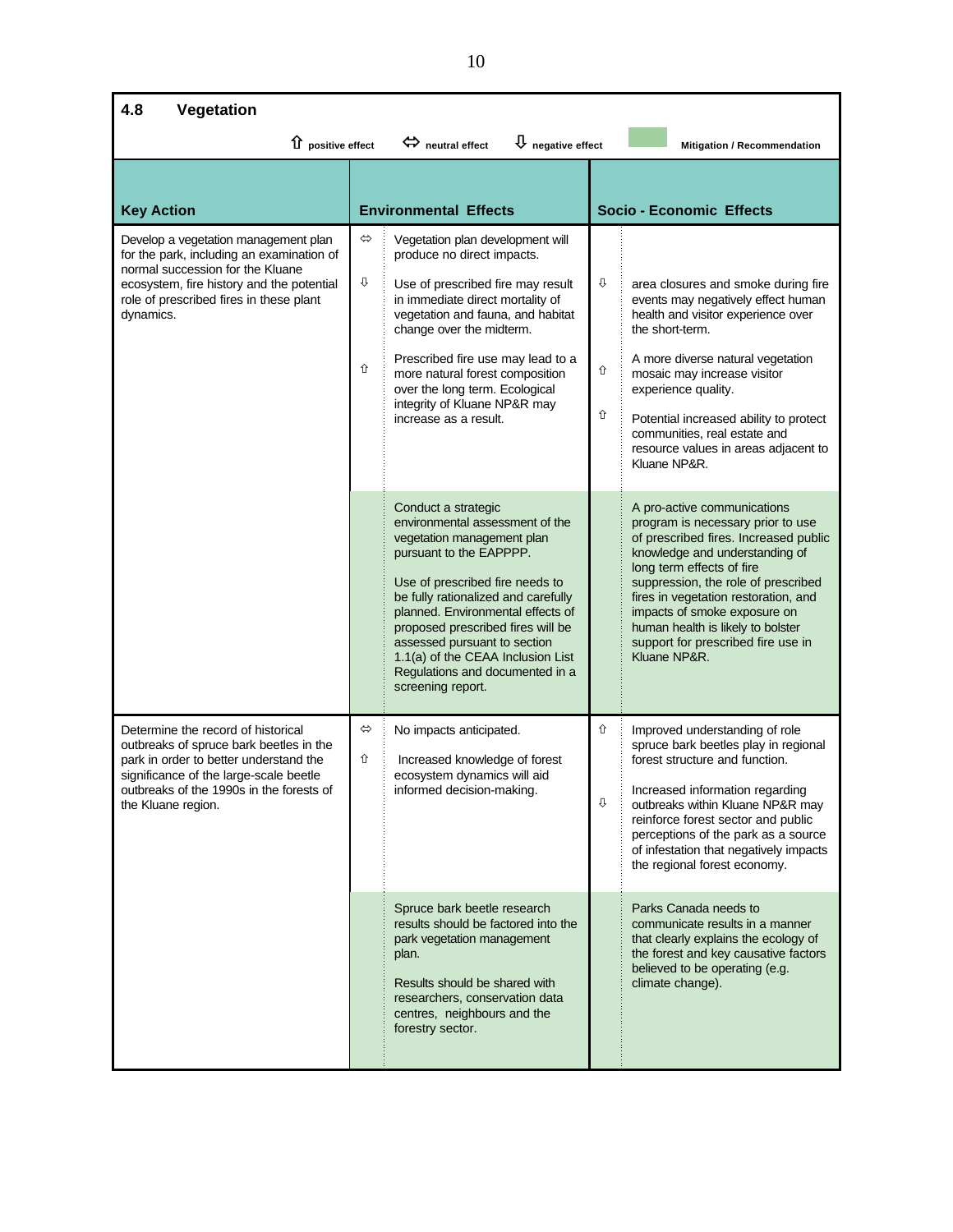| 4.8<br>Vegetation                                                                                                                                                                    |   |                                                                                                                                                                                                                                                                                                                                                                                                                                                                                                                                                                                                                                                                                                                         |   |                                                                                                                                                                                          |
|--------------------------------------------------------------------------------------------------------------------------------------------------------------------------------------|---|-------------------------------------------------------------------------------------------------------------------------------------------------------------------------------------------------------------------------------------------------------------------------------------------------------------------------------------------------------------------------------------------------------------------------------------------------------------------------------------------------------------------------------------------------------------------------------------------------------------------------------------------------------------------------------------------------------------------------|---|------------------------------------------------------------------------------------------------------------------------------------------------------------------------------------------|
| $\hat{u}$ positive effect                                                                                                                                                            |   | $\bigcup$ negative effect<br>$\Leftrightarrow$ neutral effect                                                                                                                                                                                                                                                                                                                                                                                                                                                                                                                                                                                                                                                           |   | Mitigation / Recommendation                                                                                                                                                              |
| <b>Key Action</b>                                                                                                                                                                    |   | <b>Environmental Effects</b>                                                                                                                                                                                                                                                                                                                                                                                                                                                                                                                                                                                                                                                                                            |   | <b>Socio - Economic Effects</b>                                                                                                                                                          |
| Work to prevent the introduction of non-<br>native plant species, and where they<br>exist and warrant action, control or<br>eliminate them through effective<br>management programs. | ⇧ | Control or elimination of exotic<br>plant species will increase<br>ecological integrity of Kluane<br>NP&R. Levels of non-native plant<br>species are presently low. Alfalfa<br>is established along highway<br>corridors and some Day Use<br>Areas. Inventory of exotics was<br>completed in 1999.                                                                                                                                                                                                                                                                                                                                                                                                                      | ⇧ | Effective management of exotic<br>plants in Kluane NP&R should<br>prevent spread to adjacent land<br>holders. Economic and functional<br>value of land holdings should be<br>maintained. |
|                                                                                                                                                                                      |   | Impacts of proposed<br>management programs will be<br>assessed pursuant to section<br>1.1(d) of the CEAA Inclusion List<br>Regulations and summarised in a<br>screening report.<br>Management programs often<br>involve herbicide application. An<br>Integrated Pest Management Plan<br>must be prepared or updated<br>annually as specified in<br>Management Directive 2.4.1:<br>Integrated Pest Management.<br>The Parks Canada Integrated<br><b>Pest Management Manual</b><br>provides additional direction.<br>Monitoring should be conducted<br>to determine success of control<br>actions. The Environment Canada<br>Publication: Guide to Monitoring<br>Exotic and Invasive Plants is one<br>suggested approach. |   |                                                                                                                                                                                          |

Ĭ

ï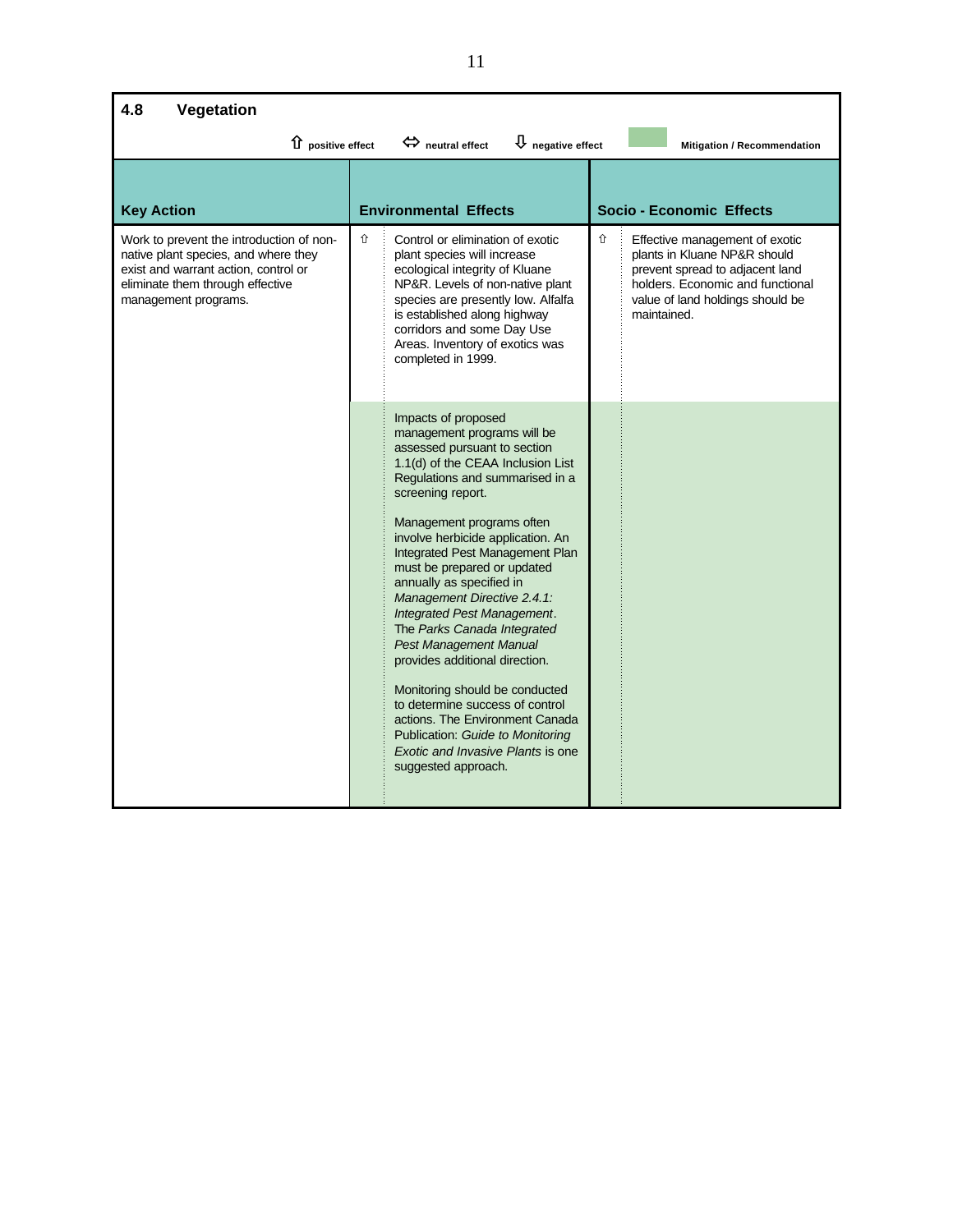| 4.9<br>Wildlife                                                                                                                                                                              |        |                                                                                                                                                                                                                                                                                                                                                                                                                                                                                                                                               |             |                                                                                                                                                                                                                                                                                                                                                                                                                                                                                                                                                                                                                                                                                                   |  |  |
|----------------------------------------------------------------------------------------------------------------------------------------------------------------------------------------------|--------|-----------------------------------------------------------------------------------------------------------------------------------------------------------------------------------------------------------------------------------------------------------------------------------------------------------------------------------------------------------------------------------------------------------------------------------------------------------------------------------------------------------------------------------------------|-------------|---------------------------------------------------------------------------------------------------------------------------------------------------------------------------------------------------------------------------------------------------------------------------------------------------------------------------------------------------------------------------------------------------------------------------------------------------------------------------------------------------------------------------------------------------------------------------------------------------------------------------------------------------------------------------------------------------|--|--|
| 1 positive effect                                                                                                                                                                            |        | $\bigcup$ negative effect<br>$\Leftrightarrow$ neutral effect                                                                                                                                                                                                                                                                                                                                                                                                                                                                                 |             | Mitigation / Recommendation                                                                                                                                                                                                                                                                                                                                                                                                                                                                                                                                                                                                                                                                       |  |  |
| <b>Key Action</b>                                                                                                                                                                            |        | <b>Environmental Effects</b>                                                                                                                                                                                                                                                                                                                                                                                                                                                                                                                  |             | <b>Socio - Economic Effects</b>                                                                                                                                                                                                                                                                                                                                                                                                                                                                                                                                                                                                                                                                   |  |  |
| Identify and map critical habitat and<br>movement corridors for large mammals<br>and introduce management measures<br>as required to protect them e.g. Alsek<br>River Management Guidelines. | ⇧<br>⇧ | Protection of habitat and<br>corridors will increase habitat<br>suitability for large mammals<br>(increased habitat connectivity,<br>lower encounter rate with<br>humans). Long-term viability of<br>large mammal species in Kluane<br>NP&R is likely to increase.<br>Decreased human-wildlife<br>encounters are likely to result.<br>This may lead to a decreased<br>need for wildlife management<br>actions (aversive conditioning,<br>immobilization, relocation,<br>destruction). Capture stress and<br>handling mortality will decrease. | ⇩<br>⇧<br>⇧ | Area closures, seasonal closures,<br>human use quotas, campsite or<br>route designation, trip departure<br>scheduling or other management<br>techniques may limit the number of<br>clients available to guides operating<br>in Kluane NP&R backcountry.<br>Reduced economic opportunity and<br>company viability may result.<br>Viable mammal populations and<br>human use management techniques<br>is likely to ensure continued high<br>quality visitor experiences within<br>Kluane NP&R.<br>Reduced number of wildlife<br>management actions will save Parks<br>Canada money and avoid exposing<br>staff to risky procedures such as<br>drug handling and destruction of<br>problem wildlife. |  |  |
|                                                                                                                                                                                              |        | No mitigation needed.<br>Monitoring should be conducted<br>to see if critical habitats and<br>corridors identified are being<br>protected and used by large<br>mammals as forecast. Monitoring<br>results can be used to refine<br>protective measures to ensure<br>they fulfil intended purpose.                                                                                                                                                                                                                                             |             | Involve guides and the public in<br>development or review of new<br>management measures.                                                                                                                                                                                                                                                                                                                                                                                                                                                                                                                                                                                                          |  |  |
| Review and implement appropriate<br>recommendations from the Grizzly Bear<br>Project report.                                                                                                 | ⇧      | Increased probability for long-<br>term viability of Grizzly bear<br>population in Kluane NP&R and<br>greater Kluane ecosystem.<br>Maintenance of a viable<br>population in greater Kluane<br>ecosystem is an indicator of a<br>healthy ecosystem.                                                                                                                                                                                                                                                                                            | ⇧<br>⇩      | The grizzly bear is a symbol of<br>wilderness to many people.<br>Property loss or damage, human<br>injury or mortality, livestock<br>depredation, and other impacts are<br>possible as long as grizzly bears are<br>present.                                                                                                                                                                                                                                                                                                                                                                                                                                                                      |  |  |
|                                                                                                                                                                                              |        | No mitigation needed. Many<br>recommendations in the report<br>are prescribed to avoid or<br>mitigate impacts to bear<br>populations.                                                                                                                                                                                                                                                                                                                                                                                                         |             | Adequate human use management<br>provisions are in place that minimize<br>the risk of personal injury or<br>property loss occurring (e.g.<br>backcountry human use quotas;<br>route and campsite designation;<br>You are in Bear Country brochure,<br>mandatory use of bear-proof food<br>canisters in the backcountry).                                                                                                                                                                                                                                                                                                                                                                          |  |  |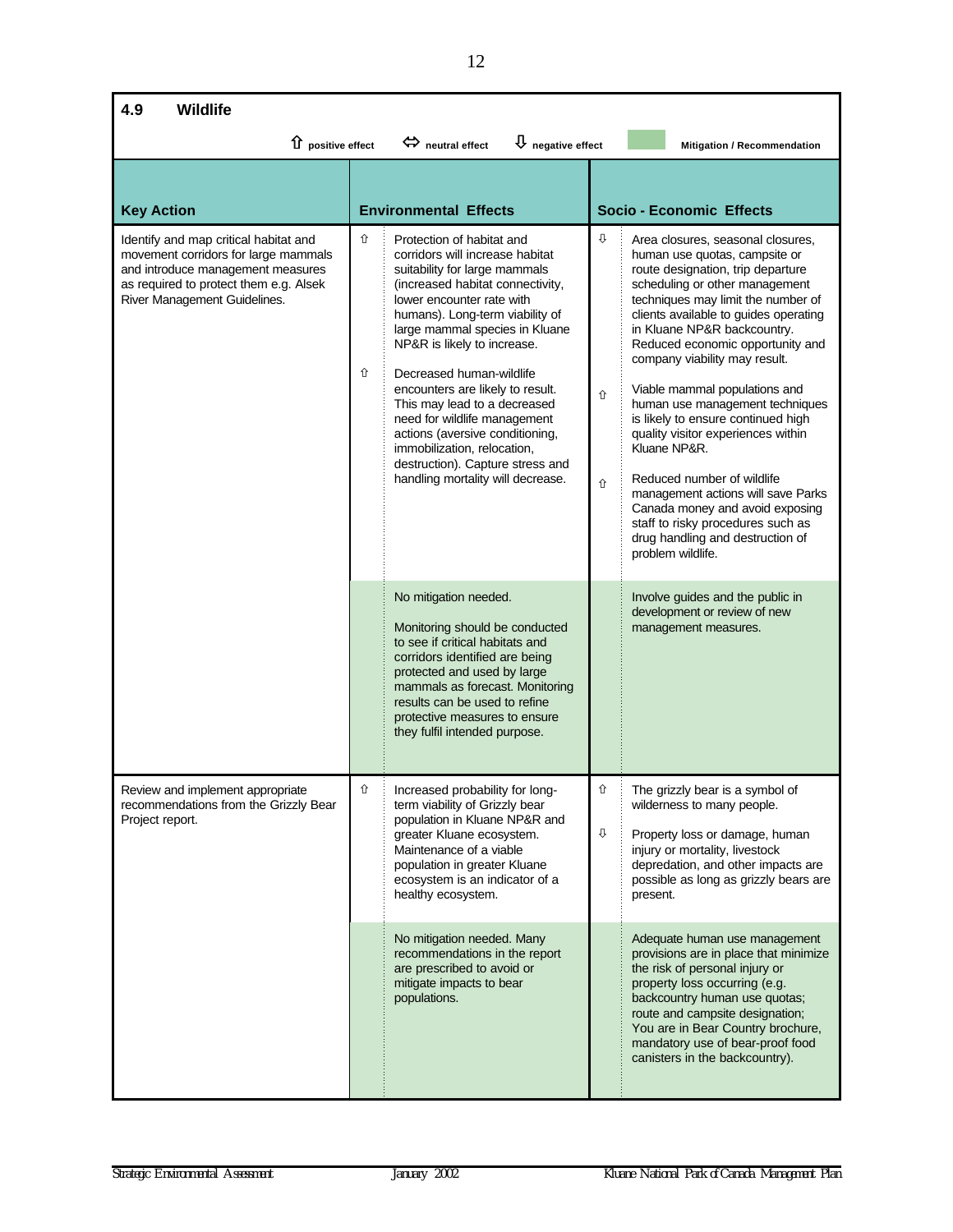| 4.9<br><b>Wildlife</b>                                                                                                                                                             |                                                                                                                                                                                                                                                                                                                                                                                                                                                                                                                                                                                              |                                                                                                                                                                                                                                                                           |  |  |  |  |
|------------------------------------------------------------------------------------------------------------------------------------------------------------------------------------|----------------------------------------------------------------------------------------------------------------------------------------------------------------------------------------------------------------------------------------------------------------------------------------------------------------------------------------------------------------------------------------------------------------------------------------------------------------------------------------------------------------------------------------------------------------------------------------------|---------------------------------------------------------------------------------------------------------------------------------------------------------------------------------------------------------------------------------------------------------------------------|--|--|--|--|
| 1 positive effect                                                                                                                                                                  | $\Leftrightarrow$ neutral effect<br>$\bigcup$ negative effect                                                                                                                                                                                                                                                                                                                                                                                                                                                                                                                                | Mitigation / Recommendation                                                                                                                                                                                                                                               |  |  |  |  |
| <b>Key Action</b>                                                                                                                                                                  | <b>Environmental Effects</b>                                                                                                                                                                                                                                                                                                                                                                                                                                                                                                                                                                 | <b>Socio - Economic Effects</b>                                                                                                                                                                                                                                           |  |  |  |  |
| Continue to support the collection of<br>information on bear ecology through<br>cooperative scientific research and<br>local and traditional knowledge for<br>management purposes. | Number and severity of impacts<br>depends upon the type of<br>research and traditional<br>knowledge activities conducted.<br>⇩<br>Capture myopathy and<br>occasionally mortality may occur<br>when bear immobilization and<br>handling is required.<br>⇧<br>Research may yield increased<br>knowledge and understanding of<br>bear ecology. This information<br>can be used to refine<br>management methods. Reduced<br>numbers of bear-human conflicts<br>and active management actions<br>may result. Probability of secure<br>long-term bear populations in<br>Kluane NP&R will increase. | ⇧<br>Acknowledgment of importance of<br>traditional knowledge. Application of<br>traditional knowledge for<br>management purposes validates its<br>worth.                                                                                                                 |  |  |  |  |
|                                                                                                                                                                                    | Researchers and Parks Canada<br>staff are trained in wildlife<br>handling techniques and employ<br>best handling practices.<br>Additional training is delivered<br>prior to employing new<br>immobilization drugs or methods.<br>Scientific research and traditional<br>knowledge should be<br>incorporated into the bear<br>management plan as needed.<br>Impacts of research and<br>traditional knowledge activities to<br>be assessed pursuant to<br>EAPPPP and/or CEAA prior to<br>undertaking these activities.                                                                         | No mitigation needed.                                                                                                                                                                                                                                                     |  |  |  |  |
| Continue to implement the park's Bear<br>Management Plan                                                                                                                           | $\Leftrightarrow$<br>Status Quo. Bear management<br>plan provides a reasoned course<br>of action to protect bear<br>populations, and human health,<br>safety and property. Effective<br>management programs reduce<br>the probability of bear-human<br>conflicts throughout Kluane<br>NP&R. Expectation is for limited<br>need to undertake active<br>management actions involving<br>capture, relocation or destruction<br>of bears.                                                                                                                                                        | $\Leftrightarrow$<br>Status Quo. Effective management<br>programs reduce the probability of<br>bear-human conflicts throughout<br>Kluane NP&R. No significant<br>changes to loss of personal<br>property, length and duration of trail<br>/ area closures is anticipated. |  |  |  |  |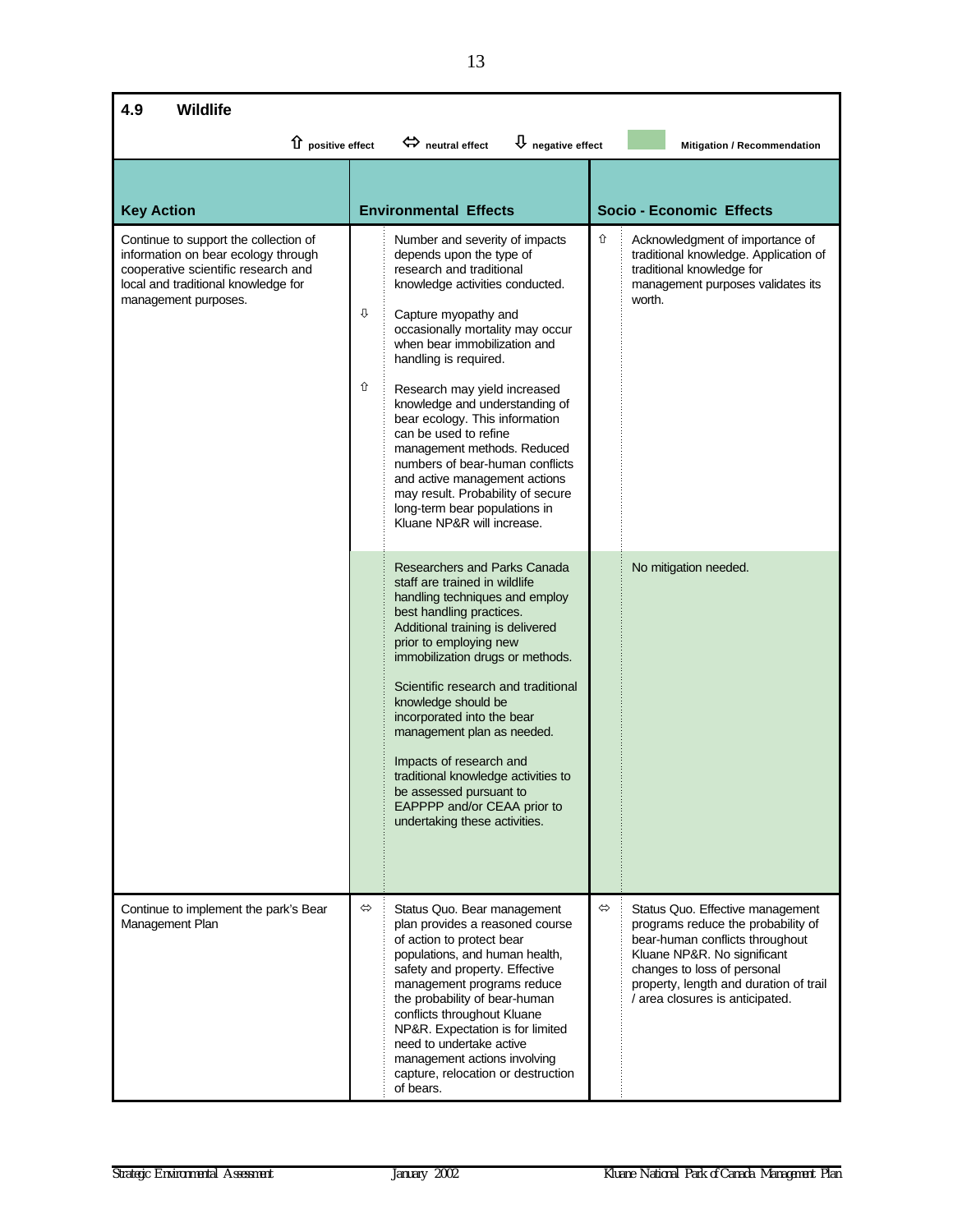| 4.9<br><b>Wildlife</b>                                                                                                                                                      |                                                               |                                                                                                                                                                                                                                                                                                                                                               |                             |                                                                                                                                                         |  |  |
|-----------------------------------------------------------------------------------------------------------------------------------------------------------------------------|---------------------------------------------------------------|---------------------------------------------------------------------------------------------------------------------------------------------------------------------------------------------------------------------------------------------------------------------------------------------------------------------------------------------------------------|-----------------------------|---------------------------------------------------------------------------------------------------------------------------------------------------------|--|--|
| $\hat{u}$ positive effect                                                                                                                                                   | $\bigcup$ negative effect<br>$\Leftrightarrow$ neutral effect |                                                                                                                                                                                                                                                                                                                                                               | Mitigation / Recommendation |                                                                                                                                                         |  |  |
| <b>Key Action</b>                                                                                                                                                           |                                                               | <b>Environmental Effects</b>                                                                                                                                                                                                                                                                                                                                  |                             | <b>Socio - Economic Effects</b>                                                                                                                         |  |  |
|                                                                                                                                                                             |                                                               | Effectiveness of bear<br>management programs and<br>actions should continue to be<br>monitored and assessed. Results<br>can be used to refine<br>management methods as needed.                                                                                                                                                                                |                             | Inform visitors regarding appropriate<br>behaviour and other human use<br>management tools in place to<br>reduce potential for bear-human<br>conflicts. |  |  |
| Analyze existing data from wildlife<br>surveys and set a target and confidence<br>levels for these wildlife populations,<br>within the first year of plan<br>implementation | $\Leftrightarrow$<br>⇧                                        | No direct impacts anticipated.<br>Accurate population data and<br>continued monitoring are<br>essential to making informed<br>wildlife management decisions.<br>Ability to identify significant<br>trends and respond with<br>appropriate management will be<br>enhanced. Increased probability<br>of wildlife population long-term<br>viability is expected. | $\Leftrightarrow$           | No direct impacts anticipated.                                                                                                                          |  |  |
|                                                                                                                                                                             |                                                               | No mitigation needed.                                                                                                                                                                                                                                                                                                                                         |                             | No mitigation needed.                                                                                                                                   |  |  |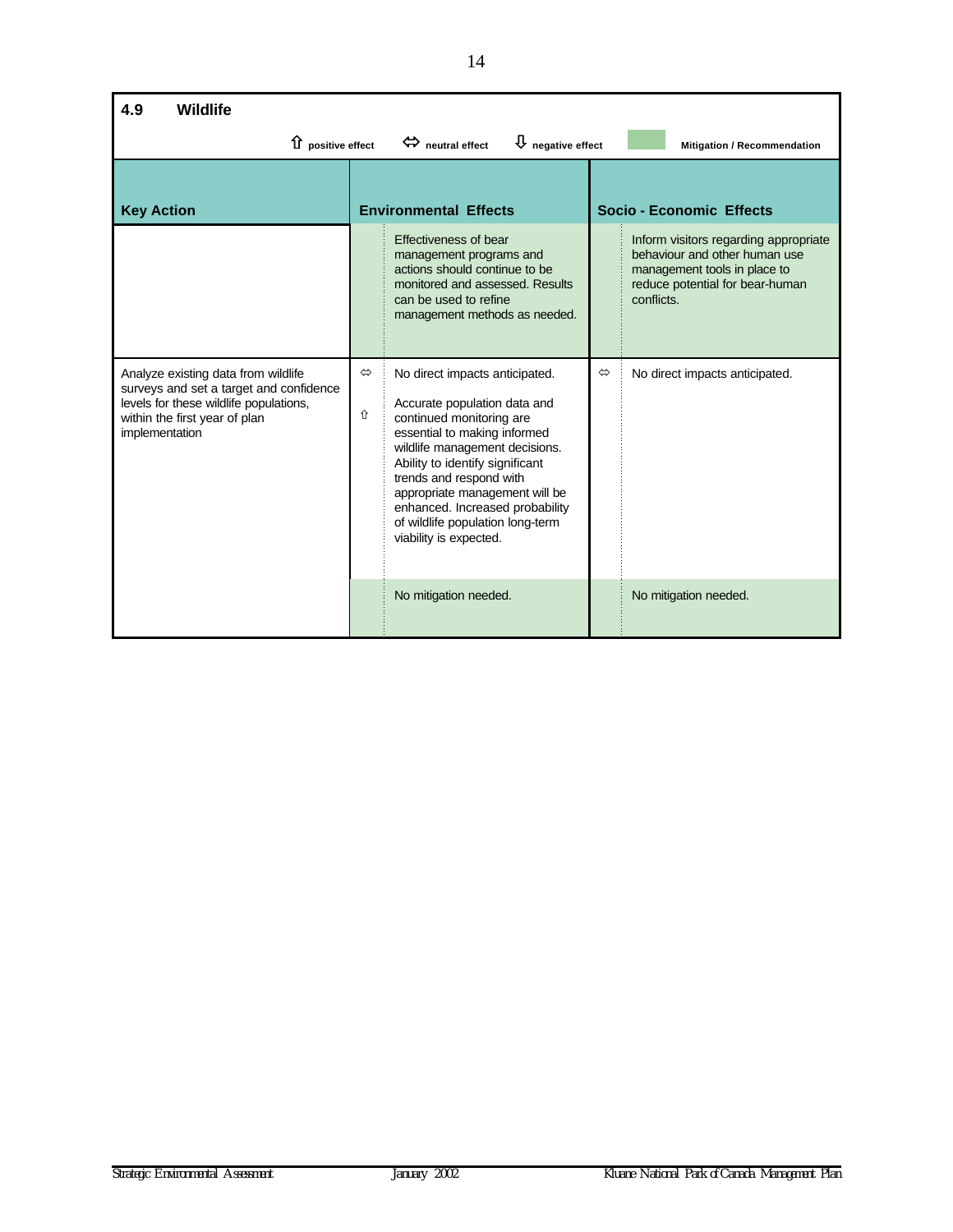| 4.10<br><b>Aquatic Ecosystems</b>                                                                                                                                                                                                        |        |                                                                                                                                                                                                                                                                                                                                                                                                                                                                                                                                                                                                      |        |                                                                                                                                                                                                                                                                              |  |
|------------------------------------------------------------------------------------------------------------------------------------------------------------------------------------------------------------------------------------------|--------|------------------------------------------------------------------------------------------------------------------------------------------------------------------------------------------------------------------------------------------------------------------------------------------------------------------------------------------------------------------------------------------------------------------------------------------------------------------------------------------------------------------------------------------------------------------------------------------------------|--------|------------------------------------------------------------------------------------------------------------------------------------------------------------------------------------------------------------------------------------------------------------------------------|--|
| 1 positive effect                                                                                                                                                                                                                        |        | $\overline{\mathbf{U}}$ negative effect<br>$\Leftrightarrow$ neutral effect                                                                                                                                                                                                                                                                                                                                                                                                                                                                                                                          |        | Mitigation / Recommendation                                                                                                                                                                                                                                                  |  |
| <b>Key Action</b>                                                                                                                                                                                                                        |        | <b>Environmental Effects</b>                                                                                                                                                                                                                                                                                                                                                                                                                                                                                                                                                                         |        | <b>Socio - Economic Effects</b>                                                                                                                                                                                                                                              |  |
| Establish a regional aquatics working<br>group to develop and implement aquatic<br>ecosystem management objectives and<br>strategies, which provide for the<br>maintenance of ecological integrity of<br>aquatic ecosystems in the park. | ⇧      | Application of ecosystem<br>management approach increases<br>the probability of maintaining or<br>enhancing levels of aquatic<br>ecosystem integrity.                                                                                                                                                                                                                                                                                                                                                                                                                                                | ⇧<br>⇧ | Enhanced working relationship for<br>Kluane NP&R in the region. May<br>lead to increased knowledge,<br>understanding and support for the<br>park in the region.<br>Local area residents and other park<br>visitors will be able to experience<br>healthy aquatic ecosystems. |  |
|                                                                                                                                                                                                                                          |        | Ecosystem approach is needed<br>given consumptive use of<br>fisheries resource (recreational<br>sport fishery; past spawn taking<br>operations by Yukon Territorial<br>Government). Fishery is<br>regulated by the National Parks<br>Fishing Regulations. Methods of<br>fishing, daily catch, possession<br>and overall length limits, and other<br>restrictions or prohibitions are<br>specified.<br>Fish productivity is low in<br>oligotrophic, northern, subarctic<br>lakes like Kathleen Lake. This<br>makes species vulnerable to over-<br>harvest unless the fishery is<br>carefully managed. |        | No mitigation needed.                                                                                                                                                                                                                                                        |  |
| Continue to monitor water quality on the<br>Dezadeash River to ensure that it meets<br>or exceeds federal water quality<br>guidelines.                                                                                                   | ⇔      | Status Quo. Downstream water<br>quality will continue to meet or<br>exceed federal water quality<br>guidelines.                                                                                                                                                                                                                                                                                                                                                                                                                                                                                      | ⇧      | Potential downstream uses of water<br>will not be compromised.                                                                                                                                                                                                               |  |
|                                                                                                                                                                                                                                          |        | Develop a contingency plan for<br>circumstances where water<br>quality fails federal guidelines on<br>a regular basis.                                                                                                                                                                                                                                                                                                                                                                                                                                                                               |        | No mitigation needed.                                                                                                                                                                                                                                                        |  |
| Monitor baseline water quality and key<br>aquatic populations in order to detect<br>changes in the park's aquatic<br>ecosystems.                                                                                                         | ⇧<br>⇩ | Water quality monitoring impacts<br>are likely negligible. Results may<br>allow early detection of change<br>and assist management of the<br>resource.<br>Fisheries monitoring techniques<br>often involve direct mortality of<br>species (test-nets; beach seines).<br>Excessive mortality may impact<br>species populations and aquatic<br>community structure. Sampling<br>techniques (gill netting) that<br>provide the best quantitative<br>measures of pelagic fish<br>populations are highly<br>destructive.                                                                                  | ⇔      | No direct impacts anticipated.                                                                                                                                                                                                                                               |  |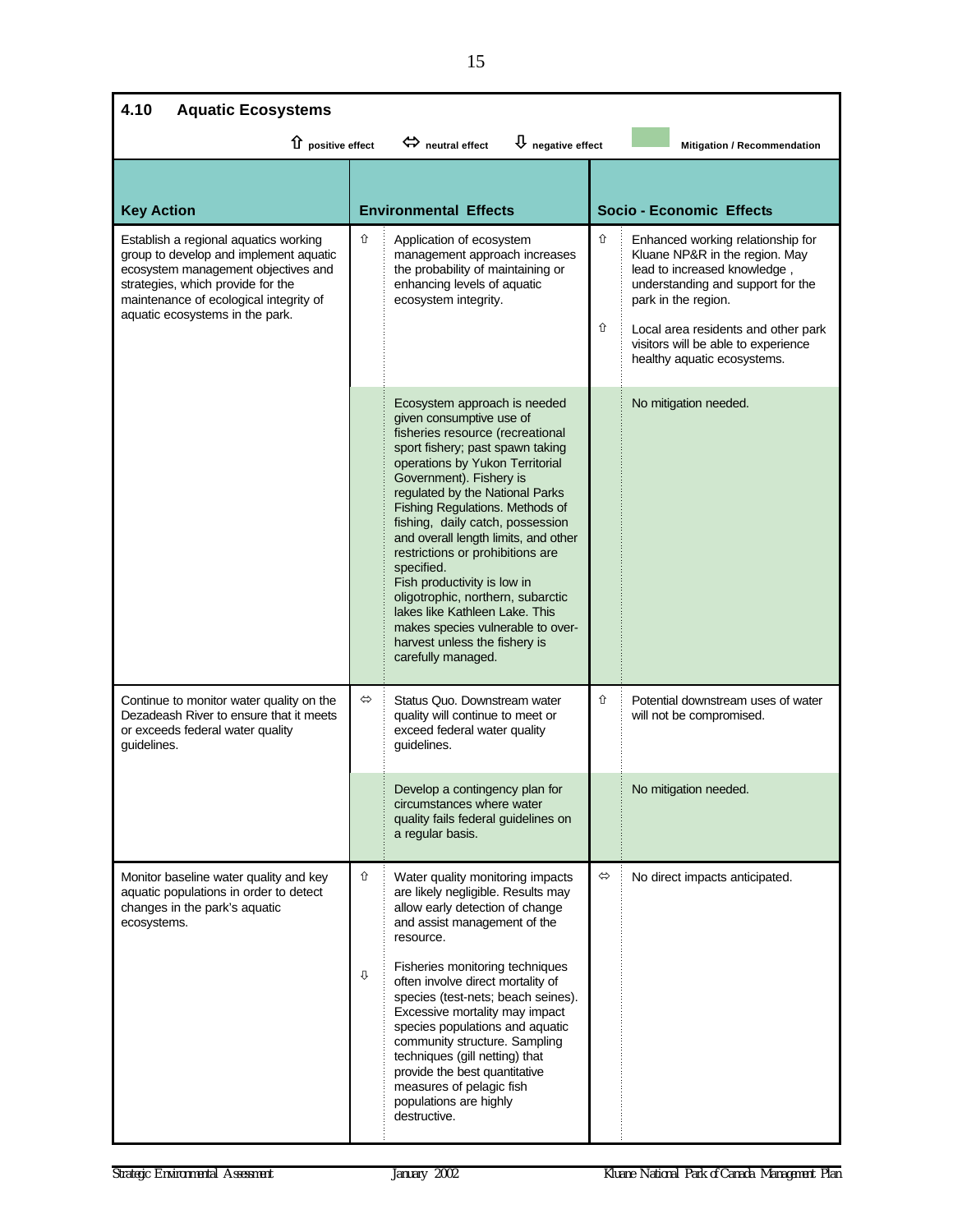| 4.10<br><b>Aquatic Ecosystems</b>                                                                                                                  |        |                                                                                                                                                                                                                                                                                                                                                                                                                                                                                                            |                                 |                                                                                                                                                                                                                                                      |  |  |
|----------------------------------------------------------------------------------------------------------------------------------------------------|--------|------------------------------------------------------------------------------------------------------------------------------------------------------------------------------------------------------------------------------------------------------------------------------------------------------------------------------------------------------------------------------------------------------------------------------------------------------------------------------------------------------------|---------------------------------|------------------------------------------------------------------------------------------------------------------------------------------------------------------------------------------------------------------------------------------------------|--|--|
| 1 positive effect                                                                                                                                  |        | $\overline{\mathsf{U}}$ negative effect<br>$\Leftrightarrow$ neutral effect                                                                                                                                                                                                                                                                                                                                                                                                                                |                                 | Mitigation / Recommendation                                                                                                                                                                                                                          |  |  |
| <b>Key Action</b>                                                                                                                                  |        | <b>Environmental Effects</b>                                                                                                                                                                                                                                                                                                                                                                                                                                                                               | <b>Socio - Economic Effects</b> |                                                                                                                                                                                                                                                      |  |  |
|                                                                                                                                                    |        | Impacts of monitoring need to be<br>assessed (pursuant to EAPPPP<br>and/or CEAA/DAP) and mitigative<br>measures prescribed prior to<br>undertaking these activities.<br>Costs and benefits of various<br>monitoring methods should be<br>factored into design of monitoring<br>program. Low impact methods<br>such as sonar, aerial counts,<br>counting fences and others are<br>possible options.                                                                                                         |                                 | No mitigation needed.                                                                                                                                                                                                                                |  |  |
| Update and evaluate inventories of<br>native fish populations within park<br>aquatic ecosystems.                                                   | ⇩<br>⇧ | Fisheries inventory techniques<br>often result in direct mortality of<br>species (test-nets; beach seines).<br>Excessive mortality may impact<br>species populations and aquatic<br>community structure and<br>function.<br>Accurate population data will be<br>available for assessing health of<br>populations and deciding on<br>appropriate management<br>techniques.                                                                                                                                  | ⇧                               | Improved public knowledge of native<br>fish populations in Kluane NP&R.                                                                                                                                                                              |  |  |
|                                                                                                                                                    |        | Impacts of fish inventory activities<br>need to be assessed (pursuant to<br>EAPPPP and/or CEAA/DAP) and<br>mitigative measures prescribed<br>prior to undertaking these<br>activities. Costs and benefits of<br>various methods should be<br>factored into design of inventory<br>program.                                                                                                                                                                                                                 |                                 | No mitigation needed.                                                                                                                                                                                                                                |  |  |
| Collect information on the presence of<br>amphibians and their potential role as<br>indicator species for the ecological<br>integrity of wetlands. | ⇧<br>⇧ | Impacts depend upon methods<br>used to measure amphibian<br>presence. Most methods are low<br>impact and rely on:<br>call count surveys; aquatic egg<br>mass and tadpole surveys; and<br>baseline inventories in which<br>participants are assigned specific<br>areas to search and record all<br>amphibians found.<br>Increased understanding of<br>amphibian populations in Kluane<br>NP&R.<br>Potential use of amphibians as<br>indicators of wetland EI and<br>sentinels of climate change<br>impacts. | ⇧                               | Amphibian monitoring programs<br>often make extensive and effective<br>use of volunteers. Local and<br>regional understanding of Kluane<br>NP&R populations as well as<br>enhanced working relationships with<br>locals and stakeholders may result. |  |  |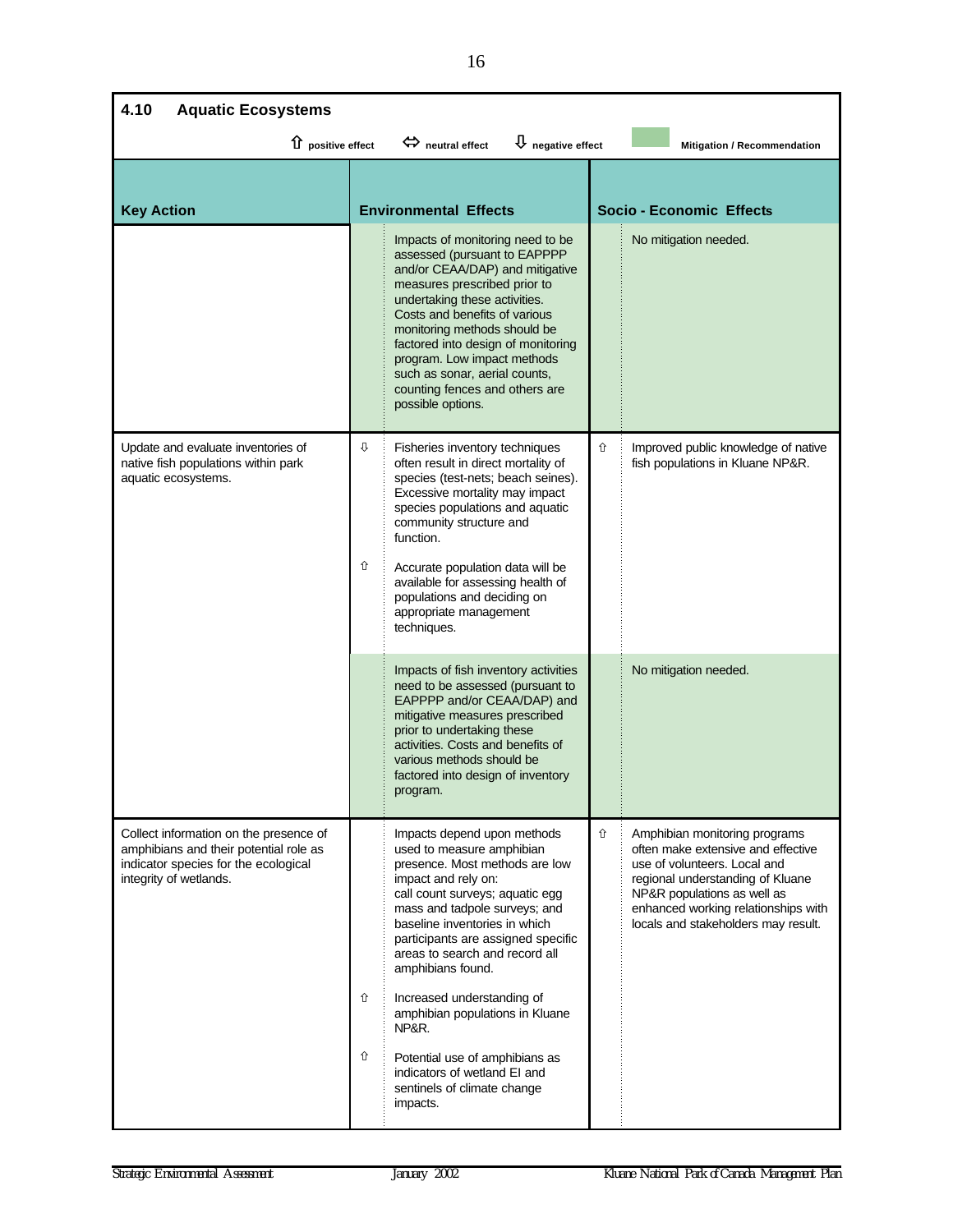| 4.10<br><b>Aquatic Ecosystems</b>                                                                                                |                                                                                                                                                                                                                                                                                                                                                                                                                                                   |                                                                                                                                                                                                                                                                                                                                                                                                                                                                                                                                            |  |  |  |  |  |
|----------------------------------------------------------------------------------------------------------------------------------|---------------------------------------------------------------------------------------------------------------------------------------------------------------------------------------------------------------------------------------------------------------------------------------------------------------------------------------------------------------------------------------------------------------------------------------------------|--------------------------------------------------------------------------------------------------------------------------------------------------------------------------------------------------------------------------------------------------------------------------------------------------------------------------------------------------------------------------------------------------------------------------------------------------------------------------------------------------------------------------------------------|--|--|--|--|--|
| $\bigcup$ negative effect<br>$\Leftrightarrow$ neutral effect<br>$\hat{u}$ positive effect<br><b>Mitigation / Recommendation</b> |                                                                                                                                                                                                                                                                                                                                                                                                                                                   |                                                                                                                                                                                                                                                                                                                                                                                                                                                                                                                                            |  |  |  |  |  |
| <b>Key Action</b>                                                                                                                | <b>Environmental Effects</b>                                                                                                                                                                                                                                                                                                                                                                                                                      | <b>Socio - Economic Effects</b>                                                                                                                                                                                                                                                                                                                                                                                                                                                                                                            |  |  |  |  |  |
|                                                                                                                                  | Standard monitoring protocols<br>have been developed by the<br>North American Amphibian<br>Monitoring Program (NAAMP)<br>and other organizations. Parks<br>Canada should employ these or<br>complementary methods if<br>possible so data will conform to<br>data management standards and<br>be comparable across<br>jurisdictional boundaries.<br>Amphibian monitoring impacts<br>are known, predictable and<br>mitigable with known technology. | Use of volunteers needs to be<br>assessed on a project by project<br>basis. Volunteers will not be used to<br>replace Kluane NP&R staff but to<br>augment project resources where<br>needed and where there is<br>manageable risk to staff and<br>volunteers. Guidelines in the Parks<br>Canada Volunteer Program should<br>be used. Additional guidance is<br>provided by Management Directive<br>2.7.1 Volunteer Program (1990).<br>Volunteer Program forms are<br>available at<br>http://167.33.224.188/human_resour<br>ces/hrforms.htm |  |  |  |  |  |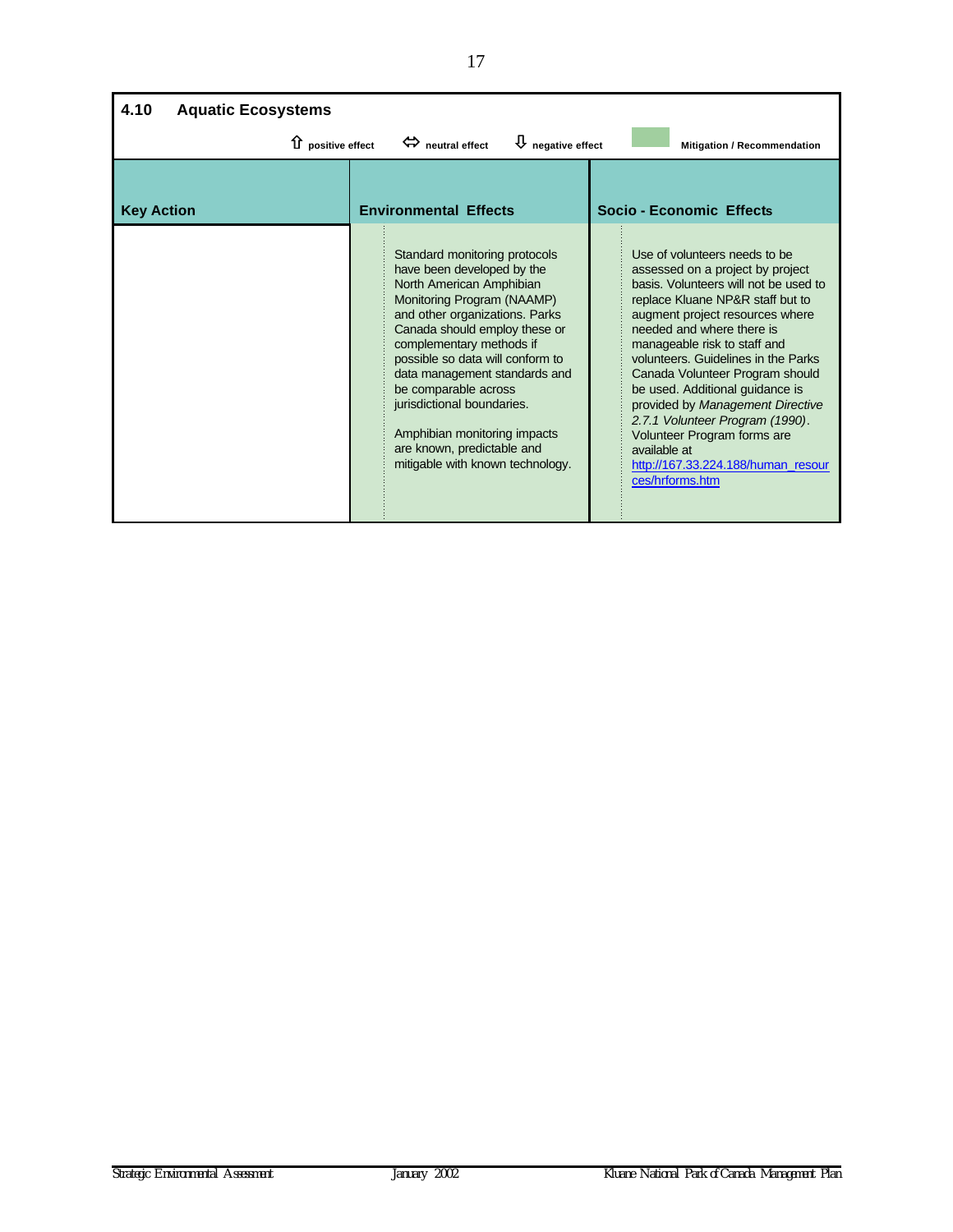| 4.12<br><b>Communicating the Need for Ecological Integrity</b>                                                                                                                                                                                                                      |                   |                                |        |                                                                                                                                                                                                                                                                                                                                                                                                                                                                                                                                            |  |  |
|-------------------------------------------------------------------------------------------------------------------------------------------------------------------------------------------------------------------------------------------------------------------------------------|-------------------|--------------------------------|--------|--------------------------------------------------------------------------------------------------------------------------------------------------------------------------------------------------------------------------------------------------------------------------------------------------------------------------------------------------------------------------------------------------------------------------------------------------------------------------------------------------------------------------------------------|--|--|
| $\bigcup$ negative effect<br>1 positive effect<br>$\Leftrightarrow$ neutral effect<br>Mitigation / Recommendation                                                                                                                                                                   |                   |                                |        |                                                                                                                                                                                                                                                                                                                                                                                                                                                                                                                                            |  |  |
| <b>Key Action</b>                                                                                                                                                                                                                                                                   |                   | <b>Environmental Effects</b>   |        | <b>Socio - Economic Effects</b>                                                                                                                                                                                                                                                                                                                                                                                                                                                                                                            |  |  |
| Provide opportunities for the public to<br>learn more about park research and<br>management actions and the role they<br>play in maintaining ecological integrity,<br>by ensuring a communication<br>component is included in all park<br>research and major management<br>actions. | $\Leftrightarrow$ | No direct impacts anticipated. | ⇧<br>⇧ | Increased public knowledge and<br>understanding of park initiatives is<br>likely to result in greater public<br>support for Kluane NP&R.<br>Public interest in volunteer work on<br>research projects is likely to<br>increase. Volunteer participation is<br>likely to lead to enhanced levels of<br>understanding and support for the<br>park (+ve feed back loop).                                                                                                                                                                      |  |  |
|                                                                                                                                                                                                                                                                                     |                   | No mitigation needed.          |        | Use of volunteers needs to be<br>assessed on a project by project<br>basis. Volunteers will not be used to<br>replace Kluane NP&R staff but to<br>augment project resources where<br>needed and where there is<br>manageable risk to staff and<br>volunteers. Guidelines in the Parks<br>Canada Volunteer Program should<br>be used. Additional guidance is<br>provided by Management Directive<br>2.7.1 Volunteer Program (1990).<br>Volunteer Program forms are<br>available at<br>http://167.33.224.188/human resour<br>ces/hrforms.htm |  |  |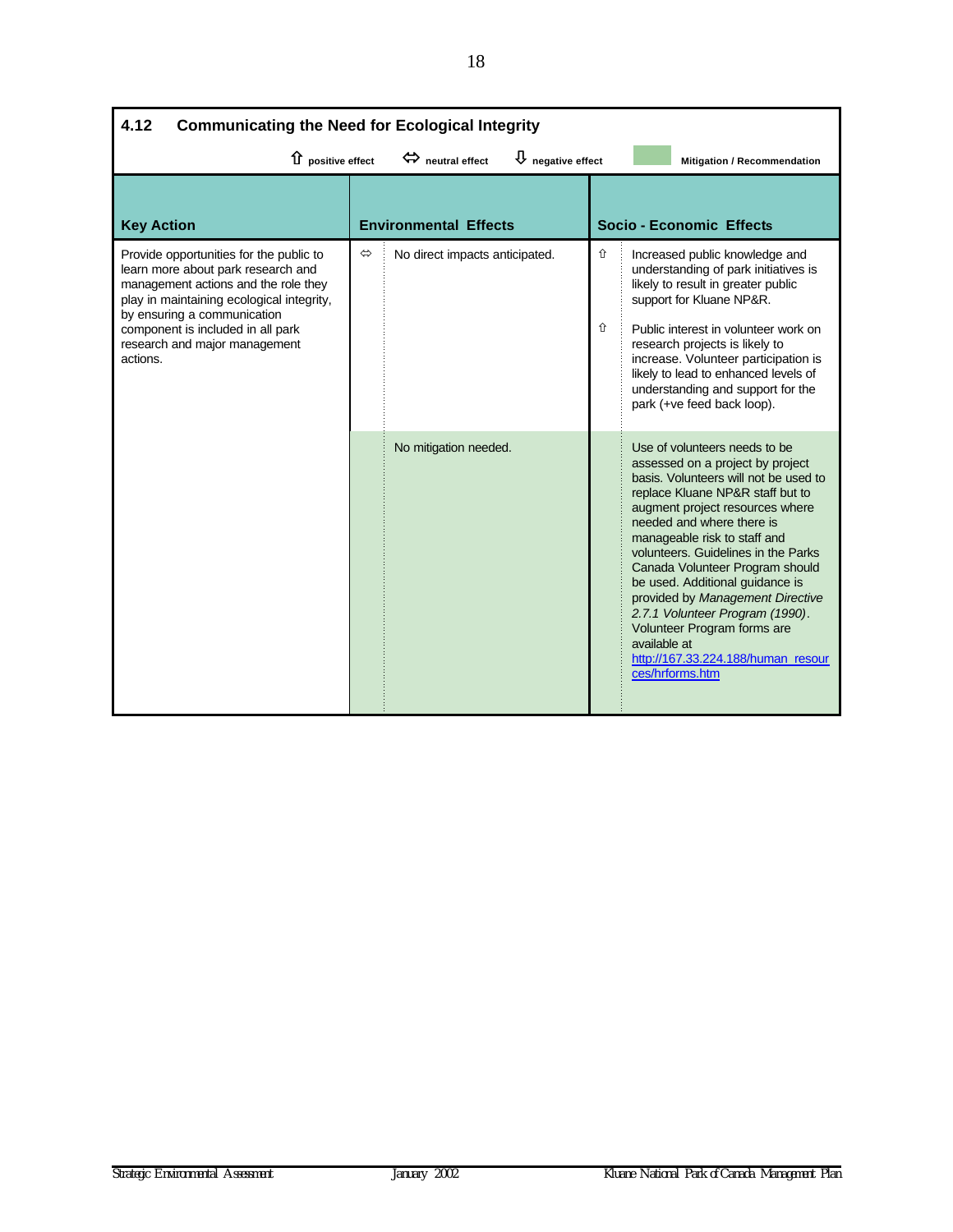| 5.2<br><b>Cultural Heritage Resources</b>                                                                                                                                                                                                                                                                                                                                                                              |                   |                                                                                                                                                                                                                                                                                                                                                                     |             |                                                                                                                                                                                                                                                                                                                                                        |  |
|------------------------------------------------------------------------------------------------------------------------------------------------------------------------------------------------------------------------------------------------------------------------------------------------------------------------------------------------------------------------------------------------------------------------|-------------------|---------------------------------------------------------------------------------------------------------------------------------------------------------------------------------------------------------------------------------------------------------------------------------------------------------------------------------------------------------------------|-------------|--------------------------------------------------------------------------------------------------------------------------------------------------------------------------------------------------------------------------------------------------------------------------------------------------------------------------------------------------------|--|
| 1 positive effect                                                                                                                                                                                                                                                                                                                                                                                                      |                   | $\overline{\mathsf{U}}$ negative effect<br>$\Leftrightarrow$ neutral effect                                                                                                                                                                                                                                                                                         |             | Mitigation / Recommendation                                                                                                                                                                                                                                                                                                                            |  |
| <b>Key Action</b>                                                                                                                                                                                                                                                                                                                                                                                                      |                   | <b>Environmental Effects</b>                                                                                                                                                                                                                                                                                                                                        |             | <b>Socio - Economic Effects</b>                                                                                                                                                                                                                                                                                                                        |  |
| Support programs which further the<br>understanding of traditional Southern<br>Tutchone relationships with the park,<br>including community-based research<br>projects that will identify, inventory and<br>research cultural sites, trails, etc. and<br>evaluate the future use of these<br>features. A priority project will be to<br>identify and inventory and map<br>traditional First Nation trails in the park. | ⇧<br>⇩            | Integrity of cultural resources will<br>be maintained.<br>Some cultural resource<br>management techniques involve<br>excavation, surface disturbance,<br>vegetation removal and other<br>activities which negatively impact<br>the natural environment. Exposed<br>soils are vulnerable to erosion<br>and may lead to decreased<br>surface and groundwater quality. | ⇧<br>⇧<br>⇧ | Opportunity for First Nations to re-<br>connect with the land and their<br>cultural heritage.<br>Cultural resource management skills<br>learned in the park can be applied<br>throughout First Nations traditional<br>territories.<br>Increased knowledge and<br>understanding of First Nations<br>traditional activities and heritage in<br>the park. |  |
|                                                                                                                                                                                                                                                                                                                                                                                                                        |                   | Impacts of various cultural<br>resource management<br>techniques are predictable and<br>can be mitigated with known<br>technology. Parks Canada<br>cultural resource management<br>principles and practices will be<br>employed.                                                                                                                                    |             | No mitigation needed.                                                                                                                                                                                                                                                                                                                                  |  |
| Develop a cultural resource<br>management program for the park that<br>involves the local First Nations<br>governments and contributes to their<br>cultural resource management capacity.                                                                                                                                                                                                                              | ⇧                 | Integrity of cultural resources will<br>be maintained.                                                                                                                                                                                                                                                                                                              | ⇧<br>⇧      | Opportunity for First Nations to re-<br>connect with the land and their<br>cultural heritage.<br>Cultural resource management skills<br>learned in the park can be applied<br>throughout First Nations traditional<br>territories.                                                                                                                     |  |
|                                                                                                                                                                                                                                                                                                                                                                                                                        |                   | Employ Parks Canada cultural<br>resource management principles<br>and practices.                                                                                                                                                                                                                                                                                    |             | No mitigation needed.                                                                                                                                                                                                                                                                                                                                  |  |
| Evaluate the significance of known<br>cultural resources associated with gold<br>mining, highway construction and<br>mountaineering.                                                                                                                                                                                                                                                                                   | $\Leftrightarrow$ | No direct impacts anticipated.                                                                                                                                                                                                                                                                                                                                      | ⇧           | Increased knowledge and<br>understanding of historic cultural<br>resources and Kluane NP&R<br>history. Greater support for the park<br>may result.                                                                                                                                                                                                     |  |
|                                                                                                                                                                                                                                                                                                                                                                                                                        |                   | No mitigation needed.                                                                                                                                                                                                                                                                                                                                               |             | Employ standard cultural resource<br>management methods to minimize<br>impacts to resources.                                                                                                                                                                                                                                                           |  |
| Complete the research and produce an<br>administrative history on the park.                                                                                                                                                                                                                                                                                                                                            | $\Leftrightarrow$ | No direct impacts anticipated.                                                                                                                                                                                                                                                                                                                                      | ⇧           | Increased knowledge and<br>understanding of Kluane NP&R<br>history. Greater support for the park<br>may result.                                                                                                                                                                                                                                        |  |
|                                                                                                                                                                                                                                                                                                                                                                                                                        |                   | No mitigation needed.                                                                                                                                                                                                                                                                                                                                               |             | No mitigation needed.                                                                                                                                                                                                                                                                                                                                  |  |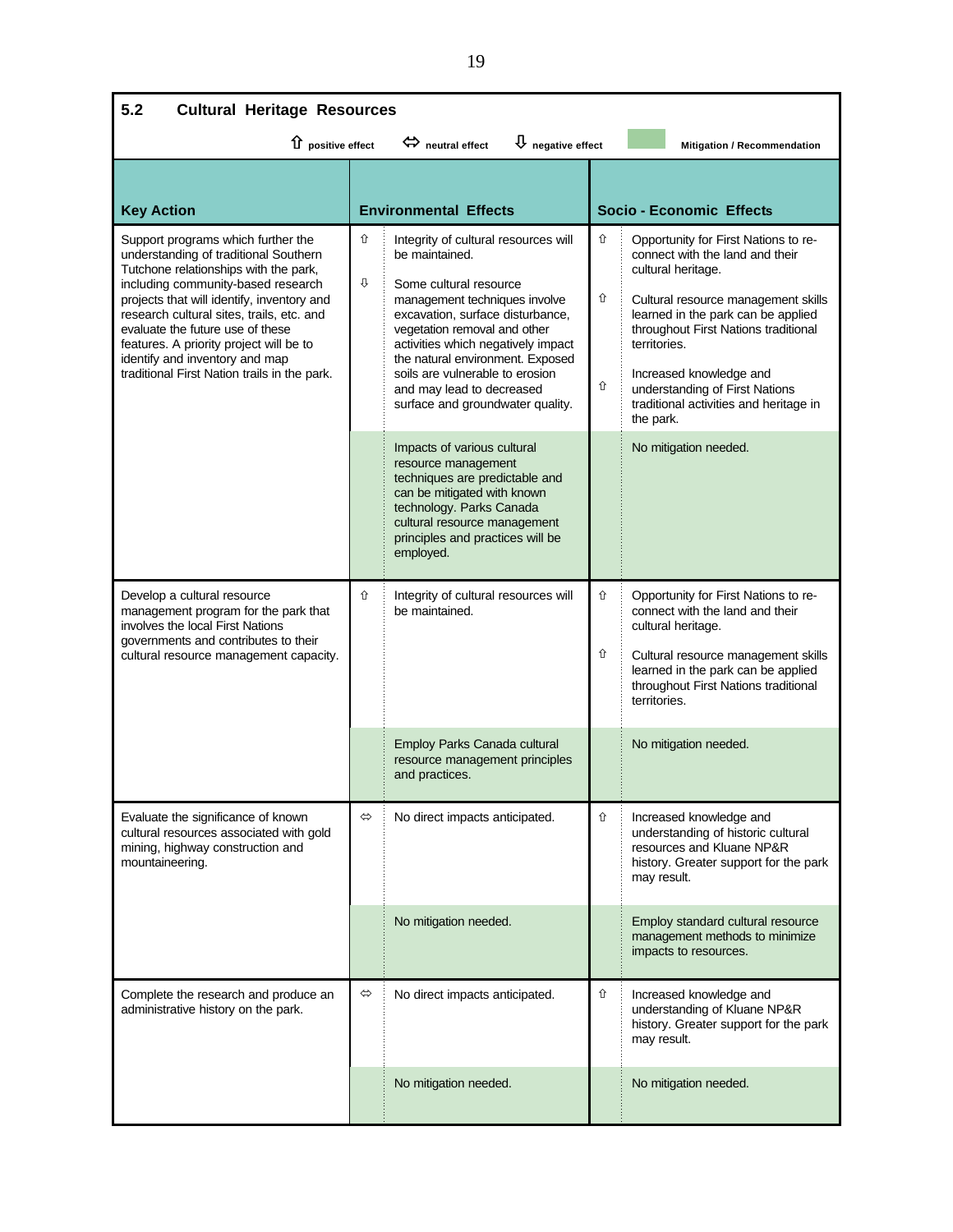| 5.2<br><b>Cultural Heritage Resources</b>                                                                                                                                                                                                                                                             |                   |                                                                       |        |                                                                                                                                                                                                                                                               |
|-------------------------------------------------------------------------------------------------------------------------------------------------------------------------------------------------------------------------------------------------------------------------------------------------------|-------------------|-----------------------------------------------------------------------|--------|---------------------------------------------------------------------------------------------------------------------------------------------------------------------------------------------------------------------------------------------------------------|
| 1 positive effect                                                                                                                                                                                                                                                                                     |                   | $\overline{\Psi}$ negative effect<br>$\Leftrightarrow$ neutral effect |        | Mitigation / Recommendation                                                                                                                                                                                                                                   |
| <b>Key Action</b>                                                                                                                                                                                                                                                                                     |                   | <b>Environmental Effects</b>                                          |        | Socio - Economic Effects                                                                                                                                                                                                                                      |
| Establish protocols which will ensure<br>that cultural resource management<br>programs are used as vehicles for First<br>Nations' cultural and heritage education.                                                                                                                                    | $\Leftrightarrow$ | No direct impacts anticipated.<br>No mitigation needed.               | ⇧<br>⇧ | Opportunities for First Nations to re-<br>connect with the land and their<br>cultural heritage.<br>Cultural resource management skills<br>learned in the park can be applied<br>throughout First Nations traditional<br>territories.<br>No mitigation needed. |
| Research and use aboriginal place<br>names on park signage, publications,<br>etc., and explain the history and<br>importance of the place names, which<br>will inform visitors that the park is within<br>Champagne and Aishihik First Nations<br>and Kluane First Nation traditional<br>territories. | $\Leftrightarrow$ | No direct impacts anticipated.<br>No mitigation needed.               | ⇧      | Increased knowledge and<br>understanding of First Nations past<br>and present role in greater Kluane<br>ecosystem.<br>No mitigation needed.                                                                                                                   |
| Develop a joint identity for the park<br>(including signs, publications, etc.) with<br>local First Nations to reflect the<br>cooperative management of the park.                                                                                                                                      | $\Leftrightarrow$ | No direct impacts anticipated.                                        | ⇧<br>⇧ | Increased knowledge and<br>understanding of First Nations past<br>and present role in greater Kluane<br>ecosystem.<br>Increased pride in First Nations<br>communities.                                                                                        |
|                                                                                                                                                                                                                                                                                                       |                   | No mitigation needed.                                                 |        | No mitigation needed.                                                                                                                                                                                                                                         |
| Support local First Nations in the<br>development and delivery of educational<br>programs to First Nations members, on<br>aboriginal culture related to the park.                                                                                                                                     |                   | No direct impacts anticipated.                                        | ⇧      | Increased understanding amongst<br>First Nations of their historical<br>connections to the park. Greater<br>youth interest in cultural heritage<br>may occur. Community pride and<br>prospects of continued cultural<br>continuity will be enhanced.          |
|                                                                                                                                                                                                                                                                                                       |                   | No mitigation needed.                                                 |        | No mitigation needed.                                                                                                                                                                                                                                         |
| Jointly, Parks Canada and local First<br>Nations will educate park staff and FN<br>members about different perspectives<br>concerning cultural resources and their<br>management.                                                                                                                     | $\Leftrightarrow$ | No direct impacts anticipated.                                        | ⇧      | Increased levels of cross-cultural<br>awareness and understanding of<br>diverse world views. Greater mutual<br>respect amongst First Nations and<br>park staff should occur.                                                                                  |
|                                                                                                                                                                                                                                                                                                       |                   | No mitigation needed.                                                 |        | No mitigation needed.                                                                                                                                                                                                                                         |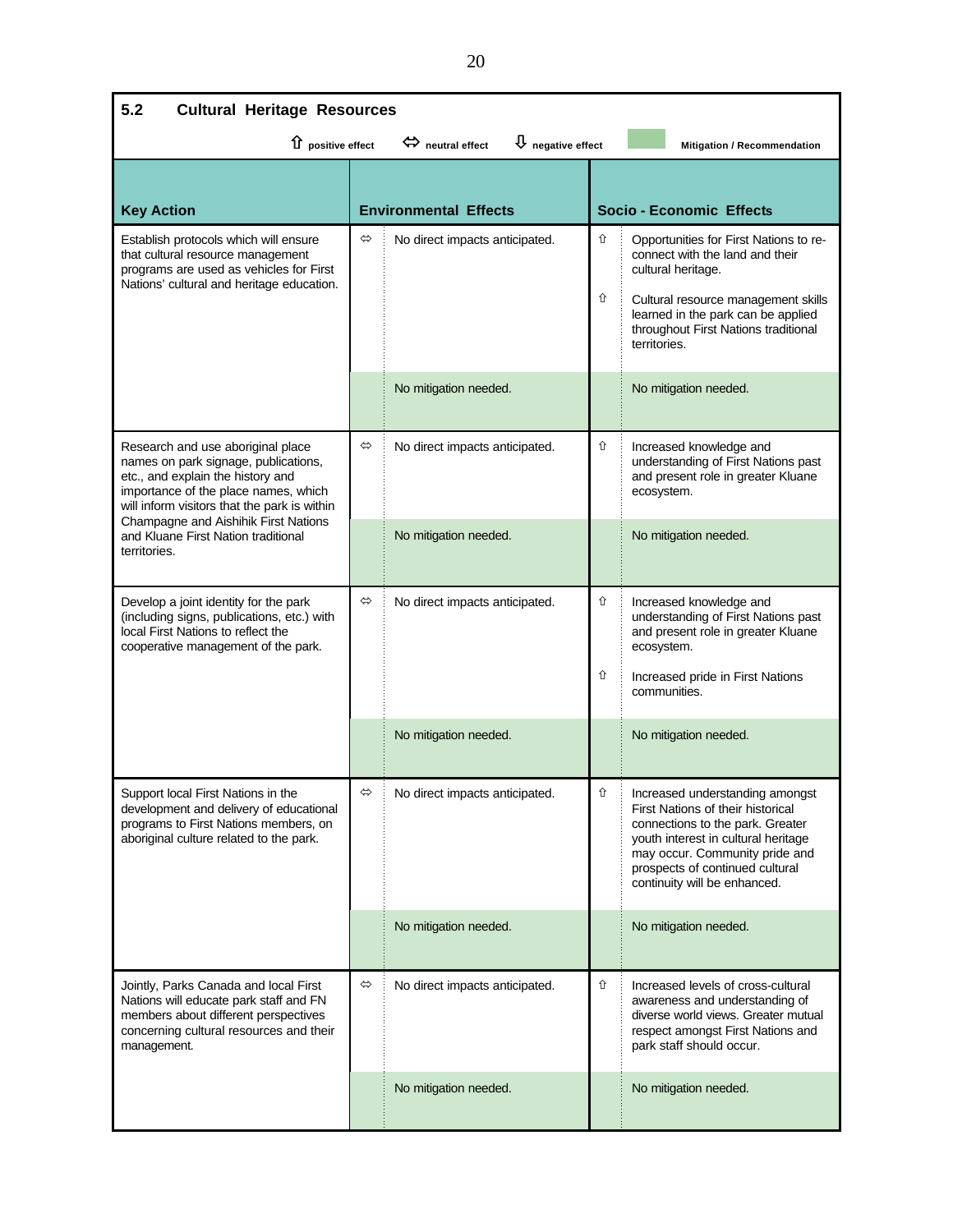| 6.2<br><b>First Nations Traditional Uses</b>                                                                                                                                                                                                                    |   |                                                                                                                                                                                                                                                                                                                                                                                                                                                                                                                                                                                                                                                                                                                                            |                                 |                                                                                                                                                                                                                                                                                                                                                   |  |  |  |
|-----------------------------------------------------------------------------------------------------------------------------------------------------------------------------------------------------------------------------------------------------------------|---|--------------------------------------------------------------------------------------------------------------------------------------------------------------------------------------------------------------------------------------------------------------------------------------------------------------------------------------------------------------------------------------------------------------------------------------------------------------------------------------------------------------------------------------------------------------------------------------------------------------------------------------------------------------------------------------------------------------------------------------------|---------------------------------|---------------------------------------------------------------------------------------------------------------------------------------------------------------------------------------------------------------------------------------------------------------------------------------------------------------------------------------------------|--|--|--|
| $\overline{\psi}$ negative effect<br>1 positive effect<br>$\Leftrightarrow$ neutral effect<br><b>Mitigation / Recommendation</b>                                                                                                                                |   |                                                                                                                                                                                                                                                                                                                                                                                                                                                                                                                                                                                                                                                                                                                                            |                                 |                                                                                                                                                                                                                                                                                                                                                   |  |  |  |
| <b>Key Action</b>                                                                                                                                                                                                                                               |   | <b>Environmental Effects</b>                                                                                                                                                                                                                                                                                                                                                                                                                                                                                                                                                                                                                                                                                                               | <b>Socio - Economic Effects</b> |                                                                                                                                                                                                                                                                                                                                                   |  |  |  |
| Conduct fur-bearer research in the<br>park, using First Nations, Parks Canada<br>and scientific personnel, to enable<br>informed decisions on trapping.                                                                                                         | ⇧ | Difficult to predict impacts as<br>concept is vaguely defined in the<br>management plan. Type and<br>severity of impacts is dependant<br>upon research techniques<br>employed. Track and scat counts<br>as well as trapping are routinely<br>used to assess furbearer<br>population status.<br>Research results can be<br>employed in management of<br>trapping activities to ensure long-<br>term viability of harvested<br>species.<br>Part of the Canadian Rural<br>Partnership, Pilot Projects<br>Initiative year 2000-2001.<br>The First Nations Furbearer<br>Monitoring Project employs local<br>First Nations trappers and youth<br>to gather data to monitor the<br>population density of fur-bearing<br>mammals in part of Kluane | ⇧<br>⇧<br>⇧                     | Enhanced cooperative working<br>relationship between Parks Canada<br>staff and First Nations.<br>Increased knowledge and<br>understanding of traditional<br>ecological knowledge amongst<br>Parks Canada staff.<br>Increased knowledge and<br>understanding of scientific<br>knowledge amongst First Nations<br>persons.<br>No mitigation needed. |  |  |  |
| Using direction from the land claim, in<br>collaboration with Champagne and<br>Aishihik First Nations and the Kluane<br>National Park Management Board,<br>develop a management and regulatory<br>approach to First Nation harvest and<br>trapping in the park. | ⇧ | National Park. Funding Approved:<br>\$7,500.<br>Management and regulation of<br>harvest and trapping should<br>ensure these activities are<br>undertaken in manner that does<br>not generate significant adverse<br>effects to populations or<br>ecosystems.                                                                                                                                                                                                                                                                                                                                                                                                                                                                               | ⇧<br>⇩                          | Increased clarity regarding<br>management and scope of First<br>Nations harvest and trapping<br>activities in the park.<br>Parks Canada staff and public<br>resentment over harvest and<br>trapping activities occurring in a<br>protected area.                                                                                                  |  |  |  |
|                                                                                                                                                                                                                                                                 |   |                                                                                                                                                                                                                                                                                                                                                                                                                                                                                                                                                                                                                                                                                                                                            | ⇩                               | Backcountry visitors may encounter<br>aggressive bears feeding on gut<br>piles and harvested remains,<br>especially on existing hiking trails.                                                                                                                                                                                                    |  |  |  |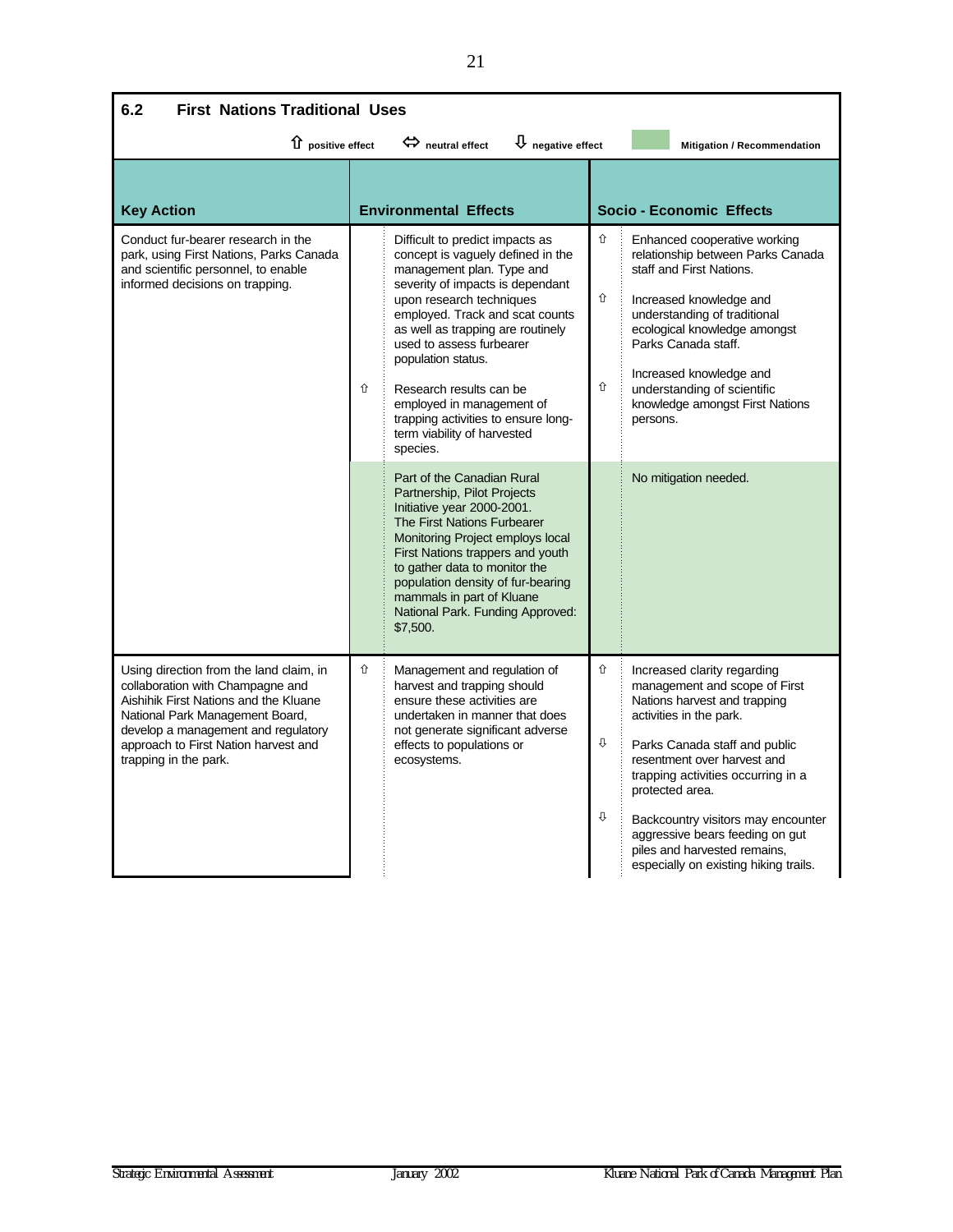| 6.2<br><b>First Nations Traditional Uses</b>                                                                                                                                                      |                   |                                                                                                                                                                                                        |        |                                                                                                                                                                                                                                                                                                                                                                                                                                                                                                                                                                                                                                                   |  |  |  |
|---------------------------------------------------------------------------------------------------------------------------------------------------------------------------------------------------|-------------------|--------------------------------------------------------------------------------------------------------------------------------------------------------------------------------------------------------|--------|---------------------------------------------------------------------------------------------------------------------------------------------------------------------------------------------------------------------------------------------------------------------------------------------------------------------------------------------------------------------------------------------------------------------------------------------------------------------------------------------------------------------------------------------------------------------------------------------------------------------------------------------------|--|--|--|
| 1 positive effect<br>$\Leftrightarrow$ neutral effect<br>$\overline{\mathsf{U}}$ negative effect<br>Mitigation / Recommendation                                                                   |                   |                                                                                                                                                                                                        |        |                                                                                                                                                                                                                                                                                                                                                                                                                                                                                                                                                                                                                                                   |  |  |  |
| <b>Key Action</b>                                                                                                                                                                                 |                   | <b>Environmental Effects</b>                                                                                                                                                                           |        | Socio - Economic Effects                                                                                                                                                                                                                                                                                                                                                                                                                                                                                                                                                                                                                          |  |  |  |
|                                                                                                                                                                                                   |                   | Mitigation measures can be<br>prescribed once specific details<br>of harvest activities are known.<br>Regulatory tools such as "No<br>Harvest Zones" are in place and<br>will continue to be utilized. |        | Communicate with the public and<br>stakeholders on the outcomes of<br>management decisions affecting<br>harvest and trapping activities.<br>Backcountry orientation should<br>contain information on FN harvest<br>activities and what travelers may<br>encounter in the backcountry.<br>Monitor number of comments,<br>complaints and bear -human<br>encounters to determine if harvest<br>activities are increasing number of<br>aggressive encounters. Guidelines<br>for appropriate disposal of harvest<br>remains should be developed in<br>consultation with FN if monitoring<br>indicates significant number of<br>problems are occurring. |  |  |  |
| Jointly, Champagne and Aishihik First<br>Nations and Parks Canada will educate<br>First Nations members and park staff<br>about CAFN members' rights from the<br>land claim, related to the park. | $\Leftrightarrow$ | No direct impacts anticipated.                                                                                                                                                                         | ⇧<br>⇩ | Improved understanding of First<br>nations rights by all parties with an<br>interest in the matter.<br>Public and stakeholder resentment<br>over exclusive First Nations rights.<br>Perception of rights and privileges<br>based upon class distinctions.                                                                                                                                                                                                                                                                                                                                                                                         |  |  |  |
|                                                                                                                                                                                                   |                   | No mitigation needed.                                                                                                                                                                                  |        | Education should extend beyond<br>First Nations and park staff to<br>include public as well. Adequate<br>knowledge and understanding of<br>land claim rights is essential to<br>gaining public support.                                                                                                                                                                                                                                                                                                                                                                                                                                           |  |  |  |
| The No Harvest Zones will be reviewed<br>by Champagne and Aishihik First<br>Nations, the Kluane National Park<br>Management Board and Parks Canada.                                               | ⇔<br>⇧            | No direct impact anticipated.<br>Adjustments to no harvest zones<br>should be based on need to<br>minimize ecological impacts of<br>these activities to ensure<br>sustainable long-term populations.   | ⇧      | Co-management approach to<br>management of No Harvest Zones<br>should foster enhanced working<br>relationships between First Nations<br>and Parks Canada.                                                                                                                                                                                                                                                                                                                                                                                                                                                                                         |  |  |  |
|                                                                                                                                                                                                   |                   | An adaptive management<br>approach should be employed.<br>Furbearer and ecosystem data<br>from monitoring should be used<br>to refine No Harvest Zones.                                                |        | All changes to no harvest zones<br>should be communicated in a timely<br>manner to all parties with an interest<br>in the matter.                                                                                                                                                                                                                                                                                                                                                                                                                                                                                                                 |  |  |  |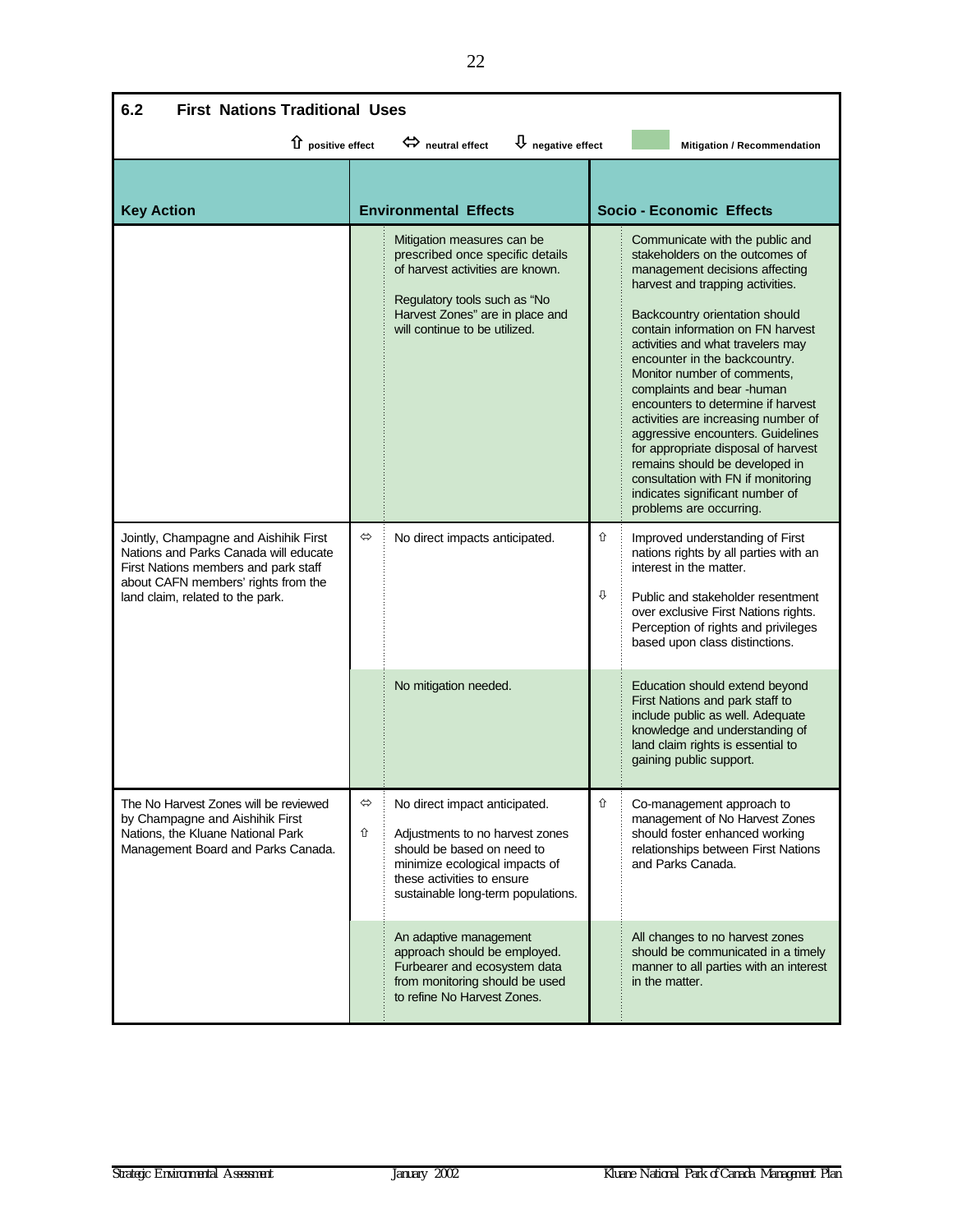| 6.3<br><b>Current and Future First Nations Opportunities</b>                                                                                                                                                                                                                             |                   |                                |             |                                                                                                                                                                                                                                                                                                                                                                                                                                          |  |  |  |
|------------------------------------------------------------------------------------------------------------------------------------------------------------------------------------------------------------------------------------------------------------------------------------------|-------------------|--------------------------------|-------------|------------------------------------------------------------------------------------------------------------------------------------------------------------------------------------------------------------------------------------------------------------------------------------------------------------------------------------------------------------------------------------------------------------------------------------------|--|--|--|
| $\overline{\Psi}$ negative effect<br>1 positive effect<br>$\Leftrightarrow$ neutral effect<br><b>Mitigation / Recommendation</b>                                                                                                                                                         |                   |                                |             |                                                                                                                                                                                                                                                                                                                                                                                                                                          |  |  |  |
| <b>Key Action</b>                                                                                                                                                                                                                                                                        |                   | <b>Environmental Effects</b>   |             | <b>Socio - Economic Effects</b>                                                                                                                                                                                                                                                                                                                                                                                                          |  |  |  |
| Work with First Nations' governments to<br>ensure that employment and training<br>opportunities presented through the<br>operation of Kluane National Park and<br>Reserve result in the successful<br>recruitment and retention of aboriginal<br>employees.                              | $\Leftrightarrow$ | No direct impacts anticipated. | ⇧<br>⇧      | Increased opportunity for First<br>Nations employment. Increased<br>proportion of First Nations Parks<br>Canada employees is an expected<br>outcome.<br>Positive social and economic<br>(income) benefits to First Nations<br>persons and communities.                                                                                                                                                                                   |  |  |  |
|                                                                                                                                                                                                                                                                                          |                   | No mitigation needed.          |             | Recruitment and retention of First<br>Nations employees is one<br>component of the Employment<br>Equity initiatives of the federal<br>government. Hiring aboriginal<br>employees will assist Parks Canada<br>to fulfil requirements of the<br><b>Employment Equity Act. Parks</b><br>Canada's approach to employment<br>equity is outlined in a publication<br>entitled Parks Canada Strategy and<br>Action Plan For Visible Minorities. |  |  |  |
| Ensure that the potential economic<br>benefits of new management initiatives,<br>like the ecological monitoring program,<br>are factored into program design and<br>implementation.                                                                                                      | $\Leftrightarrow$ | No direct impacts anticipated. | ⇧<br>⇧<br>⇩ | Increased opportunity for First<br>Nations employment.<br>Positive social and economic<br>(income) benefits to First Nations<br>persons and communities.<br>Increased knowledge of protected<br>areas management techniques and<br>acquisition of marketable skills.<br>Potential reduced opportunities for<br>non First Nation persons or<br>companies.                                                                                 |  |  |  |
|                                                                                                                                                                                                                                                                                          |                   | No mitigation needed.          |             | No mitigation needed.                                                                                                                                                                                                                                                                                                                                                                                                                    |  |  |  |
| Utilize the provisions of the Champagne<br>and Aishihik First Nations Final<br>Agreement and Canada's Aboriginal<br>Procurement Policy to ensure that<br>identified economic benefits of park<br>operations through contract are realized<br>by First Nations members and<br>businesses. | $\Leftrightarrow$ | No direct impacts anticipated. | ⇧<br>⇩      | Increased opportunity for First<br>Nations employment and<br>businesses. Positive social and<br>economic (income) benefits to First<br>Nations persons and communities.<br>Non First Nations persons or<br>businesses may perceive<br>themselves to be at a competitive<br>disadvantage.                                                                                                                                                 |  |  |  |
|                                                                                                                                                                                                                                                                                          |                   | No mitigation needed.          |             | Make information on the Final<br>Agreements and federal<br>Procurement Policy readily available<br>to all parties. Include this<br>information in all contract tendering<br>processes for Kluane NP&R.                                                                                                                                                                                                                                   |  |  |  |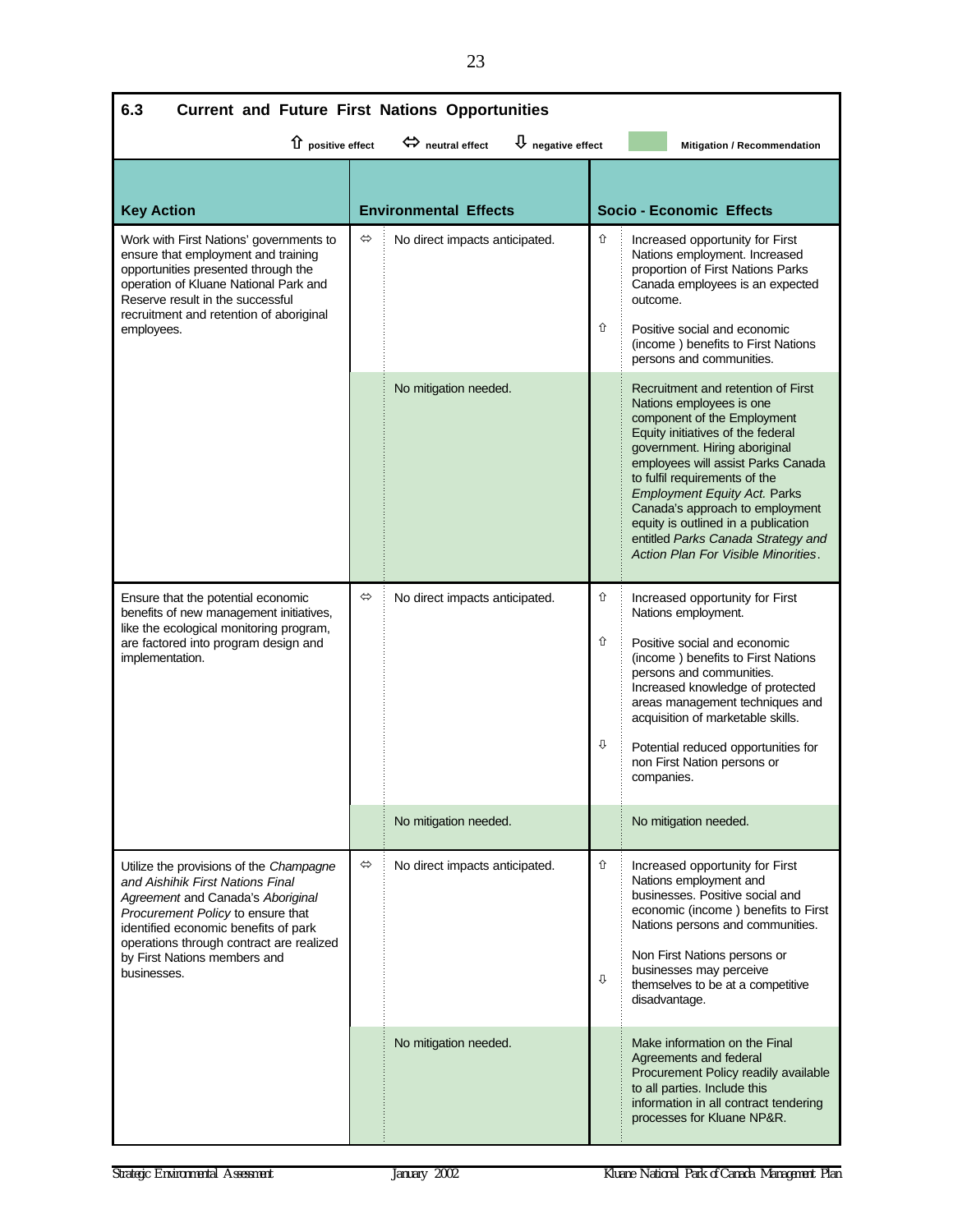| 6.3<br><b>Current and Future First Nations Opportunities</b>                                                                                                                                                                                                                                  |                        |                                                                                                                                                                                                                                                                                                                                                                                                                                                                                                                                                                                  |                                        |                                                                                                                                                                                                                                                                                                                                                                                                                                                                                                                                                                                                                        |  |
|-----------------------------------------------------------------------------------------------------------------------------------------------------------------------------------------------------------------------------------------------------------------------------------------------|------------------------|----------------------------------------------------------------------------------------------------------------------------------------------------------------------------------------------------------------------------------------------------------------------------------------------------------------------------------------------------------------------------------------------------------------------------------------------------------------------------------------------------------------------------------------------------------------------------------|----------------------------------------|------------------------------------------------------------------------------------------------------------------------------------------------------------------------------------------------------------------------------------------------------------------------------------------------------------------------------------------------------------------------------------------------------------------------------------------------------------------------------------------------------------------------------------------------------------------------------------------------------------------------|--|
| D negative effect<br>↑ positive effect<br>$\Leftrightarrow$ neutral effect<br>Mitigation / Recommendation                                                                                                                                                                                     |                        |                                                                                                                                                                                                                                                                                                                                                                                                                                                                                                                                                                                  |                                        |                                                                                                                                                                                                                                                                                                                                                                                                                                                                                                                                                                                                                        |  |
| <b>Key Action</b>                                                                                                                                                                                                                                                                             |                        | <b>Environmental Effects</b>                                                                                                                                                                                                                                                                                                                                                                                                                                                                                                                                                     |                                        | <b>Socio - Economic Effects</b>                                                                                                                                                                                                                                                                                                                                                                                                                                                                                                                                                                                        |  |
| Work with Champagne and Aishihik<br>First Nations to pursue the development<br>of a sales outlet in the Haines Junction<br>Visitor Reception Centre to feature First<br>Nations arts and crafts and cultural<br>information as well as profile cultural<br>tourism opportunities to visitors. | $\Leftrightarrow$      | No direct impacts anticipated.                                                                                                                                                                                                                                                                                                                                                                                                                                                                                                                                                   | ⇧<br>⇧<br>$\hat{\mathbb{U}}$           | Increased opportunity for First<br>Nations employment and<br>businesses. Positive social and<br>economic (income) benefits to First<br>Nations persons and communities.<br>Increased public knowledge and<br>understanding of First Nations<br>culture in the region.<br>Increased knowledge and<br>understanding of present and past<br>role of First Nations in the greater<br>Kluane region.                                                                                                                                                                                                                        |  |
|                                                                                                                                                                                                                                                                                               |                        | No mitigation needed.                                                                                                                                                                                                                                                                                                                                                                                                                                                                                                                                                            |                                        | No mitigation needed.                                                                                                                                                                                                                                                                                                                                                                                                                                                                                                                                                                                                  |  |
| Ensure that opportunities exist for First<br>Nations operators to enter into rafting,<br>boat tour, shuttle service, and other<br>tourism services, as the First Nations<br>tourism sector develops in the region.                                                                            | $\Leftrightarrow$<br>⇩ | It isn't possible to accurately<br>predict environmental impacts at<br>the present time as the concept is<br>vague in the management plan. A<br>motorized boat shuttle has been<br>used twice in the past during<br>emergency situations.<br>Tourism activities have the<br>potential to negatively impact the<br>receiving environment.                                                                                                                                                                                                                                         | ⇧<br>⇧<br>$\overline{\mathbb{G}}$<br>⇧ | Increased opportunity for First<br>Nations employment and<br>businesses. Positive social and<br>economic (income) benefits to First<br>Nations persons and communities.<br>First Nations tourism will provide a<br>new perspective to tourism in the<br>greater Kluane area. Greater<br>opportunities for First Nations<br>messaging and content during tours<br>will be available.<br>Non First Nations businesses may<br>perceive themselves to be at a<br>competitive disadvantage.<br>Increased public knowledge,<br>understanding and support for<br>protected areas such as Kluane<br>National Park and Reserve. |  |
|                                                                                                                                                                                                                                                                                               |                        | Existing recreation management<br>tools such as Appropriate<br>Activities Framework should be<br>used to ensure proposed<br>undertakings are compatible with<br>Parks Canada policy and within<br>the ecological and social carrying<br>capacity of Kluane NP&R.<br>Motor boating activities should be<br>carried out in a manner that<br>minimizes impacts to wildlife,<br>aquatic resources, air quality and<br>visitor wilderness experience.<br><b>Protecting the Aquatic</b><br>Environment: A Boater's Guide is<br>one suggested source of<br>information on this subject. |                                        | Make information on the Final<br>Agreements and federal<br>Procurement Policy readily available<br>to all parties. Include this<br>information in all contract tendering<br>processes for Kluane NP&R.                                                                                                                                                                                                                                                                                                                                                                                                                 |  |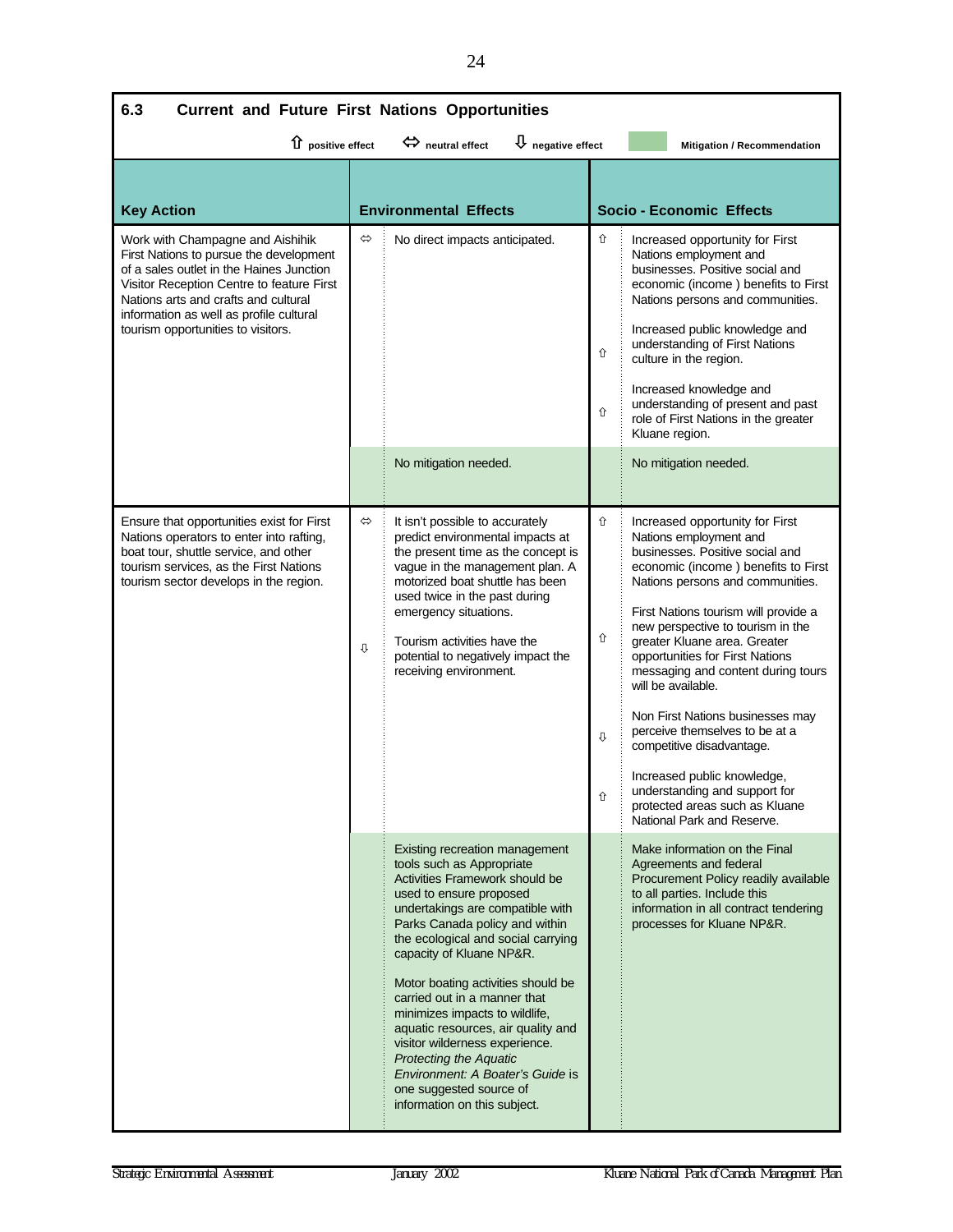| 6.3<br><b>Current and Future First Nations Opportunities</b>                                                                                                                                                                                                                                                                                                                                                                                                              |                                                                                                                           |                                                                                                                                                                                                                                                           |        |                                                                                                                                                                                                                                                                                                                                                                                                                                                                                                                                  |  |  |
|---------------------------------------------------------------------------------------------------------------------------------------------------------------------------------------------------------------------------------------------------------------------------------------------------------------------------------------------------------------------------------------------------------------------------------------------------------------------------|---------------------------------------------------------------------------------------------------------------------------|-----------------------------------------------------------------------------------------------------------------------------------------------------------------------------------------------------------------------------------------------------------|--------|----------------------------------------------------------------------------------------------------------------------------------------------------------------------------------------------------------------------------------------------------------------------------------------------------------------------------------------------------------------------------------------------------------------------------------------------------------------------------------------------------------------------------------|--|--|
|                                                                                                                                                                                                                                                                                                                                                                                                                                                                           | $\overline{\psi}$ negative effect<br>1 positive effect<br>$\Leftrightarrow$ neutral effect<br>Mitigation / Recommendation |                                                                                                                                                                                                                                                           |        |                                                                                                                                                                                                                                                                                                                                                                                                                                                                                                                                  |  |  |
| <b>Key Action</b>                                                                                                                                                                                                                                                                                                                                                                                                                                                         |                                                                                                                           | <b>Environmental Effects</b>                                                                                                                                                                                                                              |        | <b>Socio - Economic Effects</b>                                                                                                                                                                                                                                                                                                                                                                                                                                                                                                  |  |  |
| Work with First Nations' governments to<br>ensure that cultural information resulting<br>from research in the park is available<br>and used to benefit development of First<br>Nations cultural tours. Priority may be<br>put on cultural research, such as<br>aboriginal trail systems, that leads to<br>development of cultural tourism.                                                                                                                                | $\Leftrightarrow$<br>⇩                                                                                                    | No direct impacts anticipated<br>Increased visitation or demand<br>for services in Kluane NP&R may<br>result.                                                                                                                                             | ⇧<br>仓 | Improved understanding of First<br>Nations cultural heritage. First<br>Nations tourism will provide a new<br>perspective to tourism in the greater<br>Kluane area. Greater opportunities<br>for First Nations messaging and<br>content during tours will be<br>available.<br>Development of a cultural tourism<br>business sector will increase<br>employment and business<br>opportunities for First Nations.<br>Positive social and economic<br>(income) benefits to First Nations<br>persons and communities are<br>expected. |  |  |
|                                                                                                                                                                                                                                                                                                                                                                                                                                                                           |                                                                                                                           | Cultural tourism activities within<br>Kluane NP&R will be subject to<br>existing human use management<br>tools in place. Development of the<br>cultural tourism sector is not<br>expected to result in significantly<br>greater numbers of park visitors. |        | Sensitive cultural resource<br>information will not be publically<br>available to minimize vulnerability of<br>resources to theft, intentional<br>vandalism or destruction.                                                                                                                                                                                                                                                                                                                                                      |  |  |
| All licenced business operating in<br>Kluane National Park will be made<br>aware of Parks Canada's obligations<br>under the Champagne and Aishihik<br>First Nations Final Agreement to<br>ensure economic benefits. Businesses<br>will be encouraged to partner with First<br>Nations operations, and consider the<br>importance of local purchasing and<br>employment towards support for the<br>tourism sector and protected areas<br>within the traditional territory. | $\Leftrightarrow$                                                                                                         | No direct impacts anticipated.                                                                                                                                                                                                                            | ⇩<br>⇧ | Non First Nations businesses may<br>perceive themselves to be at a<br>competitive disadvantage.<br>Partnerships and cooperative<br>working relationships between First<br>Nations businesses and other local<br>businesses may develop. Increased<br>cross-cultural knowledge,<br>understanding and mutual respect<br>for diverse cultures may result.                                                                                                                                                                           |  |  |
|                                                                                                                                                                                                                                                                                                                                                                                                                                                                           |                                                                                                                           | No mitigation needed.                                                                                                                                                                                                                                     |        | Make information on the Final<br>Agreements and federal<br>Procurement Policy readily available<br>to all parties. Include this<br>information in all contract tendering<br>processes for Kluane NP&R.                                                                                                                                                                                                                                                                                                                           |  |  |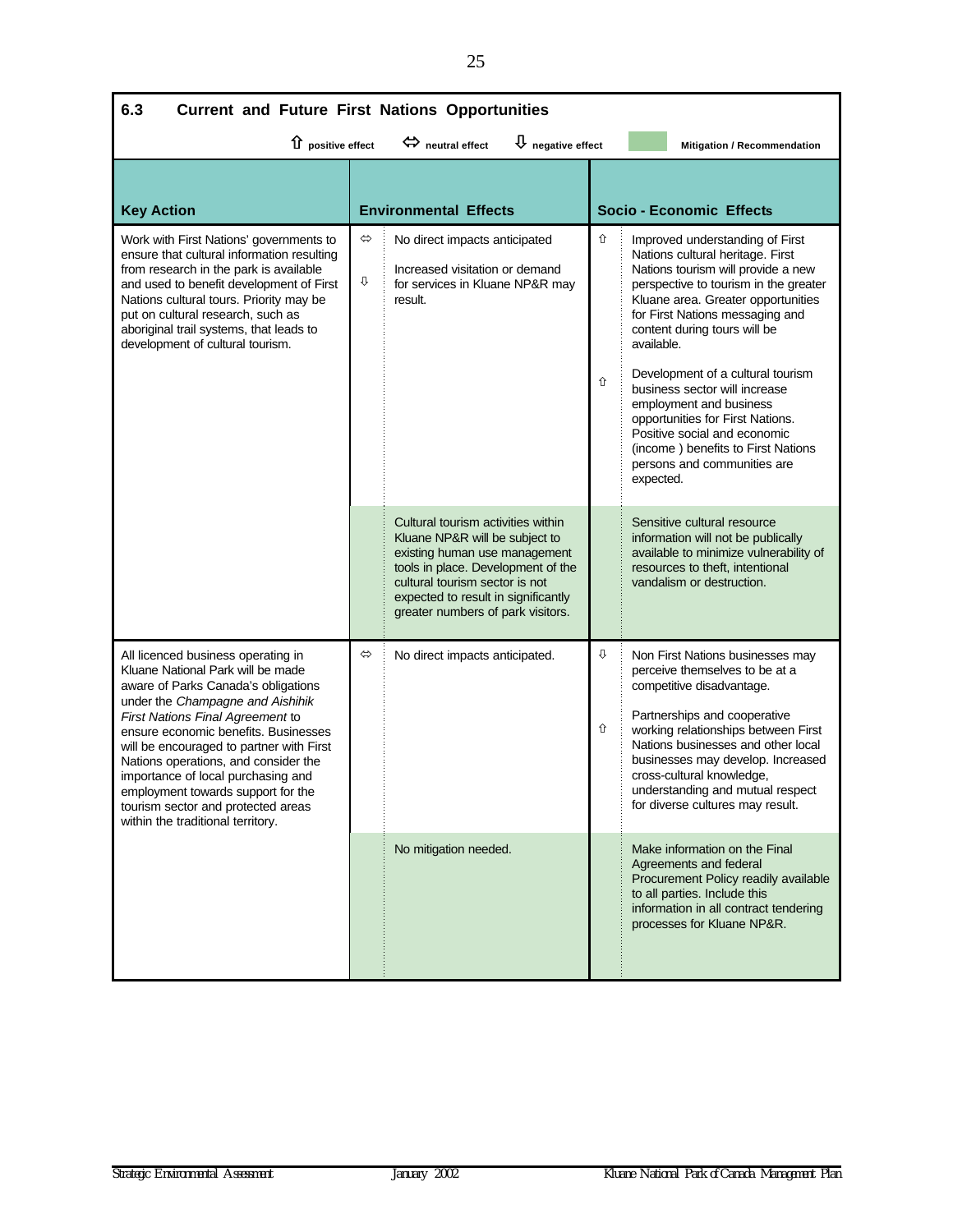| 6.3<br><b>Current and Future First Nations Opportunities</b>                                                   |                                                                                                                                          |                                                                                                                                                                                                                                                                                                                                                                                                                                                                                       |        |                                                                                                                                                                                                                                                                                                               |  |  |  |
|----------------------------------------------------------------------------------------------------------------|------------------------------------------------------------------------------------------------------------------------------------------|---------------------------------------------------------------------------------------------------------------------------------------------------------------------------------------------------------------------------------------------------------------------------------------------------------------------------------------------------------------------------------------------------------------------------------------------------------------------------------------|--------|---------------------------------------------------------------------------------------------------------------------------------------------------------------------------------------------------------------------------------------------------------------------------------------------------------------|--|--|--|
|                                                                                                                | $\overline{\psi}$ negative effect<br>$\hat{u}$ positive effect<br>$\Leftrightarrow$ neutral effect<br><b>Mitigation / Recommendation</b> |                                                                                                                                                                                                                                                                                                                                                                                                                                                                                       |        |                                                                                                                                                                                                                                                                                                               |  |  |  |
| <b>Key Action</b>                                                                                              |                                                                                                                                          | <b>Environmental Effects</b>                                                                                                                                                                                                                                                                                                                                                                                                                                                          |        | <b>Socio - Economic Effects</b>                                                                                                                                                                                                                                                                               |  |  |  |
| Opportunities to expand First Nations'<br>involvement with filming activities in the<br>park will be explored. |                                                                                                                                          | Difficult to predict specific<br>impacts based on vague concept<br>in the management plan.                                                                                                                                                                                                                                                                                                                                                                                            | ⇧<br>⇧ | <b>Opportunity for First Nations</b><br>employment and development of<br>marketable and transferable skills.<br>Opportunities to create films<br>profiling First Nations culture,<br>persons or issues may emerge.<br>Increased public knowledge and<br>understanding of First Nations<br>peoples may result. |  |  |  |
|                                                                                                                |                                                                                                                                          | Film activities may be subject to<br>review of environmental impacts<br>under the CEAA. Projects with<br>significant adverse environmental<br>effects will not be approved. Film<br>& Video Guidelines, Parks<br>Canada - Yukon Field Unit will be<br>used to manage activities. The<br>application and review process<br>evaluates the impacts of filming<br>activities on the environment.<br>heritage resources, visitor<br>experience, and park operations<br>and administration. |        | No mitigation needed.                                                                                                                                                                                                                                                                                         |  |  |  |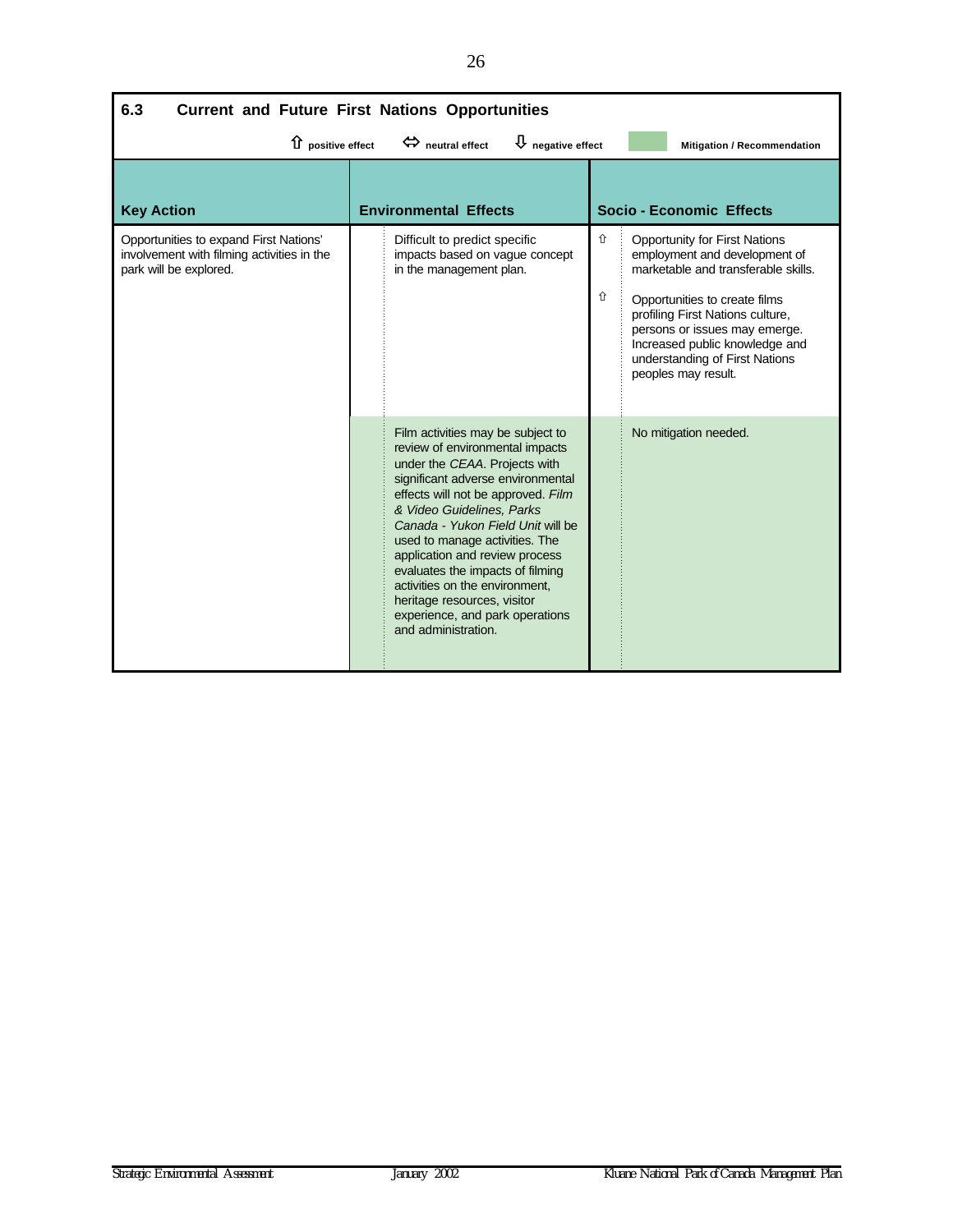| 6.4<br><b>Heritage Tourism</b>                                                                                                                                                          |                   |                                |        |                                                                                                                                                                                                                                                                                                     |  |
|-----------------------------------------------------------------------------------------------------------------------------------------------------------------------------------------|-------------------|--------------------------------|--------|-----------------------------------------------------------------------------------------------------------------------------------------------------------------------------------------------------------------------------------------------------------------------------------------------------|--|
| $\overline{\mathbf{\mathsf{U}}}$ negative effect<br>1 positive effect<br>$\Leftrightarrow$ neutral effect<br>Mitigation / Recommendation                                                |                   |                                |        |                                                                                                                                                                                                                                                                                                     |  |
| <b>Key Action</b>                                                                                                                                                                       |                   | <b>Environmental Effects</b>   |        | <b>Socio - Economic Effects</b>                                                                                                                                                                                                                                                                     |  |
| Work with governments and businesses<br>to ensure that tourism products and<br>services are compatible with, and<br>highlight the park's natural environment<br>and cultural resources. | $\Leftrightarrow$ | No direct impacts anticipated. | ⇧      | Visitor expectations are matched to<br>service offer. Enhanced levels of<br>visitor satisfaction may result.                                                                                                                                                                                        |  |
|                                                                                                                                                                                         |                   | No mitigation needed.          |        | No mitigation needed.                                                                                                                                                                                                                                                                               |  |
| Foster and support First Nations' efforts<br>to deliver cultural heritage programs and<br>products that focus upon their historic<br>and contemporary associations with the<br>park.    | $\Leftrightarrow$ | No direct impacts anticipated. | ⇧      | Increased public knowledge and<br>understanding of First Nations<br>cultural association with Kluane<br>NP&R.                                                                                                                                                                                       |  |
|                                                                                                                                                                                         |                   | No mitigation needed.          |        | No mitigation needed.                                                                                                                                                                                                                                                                               |  |
| Work with governments and businesses<br>to ensure that ecological integrity<br>messages are incorporated into<br>marketing efforts related to the park.                                 | $\Leftrightarrow$ | No direct impacts anticipated. | ⇧<br>⇧ | Positive economic benefit to local<br>and regional businesses.<br>Increased public understanding of<br>EI may result. Public support for<br>Kluane NP&R may increase.                                                                                                                               |  |
|                                                                                                                                                                                         |                   | No mitigation needed.          |        | No mitigation needed.                                                                                                                                                                                                                                                                               |  |
| Use the park Website to link potential<br>visitors with other heritage sites and<br>opportunities in the region.                                                                        | $\Leftrightarrow$ | No direct impacts anticipated. | ⇧<br>⇧ | Promotion of other heritage sites<br>may generate more business for<br>them and result in positive economic<br>benefit to local and regional<br>businesses.<br>Expectations of Kluane NP&R<br>visitors are matched to park service<br>offer. Enhanced levels of visitor<br>satisfaction may result. |  |
|                                                                                                                                                                                         |                   | No mitigation needed.          |        | No mitigation needed.                                                                                                                                                                                                                                                                               |  |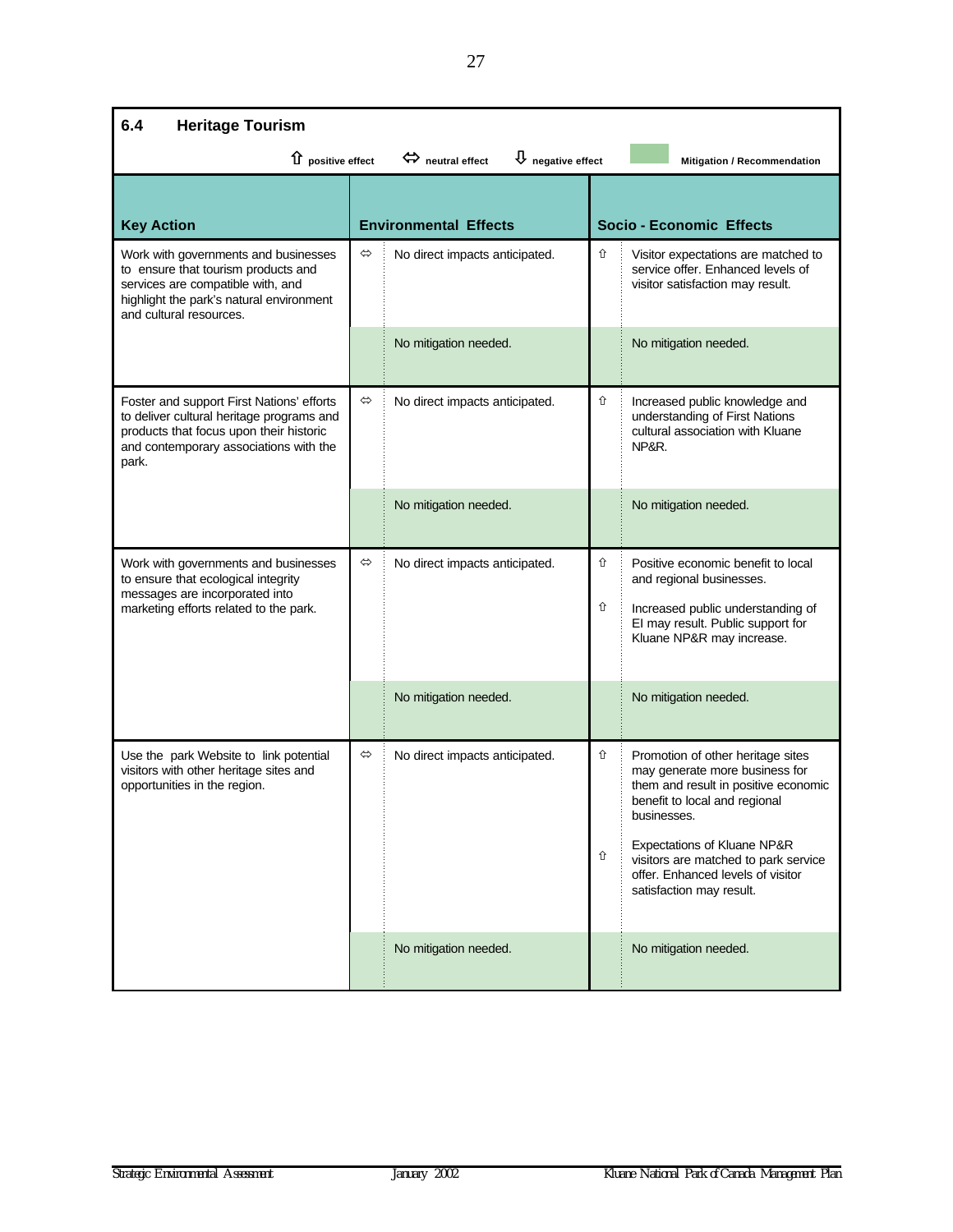| <b>Heritage Tourism</b><br>6.4                                                                          |                   |                                                                                                                                                                                                                                                                                                                                                                                   |        |                                                                                                                                                                                                                                                                                                                  |
|---------------------------------------------------------------------------------------------------------|-------------------|-----------------------------------------------------------------------------------------------------------------------------------------------------------------------------------------------------------------------------------------------------------------------------------------------------------------------------------------------------------------------------------|--------|------------------------------------------------------------------------------------------------------------------------------------------------------------------------------------------------------------------------------------------------------------------------------------------------------------------|
| 1 positive effect                                                                                       |                   | $\bigcup$ negative effect<br>$\Leftrightarrow$ neutral effect                                                                                                                                                                                                                                                                                                                     |        | <b>Mitigation / Recommendation</b>                                                                                                                                                                                                                                                                               |
| <b>Key Action</b>                                                                                       |                   | <b>Environmental Effects</b>                                                                                                                                                                                                                                                                                                                                                      |        | <b>Socio - Economic Effects</b>                                                                                                                                                                                                                                                                                  |
| Work with the tourism industry to<br>promote learning travel opportunities<br>associated with the park. | $\Leftrightarrow$ | No direct impacts anticipated.<br>Increased visitation to Kluane<br>NP&R may result.                                                                                                                                                                                                                                                                                              | ⇧<br>⇧ | Enhanced working relationship<br>between the tourism industry and<br>Kluane NP&R. Increased<br>knowledge, understanding and<br>support for the park in the region<br>may result.<br>Increased visitation to Kluane NP&R<br>and the region is a positive<br>economic benefit to local and<br>regional businesses. |
|                                                                                                         |                   | Significant increases in visitation<br>are not expected. Majority of<br>increased use will occur in the<br>front-country, highway corridor<br>portion of Kluane NP&R. These<br>areas are zoned for and most<br>capable of supporting heavy use.<br>Utility infrastructure capacity may<br>become an issue. System<br>provides adequate treatment but<br>is near maximum capacity. |        | No mitigation needed.                                                                                                                                                                                                                                                                                            |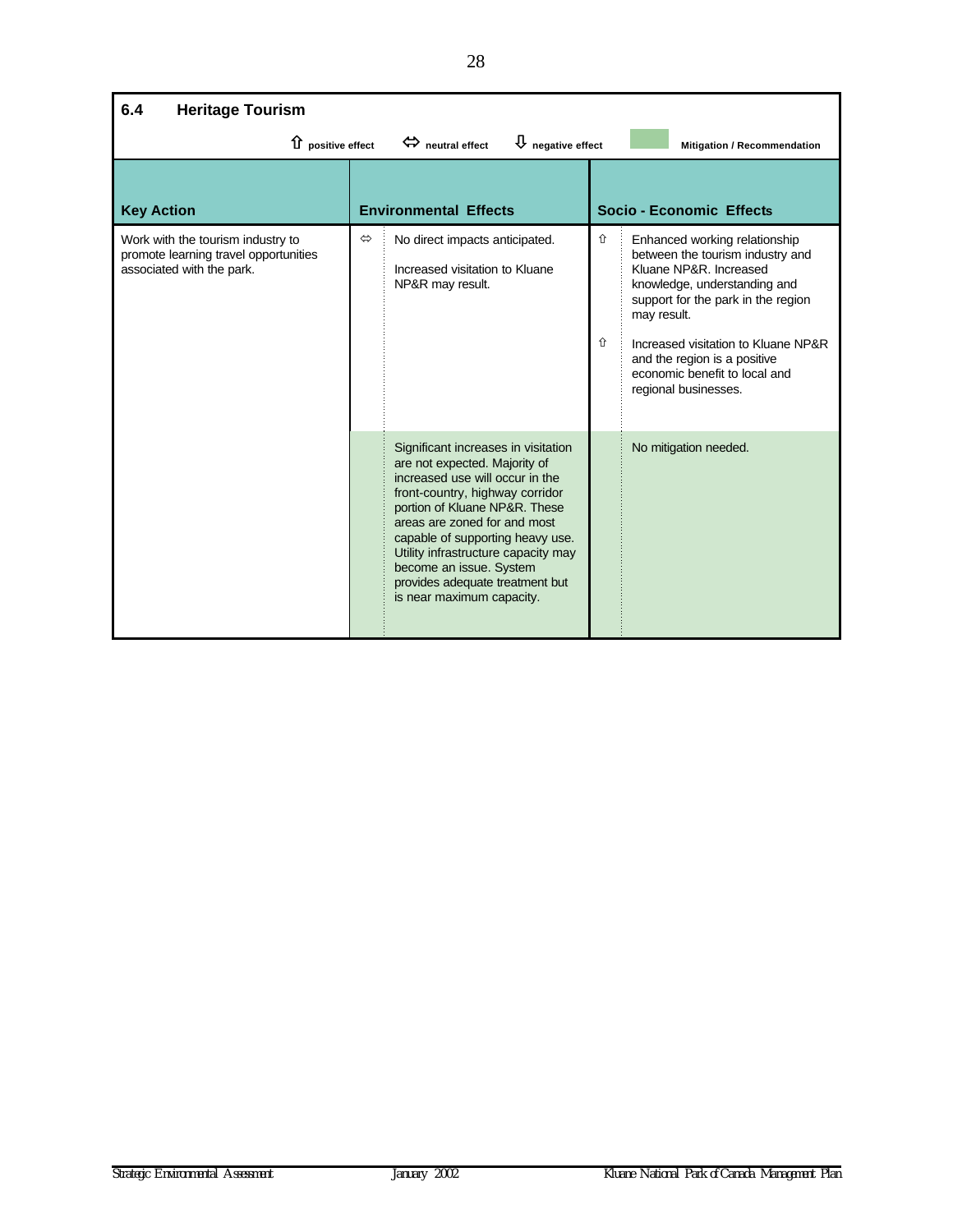| 6.5<br><b>Interpretation and Outreach</b>                                                                                                                                                                                                        |                   |                                                                                                                                                                                                                                   |                   |                                                                                                                                 |  |
|--------------------------------------------------------------------------------------------------------------------------------------------------------------------------------------------------------------------------------------------------|-------------------|-----------------------------------------------------------------------------------------------------------------------------------------------------------------------------------------------------------------------------------|-------------------|---------------------------------------------------------------------------------------------------------------------------------|--|
| $\hat{u}$ positive effect                                                                                                                                                                                                                        |                   | $\overline{\mathbf{\downarrow}}$ negative effect<br>$\Leftrightarrow$ neutral effect                                                                                                                                              |                   | Mitigation / Recommendation                                                                                                     |  |
| <b>Key Action</b>                                                                                                                                                                                                                                |                   | <b>Environmental Effects</b>                                                                                                                                                                                                      |                   | <b>Socio - Economic Effects</b>                                                                                                 |  |
| Maintain Haines Junction and Sheep<br>Mountain Visitor Reception Centres as<br>the focal points for interpretation and                                                                                                                           | $\Leftrightarrow$ | Status Quo. No impacts<br>anticipated.                                                                                                                                                                                            | $\Leftrightarrow$ | Status Quo. No impacts anticipated.                                                                                             |  |
| presentation.                                                                                                                                                                                                                                    |                   | No mitigation needed.                                                                                                                                                                                                             |                   | No mitigation needed.                                                                                                           |  |
| Continue the re-development of the<br>Haines Junction VRC to ensure: key<br>messages about the park are delivered<br>in an effective manner; basic orientation<br>and safety information is available 24<br>hours a day, year round and that the |                   | Difficult to predict specific<br>impacts based on vague concept<br>presented in the management<br>plan.                                                                                                                           | ⇧                 | Positive economic benefit for<br>planners, architects, builders,<br>suppliers, and heritage<br>communication consultants.       |  |
| delivery of information is more efficient.                                                                                                                                                                                                       |                   | Impacts of proposed<br>undertakings will be assessed<br>under the CEAA and documented<br>in a screening report.<br>Impacts of renovation and<br>construction activities are well<br>known and mitigable with known<br>technology. |                   | No mitigation needed.                                                                                                           |  |
| Work with CAFN to develop a sales<br>outlet in the VRC.                                                                                                                                                                                          | $\Leftrightarrow$ | No direct impacts anticipated.                                                                                                                                                                                                    | ⇧                 | Positive economic benefit (income)<br>to local CAFN.                                                                            |  |
|                                                                                                                                                                                                                                                  |                   |                                                                                                                                                                                                                                   | ⇧                 | Positive social benefit (employment)<br>to CAFN.                                                                                |  |
|                                                                                                                                                                                                                                                  |                   | Minor interior renovation of the<br>VRC may be required. Impacts of<br>renovation are predictable and<br>mitigable with known technology.                                                                                         |                   | No mitigation needed.                                                                                                           |  |
| Work with CAFN and KFN to establish<br>appropriate culturally-based interpretive<br>themes and programs with an emphasis                                                                                                                         | $\Leftrightarrow$ | No direct impacts anticipated.                                                                                                                                                                                                    | ⇧                 | Potential employment opportunities<br>for First Nations.                                                                        |  |
| on delivery by CAFN and KFN<br>members. Delivery could be by First<br>Nations park staff, on contract, as part<br>of a First Nations business.                                                                                                   |                   |                                                                                                                                                                                                                                   | ⇧                 | Positive social benefit from<br>increased communication and<br>awareness of First Nations past and<br>present role in the area. |  |
|                                                                                                                                                                                                                                                  |                   | Minor interior renovation of the<br>VRC may be required. Impacts of<br>renovation are predictable and<br>mitigitible with known technology.                                                                                       |                   | No mitigation needed.                                                                                                           |  |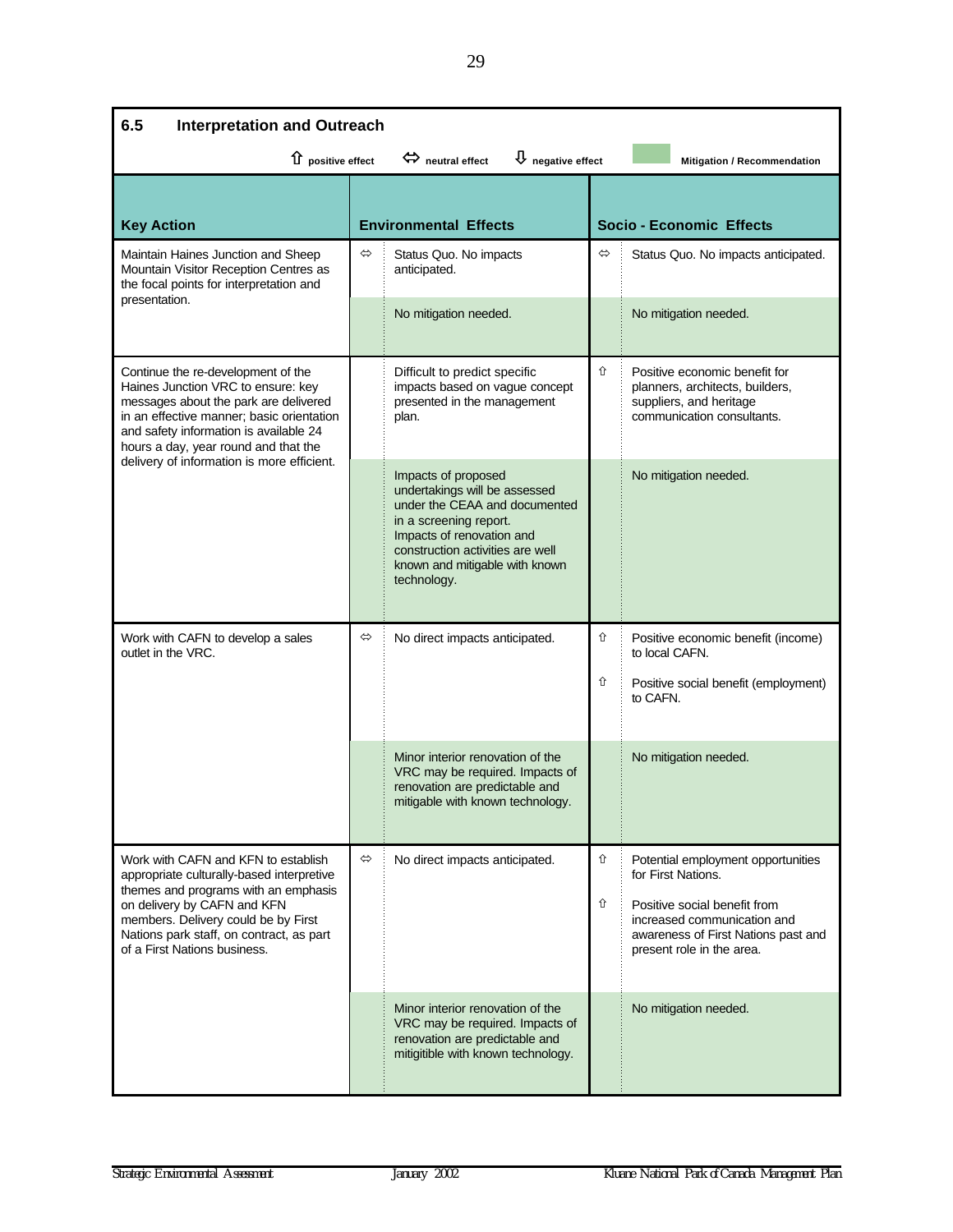| 6.5<br><b>Interpretation and Outreach</b>                                                                                                                                                |                   |                                                                                                                                                                                                                                                                                                                                |   |                                                                                                                                 |  |
|------------------------------------------------------------------------------------------------------------------------------------------------------------------------------------------|-------------------|--------------------------------------------------------------------------------------------------------------------------------------------------------------------------------------------------------------------------------------------------------------------------------------------------------------------------------|---|---------------------------------------------------------------------------------------------------------------------------------|--|
| $\overline{\Psi}$ negative effect<br>$\hat{u}$ positive effect<br>$\Leftrightarrow$ neutral effect<br>Mitigation / Recommendation                                                        |                   |                                                                                                                                                                                                                                                                                                                                |   |                                                                                                                                 |  |
|                                                                                                                                                                                          |                   |                                                                                                                                                                                                                                                                                                                                |   |                                                                                                                                 |  |
| <b>Key Action</b>                                                                                                                                                                        |                   | <b>Environmental Effects</b>                                                                                                                                                                                                                                                                                                   |   | <b>Socio - Economic Effects</b>                                                                                                 |  |
| Include Southern Tutchone as a third<br>language in interpretive displays and<br>signage in the park where the history<br>and culture of CAFN and KFN is<br>highlighted.                 | ⇔                 | No direct impacts anticipated.                                                                                                                                                                                                                                                                                                 | ⇧ | Positive social benefit from<br>increased communication and<br>awareness of First Nations past and<br>present role in the area. |  |
|                                                                                                                                                                                          |                   | Minor renovation of the VRC.<br>signs and interpretive displays<br>may be required. Impacts of<br>these activities are predictable<br>and mitigitible with known<br>technology.<br>Impacts of proposed<br>modifications will be assessed<br>prior to undertakings these<br>activities and documented in a<br>screening report. |   | No mitigation needed.                                                                                                           |  |
| Identify and develop interpretation<br>programs and products with local<br>residents as a key audience. Examples<br>could include presentations on park<br>research, avalanche awareness | $\Leftrightarrow$ | No direct impacts anticipated.                                                                                                                                                                                                                                                                                                 | ⇧ | Increased knowledge and<br>understanding of Kluane NP&R.<br>Local and regional support for the<br>park may increase.            |  |
| courses and family-oriented snowmobile<br>trips (see 6.8.8 Winter Experience).                                                                                                           |                   | No mitigation needed.                                                                                                                                                                                                                                                                                                          |   | No mitigation needed.                                                                                                           |  |
| Develop school programs about the<br>park, which can be incorporated into<br>school curricula, with a focus on local<br>schools.                                                         | $\Leftrightarrow$ | No direct impacts anticipated.                                                                                                                                                                                                                                                                                                 | ⇧ | Increased knowledge and<br>understanding of Kluane NP&R.<br>Local and regional support for the<br>park may increase.            |  |
|                                                                                                                                                                                          |                   | No mitigation needed.                                                                                                                                                                                                                                                                                                          |   | No mitigation needed.                                                                                                           |  |
| Work with commercial operators and<br>tour bus drivers to develop programs<br>and products that encourage and<br>support operators in delivering key park                                | $\Leftrightarrow$ | No direct impacts anticipated.                                                                                                                                                                                                                                                                                                 | ⇧ | Increased knowledge,<br>understanding, and support of<br>Kluane NP&R.                                                           |  |
| messages to their clients.                                                                                                                                                               |                   | No mitigation needed.                                                                                                                                                                                                                                                                                                          |   | No mitigation needed.                                                                                                           |  |
| Develop and deliver an interpretation<br>certification program for commercial<br>guides willing to deliver key park<br>messages to their clients.                                        | $\Leftrightarrow$ | No direct impacts anticipated.<br>Increased levels of appropriate,<br>low impact, behaviour from<br>visitors to the protected area                                                                                                                                                                                             | ⇧ | Increased knowledge,<br>understanding, and support of<br>Kluane NP&R.                                                           |  |
|                                                                                                                                                                                          |                   | No mitigation needed.                                                                                                                                                                                                                                                                                                          |   | No mitigation needed.                                                                                                           |  |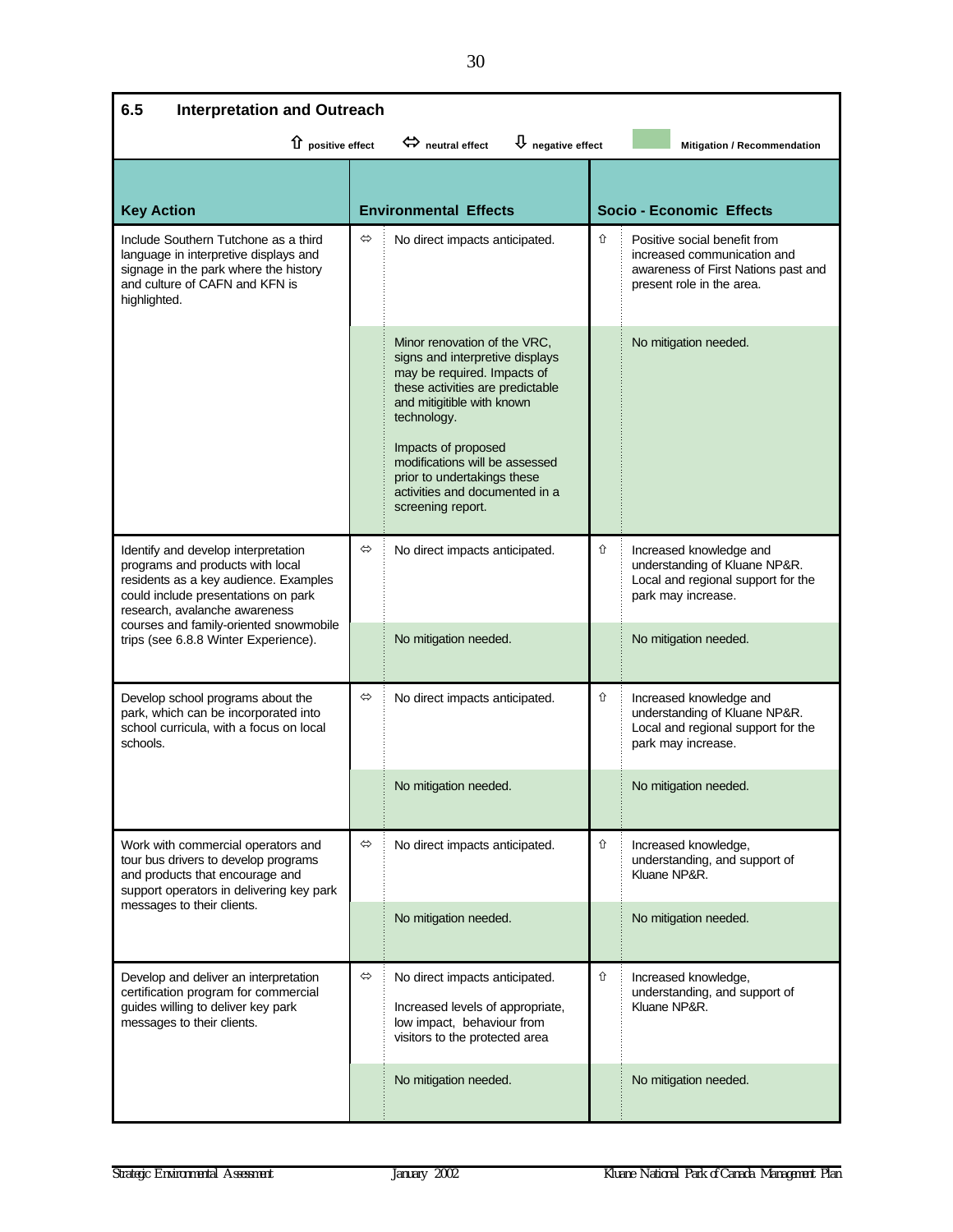| 6.5<br><b>Interpretation and Outreach</b>                                                                                                                                                 |                   |                                                                                                                                                                                                                                                                                                                                                                                      |   |                                                                                                                                                                        |  |
|-------------------------------------------------------------------------------------------------------------------------------------------------------------------------------------------|-------------------|--------------------------------------------------------------------------------------------------------------------------------------------------------------------------------------------------------------------------------------------------------------------------------------------------------------------------------------------------------------------------------------|---|------------------------------------------------------------------------------------------------------------------------------------------------------------------------|--|
| $\overline{\psi}$ negative effect<br>$\hat{u}$ positive effect<br>$\Leftrightarrow$ neutral effect<br>Mitigation / Recommendation                                                         |                   |                                                                                                                                                                                                                                                                                                                                                                                      |   |                                                                                                                                                                        |  |
| <b>Key Action</b>                                                                                                                                                                         |                   | <b>Environmental Effects</b>                                                                                                                                                                                                                                                                                                                                                         |   | <b>Socio - Economic Effects</b>                                                                                                                                        |  |
| Enhance the park's Website to reach<br>audiences that do not visit the park so<br>they can gain an awareness of the park<br>and the challenges faced, and learn                           | ⇔                 | No direct impacts anticipated.                                                                                                                                                                                                                                                                                                                                                       | ⇧ | Increased knowledge,<br>understanding, and support of<br>Kluane NP&R.                                                                                                  |  |
| how they can actively contribute to<br>solutions.                                                                                                                                         |                   | No mitigation needed.                                                                                                                                                                                                                                                                                                                                                                |   | No mitigation needed.                                                                                                                                                  |  |
| Develop and implement methods to<br>regularly measure the success of<br>interpretation and outreach programs<br>and products, and revise the programs<br>and products as required.        | $\Leftrightarrow$ | No direct impacts anticipated.                                                                                                                                                                                                                                                                                                                                                       | ⇧ | Feedback loop of measurement -<br>program refinement - measurement<br>is likely to improve the performance<br>of interpretation and outreach<br>programs and products. |  |
|                                                                                                                                                                                           |                   | No mitigation needed.                                                                                                                                                                                                                                                                                                                                                                |   | No mitigation needed.                                                                                                                                                  |  |
| Coordinate the redevelopment and<br>development of roadside pull-off exhibits<br>with the Interpretive Signage Plan for<br>the Alaska Highway west, pending from<br>the Yukon government. | $\Leftrightarrow$ | Impacts during construction<br>activities are expected to be<br>minor and of short duration.<br>Projects will occur within existing<br>developed highway right-of-way.<br>Project impacts are known,<br>predictable and mitigitible with<br>known technology. Projects are<br>likely exempt from the CEAA<br>pursuant to Schedule II section 8<br>of the Exclusion List Regulations. | 介 | Increased visitor satisfaction                                                                                                                                         |  |
|                                                                                                                                                                                           |                   | Preparation of a non-CEAA<br>environmental assessment would<br>fulfil Parks Canada Policy<br>objectives of exemplary use of<br>EA.                                                                                                                                                                                                                                                   |   | No mitigation needed.                                                                                                                                                  |  |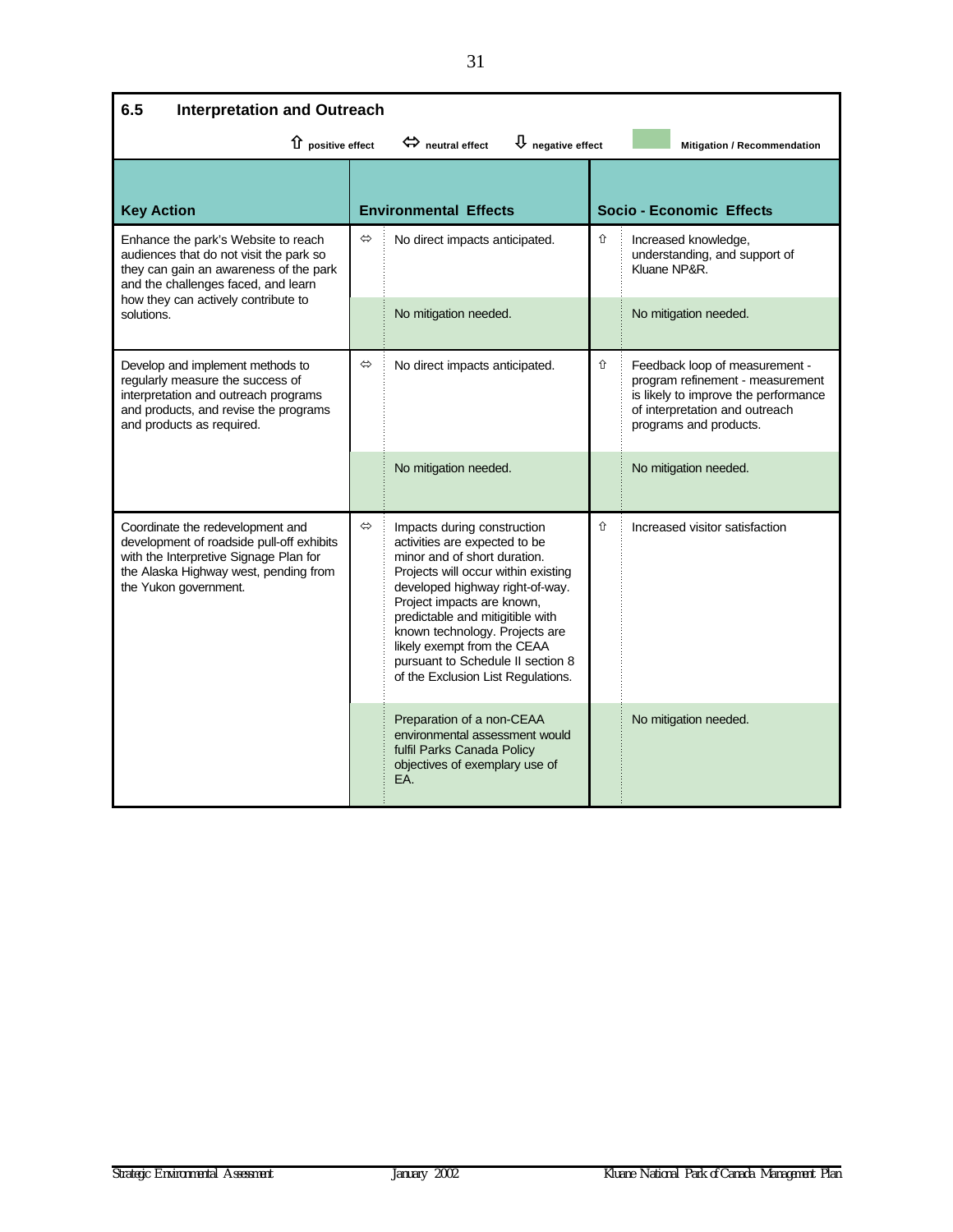| 6.6<br><b>Visitor Services and Facilities</b>                                                                                                                                                                        |                   |                                                                                                                                                                  |                   |                                                                                                                                                                               |
|----------------------------------------------------------------------------------------------------------------------------------------------------------------------------------------------------------------------|-------------------|------------------------------------------------------------------------------------------------------------------------------------------------------------------|-------------------|-------------------------------------------------------------------------------------------------------------------------------------------------------------------------------|
| 1 positive effect                                                                                                                                                                                                    |                   | $\bigcup$ negative effect<br>$\Leftrightarrow$ neutral effect                                                                                                    |                   | Mitigation / Recommendation                                                                                                                                                   |
|                                                                                                                                                                                                                      |                   |                                                                                                                                                                  |                   |                                                                                                                                                                               |
| <b>Key Action</b>                                                                                                                                                                                                    |                   | <b>Environmental Effects</b>                                                                                                                                     |                   | <b>Socio - Economic Effects</b>                                                                                                                                               |
| Continue to partner with others for the<br>shared delivery of tourist information at<br>the Haines Junction Visitor Reception<br>Centre (VRC).                                                                       | ⇔                 | Status Quo. No direct impacts<br>anticipated.                                                                                                                    | ⇔                 | Status Quo. No direct impacts<br>anticipated.                                                                                                                                 |
|                                                                                                                                                                                                                      |                   | No mitigation needed.                                                                                                                                            |                   | No mitigation needed.                                                                                                                                                         |
| Maintain the Haines Junction VRC as a<br>year-round visitor information facility.                                                                                                                                    | ⇔                 | Status Quo. No direct impacts<br>anticipated.                                                                                                                    | $\Leftrightarrow$ | Status Quo. No direct impacts<br>anticipated.                                                                                                                                 |
|                                                                                                                                                                                                                      |                   | No mitigation needed.                                                                                                                                            |                   | No mitigation needed.                                                                                                                                                         |
| Maintain the Sheep Mountain VRC as a<br>seasonal visitor information facility.                                                                                                                                       | $\Leftrightarrow$ | Status Quo. No direct impacts<br>anticipated.                                                                                                                    | ⇔                 | Status Quo. No direct impacts<br>anticipated.                                                                                                                                 |
|                                                                                                                                                                                                                      |                   | No mitigation needed.                                                                                                                                            |                   | No mitigation needed.                                                                                                                                                         |
| Collaborate with tourism operators,<br>authorities and local businesses to<br>provide visitors with orientation to<br>services, programs and events available<br>in the local communities and<br>surrounding region. | $\Leftrightarrow$ | No direct impacts anticipated.                                                                                                                                   | ⇧                 | Greater public awareness of local<br>services and events may increase<br>number of customers and result in<br>positive economic benefit for local<br>and regional businesses. |
|                                                                                                                                                                                                                      |                   | No mitigation needed.                                                                                                                                            |                   | No mitigation needed.                                                                                                                                                         |
| Work with YTG, FN and local<br>communities to improve visitors' "sense<br>of arrival" to the park.                                                                                                                   | $\Leftrightarrow$ | No direct impacts anticipated.                                                                                                                                   | ⇧                 | Increased visitor understanding of<br>types of services and experiences<br>available. Increased levels of visitor<br>satistaction may result.                                 |
|                                                                                                                                                                                                                      |                   | No mitigation needed.                                                                                                                                            |                   | No mitigation needed.                                                                                                                                                         |
| Redevelop and develop trailhead<br>facilities at popular trails which integrate<br>orientation, interpretation, safety and<br>ecosystem information.                                                                 |                   | Impacts during construction<br>activities are expected to be<br>minor and of short duration.                                                                     | ⇧<br>⇧            | increased visitor satisfaction<br>increased knowledge and<br>understanding of human use<br>impacts and low impact behaviors.                                                  |
|                                                                                                                                                                                                                      |                   | Construction impacts are known,<br>predictable and can be mitigated<br>with known technology.<br>These sites are already disturbed<br>and used for this purpose. |                   | No mitigation needed.                                                                                                                                                         |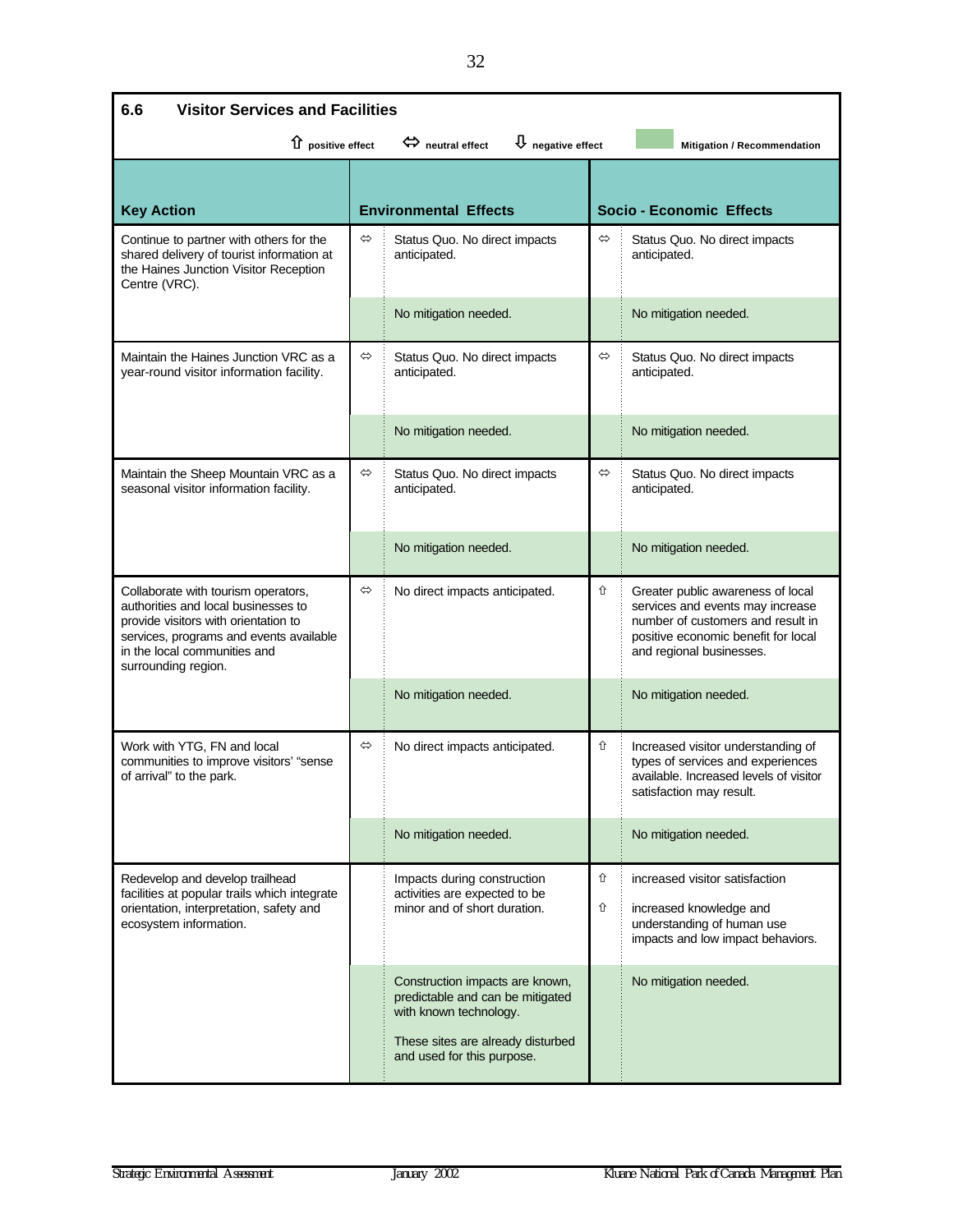| <b>Visitor Services and Facilities</b><br>6.6                                                                                                                                                                                                                                                                               |   |                                                                                                                                                                                                                                                                                                                         |        |                                                                                                                                                                                                                                                                                                      |
|-----------------------------------------------------------------------------------------------------------------------------------------------------------------------------------------------------------------------------------------------------------------------------------------------------------------------------|---|-------------------------------------------------------------------------------------------------------------------------------------------------------------------------------------------------------------------------------------------------------------------------------------------------------------------------|--------|------------------------------------------------------------------------------------------------------------------------------------------------------------------------------------------------------------------------------------------------------------------------------------------------------|
| 1 positive effect                                                                                                                                                                                                                                                                                                           |   | $\Leftrightarrow$ neutral effect<br>$\bigcup$ negative effect                                                                                                                                                                                                                                                           |        | <b>Mitigation / Recommendation</b>                                                                                                                                                                                                                                                                   |
| <b>Key Action</b>                                                                                                                                                                                                                                                                                                           |   | <b>Environmental Effects</b>                                                                                                                                                                                                                                                                                            |        | <b>Socio - Economic Effects</b>                                                                                                                                                                                                                                                                      |
| Measure visitor use, motivation and<br>satisfaction on a regular basis.                                                                                                                                                                                                                                                     | ⇔ | No direct impact anticipated.                                                                                                                                                                                                                                                                                           | ⇧      | improved understanding of visitors<br>affords opportunity to communicate<br>PC mandate and/or target service<br>offer and increase visitor<br>satisfaction.                                                                                                                                          |
|                                                                                                                                                                                                                                                                                                                             |   | No mitigation needed.                                                                                                                                                                                                                                                                                                   |        | requests for additional facilities,<br>services and activities need to be<br>assessed within appropriate<br>activities framework and<br>management planning exercises.<br>Not all requests can be fulfilled.                                                                                         |
| Develop and implement an appropriate<br>activities framework for the park. The<br>framework will evaluate proposed new<br>park activities against a list of criteria to<br>determine if the activity is appropriate<br>for the park, as well as define where<br>and under what conditions the activity<br>could take place. |   | Process evaluates candidate<br>activities against criteria such as<br>: consistency with Parks Canada<br>policy and legislation; impacts to<br>other users; impacts to the<br>environment; and level of<br>personal risk involved. Activities<br>with unacceptable impacts will not<br>be permitted within Kluane NP&R. | ⇧<br>⇕ | Clear direction to the public and<br>stakeholders regarding types of<br>permissible and prohibited activities<br>within Kluane NP&R.<br>Individuals or groups partaking in<br>activities deemed to be<br>inappropriate in Kluane NP&R may<br>feel they have been unfairly<br>excluded from the park. |
|                                                                                                                                                                                                                                                                                                                             |   | Process is self mitigating by<br>nature. Additional information is<br>available in the 1994 Parks<br>Canada publication A Proposed<br>Framework for Assessing the<br>Appropriateness of Recreation<br>Activities in Protected Heritage<br>Areas.                                                                        |        | Results of appropriate activities<br>framework assessments should be<br>communicated to target audiences<br>(e.g. eco challenge organizations)<br>and the general public in a timely<br>manner.                                                                                                      |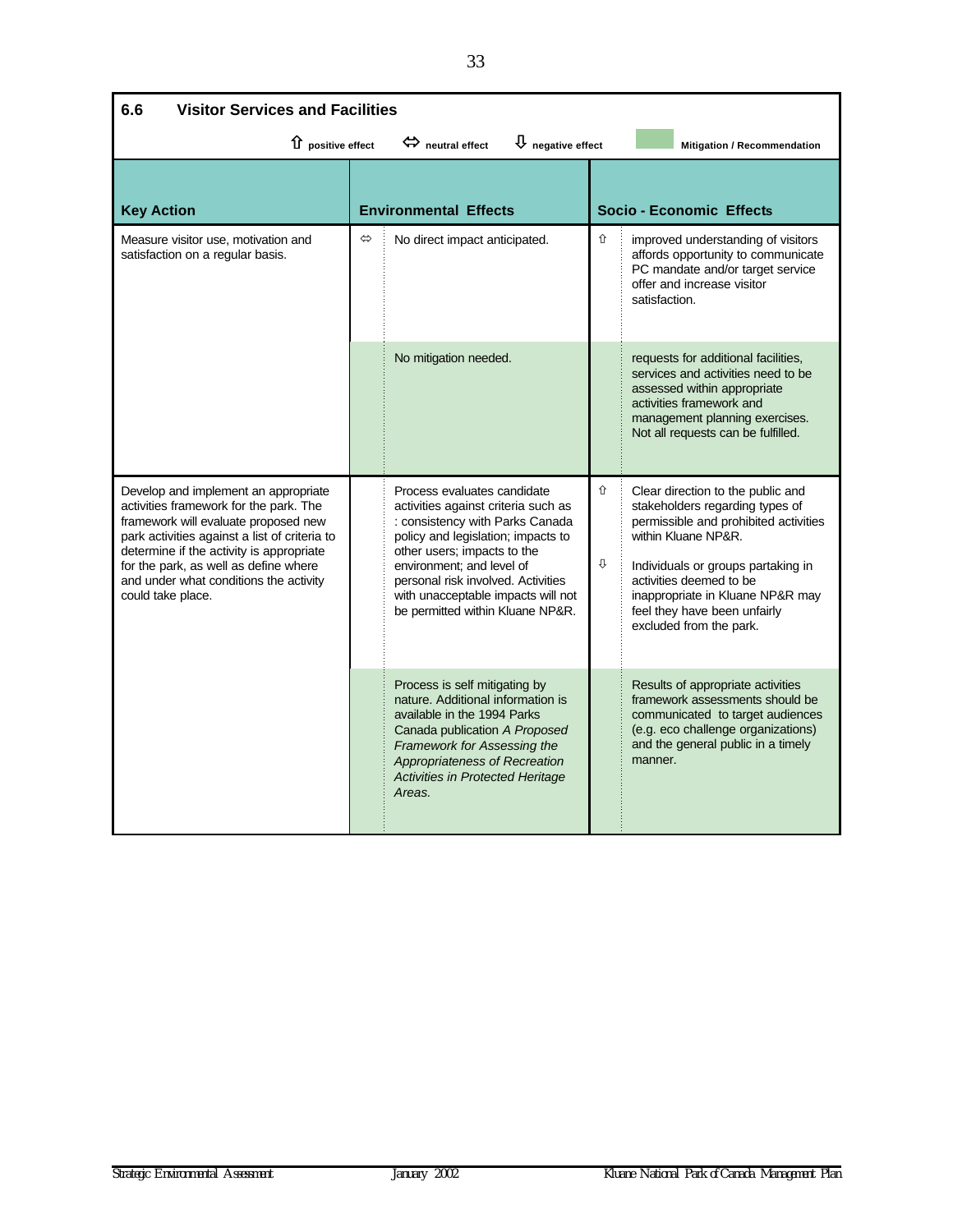| 6.6<br><b>Visitor Services and Facilities</b>                                                                                                                                                                                                   |        |                                                                                                                                                                                                                                                                                                                                                                                                                                                                                                                                                                                                                                                                                                                                                                                                                                                                                                                                                                                                                                                                                                                                                                                     |             |                                                                                                                                                                                                                                                                                                                                                                                                                                                                                                                                                                                             |
|-------------------------------------------------------------------------------------------------------------------------------------------------------------------------------------------------------------------------------------------------|--------|-------------------------------------------------------------------------------------------------------------------------------------------------------------------------------------------------------------------------------------------------------------------------------------------------------------------------------------------------------------------------------------------------------------------------------------------------------------------------------------------------------------------------------------------------------------------------------------------------------------------------------------------------------------------------------------------------------------------------------------------------------------------------------------------------------------------------------------------------------------------------------------------------------------------------------------------------------------------------------------------------------------------------------------------------------------------------------------------------------------------------------------------------------------------------------------|-------------|---------------------------------------------------------------------------------------------------------------------------------------------------------------------------------------------------------------------------------------------------------------------------------------------------------------------------------------------------------------------------------------------------------------------------------------------------------------------------------------------------------------------------------------------------------------------------------------------|
| ↑ positive effect                                                                                                                                                                                                                               |        | $\overline{\psi}$ negative effect<br>$\Leftrightarrow$ neutral effect                                                                                                                                                                                                                                                                                                                                                                                                                                                                                                                                                                                                                                                                                                                                                                                                                                                                                                                                                                                                                                                                                                               |             | Mitigation / Recommendation                                                                                                                                                                                                                                                                                                                                                                                                                                                                                                                                                                 |
| <b>Key Action</b>                                                                                                                                                                                                                               |        | <b>Environmental Effects</b>                                                                                                                                                                                                                                                                                                                                                                                                                                                                                                                                                                                                                                                                                                                                                                                                                                                                                                                                                                                                                                                                                                                                                        |             | Socio - Economic Effects                                                                                                                                                                                                                                                                                                                                                                                                                                                                                                                                                                    |
| Use the "Film and Video Guidelines,<br>Parks Canada - Yukon Field Unit" to<br>review applications for commercial<br>filming in the park. They include the<br>provision that public uses in the park<br>take precedence over filming activities. | ⇧<br>⇩ | Film activities will be regulated to<br>ensure significant impacts to the<br>environment, cultural resources,<br>visitor experience, and park<br>operations do not occur.<br>Most filming in Kluane NP&R<br>requires aircraft use. Aircraft are<br>used to ferry crews and<br>equipment to and from shoot<br>locations and as a filming<br>platform when recording aerial<br>footage. When added to existing<br>aircraft use (park operations,<br>Icefields expedition support,<br>rafting support, flight-seeing), the<br>cumulative effects upon wildlife<br>may be significant. Research<br>conducted on Dall's sheep in and<br>around Kluane NP&R indicates<br>animals show a range of<br>behavioral responses to fixed<br>wing and rotary aircraft<br>overflights. Few peer reviewed<br>studies have been published that<br>conclusively demonstrate direct<br>cause and effect relationships<br>between aircraft use and impacts<br>to ungulate populations. Despite<br>this, the body of evidence from<br>the Grey literature and published<br>literature appears to indicate<br>repeated exposure to aircraft can<br>significantly effect wildlife<br>population viability. | ⇧<br>⇧<br>⇧ | Clear direction regarding<br>permissible and prohibited filming<br>activities within Kluane NP&R will<br>benefit film production companies<br>and decrease likelihood of<br>unrealistic requests.<br>Increased understanding of<br>mandate of Kluane NP&R may lead<br>to more interest in producing media<br>that profile the park. Increased<br>public awareness and support for<br>the park may result.<br>Evaluation and processing of<br>commercial filming applications<br>should be cost neutral or positive for<br>Parks Canada. Review Application<br>fees will offset staff costs. |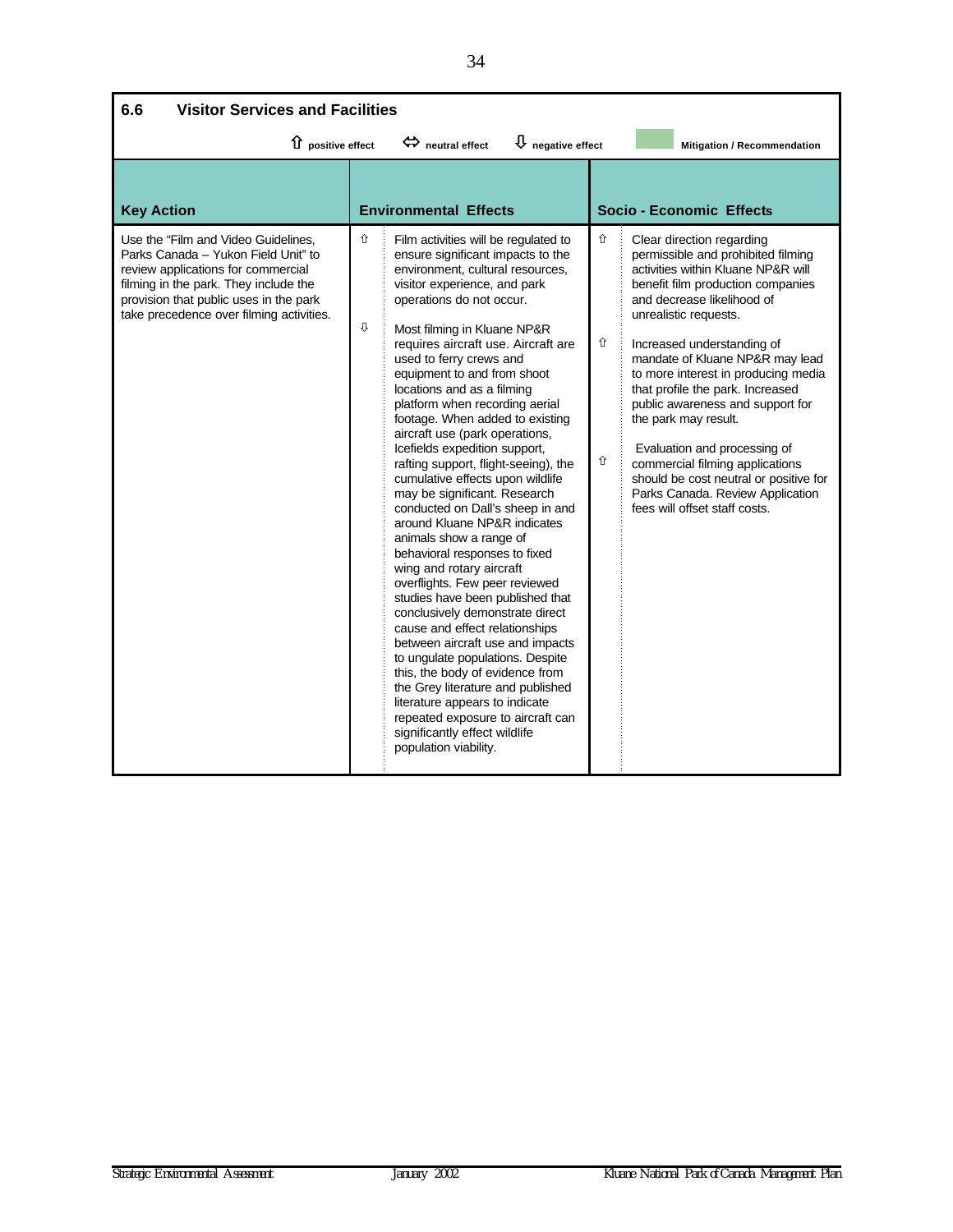| <b>Visitor Services and Facilities</b><br>6.6                                                                                                                                                      |                                                                                                                                                                                                                                                                                                                                                                                                                                                                                                                                                                                                                                                                                                                                                                                                                                                                                                                                                                                                                                  |                                                                                                                                                                                                                                         |  |  |  |
|----------------------------------------------------------------------------------------------------------------------------------------------------------------------------------------------------|----------------------------------------------------------------------------------------------------------------------------------------------------------------------------------------------------------------------------------------------------------------------------------------------------------------------------------------------------------------------------------------------------------------------------------------------------------------------------------------------------------------------------------------------------------------------------------------------------------------------------------------------------------------------------------------------------------------------------------------------------------------------------------------------------------------------------------------------------------------------------------------------------------------------------------------------------------------------------------------------------------------------------------|-----------------------------------------------------------------------------------------------------------------------------------------------------------------------------------------------------------------------------------------|--|--|--|
| $\hat{u}$ positive effect                                                                                                                                                                          | $\bigcup$ negative effect<br>$\Leftrightarrow$ neutral effect                                                                                                                                                                                                                                                                                                                                                                                                                                                                                                                                                                                                                                                                                                                                                                                                                                                                                                                                                                    | Mitigation / Recommendation                                                                                                                                                                                                             |  |  |  |
| <b>Key Action</b>                                                                                                                                                                                  | <b>Environmental Effects</b>                                                                                                                                                                                                                                                                                                                                                                                                                                                                                                                                                                                                                                                                                                                                                                                                                                                                                                                                                                                                     | <b>Socio - Economic Effects</b>                                                                                                                                                                                                         |  |  |  |
|                                                                                                                                                                                                    | The Canadian Environmental<br><b>Assessment Act and Regulations</b><br>have no direct trigger for filming<br>activities. The CEAA will only be<br>triggered in cases where a<br>business license is issued by<br>Parks Canada or where aircraft<br>access to remote parts of a<br>wilderness area is required<br>(section I Inclusion List<br>regulations). In situations where<br>the CEAA is not triggered, a non-<br>CEAA environmental assessment<br>should be prepared to fulfil Parks<br>Canada Policy objectives of<br>exemplary use of EA.<br>Many filming requests involve<br>aircraft use and landings within<br>Kluane NP&R. The Parks Canada<br>document Generic Environmental<br><b>Assessment of Aircraft Landings</b><br>in Canadian National Parks and<br>National Historic Sites can be<br>used as the basis for a project<br>specific EA or when assigning<br>filming permit conditions. Parks<br>Canada should adopt a cautious<br>approach to approving additional<br>use of aircraft within Kluane<br>NP&R. | No mitigation needed.                                                                                                                                                                                                                   |  |  |  |
| Provide opportunities for a private<br>operator to make canoes and/or kayaks<br>available for rent at a few backcountry<br>lakes such as Louise Lake, Mush Lake,<br>Bates Lake and St. Elias Lake. | Status quo<br>Impacts of self-propelled water<br>activities are minor. No use of oil<br>and gas is involved, no significant<br>wakes are generated and noise<br>levels are low.<br>⇩<br>Close approaches to wildlife and<br>waterfowl may lead to temporary<br>nest abandonment, flight to<br>marginal habitat or other<br>behavioral responses. Probable<br>frequency, magnitude and<br>duration of impacts is likely<br>minor.<br>⇩<br>Increased sport fish harvest.                                                                                                                                                                                                                                                                                                                                                                                                                                                                                                                                                           | ⇧<br>potential positive economic benefit<br>to private operators.<br>⇧<br>Local employment opportunity.<br>conflicts between motorized and<br>⇩<br>non-motorized users are possible on<br>lakes where both activities are<br>permitted. |  |  |  |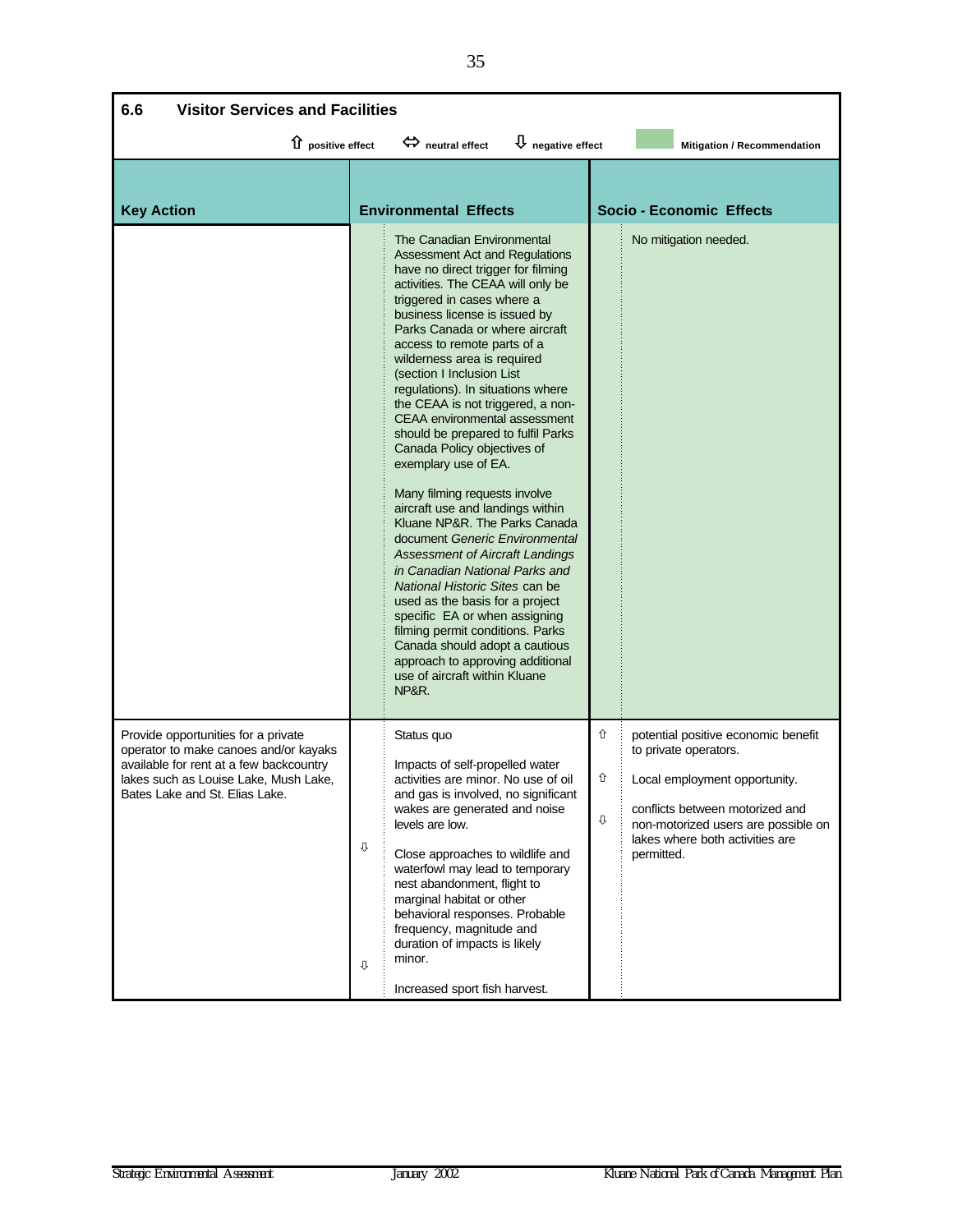| 6.6<br><b>Visitor Services and Facilities</b>                                                                                                   |                                                                                                                   |                                                                                                                                                                                                                          |        |                                                                                                                                                                                                                                                                                                                                                                                     |  |  |
|-------------------------------------------------------------------------------------------------------------------------------------------------|-------------------------------------------------------------------------------------------------------------------|--------------------------------------------------------------------------------------------------------------------------------------------------------------------------------------------------------------------------|--------|-------------------------------------------------------------------------------------------------------------------------------------------------------------------------------------------------------------------------------------------------------------------------------------------------------------------------------------------------------------------------------------|--|--|
|                                                                                                                                                 | 1 positive effect<br>$\bigcup$ negative effect<br>$\Leftrightarrow$ neutral effect<br>Mitigation / Recommendation |                                                                                                                                                                                                                          |        |                                                                                                                                                                                                                                                                                                                                                                                     |  |  |
| <b>Key Action</b>                                                                                                                               |                                                                                                                   | <b>Environmental Effects</b>                                                                                                                                                                                             |        | <b>Socio - Economic Effects</b>                                                                                                                                                                                                                                                                                                                                                     |  |  |
|                                                                                                                                                 |                                                                                                                   | Monitor levels of use.<br>Provide pre-trip and trail-head<br>onsite orientation information<br>describing impacts of water<br>based activities on wildlife and<br>appropriate low impact behaviour<br>for park visitors. |        | Monitor types and frequency of user<br>conflicts<br>Provide pre-trip and trail-head<br>onsite orientation information<br>describing impacts of water based<br>activities and means to avoid<br>conflicts with other user groups<br>(motorized vs. Non-motorized).                                                                                                                   |  |  |
| Early in the implementation of the<br>management plan and with public<br>consultation, update the Park User Fee<br>Policy.                      | $\Leftrightarrow$                                                                                                 | No direct impact anticipated.                                                                                                                                                                                            | 仚<br>⇩ | potential positive economic benefit<br>to PC<br>negative reaction from public and<br>tourism operators to changes in<br>fees.                                                                                                                                                                                                                                                       |  |  |
|                                                                                                                                                 |                                                                                                                   | No mitigation needed.                                                                                                                                                                                                    |        | Studies conducted by Parks<br>Canada and others indicate the<br>public is more receptive to user fees<br>if proceeds are reinvested in they<br>area or program where they are<br>collected. Communications<br>regarding changes to the Park User<br>Fee Policy should state that fees will<br>be reinvested in Kluane NP&R<br>programs.                                             |  |  |
| Use visitor surveys and current market<br>research to evaluate if the services and<br>facilities provided are meeting the needs<br>of visitors. | $\Leftrightarrow$                                                                                                 | No direct impact anticipated.                                                                                                                                                                                            | ⇧<br>⇩ | Improved knowledge and<br>understanding of visitor needs may<br>be used to improve the service<br>offer. Increased levels of visitor<br>satisfaction may result.<br>Survey respondents requesting<br>services inappropriate for Kluane<br>NP&R may feel frustrated due to<br>unfulfilled needs and perceived lack<br>of response to their request.                                  |  |  |
|                                                                                                                                                 |                                                                                                                   | No mitigation needed.                                                                                                                                                                                                    |        | Not all needs can be fulfilled.<br>Requests for additional services<br>must be evaluated for consistency<br>with Parks Canada policy and<br>potential for environmental impacts.<br>If surveys request suggestions for<br>additional types of services from<br>respondents, the survey method<br>should contain information<br>explaining not all suggestions can be<br>acted upon. |  |  |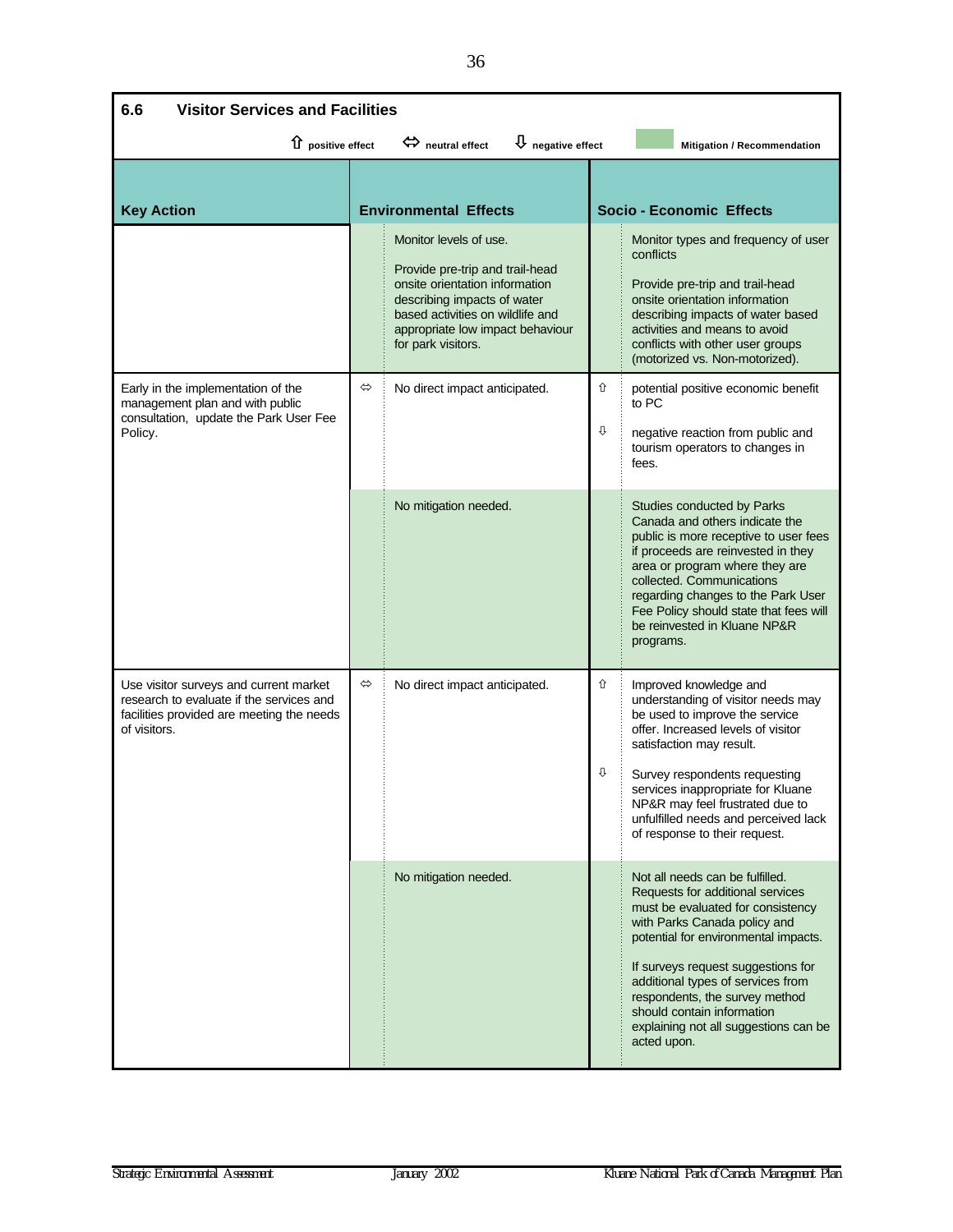| <b>Visitor Services and Facilities</b><br>6.6                                                                                                                                                                                  |                                                                                            |                                                                                                                                                                                  |        |                                                                                                                                                                                                                                                          |  |
|--------------------------------------------------------------------------------------------------------------------------------------------------------------------------------------------------------------------------------|--------------------------------------------------------------------------------------------|----------------------------------------------------------------------------------------------------------------------------------------------------------------------------------|--------|----------------------------------------------------------------------------------------------------------------------------------------------------------------------------------------------------------------------------------------------------------|--|
|                                                                                                                                                                                                                                | $\overline{\psi}$ negative effect<br>1 positive effect<br>$\Leftrightarrow$ neutral effect |                                                                                                                                                                                  |        |                                                                                                                                                                                                                                                          |  |
| <b>Key Action</b>                                                                                                                                                                                                              |                                                                                            | <b>Environmental Effects</b>                                                                                                                                                     |        | <b>Socio - Economic Effects</b>                                                                                                                                                                                                                          |  |
| Use the park's Website more effectively<br>to communicate to commercial<br>operators and potential operators as a<br>defined target group.                                                                                     | $\Leftrightarrow$                                                                          | No direct impacts anticipated                                                                                                                                                    | ⇧<br>⇧ | Easier access to pre-trip planning<br>materials for operators and their<br>clients.<br>Improved knowledge and<br>understanding of Parks Canada<br>mandate, human use restrictions,<br>permissions and other regulatory<br>tools in place in Kluane NP&R. |  |
|                                                                                                                                                                                                                                |                                                                                            | No mitigation needed.                                                                                                                                                            |        | No mitigation needed.                                                                                                                                                                                                                                    |  |
| Meet regularly with members of the<br>tourism industry e.g. Yukon Tourism,<br>Wilderness Tourism Association,<br>Tourism Industry, to facilitate<br>communication and understanding of<br>KNP&R values, goals, and objectives. | $\Leftrightarrow$<br>⇧                                                                     | No direct impacts anticipated.<br>Increase in compliant and<br>appropriate behaviour may occur<br>resulting in lower levels of human<br>use impact from Kluane NP&R<br>visitors. | ⇧      | Improved knowledge and<br>understanding of Parks Canada<br>mandate, human use restrictions,<br>permissions and other regulatory<br>tools in place at Kluane NP&R.                                                                                        |  |
|                                                                                                                                                                                                                                |                                                                                            | No mitigation needed.                                                                                                                                                            |        | No mitigation needed.                                                                                                                                                                                                                                    |  |
| Work in collaboration with Yukon<br>Government Tourism officials to prepare<br>an information and awareness guide for<br>conducting commercial tourism<br>operations in the park.                                              | $\Leftrightarrow$<br>⇧                                                                     | No direct impacts anticipated.<br>Increase in compliant and<br>appropriate behaviour may occur<br>resulting in lower levels of human<br>use impact from Kluane NP&R<br>visitors. | ⇧      | Improved knowledge and<br>understanding of Parks Canada<br>mandate, human use restrictions,<br>permissions and other regulatory<br>tools in place in Kluane NP&R.<br>Increased support for Kluane NP&R<br>may result.                                    |  |
|                                                                                                                                                                                                                                |                                                                                            | No mitigation needed.                                                                                                                                                            |        | No mitigation needed.                                                                                                                                                                                                                                    |  |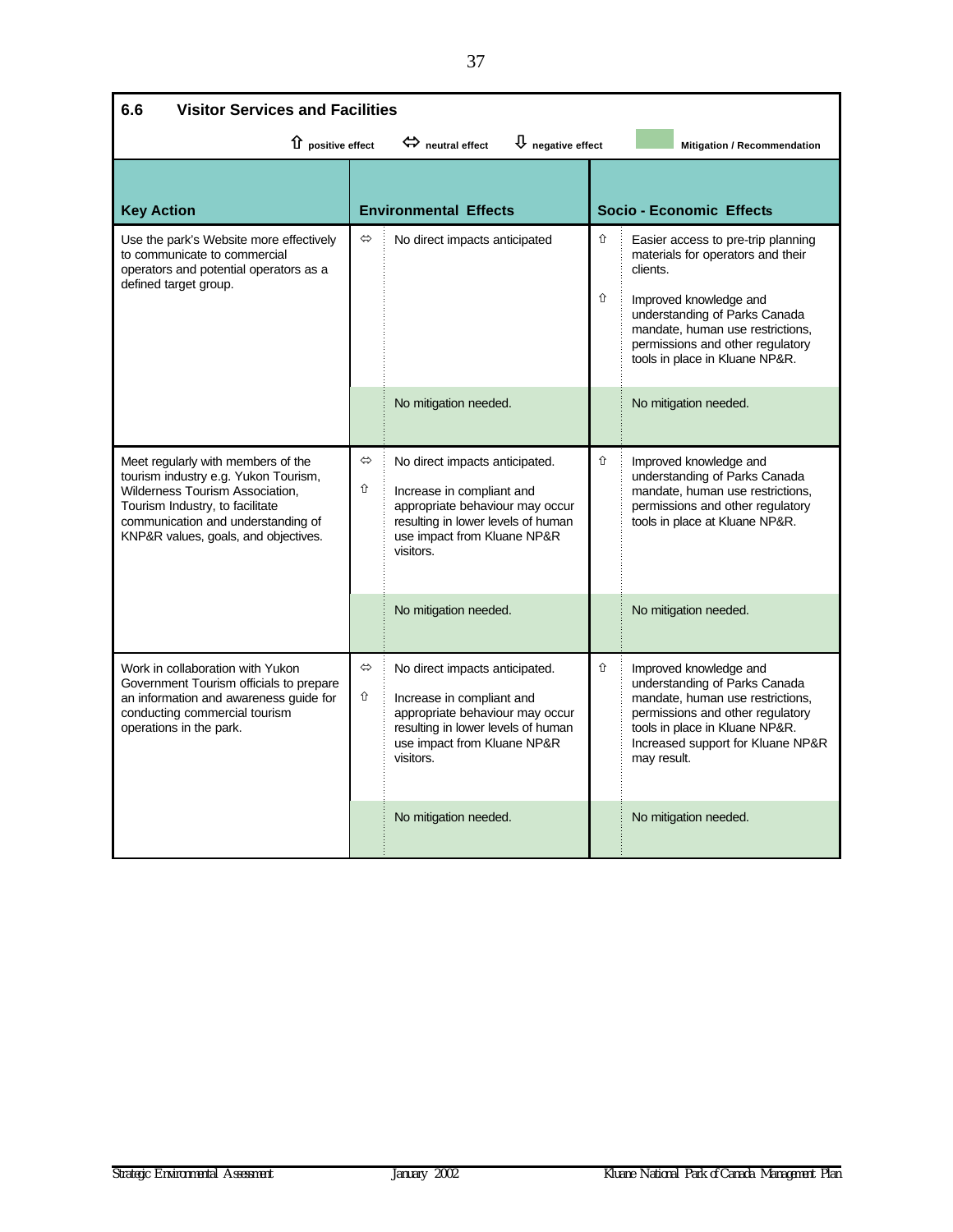| 6.7<br><b>Effective Recreational Use Management</b>                                                                                                                                                                                                   |   |                                                                                                                                                                                                                                                                       |             |                                                                                                                                                                                                                                                                                                                                                                                                                                                                                                                                                               |  |  |
|-------------------------------------------------------------------------------------------------------------------------------------------------------------------------------------------------------------------------------------------------------|---|-----------------------------------------------------------------------------------------------------------------------------------------------------------------------------------------------------------------------------------------------------------------------|-------------|---------------------------------------------------------------------------------------------------------------------------------------------------------------------------------------------------------------------------------------------------------------------------------------------------------------------------------------------------------------------------------------------------------------------------------------------------------------------------------------------------------------------------------------------------------------|--|--|
| $\overline{\psi}$ negative effect<br>$\hat{u}$ positive effect<br>$\Leftrightarrow$ neutral effect<br><b>Mitigation / Recommendation</b>                                                                                                              |   |                                                                                                                                                                                                                                                                       |             |                                                                                                                                                                                                                                                                                                                                                                                                                                                                                                                                                               |  |  |
| <b>Key Action</b>                                                                                                                                                                                                                                     |   | <b>Environmental Effects</b>                                                                                                                                                                                                                                          |             | Socio - Economic Effects                                                                                                                                                                                                                                                                                                                                                                                                                                                                                                                                      |  |  |
| Prohibit the following activities as they<br>are not consistent with park values and<br>experiences: Personal watercraft<br>(seadoos); heli-skiing; heli-hiking;<br>recreational use of ATVs; hand-gliding;<br>and extreme multi-day adventure races. | ⇧ | Net effect on integrity of natural<br>and cultural resources will be<br>positive. Prohibiting these<br>activities will reduce levels of<br>noise, air and water pollution,<br>wildlife harassment, vegetation<br>trampling, soil and shore erosion<br>in Kluane NP&R. | ⇧<br>⇧<br>⇩ | Reduced need for costly and risky<br>search and rescue missions.<br>Reduced probability of user group<br>conflicts between those seeking<br>wilderness or solitude and those<br>seeking thrills.<br>Lost opportunity cost to guides,<br>outfitters and equipment dealers<br>offering extreme sport services or<br>goods.                                                                                                                                                                                                                                      |  |  |
|                                                                                                                                                                                                                                                       |   | No mitigation needed.<br>Prohibition of these activities is<br>consistent with Parks Canada<br>legislation and policy.                                                                                                                                                |             | Adequate opportunities for these<br>activities exist outside of Kluane<br>NP&R.<br>Information detailing prohibitions<br>should be readily available to the<br>public at the Kluane NP&R website,<br>and visitor centres. Direct<br>communication with representatives<br>of groups undertaking these<br>activities should be considered. This<br>will offer an opportunity to explain<br>PC mandate, suggest alternative<br>areas to undertake these activities<br>and lessen the potential for illegal<br>undertaking o f activities within<br>Kluane NP&R. |  |  |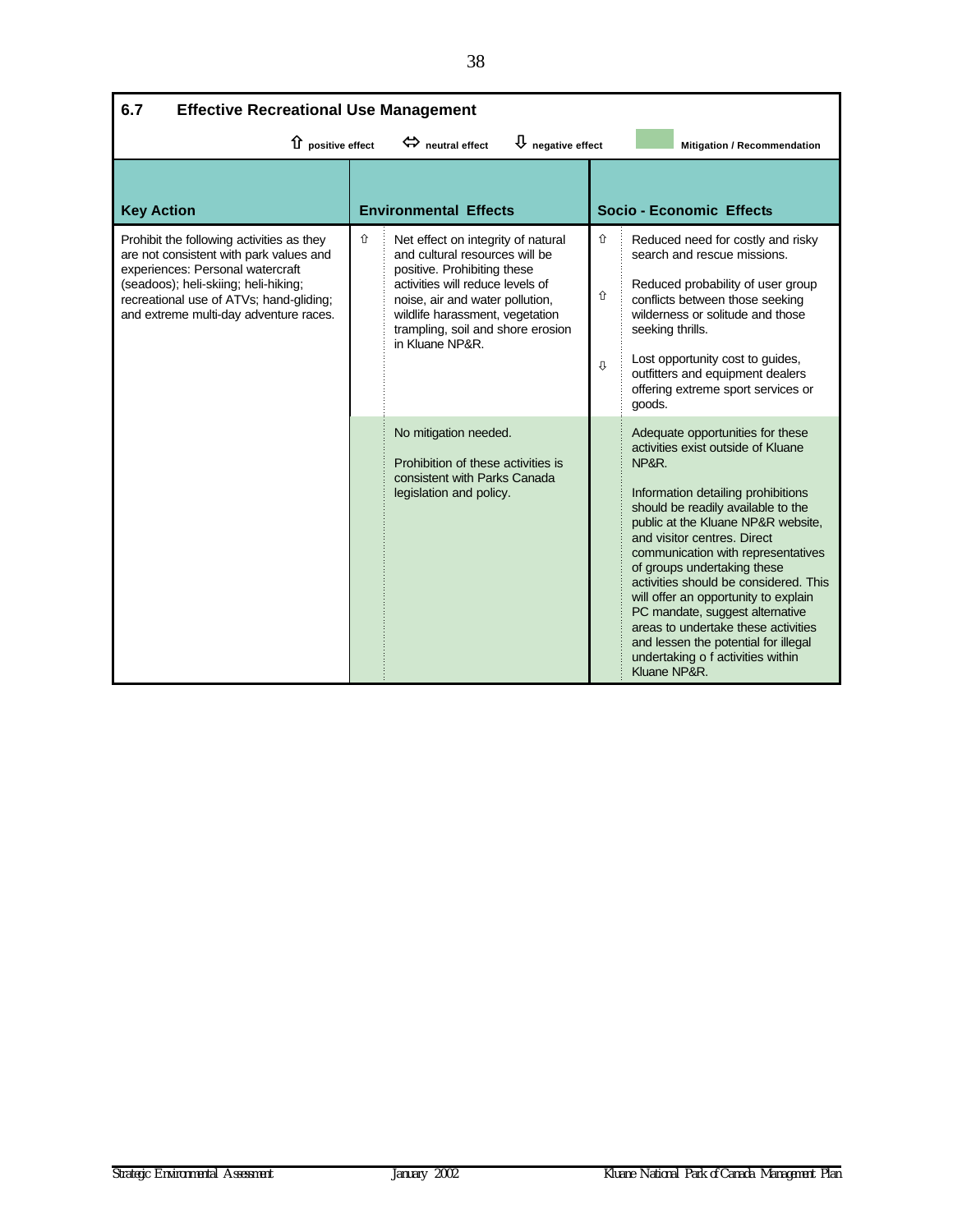| 6.7<br><b>Effective Recreational Use Management</b>                                               |                   |                                                                                                                                                                                                                                                                                                                                                                                                                                                                                                                                                                                                                                                                                                                                                                                                                                                                                                                      |                       |                                                                                                                                                                                                                                                                                                                                                                                                                                                                                                                                                                                                                                                                                                                                                                                                                                                                                 |  |  |
|---------------------------------------------------------------------------------------------------|-------------------|----------------------------------------------------------------------------------------------------------------------------------------------------------------------------------------------------------------------------------------------------------------------------------------------------------------------------------------------------------------------------------------------------------------------------------------------------------------------------------------------------------------------------------------------------------------------------------------------------------------------------------------------------------------------------------------------------------------------------------------------------------------------------------------------------------------------------------------------------------------------------------------------------------------------|-----------------------|---------------------------------------------------------------------------------------------------------------------------------------------------------------------------------------------------------------------------------------------------------------------------------------------------------------------------------------------------------------------------------------------------------------------------------------------------------------------------------------------------------------------------------------------------------------------------------------------------------------------------------------------------------------------------------------------------------------------------------------------------------------------------------------------------------------------------------------------------------------------------------|--|--|
| 1 positive effect                                                                                 |                   | $\bigcup$ negative effect<br>$\Leftrightarrow$ neutral effect                                                                                                                                                                                                                                                                                                                                                                                                                                                                                                                                                                                                                                                                                                                                                                                                                                                        |                       | Mitigation / Recommendation                                                                                                                                                                                                                                                                                                                                                                                                                                                                                                                                                                                                                                                                                                                                                                                                                                                     |  |  |
| <b>Key Action</b>                                                                                 |                   | <b>Environmental Effects</b>                                                                                                                                                                                                                                                                                                                                                                                                                                                                                                                                                                                                                                                                                                                                                                                                                                                                                         |                       | <b>Socio - Economic Effects</b>                                                                                                                                                                                                                                                                                                                                                                                                                                                                                                                                                                                                                                                                                                                                                                                                                                                 |  |  |
| Continue to permit llama use under tight<br>restrictions and continue monitoring the<br>activity. | ⇩<br>⇩<br>ſ,<br>⇩ | Dispersal of exotic plants seeds<br>in llama feed may lead to<br>establishment of viable non-native<br>plant populations along travel<br>corridors in Kluane NP&R.<br>Vegetation community structure<br>and wildlife habitat suitability may<br>be negatively effected as a result.<br>Many non-native plants are often<br>invasive and difficult or<br>impossible to eradicate once<br>established.<br>Transmission of infectious animal<br>diseases from llamas to native<br>wildlife in the park. Llama are<br>carriers of paratuberculosis<br>(Johnes's Disease). There are no<br>confirmed cases of transmission<br>to wild animals.<br>Vegetation trampling, soil<br>compaction and subsequent<br>erosion may occur from llama<br>traffic.<br>Browsing of park vegetation by<br>llamas may lead to changes in<br>seral states of vegetation and<br>altered habitat suitability for native<br>wildlife species. | ⇩<br>⊕<br>⇧<br>介<br>⇩ | Some users may object to llama use<br>in protected areas. Common<br>concerns include spread of viable<br>non-native plant seeds and<br>transmission of infectious animal<br>diseases to wildlife. This may result<br>in reduced quality visitor<br>experiences.<br>Costly control programs for non-<br>native plants may be needed if<br>populations become established<br>within the park.<br>Llama owners, guides and outfitters<br>will continue to have access to<br>Kluane NP&R.<br>Use of Llamas within Kluane NP&R<br>will increase visitor experience<br>quality for some users.<br>Llama diseases such as<br>Leptospirosis can be passed on to<br>humans (zoonotic diseases).<br>Potential exists for an asymptomatic<br>animal (presenting no symptoms of<br>disease) to enter the park and<br>contaminate water bodies resulting<br>in human contraction of disease. |  |  |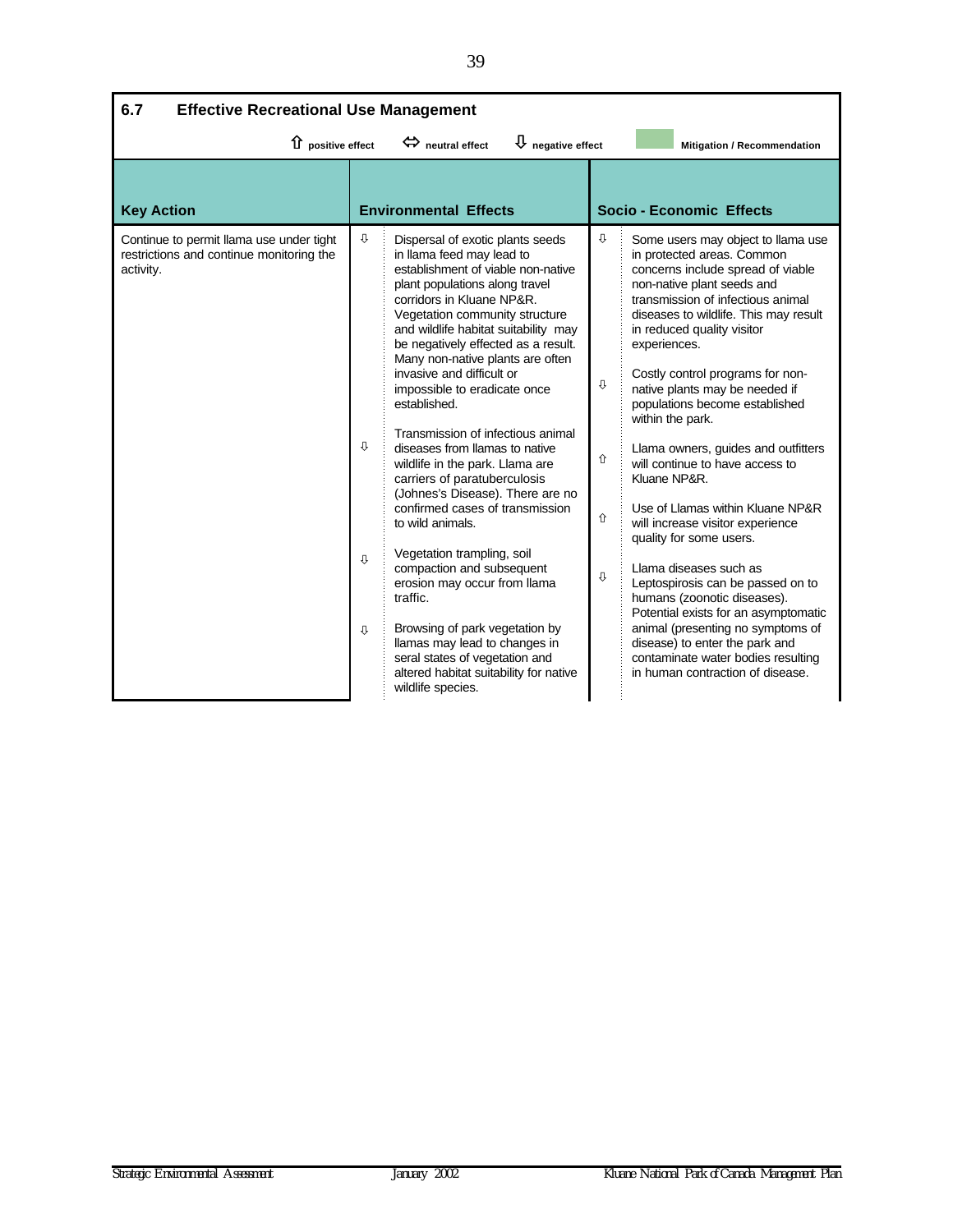| $\overline{\mathsf{U}}$ negative effect<br>1 positive effect<br>meutral effect<br>Mitigation / Recommendation<br><b>Environmental Effects</b><br><b>Socio - Economic Effects</b><br><b>Key Action</b><br>Llama Use Guidelines for Kluane<br>Proactive communications program<br>to inform visitors regarding Ilama<br>National Park And Reserve, May<br>use within Kluane NP&R. This will<br>1997 were developed to permit<br>decrease the potential for user<br>limited llama use in the park on a<br>group conflicts on the trail.<br>trial basis. The guidelines contain<br>restrictions on routes, group size,<br>Health of Ilamas should be checked<br>and season of use. Management<br>prior to admission into the park.<br>of the activity should be refined<br>based on monitoring results in an<br>adaptive management approach.<br>Methods to decrease the<br>probability of exotic seed<br>dispersal include quarantine of<br>animals at trailheads for several<br>days to ensure all feed that may<br>contain viable seeds has been<br>eliminated from the digestive<br>system prior to entry into the<br>park. Use of pellet feed with no<br>seeds and/or browsing of park<br>vegetation for food source in the<br>Park.<br>Range management training<br>should be provided to Parks<br>Canada staff involved with<br>management of llama use as<br>recommended in the publication<br><b>Improving Livestock</b><br>Management in Wilderness.<br>Llama use has been restricted to<br>limited personal recreational use<br>to date. Commercial outfitting<br>interests may arise in the future.<br>The National Parks Domestic<br>Animal Regulations govern entry<br>of llamas into national parks.<br>Section 3(1)(b) states: No person<br>shall bring into a park or keep in<br>a park any horses, donkeys,<br>mules or llamas unless the use of<br>such animals is authorized by a<br>licence issued under the National<br>Parks Businesses Regulations.<br>Section 3 (2)(c) states: No<br>person shall, except as<br>authorized by a permit, graze a<br>horse, donkey, mule or llama in a<br>park. Need for a business licence<br>triggers the CEAA. Any proposed<br>commercial llama use is therefor<br>subject to a CEAA environmental<br>assessment prior to approval and<br>undertaking of these activities.<br>Personal recreational use of | 6.7<br><b>Effective Recreational Use Management</b> |                                   |  |  |  |  |  |
|------------------------------------------------------------------------------------------------------------------------------------------------------------------------------------------------------------------------------------------------------------------------------------------------------------------------------------------------------------------------------------------------------------------------------------------------------------------------------------------------------------------------------------------------------------------------------------------------------------------------------------------------------------------------------------------------------------------------------------------------------------------------------------------------------------------------------------------------------------------------------------------------------------------------------------------------------------------------------------------------------------------------------------------------------------------------------------------------------------------------------------------------------------------------------------------------------------------------------------------------------------------------------------------------------------------------------------------------------------------------------------------------------------------------------------------------------------------------------------------------------------------------------------------------------------------------------------------------------------------------------------------------------------------------------------------------------------------------------------------------------------------------------------------------------------------------------------------------------------------------------------------------------------------------------------------------------------------------------------------------------------------------------------------------------------------------------------------------------------------------------------------------------------------------------------------------------------------------------------------------------------------------------------------------------------------------------------------------------------------|-----------------------------------------------------|-----------------------------------|--|--|--|--|--|
|                                                                                                                                                                                                                                                                                                                                                                                                                                                                                                                                                                                                                                                                                                                                                                                                                                                                                                                                                                                                                                                                                                                                                                                                                                                                                                                                                                                                                                                                                                                                                                                                                                                                                                                                                                                                                                                                                                                                                                                                                                                                                                                                                                                                                                                                                                                                                                  |                                                     |                                   |  |  |  |  |  |
|                                                                                                                                                                                                                                                                                                                                                                                                                                                                                                                                                                                                                                                                                                                                                                                                                                                                                                                                                                                                                                                                                                                                                                                                                                                                                                                                                                                                                                                                                                                                                                                                                                                                                                                                                                                                                                                                                                                                                                                                                                                                                                                                                                                                                                                                                                                                                                  |                                                     |                                   |  |  |  |  |  |
|                                                                                                                                                                                                                                                                                                                                                                                                                                                                                                                                                                                                                                                                                                                                                                                                                                                                                                                                                                                                                                                                                                                                                                                                                                                                                                                                                                                                                                                                                                                                                                                                                                                                                                                                                                                                                                                                                                                                                                                                                                                                                                                                                                                                                                                                                                                                                                  |                                                     |                                   |  |  |  |  |  |
|                                                                                                                                                                                                                                                                                                                                                                                                                                                                                                                                                                                                                                                                                                                                                                                                                                                                                                                                                                                                                                                                                                                                                                                                                                                                                                                                                                                                                                                                                                                                                                                                                                                                                                                                                                                                                                                                                                                                                                                                                                                                                                                                                                                                                                                                                                                                                                  |                                                     | llamas does not trigger the CEAA. |  |  |  |  |  |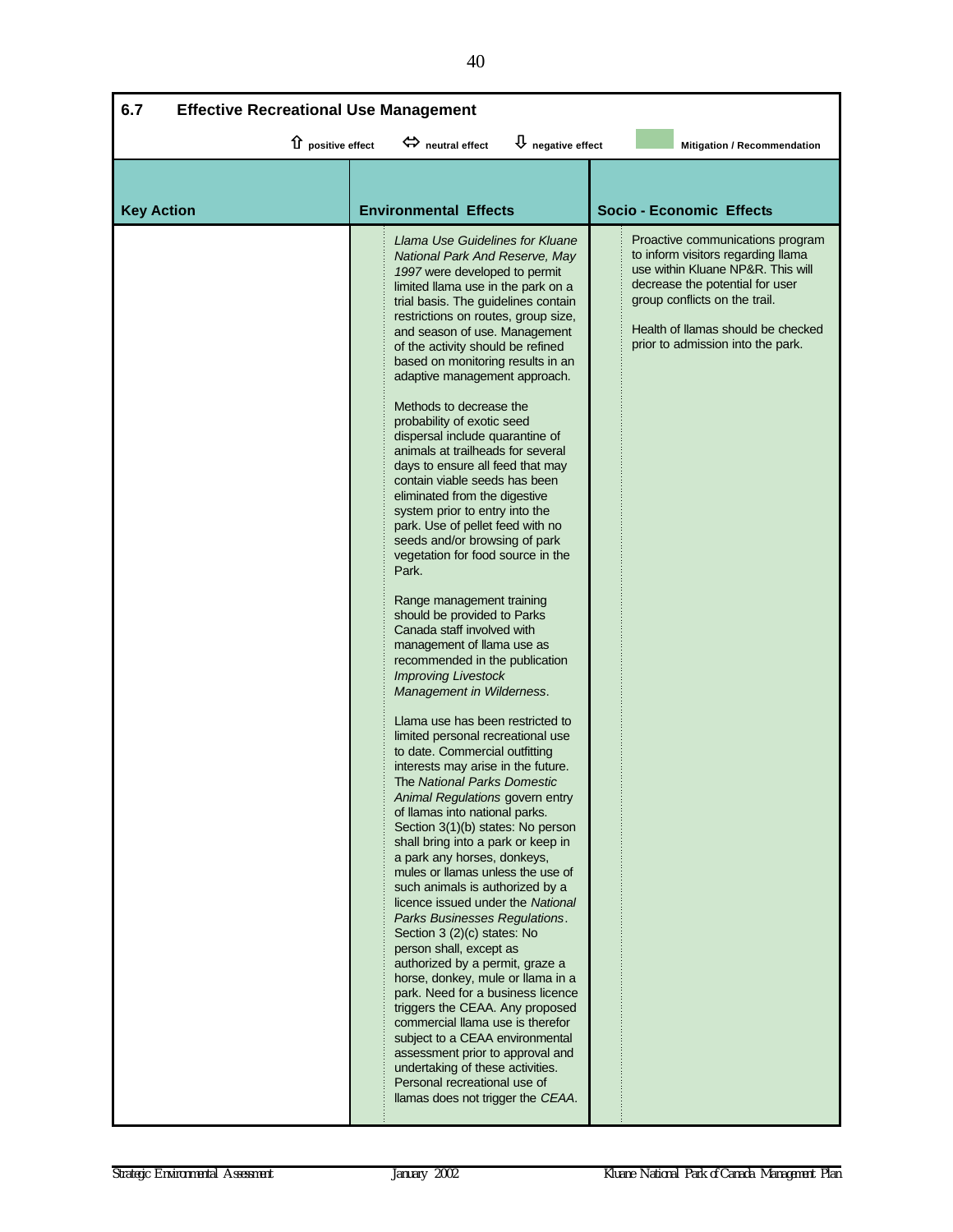| 6.7<br><b>Effective Recreational Use Management</b>                                                                                                      |             |                                                                                                                                                                                                                                                                                                                                                                                                                                                                                                                                                                                                                                                                                                                                                                                                                                  |                            |                                                                                                                                                                                                                                                                                                                                                                                                                                                                                                                                                                                                                                                                                                                                                                                                                                                                                                                                                                                                                                                                                                                                                                         |  |  |
|----------------------------------------------------------------------------------------------------------------------------------------------------------|-------------|----------------------------------------------------------------------------------------------------------------------------------------------------------------------------------------------------------------------------------------------------------------------------------------------------------------------------------------------------------------------------------------------------------------------------------------------------------------------------------------------------------------------------------------------------------------------------------------------------------------------------------------------------------------------------------------------------------------------------------------------------------------------------------------------------------------------------------|----------------------------|-------------------------------------------------------------------------------------------------------------------------------------------------------------------------------------------------------------------------------------------------------------------------------------------------------------------------------------------------------------------------------------------------------------------------------------------------------------------------------------------------------------------------------------------------------------------------------------------------------------------------------------------------------------------------------------------------------------------------------------------------------------------------------------------------------------------------------------------------------------------------------------------------------------------------------------------------------------------------------------------------------------------------------------------------------------------------------------------------------------------------------------------------------------------------|--|--|
| 1 positive effect                                                                                                                                        |             | $\overline{\psi}$ negative effect<br>heutral effect                                                                                                                                                                                                                                                                                                                                                                                                                                                                                                                                                                                                                                                                                                                                                                              |                            | Mitigation / Recommendation                                                                                                                                                                                                                                                                                                                                                                                                                                                                                                                                                                                                                                                                                                                                                                                                                                                                                                                                                                                                                                                                                                                                             |  |  |
| <b>Key Action</b>                                                                                                                                        |             | <b>Environmental Effects</b>                                                                                                                                                                                                                                                                                                                                                                                                                                                                                                                                                                                                                                                                                                                                                                                                     |                            | <b>Socio - Economic Effects</b>                                                                                                                                                                                                                                                                                                                                                                                                                                                                                                                                                                                                                                                                                                                                                                                                                                                                                                                                                                                                                                                                                                                                         |  |  |
| Develop a quota and reservation system<br>for KNP&R that initially focuses on the<br>Slims, Cottonwood, Alsek, and<br>Donjek/Duke visitor use corridors. | ⇧<br>⇧<br>⇧ | Decreased number of bear-<br>human conflicts and reduced<br>need for handling (immobilization,<br>relocation, destruction) which<br>disrupts ursid social order.<br>Handling operations often<br>negatively impact bear social<br>order and put individuals and<br>family groups at risk (e.g.<br>relocation to sub-optimal habitat;<br>mortality to relocated bears trying<br>to establish home range that is<br>already occupied; break up of<br>family groups especially where<br>sow is with cubs).<br>Reduced displacement of grizzly<br>bears from critical security area<br>habitat because of human<br>activities.<br>Net effect of recreational use<br>management tools will be an<br>improved level of ecological<br>integrity and higher probability of<br>long-term survival of grizzly bears<br>within Kluane NP&R. | ⇧<br>⇧<br>⇧<br>⇩<br>⇩<br>Л | Backcountry party encounter rates<br>will be low. Solitude and high quality<br>wilderness experiences are assured<br>for visitors seeking these<br>experiences.<br>Campsites will be closed in areas<br>with high risk of bear-human<br>encounters. Adequate bear proof<br>food canisters will be available for all<br>parties traveling in these corridors.<br>These actions are likely to decrease<br>the number of bear-human<br>conflicts. Reduced property<br>damage, and human and wildlife<br>mortality is expected.<br>Potential reduced need for grizzly<br>bear handling (immobilization,<br>relocation, destruction) that is risky<br>for staff involved.<br>Some backcountry users will be<br>annoyed if they are unable to<br>secure a reservation for a planned<br>backcountry trip.<br>Some guides and outfitters offering<br>wilderness backcountry trips may<br>object to quota limits. Quotas will<br>restrict the number of clients<br>commercial outfitters can service<br>and may negatively effect the<br>economic viability of their business.<br>Some outfitters may claim<br>inequitable allocation of quota to<br>other parties or companies. |  |  |
|                                                                                                                                                          |             | No mitigation needed.                                                                                                                                                                                                                                                                                                                                                                                                                                                                                                                                                                                                                                                                                                                                                                                                            |                            | Rationale for the quota needs to be<br>clearly articulated to the public and<br>outfitters. An objective and fair<br>method of quota allocation would<br>assist acceptance of the system.                                                                                                                                                                                                                                                                                                                                                                                                                                                                                                                                                                                                                                                                                                                                                                                                                                                                                                                                                                               |  |  |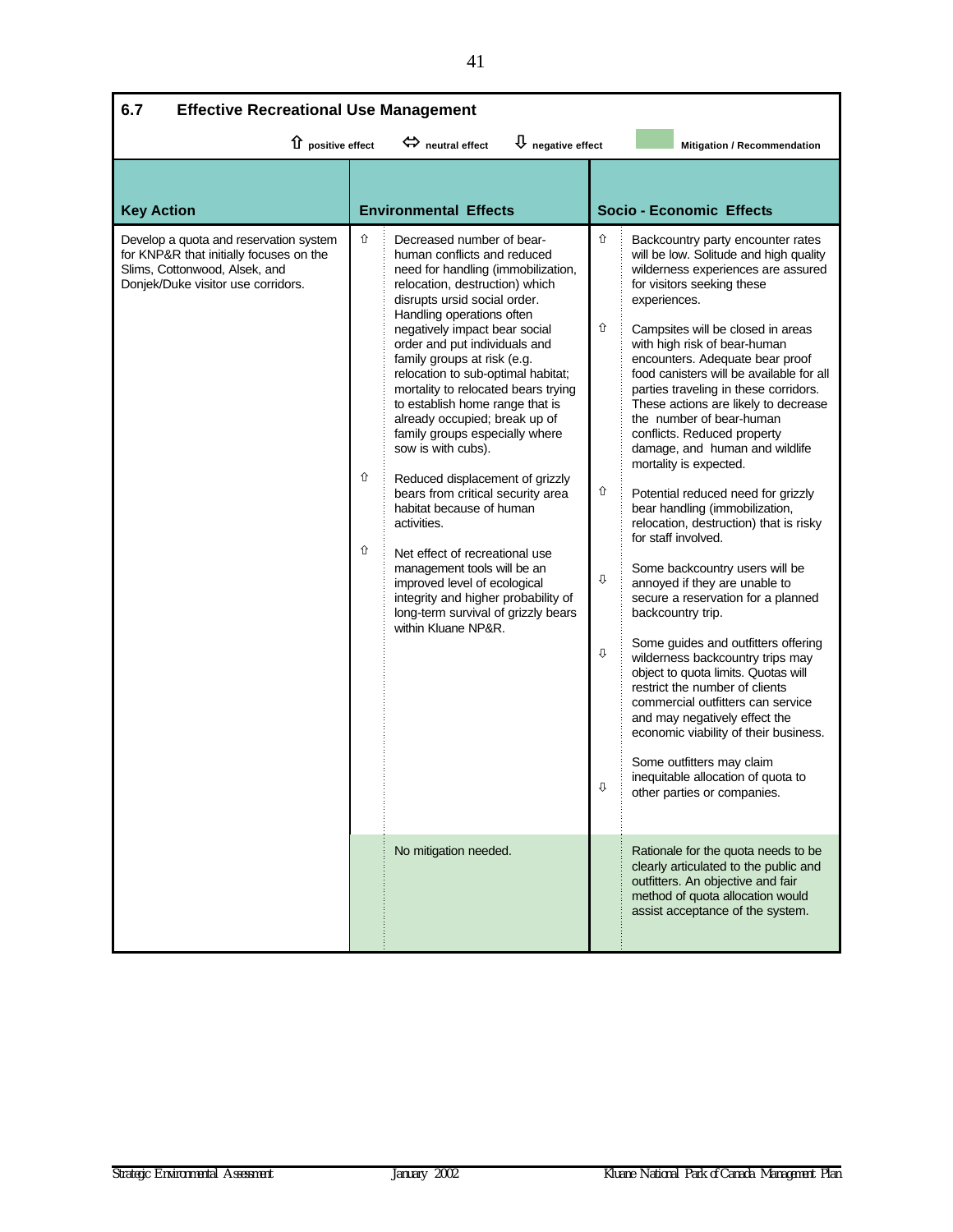| 6.8<br>Defining the Recreational Visitor Experience - Area Concepts                                                                               |                                                                                                                                 |                                                                                                                                                                                                                                                                                                                                                                                                                                                                                                                                                                                                      |                         |                                                                                                                                                                                                                                                                                                                                                                                                                                                                                                       |  |  |  |
|---------------------------------------------------------------------------------------------------------------------------------------------------|---------------------------------------------------------------------------------------------------------------------------------|------------------------------------------------------------------------------------------------------------------------------------------------------------------------------------------------------------------------------------------------------------------------------------------------------------------------------------------------------------------------------------------------------------------------------------------------------------------------------------------------------------------------------------------------------------------------------------------------------|-------------------------|-------------------------------------------------------------------------------------------------------------------------------------------------------------------------------------------------------------------------------------------------------------------------------------------------------------------------------------------------------------------------------------------------------------------------------------------------------------------------------------------------------|--|--|--|
|                                                                                                                                                   | $\overline{\mathsf{U}}$ negative effect<br>1 positive effect<br>$\Leftrightarrow$ neutral effect<br>Mitigation / Recommendation |                                                                                                                                                                                                                                                                                                                                                                                                                                                                                                                                                                                                      |                         |                                                                                                                                                                                                                                                                                                                                                                                                                                                                                                       |  |  |  |
|                                                                                                                                                   |                                                                                                                                 |                                                                                                                                                                                                                                                                                                                                                                                                                                                                                                                                                                                                      |                         |                                                                                                                                                                                                                                                                                                                                                                                                                                                                                                       |  |  |  |
| <b>Key Action</b>                                                                                                                                 |                                                                                                                                 | <b>Environmental Effects</b>                                                                                                                                                                                                                                                                                                                                                                                                                                                                                                                                                                         |                         | <b>Socio - Economic Effects</b>                                                                                                                                                                                                                                                                                                                                                                                                                                                                       |  |  |  |
| 6.8.1<br>Mush and Bates Lakes                                                                                                                     |                                                                                                                                 |                                                                                                                                                                                                                                                                                                                                                                                                                                                                                                                                                                                                      |                         |                                                                                                                                                                                                                                                                                                                                                                                                                                                                                                       |  |  |  |
| Maintain the Mush Lake road to provide<br>reliable seasonal access for 4x4 trucks<br>similar to early 1990s standards.                            | $\Leftrightarrow$<br>⇩<br>⇩                                                                                                     | Status Quo.<br>Noise and presence of vehicles<br>and humans may lead to short-<br>term wildlife abandonment of<br>habitat near the road corridor.<br>Consistent reliable access may<br>lead to increased levels of human<br>use. Increased fishing pressure<br>on Mush and Bates Lakes may<br>occur.                                                                                                                                                                                                                                                                                                 | ⇩<br>⇩                  | User group conflict may arise where<br>simultaneous use by recreationists<br>and First Nations groups<br>undertaking traditional subsistence<br>activities occurs. Conflicts between<br>non-motorized and motorized<br>recreationists are also possible.<br>Backcountry visitors hiking or<br>mountain biking the road corridor<br>may encounter aggressive bears<br>feeding on gut piles and harvested<br>remains.                                                                                   |  |  |  |
|                                                                                                                                                   |                                                                                                                                 | Present visitor use is low (avg =<br>16 overnight parties annually).<br>Visitor use patterns should be<br>monitored to determine if<br>significant changes in levels of<br>use are occurring. Human use<br>management tools may be<br>needed in future if use increases<br>significantly and monitoring<br>indicates resource impairment is<br>occurring.                                                                                                                                                                                                                                            |                         | Backcountry orientation should<br>contain information on FN harvest<br>activities and what travelers may<br>encounter in the backcountry.<br>Monitor number of comments,<br>complaints and bear -human<br>encounters to determine if harvest<br>activities are increasing number of<br>aggressive encounters. Guidelines<br>for appropriate disposal of harvest<br>remains should be developed in<br>consultation with FN if monitoring<br>indicates significant number of<br>problems are occurring. |  |  |  |
| Minimize noise and hydrocarbon<br>emissions on Mush Lake by limiting boat<br>motors to 4 stroke engines only (or<br>equivalent) by the year 2005. | ⇧<br>⇧                                                                                                                          | Decreased discharge of<br>hydrocarbon emissions into Mush<br>Lake per unit of engine operating<br>time. Potential exists for<br>decreased levels of hydrocarbon<br>contamination of surface water<br>and sediments. Net effect upon<br>lake water quality is dependant<br>upon differences in engine<br>emissions and magnitude,<br>frequency and duration of engine<br>use on the lake.<br>Decreased engine noise per unit<br>of engine operating time. Lower<br>levels of engine noise may result<br>in less displacement behaviour by<br>waterfowl and other wildlife in and<br>around Mush Lake. | ⇩<br>$\hat{\mathbb{U}}$ | Some users will object to mandatory<br>use of 4 stroke or equivalent low<br>emission engines as they will incur<br>expenses modifying existing<br>equipment or purchasing new<br>equipment to meet the standard.<br>Lower noise and hydrocarbon<br>emissions should reduce the<br>potential for conflict between<br>motorized and non-motorized users<br>at Mush Lake.                                                                                                                                |  |  |  |
|                                                                                                                                                   |                                                                                                                                 | Mush and Bates Lakes should be<br>included in the aquatic<br>ecosystem monitoring program.<br>Fish population and water quality<br>monitoring data would aid<br>determining if significant changes<br>are occurring and allow timely<br>management responses.                                                                                                                                                                                                                                                                                                                                        |                         | No mitigation needed.                                                                                                                                                                                                                                                                                                                                                                                                                                                                                 |  |  |  |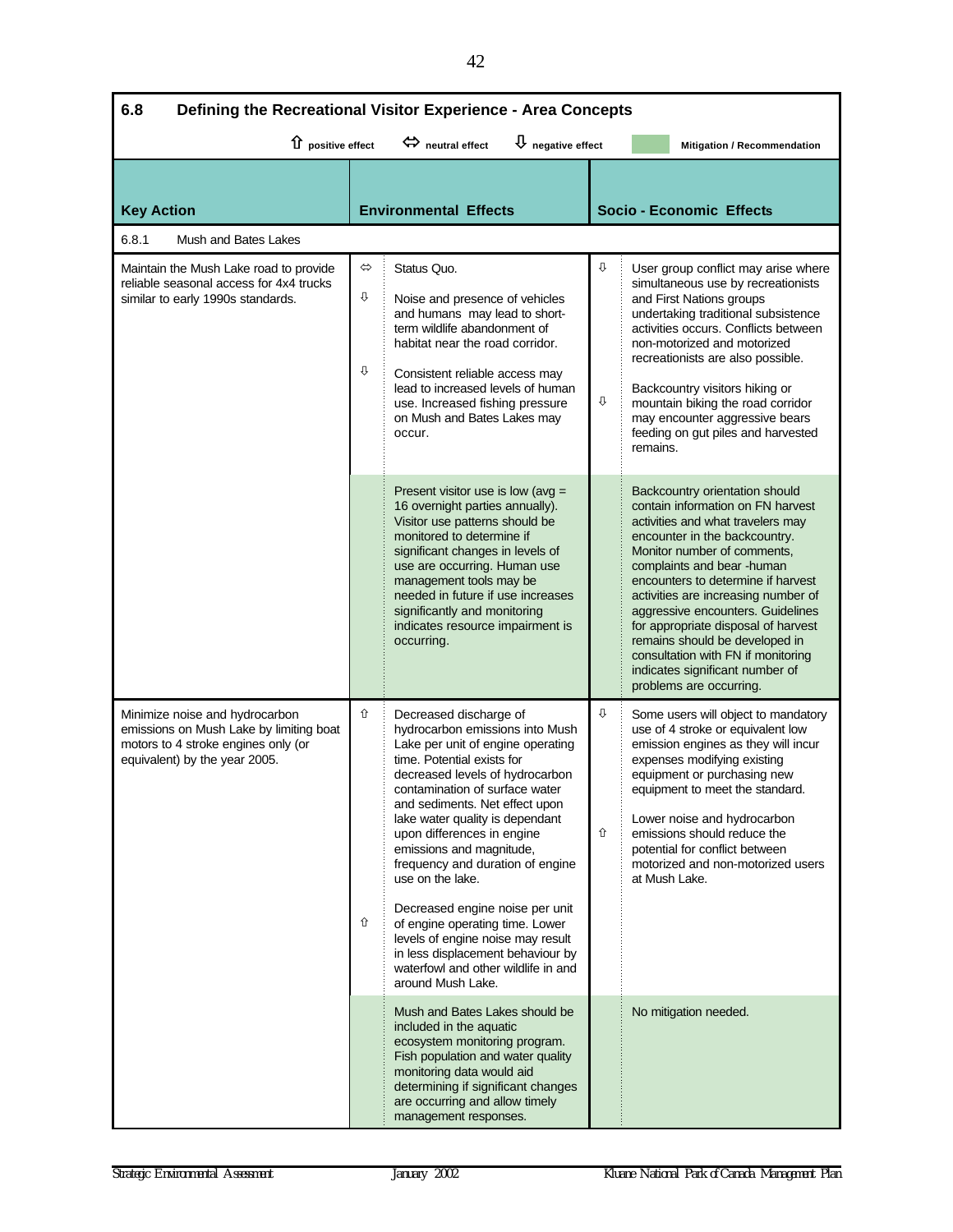| 6.8<br>Defining the Recreational Visitor Experience - Area Concepts                                              |                                                                                                                   |                                                                                                                                                                                                                                                                                                                                                                                                                                                                                                                                                                                                                                                                                                                                                                                                                                                                                                                                                                                                                                                                                                                               |                       |                                                                                                                                                                                                                                                                                                                                                                                                                                                                                                                                                                                                                                                                                                                                                                                                                                                                                                                                          |  |
|------------------------------------------------------------------------------------------------------------------|-------------------------------------------------------------------------------------------------------------------|-------------------------------------------------------------------------------------------------------------------------------------------------------------------------------------------------------------------------------------------------------------------------------------------------------------------------------------------------------------------------------------------------------------------------------------------------------------------------------------------------------------------------------------------------------------------------------------------------------------------------------------------------------------------------------------------------------------------------------------------------------------------------------------------------------------------------------------------------------------------------------------------------------------------------------------------------------------------------------------------------------------------------------------------------------------------------------------------------------------------------------|-----------------------|------------------------------------------------------------------------------------------------------------------------------------------------------------------------------------------------------------------------------------------------------------------------------------------------------------------------------------------------------------------------------------------------------------------------------------------------------------------------------------------------------------------------------------------------------------------------------------------------------------------------------------------------------------------------------------------------------------------------------------------------------------------------------------------------------------------------------------------------------------------------------------------------------------------------------------------|--|
|                                                                                                                  | $\bigcup$ negative effect<br>1 positive effect<br>$\Leftrightarrow$ neutral effect<br>Mitigation / Recommendation |                                                                                                                                                                                                                                                                                                                                                                                                                                                                                                                                                                                                                                                                                                                                                                                                                                                                                                                                                                                                                                                                                                                               |                       |                                                                                                                                                                                                                                                                                                                                                                                                                                                                                                                                                                                                                                                                                                                                                                                                                                                                                                                                          |  |
| <b>Key Action</b>                                                                                                |                                                                                                                   | <b>Environmental Effects</b>                                                                                                                                                                                                                                                                                                                                                                                                                                                                                                                                                                                                                                                                                                                                                                                                                                                                                                                                                                                                                                                                                                  |                       | <b>Socio - Economic Effects</b>                                                                                                                                                                                                                                                                                                                                                                                                                                                                                                                                                                                                                                                                                                                                                                                                                                                                                                          |  |
| Permit only non-motorized use by<br>visitors on Bates Lake.                                                      | $\Leftrightarrow$<br>⇧                                                                                            | No direct impacts anticipated.<br>Status Quo.<br>Prohibiting motorized use of<br>Bates Lake will reduce levels of<br>noise, air and water pollution,<br>wildlife harassment, shore<br>erosion, and sport fish harvest on<br>Bates Lake. Net effect on<br>integrity of natural and cultural<br>resources will be positive.                                                                                                                                                                                                                                                                                                                                                                                                                                                                                                                                                                                                                                                                                                                                                                                                     | ⇔<br>⇧                | No direct impacts anticipated.<br>Status Quo.<br>Continued opportunity for visitors to<br>enjoy natural quiet.                                                                                                                                                                                                                                                                                                                                                                                                                                                                                                                                                                                                                                                                                                                                                                                                                           |  |
|                                                                                                                  |                                                                                                                   | No mitigation needed.                                                                                                                                                                                                                                                                                                                                                                                                                                                                                                                                                                                                                                                                                                                                                                                                                                                                                                                                                                                                                                                                                                         |                       | Adequate opportunities for<br>motorized boating are available on<br>other lakes inside and outside of<br>Kluane NP&R.                                                                                                                                                                                                                                                                                                                                                                                                                                                                                                                                                                                                                                                                                                                                                                                                                    |  |
| 6.8.1<br>Cottonwood Trail                                                                                        |                                                                                                                   |                                                                                                                                                                                                                                                                                                                                                                                                                                                                                                                                                                                                                                                                                                                                                                                                                                                                                                                                                                                                                                                                                                                               |                       |                                                                                                                                                                                                                                                                                                                                                                                                                                                                                                                                                                                                                                                                                                                                                                                                                                                                                                                                          |  |
| Designate safer campsites to replace<br>those that must be closed to reduce<br>negative human/bear interactions. | ⇧<br>⇧<br>⇧<br>⇩                                                                                                  | Decreased number of bear-<br>human conflicts and reduced<br>need for handling (immobilization,<br>relocation, destruction) which<br>disrupts ursid social order.<br>Handling operations often<br>negatively impact bear social<br>order and put individuals and<br>family groups at risk (e.g.<br>relocation to sub-optimal habitat;<br>mortality to relocated bears trying<br>to establish home range that is<br>already occupied; break up of<br>family groups especially where<br>sow is with cubs).<br>Reduced displacement of bears<br>from critical security area habitat.<br>Net effect of campsite<br>designation will be an improved<br>level of ecological integrity and<br>higher probability of long-term<br>survival of bears in the<br>Cottonwood Trail corridor and<br>Kluane NP&R.<br>Campsite designation will result in<br>higher levels of campsite use and<br>less opportunity for sites to<br>recover between uses. Site<br>degradation is likely to occur.<br>Common degradation impacts<br>include increased area of<br>exposed soil, fire rings, privy<br>holes, vegetation trampling and<br>removal. | ⇧<br>⇧<br>⇧<br>⇧<br>⇩ | Campsites will be closed in areas<br>with high risk of bear-human<br>encounters. Decreased numbers of<br>bear-human conflicts, reduced<br>property damage, and human and<br>bear mortality is expected.<br>Potential reduced need for bear<br>handling (immobilization, relocation,<br>destruction) that is risky for Parks<br>Canada staff.<br>Cost savings to Kluane NP&R if<br>reduced numbers of bear<br>management actions are required.<br>Reduced need for trail closures<br>resulting from bear-human<br>encounters or unacceptably high<br>risk of serious encounters. Fewer<br>backcountry parties will be<br>negatively impacted by having to<br>make last minute changes to<br>planned trip itineraries.<br>Designated campsites will receive<br>relatively higher levels of use and<br>therefor may experience<br>degradation. This may negatively<br>impact campsite aesthetics and<br>wilderness experience for visitors. |  |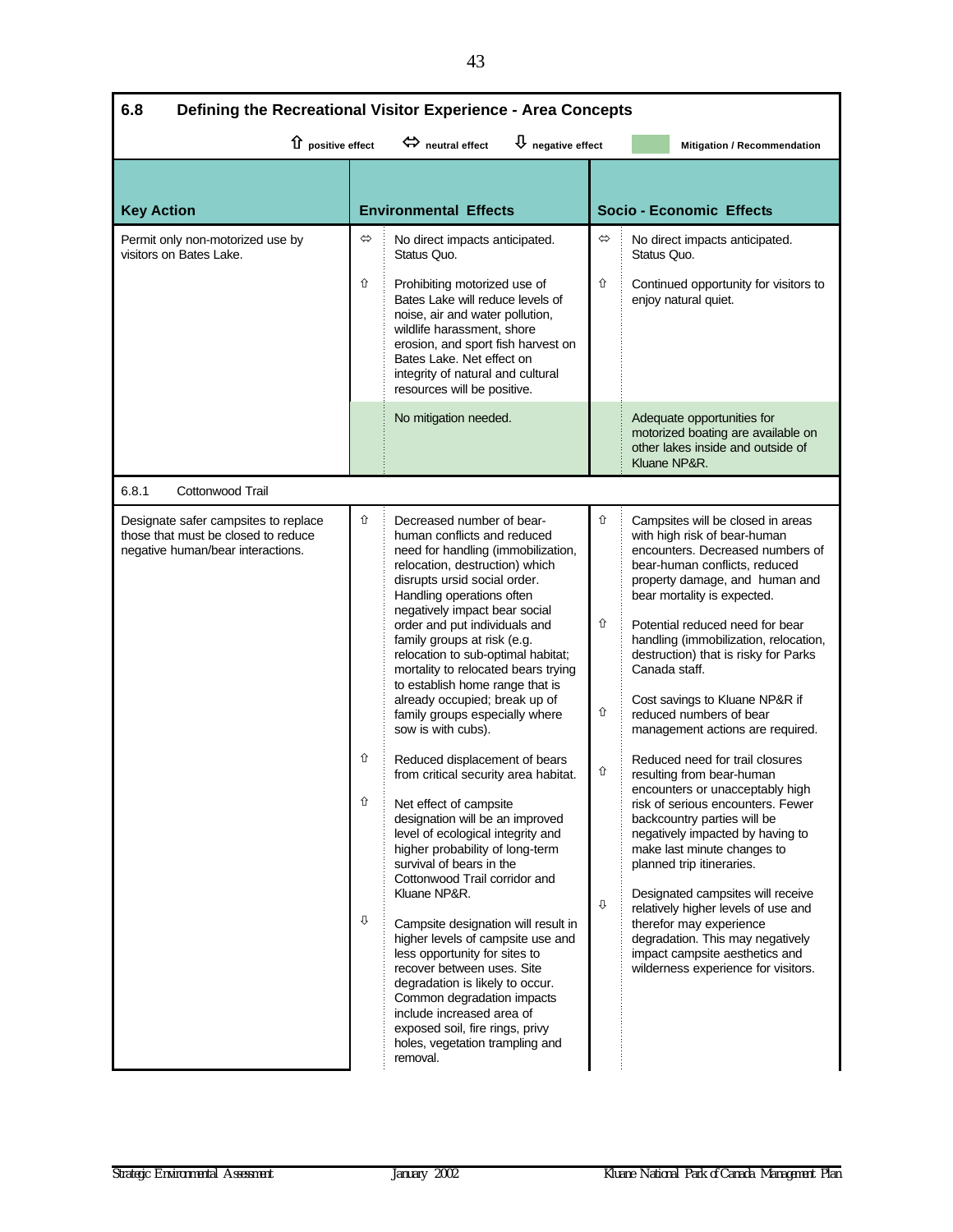| 6.8<br>Defining the Recreational Visitor Experience - Area Concepts                                                                                                                                                                 |                                                                                                                                                                                                                                                                                                                                                                                                                                                                                                                                                                                                                                                                                                                                                                                                                                      |                                                                                                                                                                                                                                                                    |  |  |
|-------------------------------------------------------------------------------------------------------------------------------------------------------------------------------------------------------------------------------------|--------------------------------------------------------------------------------------------------------------------------------------------------------------------------------------------------------------------------------------------------------------------------------------------------------------------------------------------------------------------------------------------------------------------------------------------------------------------------------------------------------------------------------------------------------------------------------------------------------------------------------------------------------------------------------------------------------------------------------------------------------------------------------------------------------------------------------------|--------------------------------------------------------------------------------------------------------------------------------------------------------------------------------------------------------------------------------------------------------------------|--|--|
| 1 positive effect                                                                                                                                                                                                                   | $\overline{\mathbf{\mathsf{U}}}$ negative effect<br>$\Leftrightarrow$ neutral effect                                                                                                                                                                                                                                                                                                                                                                                                                                                                                                                                                                                                                                                                                                                                                 | Mitigation / Recommendation                                                                                                                                                                                                                                        |  |  |
| <b>Key Action</b>                                                                                                                                                                                                                   | <b>Environmental Effects</b>                                                                                                                                                                                                                                                                                                                                                                                                                                                                                                                                                                                                                                                                                                                                                                                                         | <b>Socio - Economic Effects</b>                                                                                                                                                                                                                                    |  |  |
|                                                                                                                                                                                                                                     | Backcountry orientation and<br>trailhead information should<br>contain advice on low impact<br>camping methods appropriate to<br>wilderness areas.                                                                                                                                                                                                                                                                                                                                                                                                                                                                                                                                                                                                                                                                                   | Inform the public in a timely manner<br>once designated campsite locations<br>and campsite closure locations have<br>been determined.                                                                                                                              |  |  |
| 6.8.2<br>Kathleen Lake                                                                                                                                                                                                              |                                                                                                                                                                                                                                                                                                                                                                                                                                                                                                                                                                                                                                                                                                                                                                                                                                      |                                                                                                                                                                                                                                                                    |  |  |
| Maintain the current range of services<br>and facilities at existing levels.                                                                                                                                                        | ⇔<br>No direct impact anticipated.<br>Status Quo.                                                                                                                                                                                                                                                                                                                                                                                                                                                                                                                                                                                                                                                                                                                                                                                    | ⇔<br>No direct impact anticipated.<br>Current services and facilities will<br>continue to be offered.                                                                                                                                                              |  |  |
|                                                                                                                                                                                                                                     | The impacts of existing levels of<br>use should be monitored to<br>determine if resource impairment<br>is occurring to Sockeye Lake<br>habitat for grizzly bear and<br>moose.<br>Assess the environmental impacts<br>of boating activity on Kathleen<br>lake aquatic ecosystem and<br>prescribe management actions to<br>eliminate or reduce those<br>impacts. A substantial body of<br>literature on impacts of<br>recreational boating and best<br>management practices is<br>available. Recommended<br>references include the US EPA<br><b>Publication National Management</b><br><b>Measures to Control Point</b><br>Source Pollution from Marina<br>and Recreational Boating,<br><b>Protecting the Aquatic</b><br>Environment: A Boater's Guide<br>and Generic Assessment of<br><b>Boating Activities in National</b><br>Parks. | No mitigation needed.                                                                                                                                                                                                                                              |  |  |
| 6.8.3<br>Dezadeash - Alsek Valleys                                                                                                                                                                                                  |                                                                                                                                                                                                                                                                                                                                                                                                                                                                                                                                                                                                                                                                                                                                                                                                                                      |                                                                                                                                                                                                                                                                    |  |  |
| Continue to manage the Alsek River as<br>a premier wilderness rafting experience<br>by allocating no more than 15<br>departures a month (departures<br>scheduled about every second day) to<br>private or commercial river runners. | ⇔<br>Status Quo. No direct impacts<br>anticipated.<br>⇧<br>Human use impacts to grizzly<br>bear and other VEC's in the<br>Alsek will be kept at levels that do<br>not significantly impact these<br>resources.                                                                                                                                                                                                                                                                                                                                                                                                                                                                                                                                                                                                                       | ⇔<br>Status Quo. No direct impacts<br>anticipated. Commercial river<br>runners are familiar with the existing<br>management approach in place on<br>the Alsek River.<br>⇧<br>High quality wilderness experiences<br>on the Alsek will continue to be<br>available. |  |  |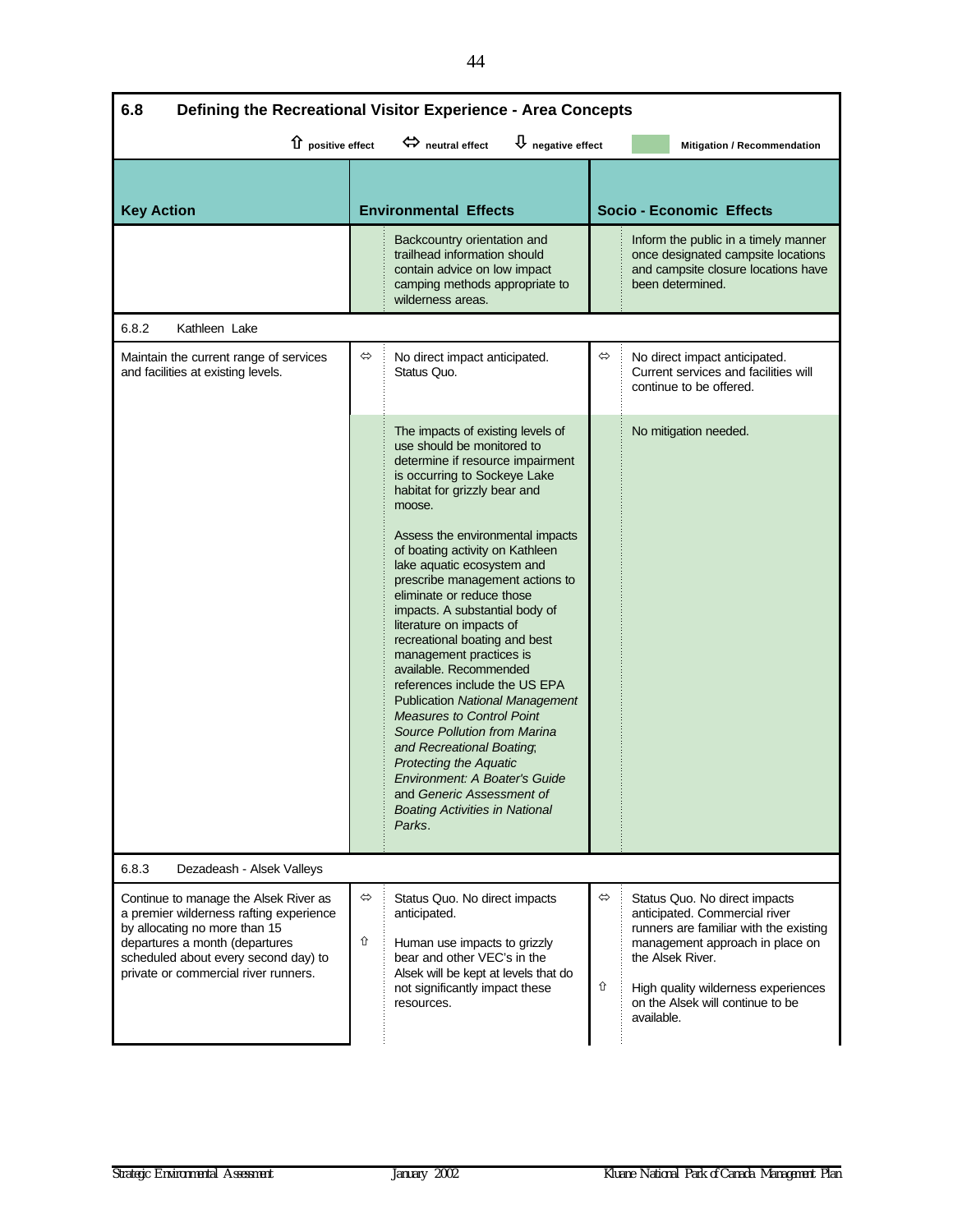| 6.8<br>Defining the Recreational Visitor Experience - Area Concepts                                                                                                                                  |                                                                                                                                                                                                                                                                                                                                                                                                                                                                                                                                                                                                                        |                                                                                                                                                                        |  |  |  |  |
|------------------------------------------------------------------------------------------------------------------------------------------------------------------------------------------------------|------------------------------------------------------------------------------------------------------------------------------------------------------------------------------------------------------------------------------------------------------------------------------------------------------------------------------------------------------------------------------------------------------------------------------------------------------------------------------------------------------------------------------------------------------------------------------------------------------------------------|------------------------------------------------------------------------------------------------------------------------------------------------------------------------|--|--|--|--|
|                                                                                                                                                                                                      | $\overline{\psi}$ negative effect<br>$\hat{u}$ positive effect<br>heutral effect<br>Mitigation / Recommendation                                                                                                                                                                                                                                                                                                                                                                                                                                                                                                        |                                                                                                                                                                        |  |  |  |  |
| <b>Key Action</b>                                                                                                                                                                                    | <b>Environmental Effects</b>                                                                                                                                                                                                                                                                                                                                                                                                                                                                                                                                                                                           | <b>Socio - Economic Effects</b>                                                                                                                                        |  |  |  |  |
|                                                                                                                                                                                                      | The number of departures should<br>be reduced or other management<br>tools put in place if impact<br>monitoring results indicate<br>resource impairment is<br>occurring.                                                                                                                                                                                                                                                                                                                                                                                                                                               | No mitigation needed.                                                                                                                                                  |  |  |  |  |
| Subject to submission of a business<br>proposal including an environmental<br>assessment, a Champagne and Ashihik<br>First Nations member will be permitted<br>to offer a motor supported float trip | Difficult to predict specific<br>impacts based on vague concept<br>presented in the management<br>plan.                                                                                                                                                                                                                                                                                                                                                                                                                                                                                                                | ⇧<br>Positive economic opportunity for<br>First Nations member.                                                                                                        |  |  |  |  |
| service on the Dezedeash River<br>between Haines Junction and<br>Serpentine.                                                                                                                         | The environmental impacts of the<br>proposal will be assessed prior to<br>approval. The assessment should<br>consider development of an<br>operating protocol that includes:<br>size and type of vessel,<br>frequency of use, schedule use,<br>route specification, type of motor<br>and other equipment, fuel cache<br>location and fueling protocol. The<br>Parks Canada document Generic<br><b>Assessment of Boating Activities</b><br>in National Parks can be used as<br>the basis for a project specific<br>EA.<br>The impacts of these activities<br>upon moose calving and swan<br>nesting should be assessed. | No mitigation needed.                                                                                                                                                  |  |  |  |  |
| KNP&R will cooperate with the Yukon<br>Government and stakeholder to maintain<br>the Alsek River road to provide reliable<br>seasonal 4 x 4 vehicle access.                                          | Status Quo. No culverts but<br>repairing the holes related to<br>stream erosion and channel<br>buildina.                                                                                                                                                                                                                                                                                                                                                                                                                                                                                                               | ⇩<br>Conflicts between 4x4 vehicles,<br>mountain bikes, and hikers where<br>simultaneous use occurs                                                                    |  |  |  |  |
|                                                                                                                                                                                                      | Maintenance activities are limited<br>to repair of holes in the road bed<br>from stream erosion and in-filling<br>of large potholes.                                                                                                                                                                                                                                                                                                                                                                                                                                                                                   | Provide pre-trip and trailhead<br>information that informs users of the<br>types of activities permitted on the<br>road and means to minimize user<br>group conflicts. |  |  |  |  |
| 6.8.4<br>Slims River Valley                                                                                                                                                                          |                                                                                                                                                                                                                                                                                                                                                                                                                                                                                                                                                                                                                        |                                                                                                                                                                        |  |  |  |  |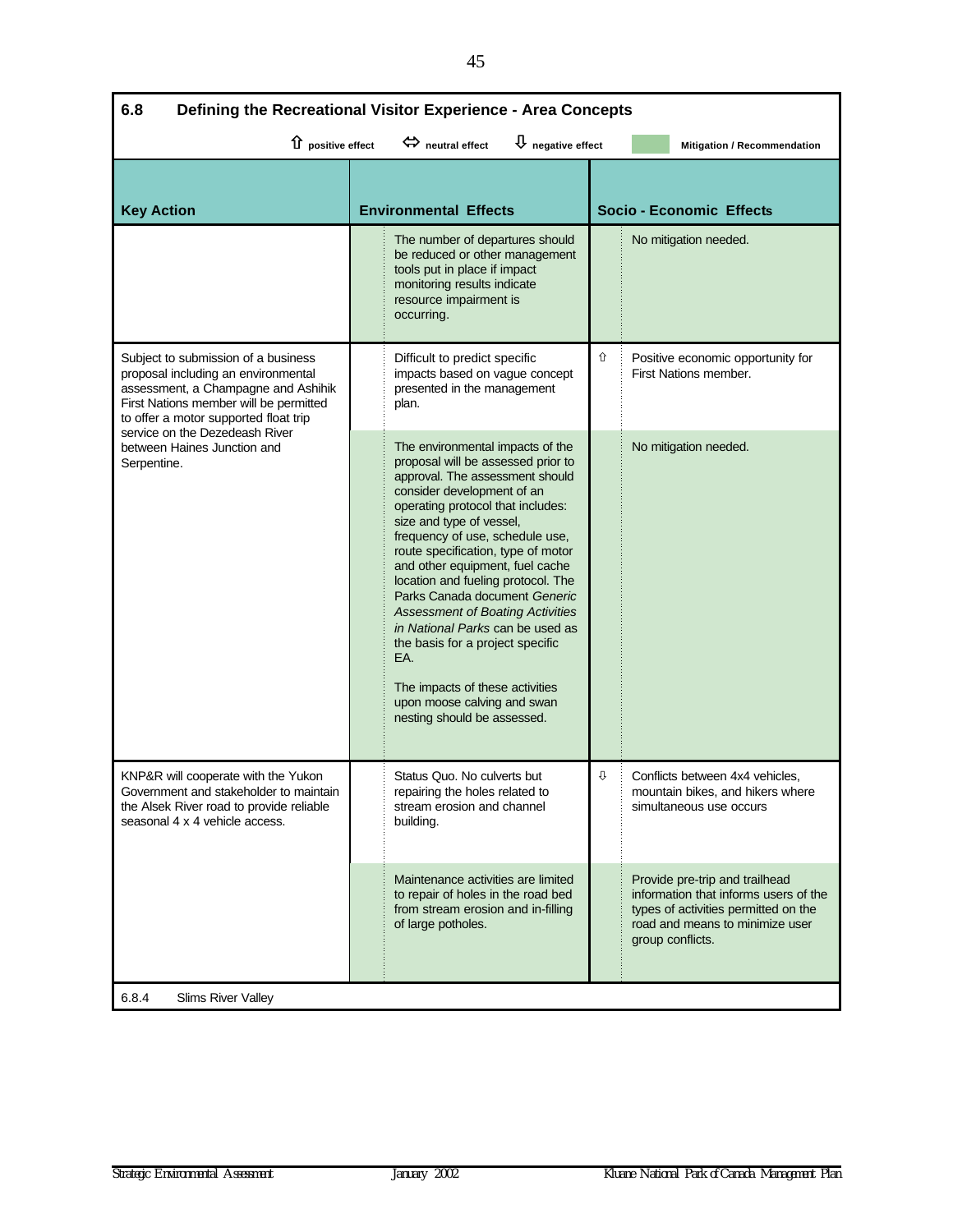| 6.8<br>Defining the Recreational Visitor Experience - Area Concepts                                  |                                                                                                                                                                                                                                                                                                                                                                                                                                                                                                                                                                                                                                                                                                                                                                                                                                                                                                                                                                                                                                                                                                                                                                                                                                                                                                           |                                                                                                                                                                                                                                                                                                                                                                                                                                                                                                                                                                                                                                                                                                                                                                                                                                                                                                                                                                                                                                                 |  |  |  |
|------------------------------------------------------------------------------------------------------|-----------------------------------------------------------------------------------------------------------------------------------------------------------------------------------------------------------------------------------------------------------------------------------------------------------------------------------------------------------------------------------------------------------------------------------------------------------------------------------------------------------------------------------------------------------------------------------------------------------------------------------------------------------------------------------------------------------------------------------------------------------------------------------------------------------------------------------------------------------------------------------------------------------------------------------------------------------------------------------------------------------------------------------------------------------------------------------------------------------------------------------------------------------------------------------------------------------------------------------------------------------------------------------------------------------|-------------------------------------------------------------------------------------------------------------------------------------------------------------------------------------------------------------------------------------------------------------------------------------------------------------------------------------------------------------------------------------------------------------------------------------------------------------------------------------------------------------------------------------------------------------------------------------------------------------------------------------------------------------------------------------------------------------------------------------------------------------------------------------------------------------------------------------------------------------------------------------------------------------------------------------------------------------------------------------------------------------------------------------------------|--|--|--|
| $\hat{u}$ positive effect                                                                            | $\overline{\mathsf{U}}$ negative effect<br>$\Leftrightarrow$ neutral effect                                                                                                                                                                                                                                                                                                                                                                                                                                                                                                                                                                                                                                                                                                                                                                                                                                                                                                                                                                                                                                                                                                                                                                                                                               | Mitigation / Recommendation                                                                                                                                                                                                                                                                                                                                                                                                                                                                                                                                                                                                                                                                                                                                                                                                                                                                                                                                                                                                                     |  |  |  |
| <b>Key Action</b>                                                                                    | <b>Environmental Effects</b>                                                                                                                                                                                                                                                                                                                                                                                                                                                                                                                                                                                                                                                                                                                                                                                                                                                                                                                                                                                                                                                                                                                                                                                                                                                                              | <b>Socio - Economic Effects</b>                                                                                                                                                                                                                                                                                                                                                                                                                                                                                                                                                                                                                                                                                                                                                                                                                                                                                                                                                                                                                 |  |  |  |
| Designate campsites in the Slims River<br>Valley to help reduce negative<br>human/bear interactions. | ⇧<br>Consistent use of sites may lead<br>to reduced bear-human conflicts.<br>Human behaviour will be more<br>predictable and consistent to<br>bears.<br>⇧<br>Decreased number of bear-<br>human conflicts and reduced<br>need for handling (immobilization,<br>relocation, destruction) which<br>disrupts ursid social order.<br>Handling operations often<br>negatively impact bear social<br>order and put individuals and<br>family groups at risk (e.g.<br>relocation to sub-optimal habitat;<br>mortality to relocated bears trying<br>to establish home range that is<br>already occupied; break up of<br>family groups especially where<br>sow is with cubs).<br>⇧<br>Reduced displacement of bears<br>from critical security area habitat.<br>⇧<br>Net effect of campsite<br>designation will be an improved<br>level of ecological integrity and<br>higher probability of long-term<br>survival of bears in the<br>Cottonwood Trail corridor and<br>Kluane NP&R.<br>⇩<br>Campsite designation will result in<br>higher levels of campsite use and<br>less opportunity for sites to<br>recover between uses. Site<br>degradation is likely to occur.<br>Common degradation impacts<br>include increased area of<br>exposed soil, fire rings, privy<br>holes, vegetation trampling and<br>removal. | ⇧<br>Backcountry party encounter rates<br>will be low. Solitude and high quality<br>wilderness experiences are assured<br>for visitors seeking these<br>experiences.<br>Campsites will be closed in areas<br>⇧<br>with high risk of bear-human<br>encounters. Adequate bear proof<br>food canisters will be available for all<br>parties traveling in these corridors.<br>These actions are likely to decrease<br>the number of bear-human<br>conflicts. Reduced property<br>damage, and human and wildlife<br>mortality is expected.<br>Potential reduced need for grizzly<br>⇧<br>bear handling (immobilization,<br>relocation, destruction) that is risky<br>for staff involved.<br>⇩<br>Some backcountry users will be<br>annoyed if they are unable to<br>secure a reservation for a planned<br>backcountry trip.<br>⇩<br>Designated campsites will receive<br>relatively higher levels of use and<br>therefor may experience<br>degradation. This may negatively<br>impact campsite aesthetics and<br>wilderness experience for visitors. |  |  |  |
|                                                                                                      | Backcountry orientation and<br>trailhead information should<br>contain advice on low impact<br>camping methods appropriate to<br>wilderness areas.                                                                                                                                                                                                                                                                                                                                                                                                                                                                                                                                                                                                                                                                                                                                                                                                                                                                                                                                                                                                                                                                                                                                                        | Inform the public in a timely manner<br>once designated campsite locations<br>and campsite closure locations have<br>been determined.                                                                                                                                                                                                                                                                                                                                                                                                                                                                                                                                                                                                                                                                                                                                                                                                                                                                                                           |  |  |  |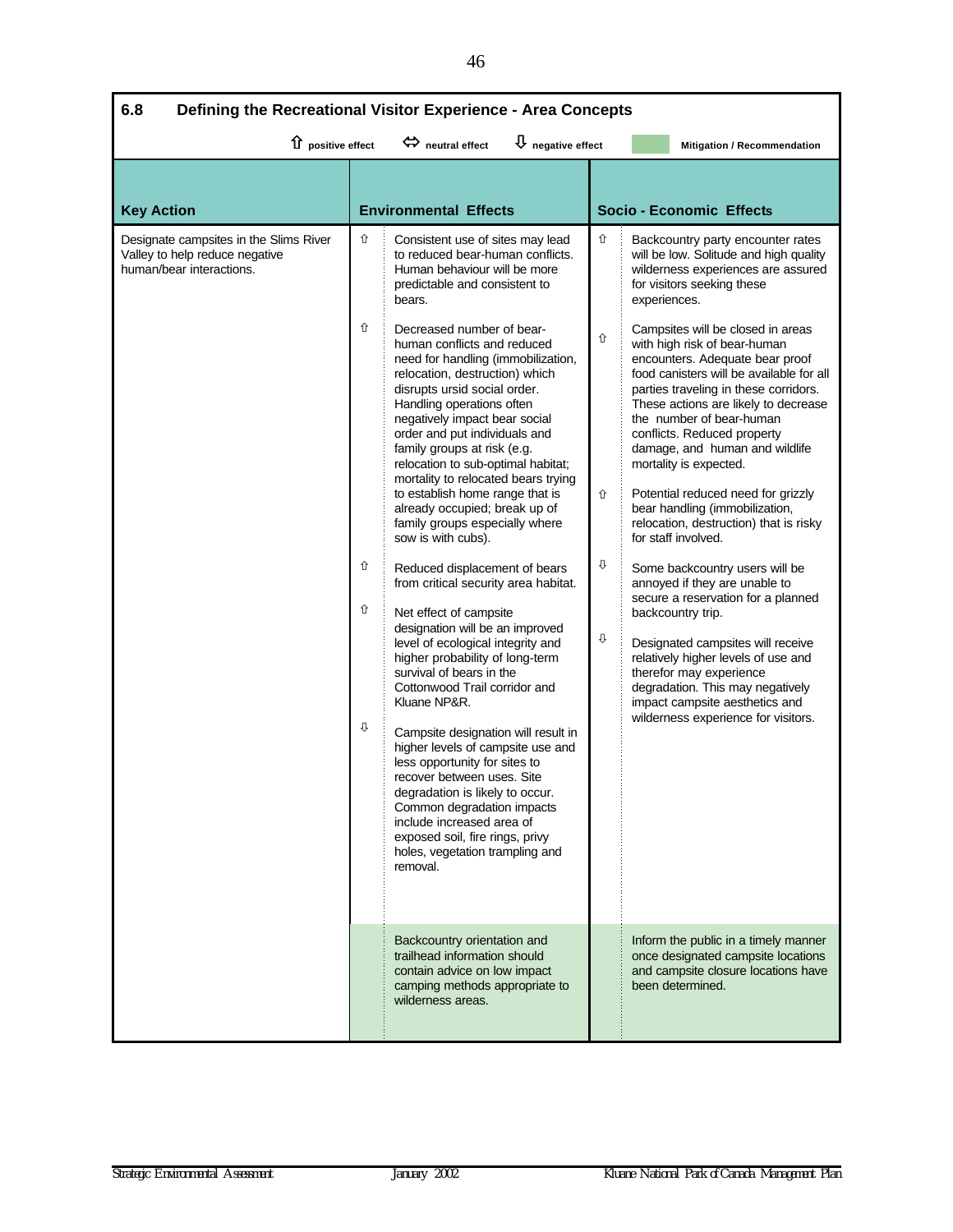| 6.8<br>Defining the Recreational Visitor Experience - Area Concepts                                                                                                                                                                                                                                                                                                                                                                                                        |        |                                                                                                                                                                                                                                                                              |        |                                                                                                                                                                                                                                                                                   |  |
|----------------------------------------------------------------------------------------------------------------------------------------------------------------------------------------------------------------------------------------------------------------------------------------------------------------------------------------------------------------------------------------------------------------------------------------------------------------------------|--------|------------------------------------------------------------------------------------------------------------------------------------------------------------------------------------------------------------------------------------------------------------------------------|--------|-----------------------------------------------------------------------------------------------------------------------------------------------------------------------------------------------------------------------------------------------------------------------------------|--|
| 1 positive effect                                                                                                                                                                                                                                                                                                                                                                                                                                                          |        | $\bigcup$ negative effect<br>$\Leftrightarrow$ neutral effect                                                                                                                                                                                                                |        | Mitigation / Recommendation                                                                                                                                                                                                                                                       |  |
| <b>Key Action</b>                                                                                                                                                                                                                                                                                                                                                                                                                                                          |        | <b>Environmental Effects</b>                                                                                                                                                                                                                                                 |        | <b>Socio - Economic Effects</b>                                                                                                                                                                                                                                                   |  |
| Evaluate alternative measures of<br>protection (such as closure of one side<br>of the valley) if designated campsites,<br>conversion of routes to trails, quotas<br>and reservations, and continued pro-<br>active seasonal temporary closures do<br>not adequately address the bear<br>management issues in the Slims Valley.                                                                                                                                             |        | This an adaptive management<br>approach to addressing bear-<br>human management issues in the<br>Slims Valley. Net result expected<br>is decrease stress on Slims River<br>valley bear population and<br>increased probability of their<br>long-term survival.               |        | Some guides and outfitters offering<br>wilderness backcountry trips may<br>object to restrictions.                                                                                                                                                                                |  |
|                                                                                                                                                                                                                                                                                                                                                                                                                                                                            |        | No mitigation needed.                                                                                                                                                                                                                                                        |        | Inform the public in a timely manner<br>of any changes in management<br>approach.                                                                                                                                                                                                 |  |
| 6.8.5<br>Duke and Donjek River Valleys                                                                                                                                                                                                                                                                                                                                                                                                                                     |        |                                                                                                                                                                                                                                                                              |        |                                                                                                                                                                                                                                                                                   |  |
| Recreational use management tools will<br>be implemented to help maintain<br>ecological integrity and wilderness<br>experiences. These include:<br>concentrating use on existing hiking<br>routes and travel corridors; limiting the<br>time a party may spend at the Donjek<br>Glacier; having parties move away from<br>the Big Horn landing site the same day<br>they land; scheduling Big Horn aircraft<br>landings in advance with landings only<br>every second day. | ⇧<br>⇧ | Critical habitat for grizzly bear,<br>Dall's sheep, moose, and golden<br>eagle will be maintained.<br>Rare plant and animal<br>communities in Steel Creek<br>Alpine, Mt Hoge/Donjek Valley,<br>and Duke River Headwaters<br>Special Preservation Areas will<br>be protected. | ⇩<br>⇧ | use restrictions may lead to lost<br>economic opportunities for<br>wilderness guides and outfitters.<br><b>Preservation of Wilderness</b><br>experience characterized by very<br>low party encounter rates, few or no<br>facilities, uninterrupted natural quiet<br>and solitude. |  |
|                                                                                                                                                                                                                                                                                                                                                                                                                                                                            |        | Effectiveness of management<br>tools should be monitored and<br>refined as necessary.                                                                                                                                                                                        |        | Inform the public in a timely manner<br>of any changes in management<br>approach.                                                                                                                                                                                                 |  |
| Investigate if an alternative wheeled<br>landing site can be found in the<br>immediate vicinity of Big Horn Lake.                                                                                                                                                                                                                                                                                                                                                          | ⇔      | Minor variation of Status Quo. No<br>direct impacts anticipated.                                                                                                                                                                                                             | ⇔      | No direct impacts anticipated.                                                                                                                                                                                                                                                    |  |
|                                                                                                                                                                                                                                                                                                                                                                                                                                                                            |        | Volume of aircraft use will not<br>increase.                                                                                                                                                                                                                                 |        | No mitigation needed.<br>aircraft landings are restricted to<br>one landing every second day to<br>minimise intrusion to wilderness<br>experience of those already on the<br>trail.                                                                                               |  |
| 6.8.6<br>The Icefields                                                                                                                                                                                                                                                                                                                                                                                                                                                     |        |                                                                                                                                                                                                                                                                              |        |                                                                                                                                                                                                                                                                                   |  |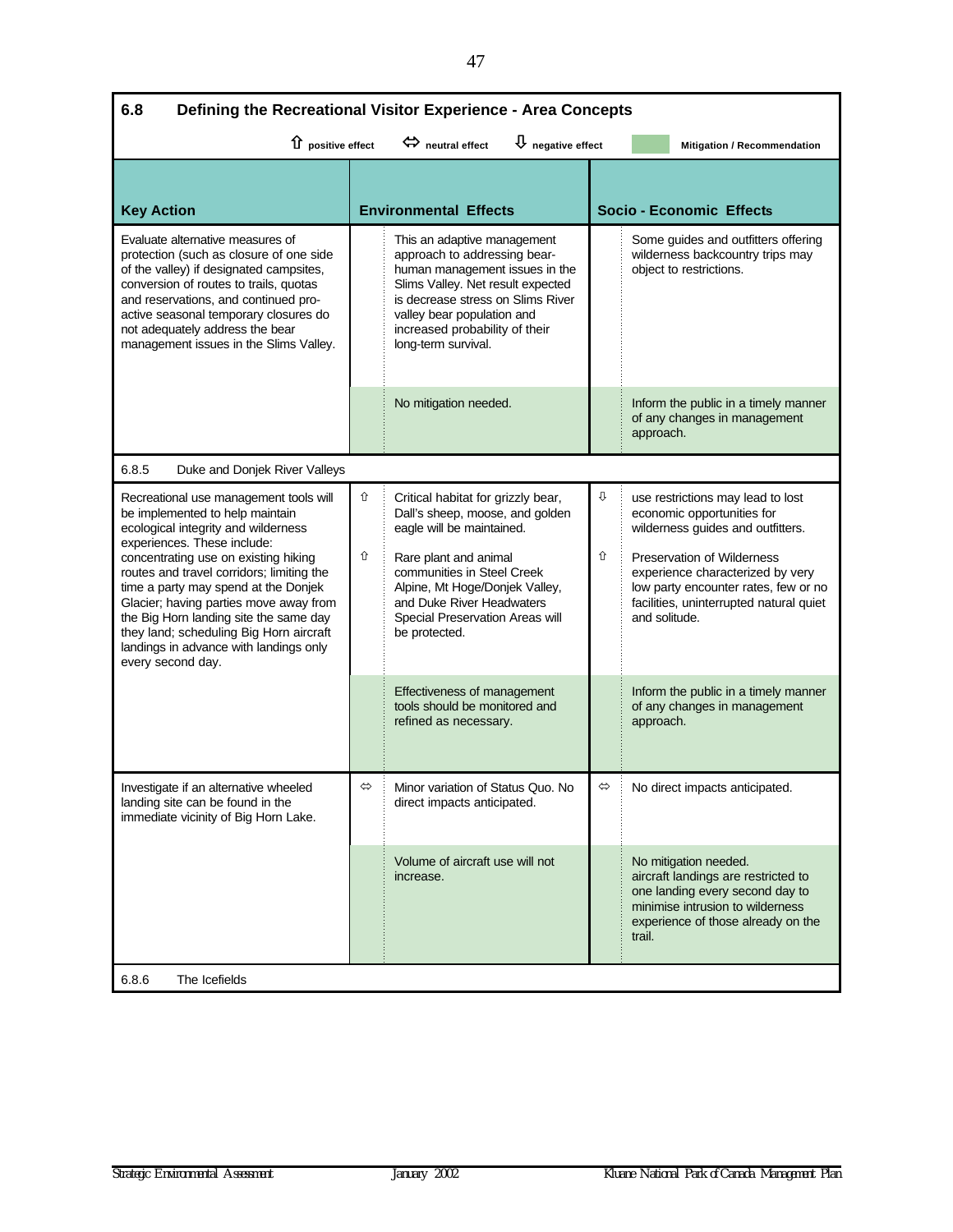| 6.8<br>Defining the Recreational Visitor Experience - Area Concepts                                                                                                                                                                                                                                                                                                                                                                                                               |        |                                                                                                                         |                            |                                                                                                                                                                                                                                                                                                                                                                                                                                                                                                                                                                                                                                                                                                                                                                                                                                                                                                                                                                                                                                                                                                           |  |
|-----------------------------------------------------------------------------------------------------------------------------------------------------------------------------------------------------------------------------------------------------------------------------------------------------------------------------------------------------------------------------------------------------------------------------------------------------------------------------------|--------|-------------------------------------------------------------------------------------------------------------------------|----------------------------|-----------------------------------------------------------------------------------------------------------------------------------------------------------------------------------------------------------------------------------------------------------------------------------------------------------------------------------------------------------------------------------------------------------------------------------------------------------------------------------------------------------------------------------------------------------------------------------------------------------------------------------------------------------------------------------------------------------------------------------------------------------------------------------------------------------------------------------------------------------------------------------------------------------------------------------------------------------------------------------------------------------------------------------------------------------------------------------------------------------|--|
| 1 positive effect                                                                                                                                                                                                                                                                                                                                                                                                                                                                 |        | $\overline{\mathsf{U}}$ negative effect<br>$\Leftrightarrow$ neutral effect                                             |                            | Mitigation / Recommendation                                                                                                                                                                                                                                                                                                                                                                                                                                                                                                                                                                                                                                                                                                                                                                                                                                                                                                                                                                                                                                                                               |  |
| <b>Key Action</b>                                                                                                                                                                                                                                                                                                                                                                                                                                                                 |        | <b>Environmental Effects</b>                                                                                            |                            | <b>Socio - Economic Effects</b>                                                                                                                                                                                                                                                                                                                                                                                                                                                                                                                                                                                                                                                                                                                                                                                                                                                                                                                                                                                                                                                                           |  |
| KNP&R will work in collaboration with<br>aircraft operators to identify and<br>designate one or two additional multiple<br>operator day use landing sites within the<br>Icefields, subject to guidelines that detail<br>the maximum number of daily landings,<br>flight access routes, and scheduling of<br>landings. The guidelines will ensure this<br>new activity is consistent with the<br>ecological integrity protection and<br>recreational use management<br>principles. | ⇩<br>⇩ | Wildlife populations may be<br>vulnerable to aircraft disturbance.<br>pollutant emissions during aircraft<br>operation. | ⇩<br>⇕<br>⇧<br>介<br>⇩<br>⇩ | degraded wilderness experience<br>from aircraft overflight intrusions.<br>Wildlife displacement in portions of<br>route outside Icefields<br>opportunity for people without<br>wilderness travel skills to experience<br>the Icefields<br>economic opportunity for aircraft<br>charter companies<br>Additional aircraft use will increase<br>the probability of mechanical<br>breakdowns or crashes in remote<br>locations. Potential increased need<br>for search and rescue operations<br>for crashes, medical evacuation of<br>clients if they suffer health<br>complications from landing at<br>moderate to high altitudes, slips or<br>falls into crevasses on bare ice or<br>snow covered glaciers, stranding of<br>clients on glaciers without adequate<br>personal protective equipment or<br>training if weather or aircraft<br>mechanical problems occur while<br>ferrying passengers on multi-load<br>trips.<br>Kluane NP&R staff are exposed to<br>risk while participating in SAR<br>missions. Economic cost of<br>conducting search and rescue<br>missions will be borne by Kluane<br>NP&R. |  |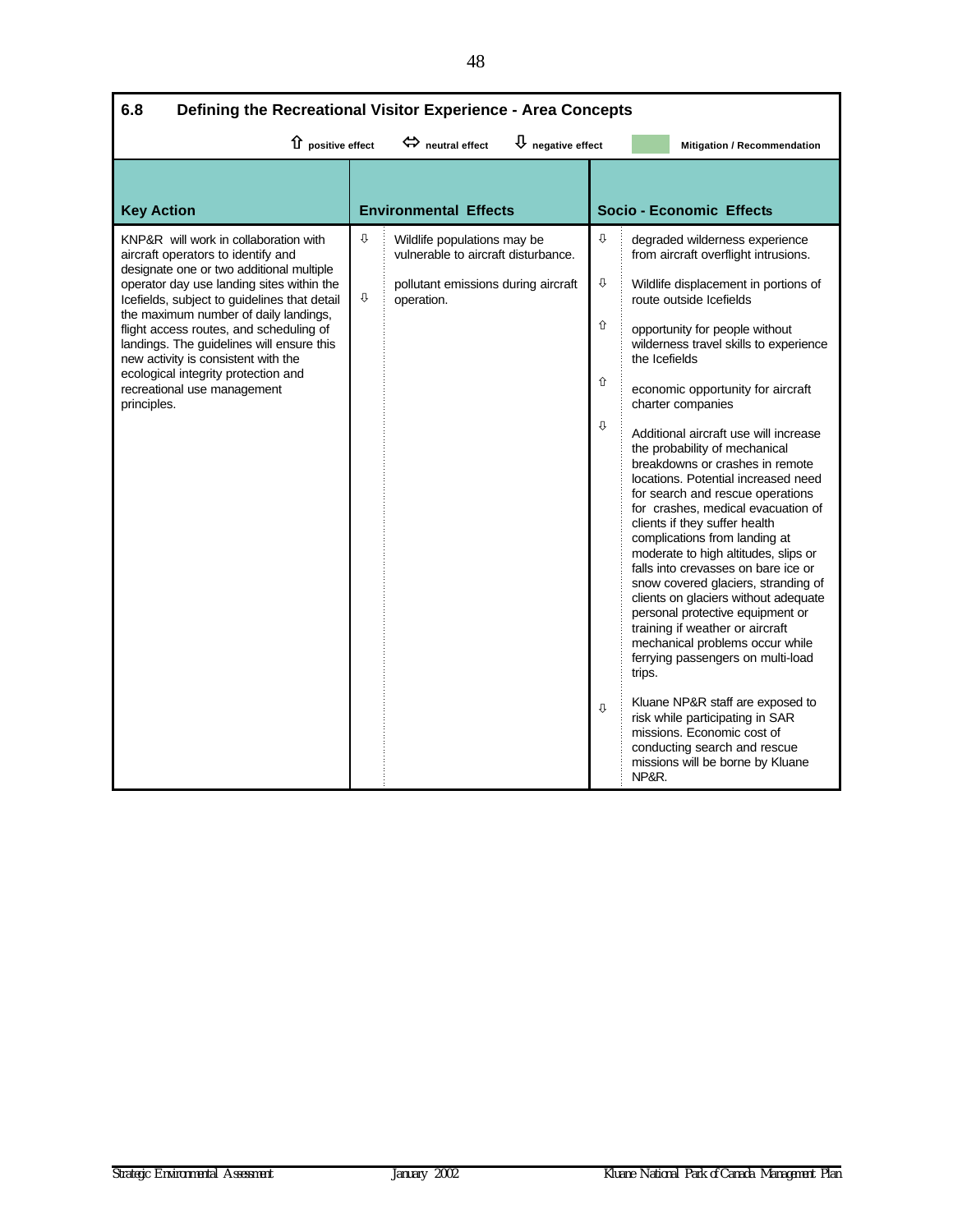| 6.8<br>Defining the Recreational Visitor Experience - Area Concepts                                                                                                                                                                              |   |                                                                                                                                                                                                                                                                                          |                                         |                                 |                             |                                                                                                                                                                                                                                                                                                                                                                                                                                                                                                                                                                                                                                                                                                                                                                               |  |
|--------------------------------------------------------------------------------------------------------------------------------------------------------------------------------------------------------------------------------------------------|---|------------------------------------------------------------------------------------------------------------------------------------------------------------------------------------------------------------------------------------------------------------------------------------------|-----------------------------------------|---------------------------------|-----------------------------|-------------------------------------------------------------------------------------------------------------------------------------------------------------------------------------------------------------------------------------------------------------------------------------------------------------------------------------------------------------------------------------------------------------------------------------------------------------------------------------------------------------------------------------------------------------------------------------------------------------------------------------------------------------------------------------------------------------------------------------------------------------------------------|--|
| $\hat{u}$ positive effect                                                                                                                                                                                                                        |   | heutral effect                                                                                                                                                                                                                                                                           | $\overline{\mathsf{U}}$ negative effect |                                 | Mitigation / Recommendation |                                                                                                                                                                                                                                                                                                                                                                                                                                                                                                                                                                                                                                                                                                                                                                               |  |
| <b>Key Action</b>                                                                                                                                                                                                                                |   | <b>Environmental Effects</b>                                                                                                                                                                                                                                                             |                                         | <b>Socio - Economic Effects</b> |                             |                                                                                                                                                                                                                                                                                                                                                                                                                                                                                                                                                                                                                                                                                                                                                                               |  |
|                                                                                                                                                                                                                                                  |   | Kluane NP&R has no direct ability<br>to regulate overflights. It is very<br>important for Kluane NP&R to<br>work cooperatively with aircraft<br>operators to develop and<br>implement aircraft quidelines that<br>will ensure maintenance of<br>ecological integrity within the<br>park. |                                         |                                 | skills).<br>services.       | At present approximately 1500<br>people a year partake in Icefields<br>overflight tours. Parks Canada<br>legislation gives no ability to control<br>overflight numbers. Social carrying<br>capacity of Icefields wilderness<br>experience may be exceeded<br>resulting in loss of solitude and<br>declining visitor experience quality.<br>Ensure Kluane NP&R staff that<br>partake in search and rescue<br>missions receive adequate training,<br>equipment and practice to maintain<br>a high level of proficiency that<br>minimises risks to themselves and<br>clients. (See also 6.8.10 Public<br>Safety and Law Enforcement:<br>improving warden public safety<br>Kluane NP&R may wish to cost<br>recover some or all costs related to<br>provision of search and rescue |  |
| One additional seasonal tent camp will<br>be permitted in the Icefields subject to<br>submission and approval of a business<br>plan proposal and environmental<br>assessment, and if the current tent<br>camp passes its four year trial period. | ⇩ | Majority of use at existing camp is<br>day use. Levels of visitor use are<br>presently monitored but not<br>impacts.<br>Potential spills of fuels for<br>cooking facilities and generator,<br>solid waste and human waste<br>disposal.                                                   |                                         | ⇧<br>⇩                          |                             | entrepreneurial business opportunity<br>loss of solitude from aircraft trips,<br>generator noise and encounters with<br>the camp during travel by self-<br>propelled mountaineering groups<br>may lower quality of wilderness<br>experience and feeling of<br>remoteness and isolation.                                                                                                                                                                                                                                                                                                                                                                                                                                                                                       |  |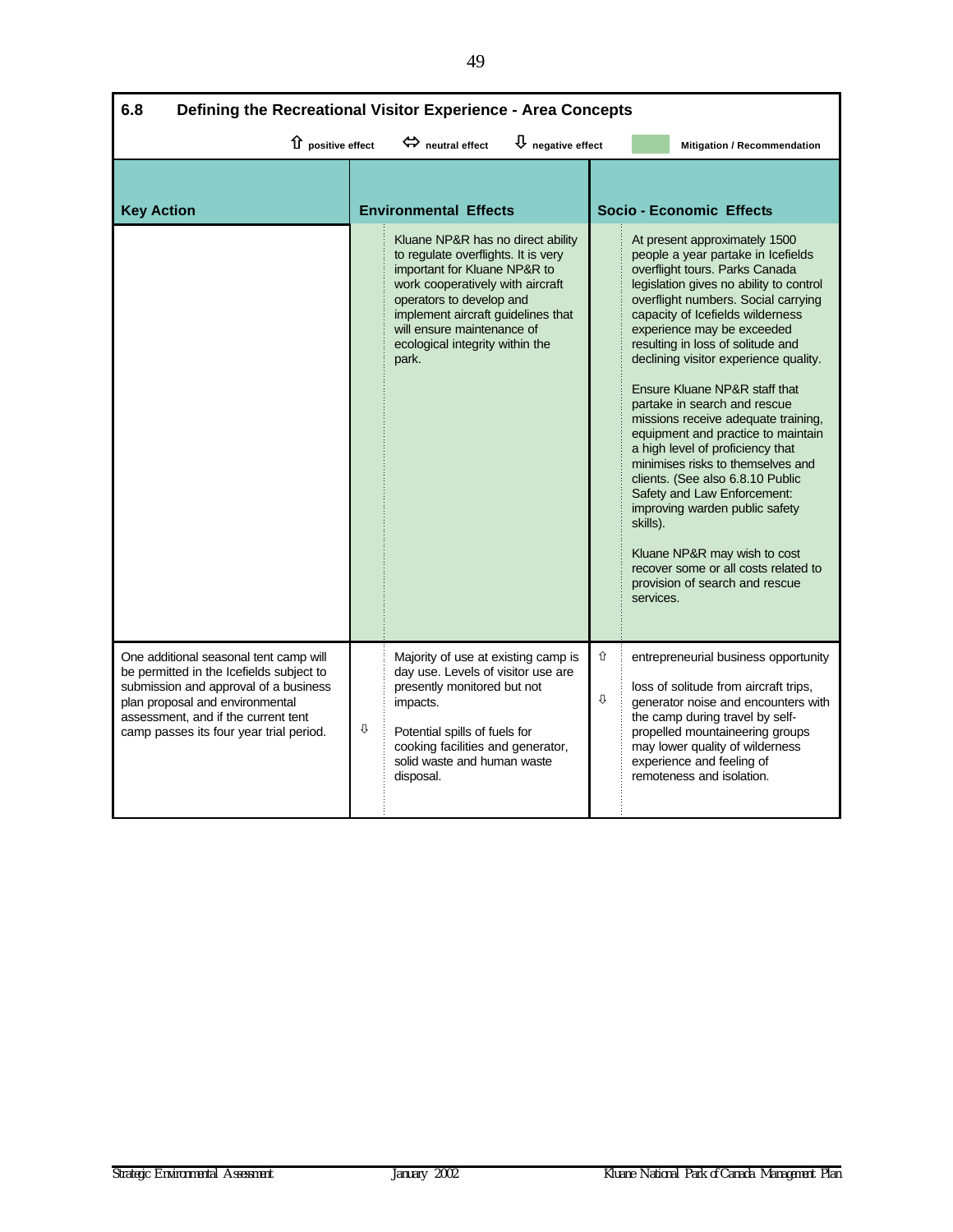| $\hat{u}$ positive effect<br>$\overline{\mathbf{\mathsf{U}}}$ negative effect<br>$\Leftrightarrow$ neutral effect<br>Mitigation / Recommendation<br><b>Environmental Effects</b><br><b>Key Action</b><br><b>Socio - Economic Effects</b><br>Use monitoring results from trial<br>number of daily flights into the<br>tent camp to determine the<br>Icefields will be restricted.<br>feasibility and impact of an<br>additional tent camp.<br>Restrict types and quantities of<br>fuels that may be used at the<br>camp. Propane appliances and<br>equipment are preferred over<br>gasoline powered. Spills of liquid<br>petroleum fuels may impact<br>snowpack quality and water<br>quality. Propane leaks dissipate<br>to the atmosphere and do not<br>impact water quality.<br>Use 4 cycle or equivalent low<br>emission generator. Convert<br>gasoline generators to propane to<br>reduce risk of liquid petroleum<br>spills. Conversion kits are readily<br>available for most Briggs and<br>Stratton, Craftsman, Honda, and<br>other main manufacturers. (E.g.<br>http://www.propane-generators.co<br>$m$ ).<br>Super quiet generators available<br>from Honda. see<br>http://www.hondapowerequipment<br>.com/gensupframe.htm<br>Models such as Honda EU1000i,<br>EU2000i, EU3000i are<br>inexpensive compact. Portable<br>and have noise output ratings in<br>the 50-60 dB range. This is<br>equivalent to noise level of a quite<br>office or normal speech.<br>Waste management guidelines<br>should be developed to minimize<br>environmental impacts of camp<br>operation.<br>Restrict size and type of<br>generators and hours of use.<br>Preference is for solar powered<br>or propane powered appliances<br>with low noise emission levels. | 6.8<br>Defining the Recreational Visitor Experience - Area Concepts |  |  |  |  |  |
|----------------------------------------------------------------------------------------------------------------------------------------------------------------------------------------------------------------------------------------------------------------------------------------------------------------------------------------------------------------------------------------------------------------------------------------------------------------------------------------------------------------------------------------------------------------------------------------------------------------------------------------------------------------------------------------------------------------------------------------------------------------------------------------------------------------------------------------------------------------------------------------------------------------------------------------------------------------------------------------------------------------------------------------------------------------------------------------------------------------------------------------------------------------------------------------------------------------------------------------------------------------------------------------------------------------------------------------------------------------------------------------------------------------------------------------------------------------------------------------------------------------------------------------------------------------------------------------------------------------------------------------------------------------------------------------------------------------------------------------------------------|---------------------------------------------------------------------|--|--|--|--|--|
|                                                                                                                                                                                                                                                                                                                                                                                                                                                                                                                                                                                                                                                                                                                                                                                                                                                                                                                                                                                                                                                                                                                                                                                                                                                                                                                                                                                                                                                                                                                                                                                                                                                                                                                                                          |                                                                     |  |  |  |  |  |
|                                                                                                                                                                                                                                                                                                                                                                                                                                                                                                                                                                                                                                                                                                                                                                                                                                                                                                                                                                                                                                                                                                                                                                                                                                                                                                                                                                                                                                                                                                                                                                                                                                                                                                                                                          |                                                                     |  |  |  |  |  |
|                                                                                                                                                                                                                                                                                                                                                                                                                                                                                                                                                                                                                                                                                                                                                                                                                                                                                                                                                                                                                                                                                                                                                                                                                                                                                                                                                                                                                                                                                                                                                                                                                                                                                                                                                          |                                                                     |  |  |  |  |  |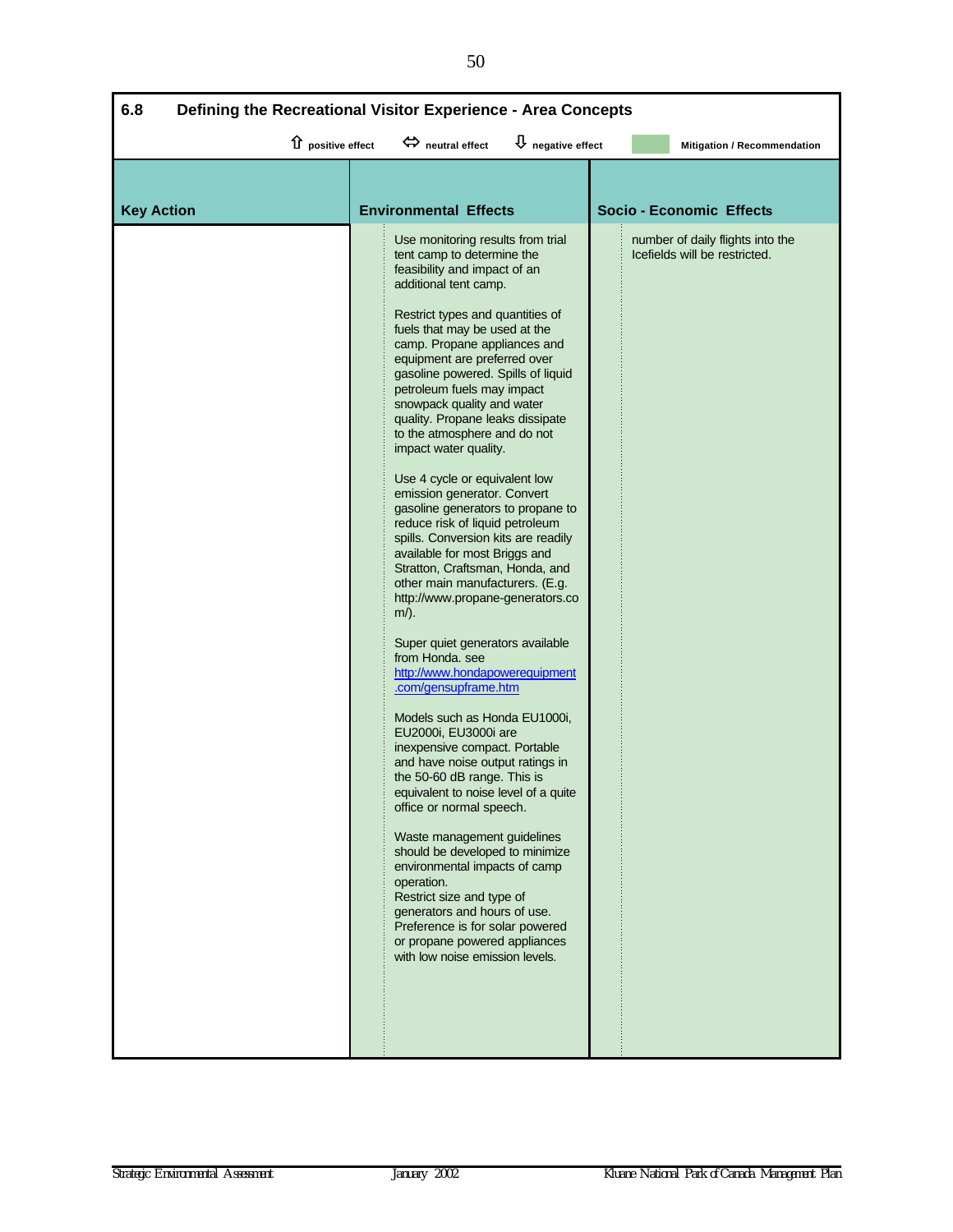| 6.8<br>Defining the Recreational Visitor Experience - Area Concepts |                                                                                                                                                                                                                                                                                                     |                              |                                                                                                                                                                                            |  |  |
|---------------------------------------------------------------------|-----------------------------------------------------------------------------------------------------------------------------------------------------------------------------------------------------------------------------------------------------------------------------------------------------|------------------------------|--------------------------------------------------------------------------------------------------------------------------------------------------------------------------------------------|--|--|
|                                                                     | $\Leftrightarrow$ neutral effect                                                                                                                                                                                                                                                                    |                              | Mitigation / Recommendation                                                                                                                                                                |  |  |
|                                                                     |                                                                                                                                                                                                                                                                                                     |                              | <b>Socio - Economic Effects</b>                                                                                                                                                            |  |  |
| $\Leftrightarrow$                                                   | Status Quo. No direct impacts<br>anticipated                                                                                                                                                                                                                                                        | ⇧                            | Film industry will better understand<br>aircraft use permissions and<br>restrictions in the Icefields.                                                                                     |  |  |
|                                                                     | Specific mitigation measures will<br>be prescribed for individual<br>proposals. The Parks Canada<br>document Generic Environmental<br><b>Assessment of Aircraft Landings</b><br>in Canadian National Parks and<br>National Historic Sites can be<br>used as the basis for a project<br>specific EA. |                              | No mitigation needed.                                                                                                                                                                      |  |  |
|                                                                     |                                                                                                                                                                                                                                                                                                     |                              |                                                                                                                                                                                            |  |  |
| ⇔                                                                   | No direct impacts anticipated                                                                                                                                                                                                                                                                       | ⇧                            | Potential opportunity for Parks<br>Canada messaging and mandate to<br>be incorporated into program<br>materials. Greater public<br>understanding and support of<br>Kluane NP&R may result. |  |  |
|                                                                     |                                                                                                                                                                                                                                                                                                     |                              | No mitigation needed.                                                                                                                                                                      |  |  |
|                                                                     |                                                                                                                                                                                                                                                                                                     |                              |                                                                                                                                                                                            |  |  |
| ⇩<br>⇩<br>⇩                                                         | Status quo<br>Impacts to wildlife and vegetation<br>while track setting.<br>Noise during snowmobile<br>operation may displace wildlife.<br>Discharge of exhaust and<br>partially combusted hydrocarbons<br>negatively impact air quality and<br>snowpack quality.                                   | ⇧                            | Opportunity for local residents and<br>visitors to experience Kluane NP&R<br>frontcountry using a low impact<br>travel method.                                                             |  |  |
|                                                                     | 1 positive effect                                                                                                                                                                                                                                                                                   | <b>Environmental Effects</b> | $\bigcup$ negative effect                                                                                                                                                                  |  |  |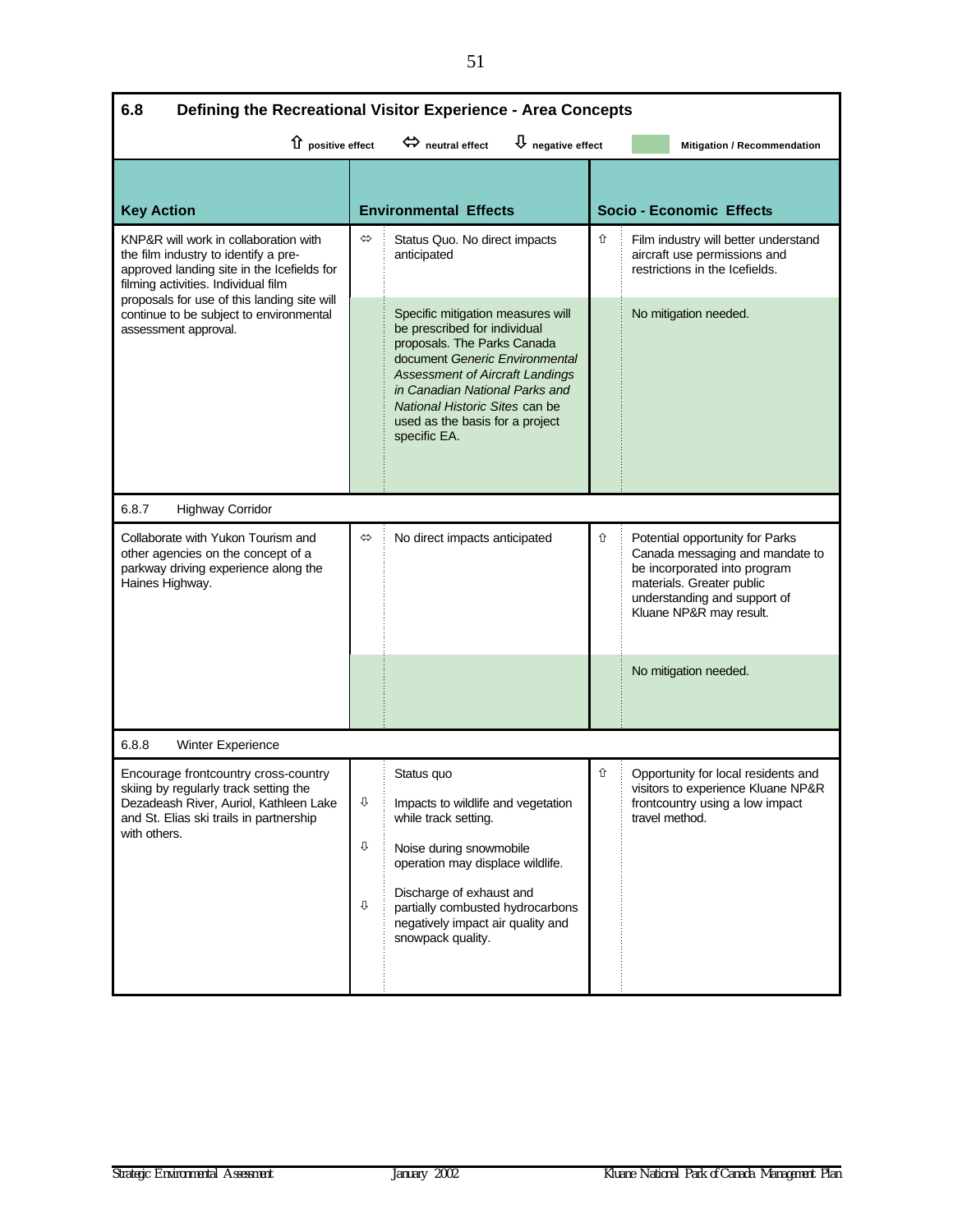| 6.8<br>Defining the Recreational Visitor Experience - Area Concepts |                                                                                                                                                                                                                                                                                                                                                                                                                                                                                                                                                                                                                                                                                    |                              |                                   |                                                                                                              |  |
|---------------------------------------------------------------------|------------------------------------------------------------------------------------------------------------------------------------------------------------------------------------------------------------------------------------------------------------------------------------------------------------------------------------------------------------------------------------------------------------------------------------------------------------------------------------------------------------------------------------------------------------------------------------------------------------------------------------------------------------------------------------|------------------------------|-----------------------------------|--------------------------------------------------------------------------------------------------------------|--|
|                                                                     | $\Leftrightarrow$ neutral effect                                                                                                                                                                                                                                                                                                                                                                                                                                                                                                                                                                                                                                                   |                              |                                   | <b>Mitigation / Recommendation</b>                                                                           |  |
|                                                                     |                                                                                                                                                                                                                                                                                                                                                                                                                                                                                                                                                                                                                                                                                    |                              |                                   |                                                                                                              |  |
|                                                                     |                                                                                                                                                                                                                                                                                                                                                                                                                                                                                                                                                                                                                                                                                    |                              |                                   | <b>Socio - Economic Effects</b>                                                                              |  |
|                                                                     | Restrict track setting to<br>established track rights of way.<br>Operate snowmobiles in<br>controlled manner to reduce<br>opportunities to sudden close<br>encounters with wildlife.<br>Use low emission snowmobiles.<br>Only track set when new snow<br>fall, wind blown snow transfer or<br>track quality requires it.<br>Prohibit snowmobile track setting<br>activities when snow pack<br>conditions are such that impacts<br>to vegetation are likely to occur<br>(i.e. shallow snowpack in early<br>season and shallow or isothermal<br>snowpack in spring)<br>Cross-country skiing is an<br>appropriate activity consistent<br>with Parks Canada policy and<br>legislation. |                              |                                   | No mitigation needed.                                                                                        |  |
| ⇩<br>⇩<br>⇩                                                         | Impacts to wildlife and vegetation<br>while track setting.<br>Noise during snowmobile<br>operation may displace wildlife.<br>Discharge of exhaust and<br>partially combusted hydrocarbons<br>negatively impact air quality and<br>snowpack quality.                                                                                                                                                                                                                                                                                                                                                                                                                                | ⇧                            | travel method.                    | Opportunity for local residents and<br>visitors to experience Kluane NP&R<br>frontcountry using a low impact |  |
|                                                                     | 1 positive effect                                                                                                                                                                                                                                                                                                                                                                                                                                                                                                                                                                                                                                                                  | <b>Environmental Effects</b> | $\overline{\Psi}$ negative effect |                                                                                                              |  |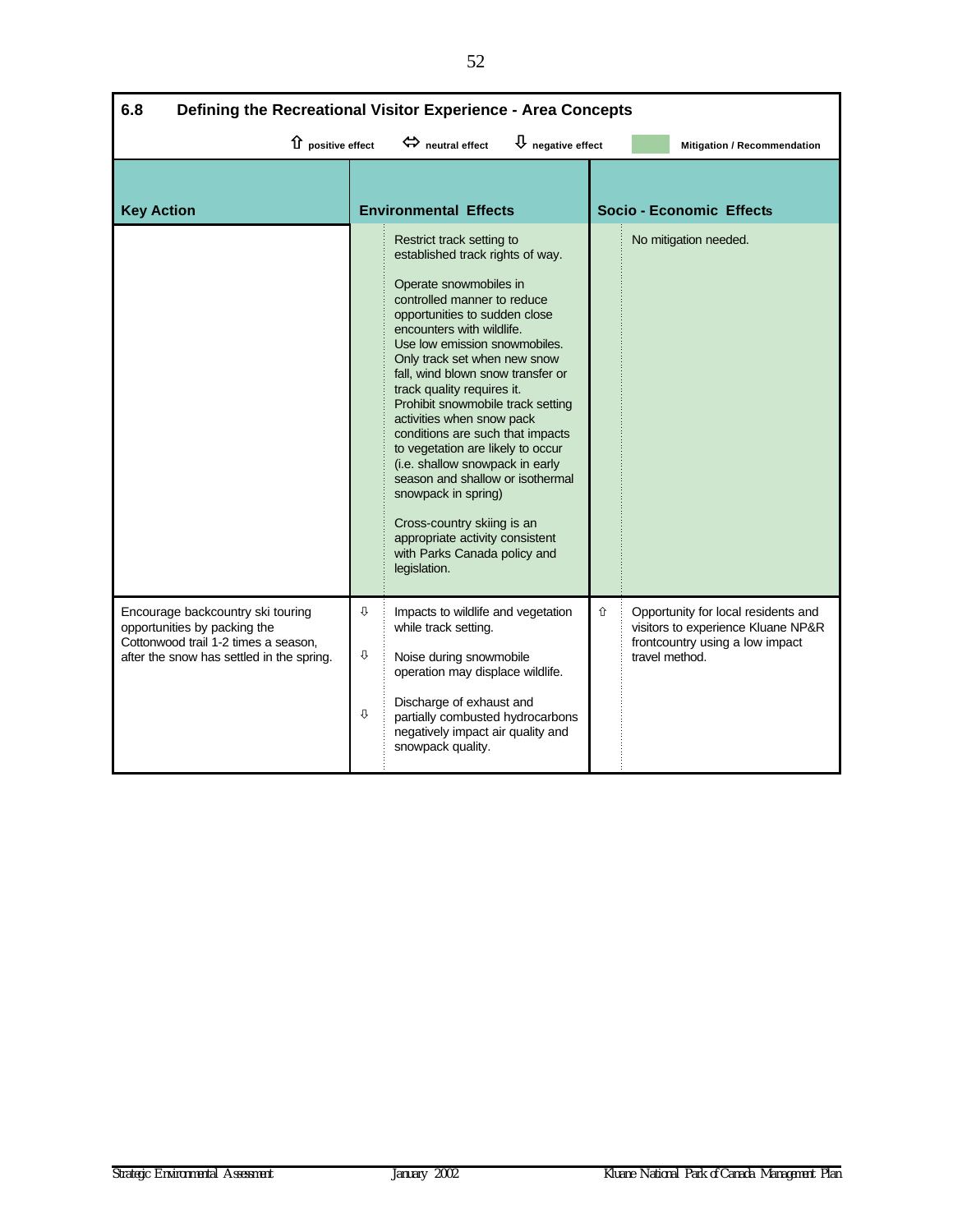| 6.8<br>Defining the Recreational Visitor Experience - Area Concepts |                                                                                                                                                                                                                                                                                                                                                                                                                                                                                                                                                                                                                                                                                    |                                 |  |  |  |
|---------------------------------------------------------------------|------------------------------------------------------------------------------------------------------------------------------------------------------------------------------------------------------------------------------------------------------------------------------------------------------------------------------------------------------------------------------------------------------------------------------------------------------------------------------------------------------------------------------------------------------------------------------------------------------------------------------------------------------------------------------------|---------------------------------|--|--|--|
| $\mathbf{\hat{U}}$ positive effect                                  | $\bigcup$ negative effect<br>$\Leftrightarrow$ neutral effect                                                                                                                                                                                                                                                                                                                                                                                                                                                                                                                                                                                                                      | Mitigation / Recommendation     |  |  |  |
| <b>Key Action</b>                                                   | <b>Environmental Effects</b>                                                                                                                                                                                                                                                                                                                                                                                                                                                                                                                                                                                                                                                       | <b>Socio - Economic Effects</b> |  |  |  |
|                                                                     | Restrict track setting to<br>established track rights of way.<br>Operate snowmobiles in<br>controlled manner to reduce<br>opportunities to sudden close<br>encounters with wildlife.<br>Use low emission snowmobiles.<br>Only track set when new snow<br>fall, wind blown snow transfer or<br>track quality requires it.<br>Prohibit snowmobile track setting<br>activities when snow pack<br>conditions are such that impacts<br>to vegetation are likely to occur<br>(i.e. shallow snowpack in early<br>season and shallow or isothermal<br>snowpack in spring)<br>Cross-country skiing is an<br>appropriate activity consistent<br>with Parks Canada policy and<br>legislation. | No mitigation needed.           |  |  |  |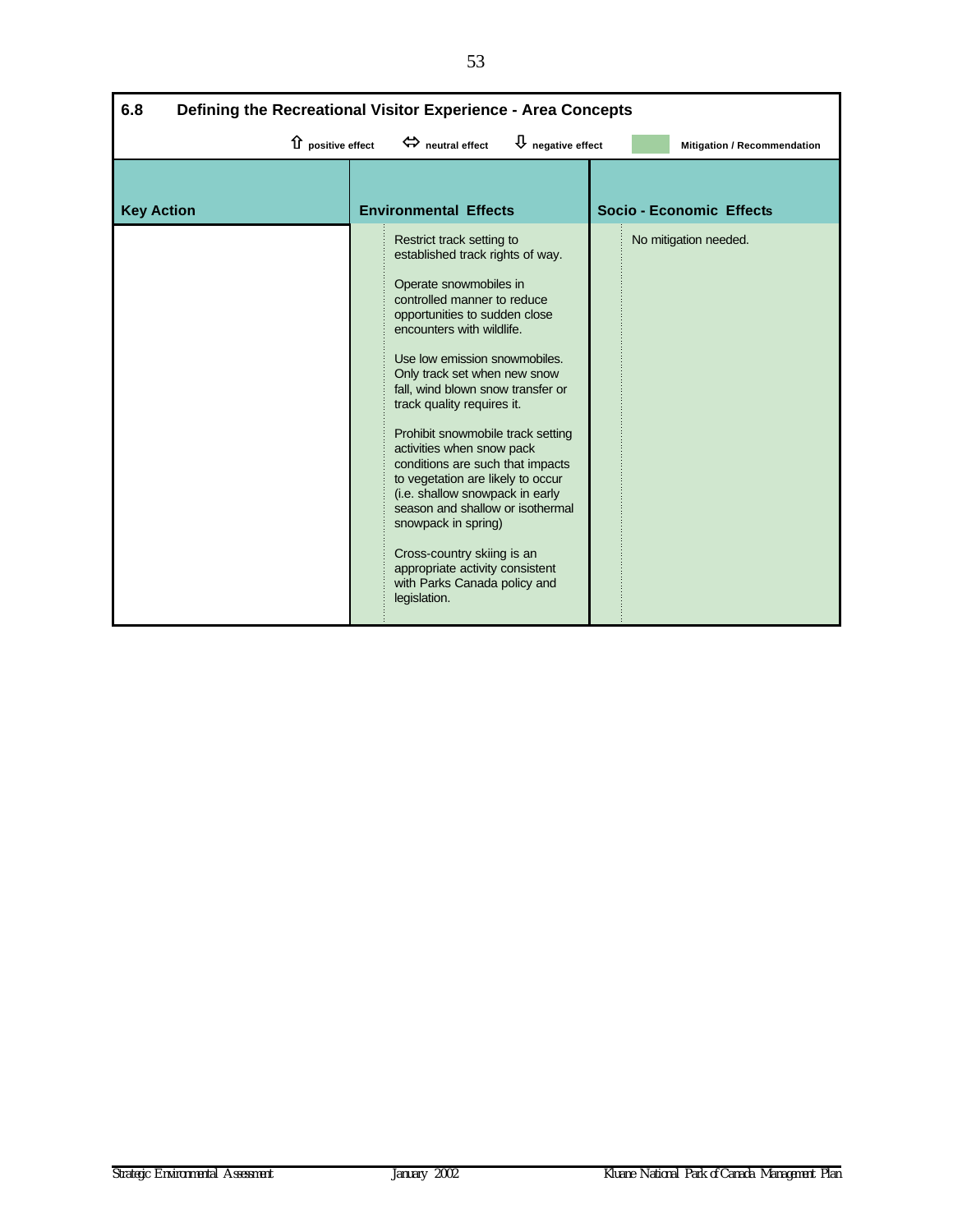| $\overline{\mathsf{U}}$ negative effect<br>$\hat{u}$ positive effect<br>$\Leftrightarrow$ neutral effect<br><b>Mitigation / Recommendation</b><br><b>Key Action</b><br><b>Environmental Effects</b><br><b>Socio - Economic Effects</b><br>⇩<br>⇩<br>Recreational use of snowmobiles in the<br>Snowmobile advocates may object<br>Noise from snow machines and<br>park will not be permitted except along<br>humans may disturb wildlife.<br>to travel restrictions within Kluane<br>the abandoned pipeline corridor and on<br>Behavioral responses such as<br>NP&R. Some long-term residents<br>Kathleen Lake.<br>fleeing have high energetic costs<br>regret loss of unrestricted motorized<br>because of increased effort to<br>access that existed prior to<br>move through winter snowpack.<br>establishment of Kluane NP&R.<br>Wildlife subject to frequent<br>disturbance may be adversely<br>opportunities to experience natural<br>⇧<br>affected as winter energy<br>quiet, solitude and self-propelled<br>reserves are low (high metabolic<br>activities will be available throughout<br>cost for maintaining body<br>the majority of Kluane NP&R.<br>$temperature + low$ availability of<br>nutritional food sources).<br>Excessive levels of disturbance<br>may result in mortality or reduced<br>fecundity.<br>⇩<br>Possibility for collision with<br>ungulates. E.g. Moose<br>congregate near the Auriol trail<br>head in early winter.<br>⇩<br>Use of tracked snow reduces<br>energetic travel costs for<br>ungulates and canid predators<br>active in winter. There is no<br>consensus in the scientific<br>community regarding impacts of<br>increased predator mobility on<br>ungulate prey species.<br>Discharge of partially combusted<br>⇩<br>hydrocarbons. Impacts to air<br>quality, snowpack chemistry, and<br>water quality. Amount of<br>snowmobile use is currently<br>unrestricted so scale of impacts<br>depends on upon magnitude,<br>frequency and duration of<br>snowmobile activity.<br>Ecological and cultural integrity of<br>⇧<br>Kluane NP&R will benefit from<br>prohibition of snowmobiling<br>outside of Kathleen Lake area. | 6.8<br>Defining the Recreational Visitor Experience - Area Concepts |   |                       |  |  |  |  |
|---------------------------------------------------------------------------------------------------------------------------------------------------------------------------------------------------------------------------------------------------------------------------------------------------------------------------------------------------------------------------------------------------------------------------------------------------------------------------------------------------------------------------------------------------------------------------------------------------------------------------------------------------------------------------------------------------------------------------------------------------------------------------------------------------------------------------------------------------------------------------------------------------------------------------------------------------------------------------------------------------------------------------------------------------------------------------------------------------------------------------------------------------------------------------------------------------------------------------------------------------------------------------------------------------------------------------------------------------------------------------------------------------------------------------------------------------------------------------------------------------------------------------------------------------------------------------------------------------------------------------------------------------------------------------------------------------------------------------------------------------------------------------------------------------------------------------------------------------------------------------------------------------------------------------------------------------------------------------------------------------------------------------------------------------------------------------------------------------------------------------------------------------------------------|---------------------------------------------------------------------|---|-----------------------|--|--|--|--|
|                                                                                                                                                                                                                                                                                                                                                                                                                                                                                                                                                                                                                                                                                                                                                                                                                                                                                                                                                                                                                                                                                                                                                                                                                                                                                                                                                                                                                                                                                                                                                                                                                                                                                                                                                                                                                                                                                                                                                                                                                                                                                                                                                                     |                                                                     |   |                       |  |  |  |  |
|                                                                                                                                                                                                                                                                                                                                                                                                                                                                                                                                                                                                                                                                                                                                                                                                                                                                                                                                                                                                                                                                                                                                                                                                                                                                                                                                                                                                                                                                                                                                                                                                                                                                                                                                                                                                                                                                                                                                                                                                                                                                                                                                                                     |                                                                     |   |                       |  |  |  |  |
| components or species of special<br>concern are not active in the<br>winter i.e. grizzly bear, swans.                                                                                                                                                                                                                                                                                                                                                                                                                                                                                                                                                                                                                                                                                                                                                                                                                                                                                                                                                                                                                                                                                                                                                                                                                                                                                                                                                                                                                                                                                                                                                                                                                                                                                                                                                                                                                                                                                                                                                                                                                                                               |                                                                     | ⇧ | Some valued ecosystem |  |  |  |  |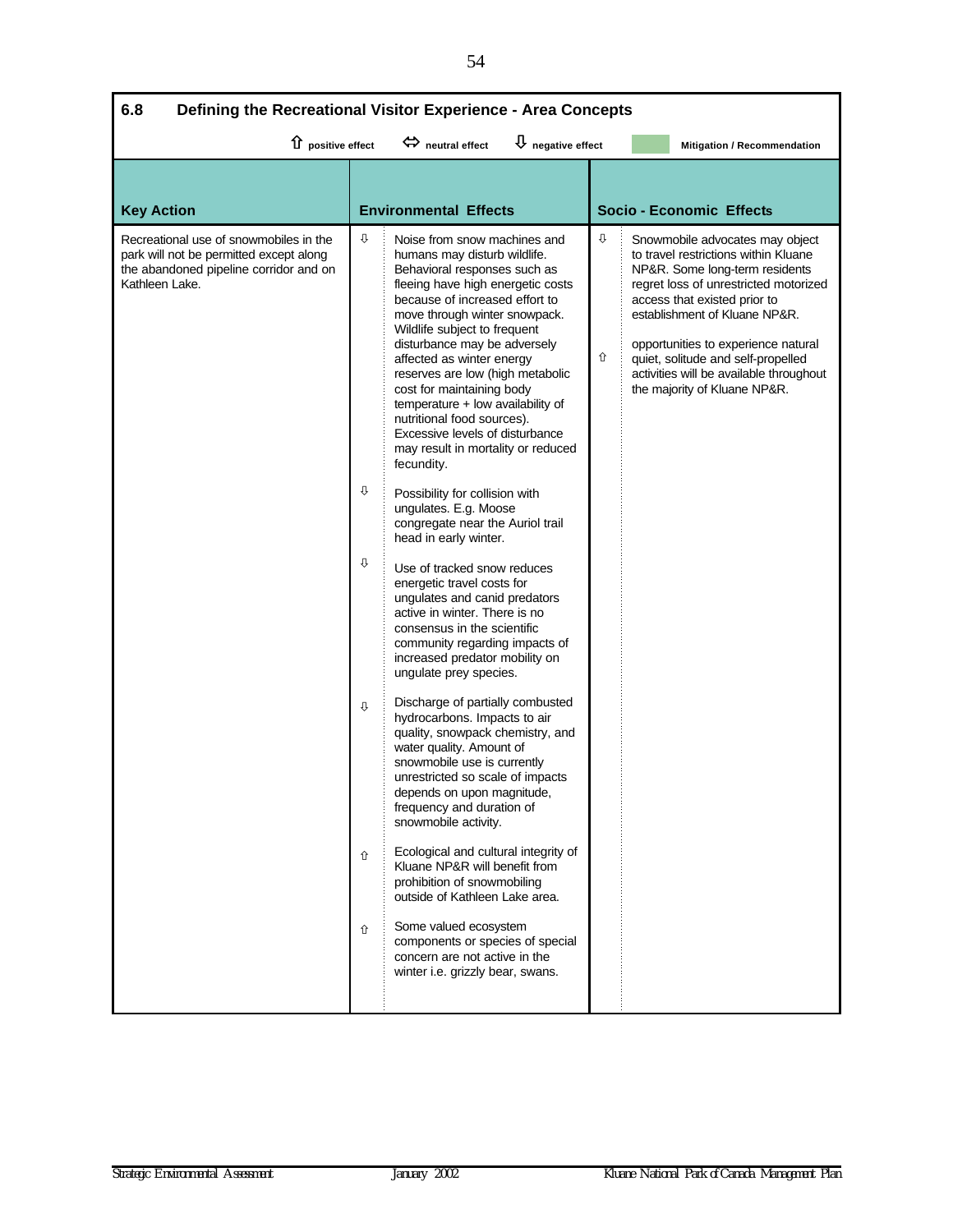| 6.8<br>Defining the Recreational Visitor Experience - Area Concepts |                           |                                                                                                                                                                                                                                                                                                                                                                                                                                                                                                                                                                                                                                                                                                                                                                                                                                                                                                                                                                                                                                                                                                                                                                                                                                                                                                                                                                                                                                                                                                                                                                                                   |                                   |  |                                 |
|---------------------------------------------------------------------|---------------------------|---------------------------------------------------------------------------------------------------------------------------------------------------------------------------------------------------------------------------------------------------------------------------------------------------------------------------------------------------------------------------------------------------------------------------------------------------------------------------------------------------------------------------------------------------------------------------------------------------------------------------------------------------------------------------------------------------------------------------------------------------------------------------------------------------------------------------------------------------------------------------------------------------------------------------------------------------------------------------------------------------------------------------------------------------------------------------------------------------------------------------------------------------------------------------------------------------------------------------------------------------------------------------------------------------------------------------------------------------------------------------------------------------------------------------------------------------------------------------------------------------------------------------------------------------------------------------------------------------|-----------------------------------|--|---------------------------------|
|                                                                     | $\hat{u}$ positive effect | heutral effect                                                                                                                                                                                                                                                                                                                                                                                                                                                                                                                                                                                                                                                                                                                                                                                                                                                                                                                                                                                                                                                                                                                                                                                                                                                                                                                                                                                                                                                                                                                                                                                    | $\overline{\psi}$ negative effect |  | Mitigation / Recommendation     |
| <b>Key Action</b>                                                   |                           | <b>Environmental Effects</b>                                                                                                                                                                                                                                                                                                                                                                                                                                                                                                                                                                                                                                                                                                                                                                                                                                                                                                                                                                                                                                                                                                                                                                                                                                                                                                                                                                                                                                                                                                                                                                      |                                   |  | <b>Socio - Economic Effects</b> |
|                                                                     |                           | Kathleen Lake is a Zone 4<br>(Outdoor Recreation) area. Use<br>of motorized vehicles is permitted<br>in zone 4 areas.<br>Winter creel surveys of Kathleen<br>Lake recreational fishery should<br>be conducted to determine<br>fishing pressure, fishing success,<br>and catch composition. Results<br>can be used to refine<br>management of the fishery as<br>required. Encourage use of 4<br>stroke low emission ice augers or<br>hand augers for ice fishing<br>activities.<br>Provide pre-trip and trailhead<br>information regarding low impact<br>snowmobile techniques (e.g avoid<br>excessive idling; tune engine<br>regularly).<br>prohibit snowmobile use when<br>shallow snowpack makes<br>vegetation vulnerable to<br>mechanical damage from<br>snowmobile passage.<br>Recreational management<br>techniques (quotas, specified<br>routes) may need to be<br>implemented in future if use levels<br>increase significantly or<br>monitoring indicates resource<br>impairment is occurring.<br>Use of 4 stroke low emission or<br>equivalent snow machines should<br>be encouraged. Alternatively<br>ethanol blend fuel and low<br>emission lubricants can be used.<br>Securing convenient access to<br>ethanol blend fuel may be<br>problematic.<br>Snowmobiling activities will likely<br>not trigger the CEAA or<br>successor environmental<br>assessment legislation.<br>Preparation of a non-CEAA EA<br>would document likely impacts of<br>this activity, means to avoid or<br>lessen impacts, and would fulfill<br>Parks Canada's policy obligation<br>for exemplary use of EA. |                                   |  | No mitigation needed.           |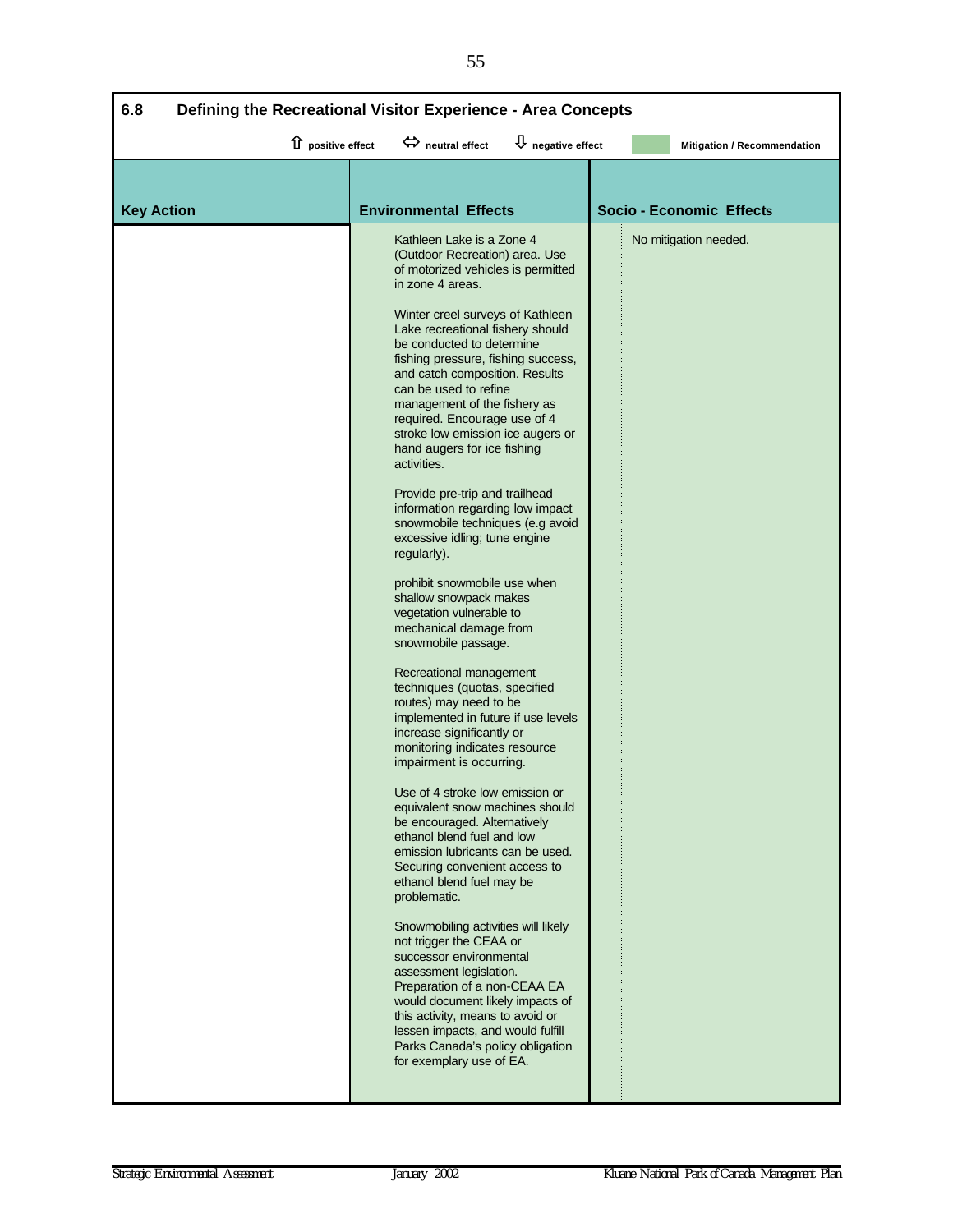| 6.8<br>Defining the Recreational Visitor Experience - Area Concepts                                         |                                                                                                                                                                                        |                                                                                                                                                                                                                                                                                                                                                                                                                                                                                                                                                                                                                                                   |  |  |  |  |
|-------------------------------------------------------------------------------------------------------------|----------------------------------------------------------------------------------------------------------------------------------------------------------------------------------------|---------------------------------------------------------------------------------------------------------------------------------------------------------------------------------------------------------------------------------------------------------------------------------------------------------------------------------------------------------------------------------------------------------------------------------------------------------------------------------------------------------------------------------------------------------------------------------------------------------------------------------------------------|--|--|--|--|
| $\hat{u}$ positive effect                                                                                   | $\bigcup$ negative effect<br>$\Leftrightarrow$ neutral effect                                                                                                                          | Mitigation / Recommendation                                                                                                                                                                                                                                                                                                                                                                                                                                                                                                                                                                                                                       |  |  |  |  |
| <b>Key Action</b>                                                                                           | <b>Environmental Effects</b>                                                                                                                                                           | <b>Socio - Economic Effects</b>                                                                                                                                                                                                                                                                                                                                                                                                                                                                                                                                                                                                                   |  |  |  |  |
| One to two park-sanctioned snowmobile<br>trips may be held annually, targeted to<br>the region's residents. | See key action immediately<br>preceding this one.<br>Management plan does not<br>specify snowmobile routes or<br>destinations but restrict number<br>of events to one or two annually. | ⇧<br>Opportunity for local residents to<br>experience portions of Kluane<br>NP&R by snowmobile as was done<br>prior to park establishment. Some<br>long-term residents regret loss of<br>unrestricted motorized access that<br>existed prior to establishment of<br>Kluane NP&R.<br>Participants are likely to gain<br>⇧<br>increased knowledge and<br>understanding of management<br>issues affecting Kluane NP&R.<br>Increased understanding and<br>support from local residents for<br>management of the site may result.<br>Some Parks Canada staff and<br>⇩<br>stakeholders may object to<br>snowmobile use occurring within<br>Kluane NP&R. |  |  |  |  |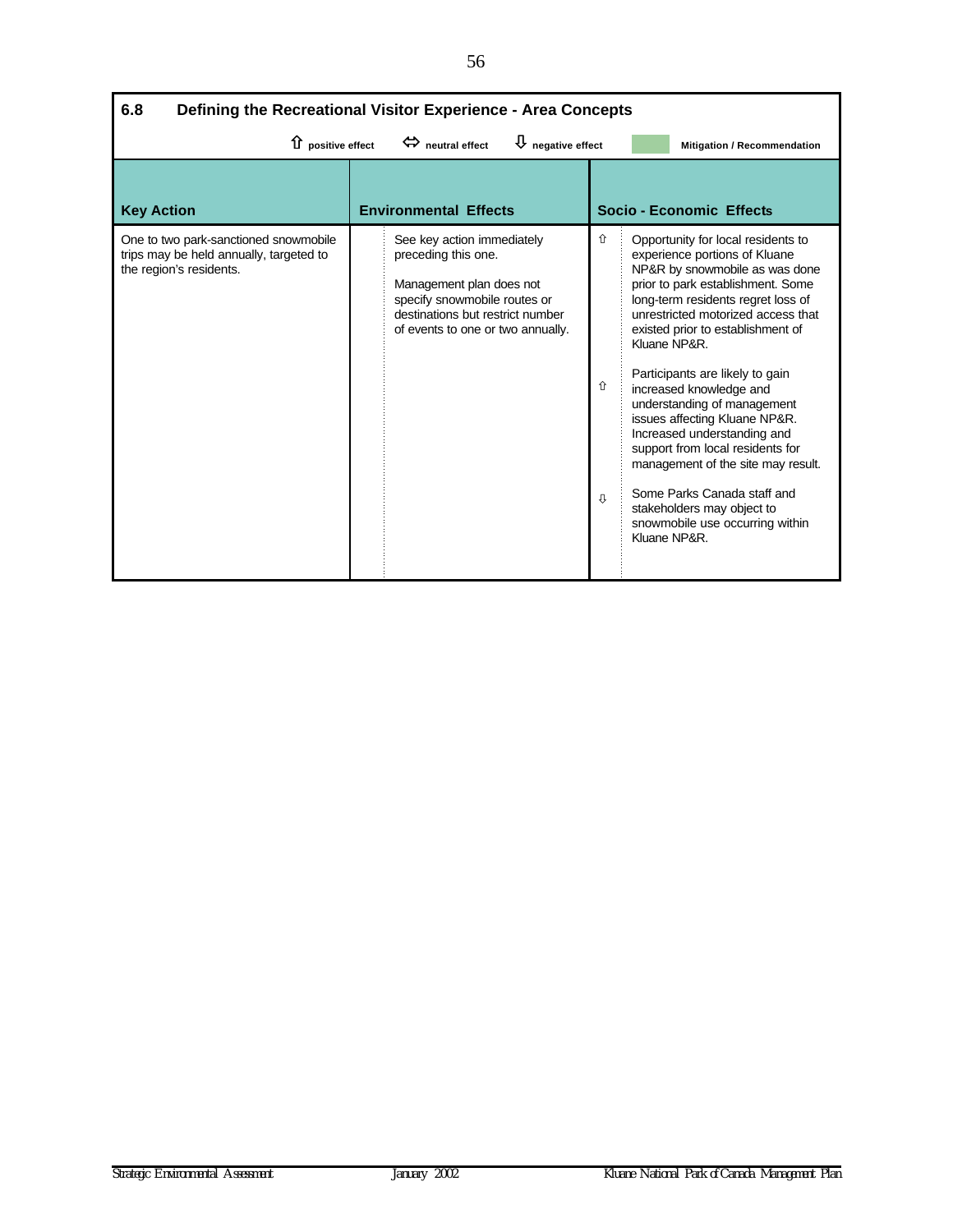| 6.8<br>Defining the Recreational Visitor Experience - Area Concepts |                                                                                                                                                                                                                                                                                                                                                                                                                                                                                                                                                                                                                                                                                                                                                                                                                                                                                                                                                                                                                                                                                                                                                                                                                                                                                                                                                                                                                                                                                                                                                                                                                                                                                                                                                                                                                                                                                                                                                                                                                             |                                   |  |                                                                                                                                                  |  |  |
|---------------------------------------------------------------------|-----------------------------------------------------------------------------------------------------------------------------------------------------------------------------------------------------------------------------------------------------------------------------------------------------------------------------------------------------------------------------------------------------------------------------------------------------------------------------------------------------------------------------------------------------------------------------------------------------------------------------------------------------------------------------------------------------------------------------------------------------------------------------------------------------------------------------------------------------------------------------------------------------------------------------------------------------------------------------------------------------------------------------------------------------------------------------------------------------------------------------------------------------------------------------------------------------------------------------------------------------------------------------------------------------------------------------------------------------------------------------------------------------------------------------------------------------------------------------------------------------------------------------------------------------------------------------------------------------------------------------------------------------------------------------------------------------------------------------------------------------------------------------------------------------------------------------------------------------------------------------------------------------------------------------------------------------------------------------------------------------------------------------|-----------------------------------|--|--------------------------------------------------------------------------------------------------------------------------------------------------|--|--|
| $\hat{u}$ positive effect                                           | $\Leftrightarrow$ neutral effect                                                                                                                                                                                                                                                                                                                                                                                                                                                                                                                                                                                                                                                                                                                                                                                                                                                                                                                                                                                                                                                                                                                                                                                                                                                                                                                                                                                                                                                                                                                                                                                                                                                                                                                                                                                                                                                                                                                                                                                            | $\overline{\psi}$ negative effect |  | Mitigation / Recommendation                                                                                                                      |  |  |
|                                                                     |                                                                                                                                                                                                                                                                                                                                                                                                                                                                                                                                                                                                                                                                                                                                                                                                                                                                                                                                                                                                                                                                                                                                                                                                                                                                                                                                                                                                                                                                                                                                                                                                                                                                                                                                                                                                                                                                                                                                                                                                                             |                                   |  |                                                                                                                                                  |  |  |
| <b>Key Action</b>                                                   | <b>Environmental Effects</b><br>Parks Canada Guiding Principles<br>and Operational Policies doesn't<br>explicitly deal with snowmobile<br>use in national parks. Section 2.2<br>of National Parks Policy states<br>motorized access and circulation<br>will not be permitted in Zone 1<br>(Special Preservation) or Zone 2<br>(Wilderness) areas of national<br>parks. Controlled motorized<br>access is permitted in Zone 3<br>(Natural Environment) areas. The<br>vast majority of Kluane NP&R is<br>Zone 1 and Zone 2. The Zone 2<br>areas are expected to become<br>legislated wilderness areas<br>pursuant to the National Parks<br><b>Wilderness Area Declaration</b><br>Regulations within a year of park<br>management plan approval.<br>Parks Canada Management<br>Directive 4.6.10 Oversnow<br>Vehicles gives additional<br>direction on snowmobile use in<br>national parks. It states oversnow<br>vehicle use is a marginally<br>compatible activity that is<br>inappropriate on most areas of<br>national parks due to mechanical<br>noise that disturbs other park<br>visitors, and impacts to fauna and<br>flora.<br>Parks Canada legislation does<br>deal explicitly will snowmobile use<br>in national parks. Section 41 of<br>the National Parks Highway<br>Traffic Regulations specifies: "No<br>person shall operate an over-<br>snow vehicle in a park unless he<br>has the written permission of the<br>superintendent; the over-snow<br>vehicle is licensed, registered<br>and equipped as required by the<br>laws of the province in which the<br>park is situated; he operates it in<br>accordance with such conditions<br>and in such areas as the<br>superintendent may specify"<br>The environmental impacts of<br>these events will be assessed<br>prior to Parks Canada deciding<br>on a course of action. The Parks<br>Canada document Generic<br><b>Assessment of Over Snow</b><br><b>Vehicles in Canadian National</b><br>Parks can be used as the basis<br>for the detailed environmental |                                   |  | <b>Socio - Economic Effects</b><br>Appropriate mitigation measures will<br>be developed during the non-CEAA<br>environmental assessment process. |  |  |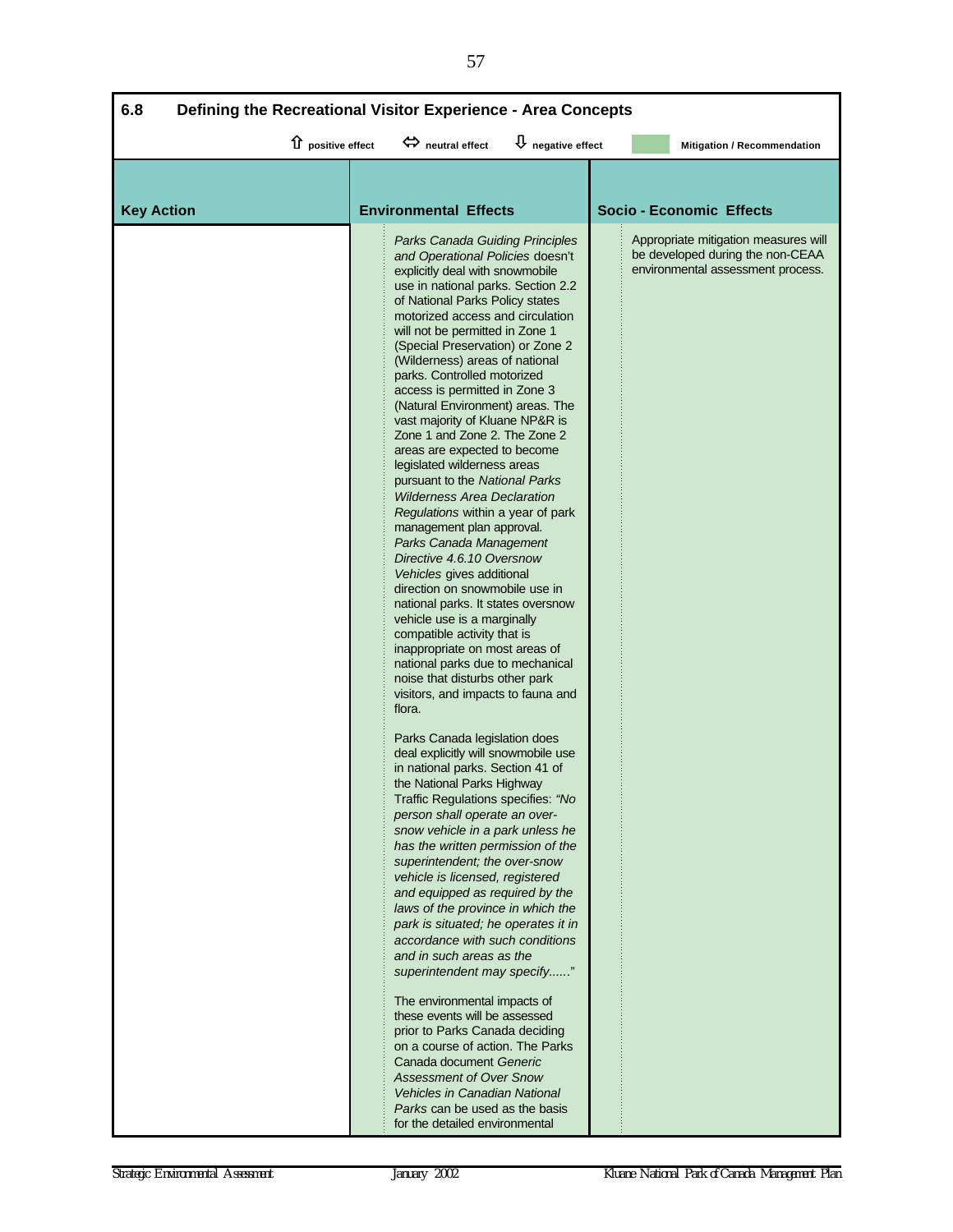| 6.8<br>Defining the Recreational Visitor Experience - Area Concepts                                                                                 |        |                                                                                                                                                                                                                                                                                |                                 |                                                                                                                                                                                                                                                                             |  |  |
|-----------------------------------------------------------------------------------------------------------------------------------------------------|--------|--------------------------------------------------------------------------------------------------------------------------------------------------------------------------------------------------------------------------------------------------------------------------------|---------------------------------|-----------------------------------------------------------------------------------------------------------------------------------------------------------------------------------------------------------------------------------------------------------------------------|--|--|
| $\overline{\Psi}$ negative effect<br>$\hat{u}$ positive effect<br>$\Leftrightarrow$ neutral effect<br>Mitigation / Recommendation                   |        |                                                                                                                                                                                                                                                                                |                                 |                                                                                                                                                                                                                                                                             |  |  |
| <b>Key Action</b>                                                                                                                                   |        | <b>Environmental Effects</b>                                                                                                                                                                                                                                                   | <b>Socio - Economic Effects</b> |                                                                                                                                                                                                                                                                             |  |  |
| Subject to demand, the interest of<br>potential partners and environmental<br>assessments, seasonal tent camps for<br>winter use may be introduced. |        | Management plan does not<br>specify facilities or types of use<br>(day, overnight, multi-day) at<br>seasonal tent camps.                                                                                                                                                       |                                 |                                                                                                                                                                                                                                                                             |  |  |
|                                                                                                                                                     |        | Impacts of seasonal tent camps<br>will be determined during an<br>environmental assessment review.<br>Results will be documented in a<br>screening report and considered<br>before Parks Canada decides on<br>a course of action to approve, not<br>approve, these activities. |                                 |                                                                                                                                                                                                                                                                             |  |  |
| Develop guidelines for dogsled use, in<br>cooperation with guides.                                                                                  | ⊕      | Untethered dogs may chase or<br>harass ungulates and other                                                                                                                                                                                                                     | ⇧                               | Traditional winter activity in northern<br>latitudes.                                                                                                                                                                                                                       |  |  |
|                                                                                                                                                     |        | wildlife.                                                                                                                                                                                                                                                                      | ⇧                               | Positive economic opportunity for                                                                                                                                                                                                                                           |  |  |
| ⇩                                                                                                                                                   |        | Camping impacts such as waste<br>water disposal, solid waste, and                                                                                                                                                                                                              |                                 | dogsled guides.                                                                                                                                                                                                                                                             |  |  |
|                                                                                                                                                     |        | human waste disposal, dog feces,<br>fuel spills                                                                                                                                                                                                                                | ⇩                               | Conflicts with other users such as<br>skiers where both activities occur.                                                                                                                                                                                                   |  |  |
|                                                                                                                                                     | ⇩<br>Û | Giardia cysts in canine fecal<br>material can contaminate the<br>environment, surface waters, and<br>infect other animals or people.<br>Tethered dogs may girdle and kill<br>trees.                                                                                            | ⇩                               | Mushers may encounter<br>breakdowns, avalanches, thin ice or<br>other natural conditions in remote<br>location which necessitate rescue<br>from Parks Canada staff. Rescue<br>operations can be hazardous and<br>financially costly for Parks Canada<br>staff and managers. |  |  |
|                                                                                                                                                     |        |                                                                                                                                                                                                                                                                                | ⇩                               | Spread of infectious diseases such<br>as Giardia from dogs to humans.                                                                                                                                                                                                       |  |  |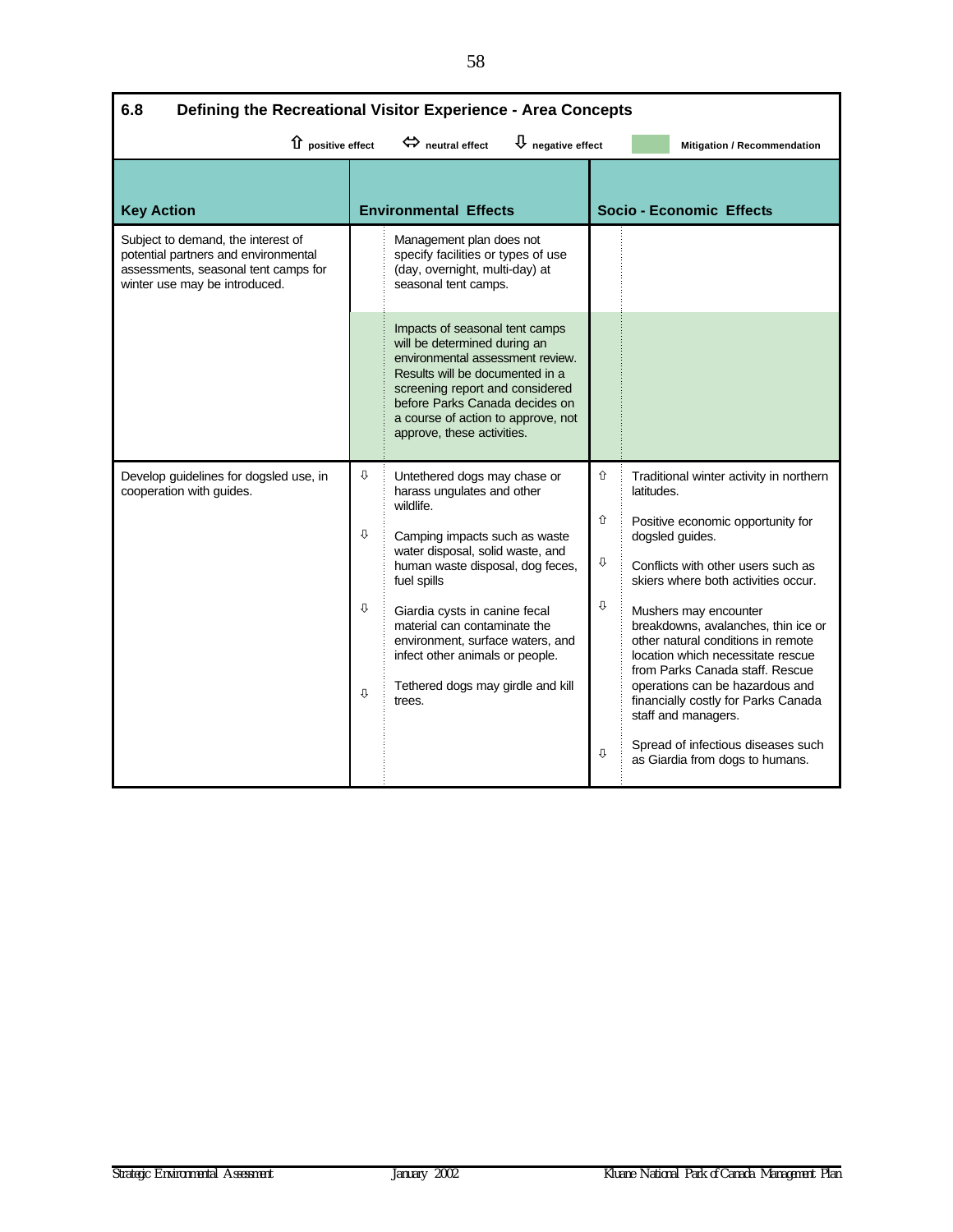| 6.8<br>Defining the Recreational Visitor Experience - Area Concepts                                                                                                                                    |                                                                                                                                 |                                                                                                                                                                                                                                                                                                                                                                                                                                                                                                                                                                                                                                                                                                                                                                                                                                                                                         |             |                                                                                                                                                                                                                                                                                                                                                                                                                                                 |  |  |
|--------------------------------------------------------------------------------------------------------------------------------------------------------------------------------------------------------|---------------------------------------------------------------------------------------------------------------------------------|-----------------------------------------------------------------------------------------------------------------------------------------------------------------------------------------------------------------------------------------------------------------------------------------------------------------------------------------------------------------------------------------------------------------------------------------------------------------------------------------------------------------------------------------------------------------------------------------------------------------------------------------------------------------------------------------------------------------------------------------------------------------------------------------------------------------------------------------------------------------------------------------|-------------|-------------------------------------------------------------------------------------------------------------------------------------------------------------------------------------------------------------------------------------------------------------------------------------------------------------------------------------------------------------------------------------------------------------------------------------------------|--|--|
|                                                                                                                                                                                                        | $\overline{\mathsf{U}}$ negative effect<br>1 positive effect<br>$\Leftrightarrow$ neutral effect<br>Mitigation / Recommendation |                                                                                                                                                                                                                                                                                                                                                                                                                                                                                                                                                                                                                                                                                                                                                                                                                                                                                         |             |                                                                                                                                                                                                                                                                                                                                                                                                                                                 |  |  |
| <b>Key Action</b>                                                                                                                                                                                      |                                                                                                                                 | <b>Environmental Effects</b>                                                                                                                                                                                                                                                                                                                                                                                                                                                                                                                                                                                                                                                                                                                                                                                                                                                            |             | <b>Socio - Economic Effects</b>                                                                                                                                                                                                                                                                                                                                                                                                                 |  |  |
|                                                                                                                                                                                                        |                                                                                                                                 | <b>Wilderness Use Guidelines for</b><br>Dog Sledding in Kluane National<br>Park outlines mandatory<br>requirements that must be met by<br>sled teams wishing to visit the<br>park. Persons or companies<br>intending to operate dogsled<br>businesses in Kluane NP&R will<br>be required to apply for an<br>offensive.<br>receive a business licence<br>authorised by the Superintendent<br>prior to undertaking these<br>activities. Issuance of a licence<br>triggers the CEAA (Section 13.1)<br>Inclusion List Regulations). An<br>environmental assessment of<br>these activities must be<br>conducted and the results<br>documented in a screening<br>report. The impacts of proposed<br>activities and appropriate<br>mitigation measures will be<br>detailed at that time. The Kluane<br>NP&R website suggests tethering<br>dogs a minimum of 100 metres<br>from any water body. |             | Dog sledding is not permitted on<br>groomed cross-country ski trails.<br>Potential exists for conflicts between<br>backcountry ski tourers and<br>mushers while on the trail or when<br>camping at the same place and<br>time. Dogs frequently leave scat on<br>the trail which most skiers find<br>Before dogs are permitted to enter<br>the park, mushers must show proof<br>their team has up to date<br>vaccinations and is in good health. |  |  |
| 6.8.10<br>Air Access                                                                                                                                                                                   |                                                                                                                                 |                                                                                                                                                                                                                                                                                                                                                                                                                                                                                                                                                                                                                                                                                                                                                                                                                                                                                         |             |                                                                                                                                                                                                                                                                                                                                                                                                                                                 |  |  |
| Day use aircraft landings outside the<br>Icefields will not be permitted.                                                                                                                              | ⇧                                                                                                                               | This restriction will positively<br>effect ecological integrity within<br>Kluane NP&R.                                                                                                                                                                                                                                                                                                                                                                                                                                                                                                                                                                                                                                                                                                                                                                                                  | 仚<br>⇩<br>⇩ | Greater opportunity to experience<br>solitude in backcountry wilderness<br>areas outside of the Icefields.<br>Lost opportunity cost for aircraft<br>companies to provide day use<br>service outside of the Icefields.<br>Lost opportunity for persons lacking<br>the skills, desire or mobility to visit<br>theses areas of the park under their<br>own power.                                                                                  |  |  |
|                                                                                                                                                                                                        |                                                                                                                                 | No mitigation needed.                                                                                                                                                                                                                                                                                                                                                                                                                                                                                                                                                                                                                                                                                                                                                                                                                                                                   |             | No mitigation needed.                                                                                                                                                                                                                                                                                                                                                                                                                           |  |  |
| Parks Canada will work in collaboration<br>with aircraft operators to develop an<br>aircraft operator code of ethics that<br>aims to protect Kluane's ecological<br>integrity and visitor experiences. | ⇧<br>⇧                                                                                                                          | Reduced potential for wildlife<br>harassment from aircraft flights.<br>Improved level of environmental<br>management in aircraft<br>operations.                                                                                                                                                                                                                                                                                                                                                                                                                                                                                                                                                                                                                                                                                                                                         | ⇧           | Quality visitor experiences for those<br>seeking wilderness and solitude are<br>maintained.                                                                                                                                                                                                                                                                                                                                                     |  |  |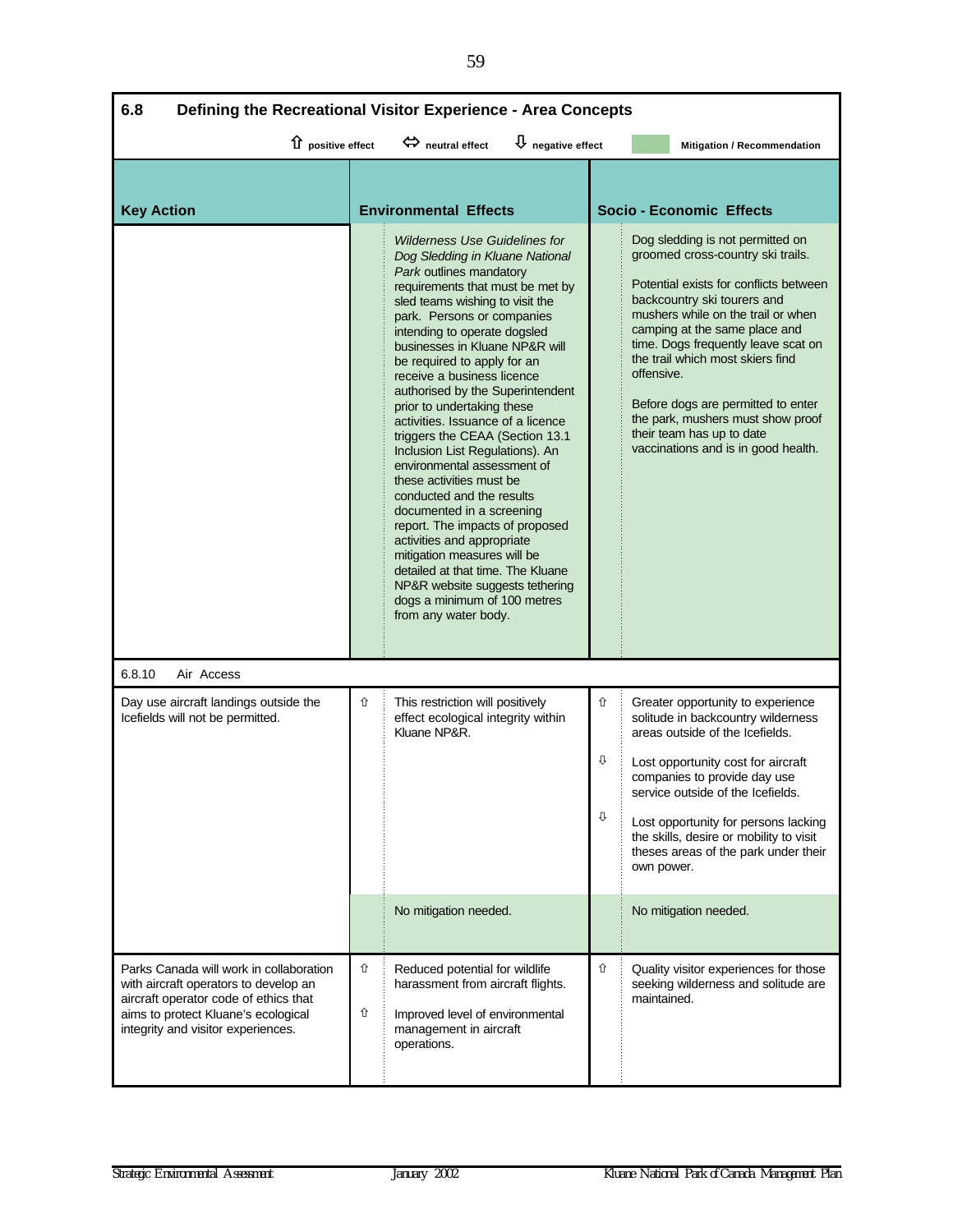| 6.8<br>Defining the Recreational Visitor Experience - Area Concepts                                              |        |                                                                                                                                                                                                                                                                                                                                                                                                  |   |               |                                                                     |
|------------------------------------------------------------------------------------------------------------------|--------|--------------------------------------------------------------------------------------------------------------------------------------------------------------------------------------------------------------------------------------------------------------------------------------------------------------------------------------------------------------------------------------------------|---|---------------|---------------------------------------------------------------------|
| $\hat{u}$ positive effect                                                                                        |        | $\overline{\psi}$ negative effect<br>$\Leftrightarrow$ neutral effect                                                                                                                                                                                                                                                                                                                            |   |               | Mitigation / Recommendation                                         |
| <b>Key Action</b>                                                                                                |        | <b>Environmental Effects</b>                                                                                                                                                                                                                                                                                                                                                                     |   |               | <b>Socio - Economic Effects</b>                                     |
|                                                                                                                  |        | Environmental management<br>considerations are in place to<br>minimize the direct impacts of<br>aircraft operations on Kluane<br>NP&R. All fueling is to be<br>completed outside of the park<br>except for operational purposes.<br>Park fuel caches are located in<br>the Icefields or adjacent to the<br>highway to minimize impacts to<br>sensitive resource such as the<br>green belt zones. |   |               | No mitigation needed.                                               |
| 6.8.11<br>Visitor Use and Impact Monitoring                                                                      |        |                                                                                                                                                                                                                                                                                                                                                                                                  |   |               |                                                                     |
| Continue visitor use and impact<br>monitoring and research on the current<br>five year repetitive cycle program. | ⇔<br>⇧ | No direct impacts anticipated.<br>Impact monitoring will identify<br>status and trend of visitor use<br>levels, visitor use impacts, and<br>resource condition. Monitoring<br>results can be used to refine<br>management approaches.<br>Use of monitoring data has<br>potential to avoid significant<br>resource impairment.                                                                    | ⇧ | satisfaction. | Use of monitoring data has potential<br>to enable continued visitor |
|                                                                                                                  |        | Existing visitor use management<br>techniques in Kluane NP&R use<br>an Adaptive Management<br>approach. Results to date<br>indicate success. Continued<br>refinement and use of these tools<br>is recommended.                                                                                                                                                                                   |   |               | No mitigation needed.                                               |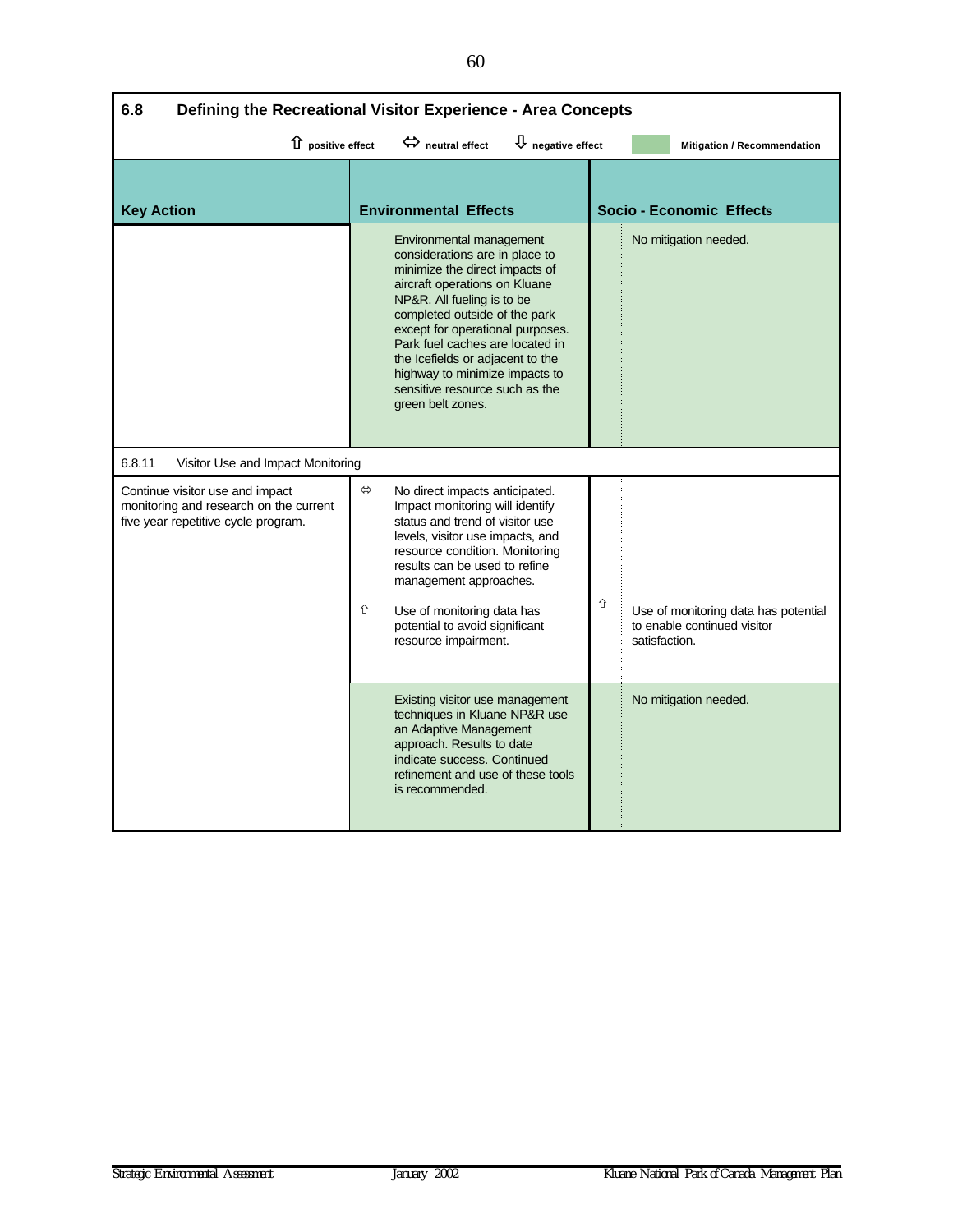| 6.10<br><b>Public Safety and Law Enforcement</b> |                                                                                                                                                                                                                                                                                                                                                                       |                                  |                                                                                                                                                                                                                                                                                                                                                                                                                                                                                                |  |  |
|--------------------------------------------------|-----------------------------------------------------------------------------------------------------------------------------------------------------------------------------------------------------------------------------------------------------------------------------------------------------------------------------------------------------------------------|----------------------------------|------------------------------------------------------------------------------------------------------------------------------------------------------------------------------------------------------------------------------------------------------------------------------------------------------------------------------------------------------------------------------------------------------------------------------------------------------------------------------------------------|--|--|
| 1 positive effect                                |                                                                                                                                                                                                                                                                                                                                                                       |                                  | Mitigation / Recommendation                                                                                                                                                                                                                                                                                                                                                                                                                                                                    |  |  |
| <b>Environmental Effects</b>                     |                                                                                                                                                                                                                                                                                                                                                                       |                                  | <b>Socio - Economic Effects</b>                                                                                                                                                                                                                                                                                                                                                                                                                                                                |  |  |
| ⇔                                                | No direct impacts anticipated.<br>Information displays at trailheads<br>and other locations may need to<br>be altered to incorporate public<br>safety and law enforcement<br>message content. Scope of work<br>is likely to be restricted to<br>replacement of message boards.<br>Impacts of this type of work are<br>predicable, well known and easily<br>mitigated. | ⇧                                | Increased public awareness of<br>risks, hazards, necessary skills, and<br>appropriate conduct while visiting<br>Kluane NP&R. Increased compliant<br>behaviour may result.                                                                                                                                                                                                                                                                                                                      |  |  |
|                                                  |                                                                                                                                                                                                                                                                                                                                                                       |                                  | No mitigation needed.                                                                                                                                                                                                                                                                                                                                                                                                                                                                          |  |  |
| $\Leftrightarrow$                                | No direct impacts anticipated.<br>Status Quo.                                                                                                                                                                                                                                                                                                                         | ⇔                                | No direct impacts anticipated.<br>Status Quo.                                                                                                                                                                                                                                                                                                                                                                                                                                                  |  |  |
|                                                  | No mitigation needed.                                                                                                                                                                                                                                                                                                                                                 |                                  | No mitigation needed.                                                                                                                                                                                                                                                                                                                                                                                                                                                                          |  |  |
| ⇧                                                | Increased ability to detect and<br>stop illegal activities that may<br>damage cultural or natural<br>resources in Kluane NP&R.                                                                                                                                                                                                                                        | ⇧<br>⇧<br>⇧                      | Greater public safety through<br>increased warden knowledge of<br>Kluane NP&R, elevated levels of<br>warden presence to detect incidents<br>requiring action, and better skill<br>levels and competence when<br>undertaking warden duties.<br>Increased opportunity to<br>communicate information on Parks<br>Canada mandate and appropriate<br>low impact behaviour to park<br>visitors.<br>Increased knowledge,<br>professionalism, morale and esprit<br>de corps within the warden service. |  |  |
|                                                  | No mitigation needed.                                                                                                                                                                                                                                                                                                                                                 |                                  | No mitigation needed.                                                                                                                                                                                                                                                                                                                                                                                                                                                                          |  |  |
| ⇔                                                | Status Quo. No direct impacts<br>anticipated.<br>No mitigation needed.                                                                                                                                                                                                                                                                                                | ⇧                                | Provides opportunity for cooperative<br>exchange of training, management<br>programs, and opportunities for joint<br>training and missions. Enhanced<br>working relationships, and effective<br>resource mobilization during critical<br>incidents are expected outcomes.<br>No mitigation needed.                                                                                                                                                                                             |  |  |
|                                                  |                                                                                                                                                                                                                                                                                                                                                                       | $\Leftrightarrow$ neutral effect | $\bigcup$ negative effect                                                                                                                                                                                                                                                                                                                                                                                                                                                                      |  |  |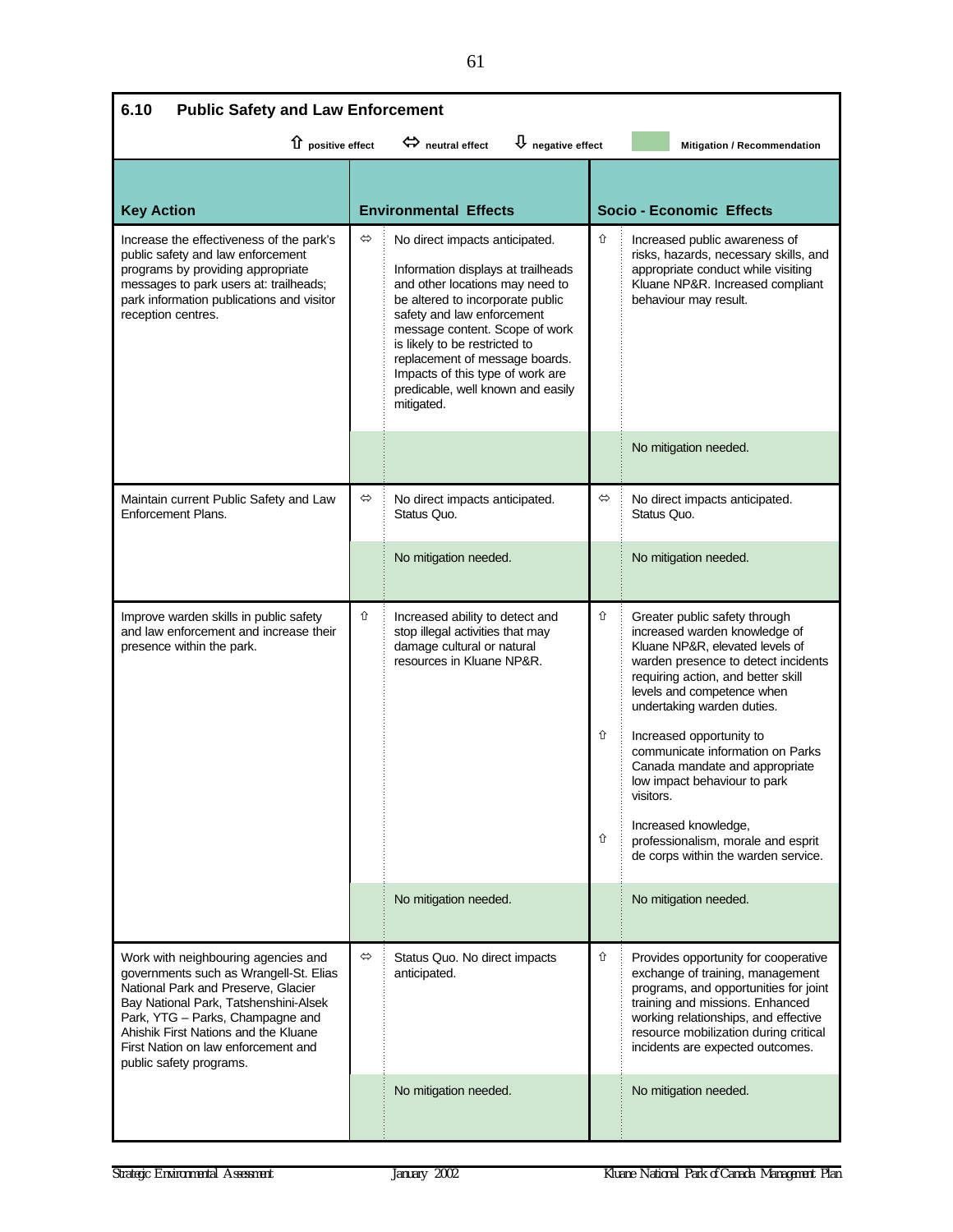| 7.1<br><b>International and National Cooperation</b>                                                                                                                                                                                          |                                                                                      |                                                                                                                                                                                                                                                                                                                                                                                                                                                                                                                                                                                                                                                                                                                                  |                   |                                                                                                                        |  |  |
|-----------------------------------------------------------------------------------------------------------------------------------------------------------------------------------------------------------------------------------------------|--------------------------------------------------------------------------------------|----------------------------------------------------------------------------------------------------------------------------------------------------------------------------------------------------------------------------------------------------------------------------------------------------------------------------------------------------------------------------------------------------------------------------------------------------------------------------------------------------------------------------------------------------------------------------------------------------------------------------------------------------------------------------------------------------------------------------------|-------------------|------------------------------------------------------------------------------------------------------------------------|--|--|
| 1 positive effect                                                                                                                                                                                                                             | $\overline{\mathbf{\mathsf{U}}}$ negative effect<br>$\Leftrightarrow$ neutral effect |                                                                                                                                                                                                                                                                                                                                                                                                                                                                                                                                                                                                                                                                                                                                  |                   | Mitigation / Recommendation                                                                                            |  |  |
| <b>Key Action</b>                                                                                                                                                                                                                             | <b>Environmental Effects</b>                                                         |                                                                                                                                                                                                                                                                                                                                                                                                                                                                                                                                                                                                                                                                                                                                  |                   | <b>Socio - Economic Effects</b>                                                                                        |  |  |
| Use this plan as the management plan<br>for Kluane National Park & Reserve as a<br>World Heritage Site.                                                                                                                                       |                                                                                      | Impacts of specific management<br>plan key actions are provided<br>throughout this table and<br>document.                                                                                                                                                                                                                                                                                                                                                                                                                                                                                                                                                                                                                        |                   | Impacts of specific management<br>plan key actions are provided<br>throughout this table and document.                 |  |  |
|                                                                                                                                                                                                                                               |                                                                                      | Mitigation measures for specific<br>management plan key actions are<br>provided throughout this table and<br>document.                                                                                                                                                                                                                                                                                                                                                                                                                                                                                                                                                                                                           |                   | Mitigation measures for specific<br>management plan key actions are<br>provided throughout this table and<br>document. |  |  |
| Use this plan and the Alsek River<br>Management Guidelines as the<br>management plan for the Alsek River as<br>a Canadian Heritage River.                                                                                                     | ⇔                                                                                    | Status Quo. No direct impacts<br>anticipated.                                                                                                                                                                                                                                                                                                                                                                                                                                                                                                                                                                                                                                                                                    | $\Leftrightarrow$ | Status Quo. No direct impacts<br>anticipated.                                                                          |  |  |
|                                                                                                                                                                                                                                               |                                                                                      | This approach is consistent with<br>Park Canada policy. Section 2.2<br>of Parks Canada Canadian<br>Heritage Rivers System Policy<br>states: "Management plans for<br>national parks or other areas<br>under Parks Canada jurisdiction<br>in which designated Canadian<br>Heritage Rivers are located will<br>be prepared according to the<br>National Parks Policy. These<br>plans will contain specific<br>reference to the management of<br>these rivers according to CHRS<br>objectives, and will be lodged<br>with the Board to fulfill the<br>requirements for designation of<br>rivers to the CHRS."<br>A copy of the Kluane National<br>Park and Reserve of Canada<br>Management Plan should be<br>lodged with the Board. |                   | No mitigation needed.                                                                                                  |  |  |
| Continue to establish and implement<br>management strategies, including the<br>Alsek River Management Guidelines,<br>which protect the natural, cultural and<br>recreational values of the Alsek River<br>(see section on Alsek and Dezadeash | ⇧                                                                                    | Integrity of Alsek River natural<br>and cultural resources is<br>maintained.                                                                                                                                                                                                                                                                                                                                                                                                                                                                                                                                                                                                                                                     | ⇧                 | Recreational values of the Alsek<br>River are maintained.                                                              |  |  |
| Valleys and section on Zone I areas).                                                                                                                                                                                                         |                                                                                      | No mitigation needed.                                                                                                                                                                                                                                                                                                                                                                                                                                                                                                                                                                                                                                                                                                            |                   | No mitigation needed.                                                                                                  |  |  |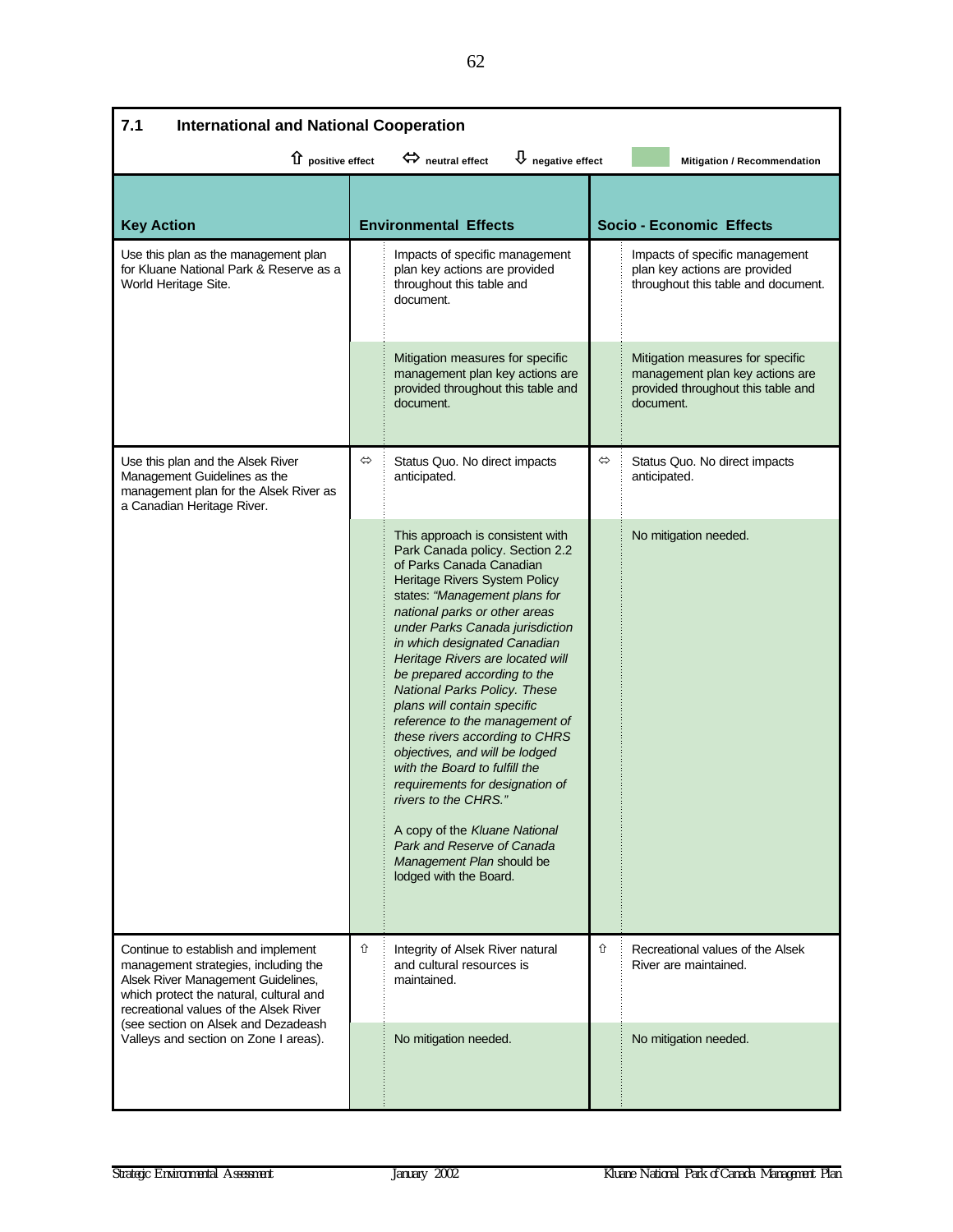| <b>International and National Cooperation</b><br>7.1                                                              |                        |                                                                                                                                                                                                                                                                                                                                                                             |        |                                                                                                                         |  |
|-------------------------------------------------------------------------------------------------------------------|------------------------|-----------------------------------------------------------------------------------------------------------------------------------------------------------------------------------------------------------------------------------------------------------------------------------------------------------------------------------------------------------------------------|--------|-------------------------------------------------------------------------------------------------------------------------|--|
| $\bigcup$ negative effect<br>$\Leftrightarrow$ neutral effect<br>1 positive effect<br>Mitigation / Recommendation |                        |                                                                                                                                                                                                                                                                                                                                                                             |        |                                                                                                                         |  |
| <b>Key Action</b>                                                                                                 |                        | <b>Environmental Effects</b>                                                                                                                                                                                                                                                                                                                                                |        | <b>Socio - Economic Effects</b>                                                                                         |  |
| Ensure that the water quality of the<br>Alsek River exceeds federal water<br>quality quidelines.                  | $\Leftrightarrow$<br>⇧ | No direct impacts anticipated.<br>This is a monitoring objective.<br>Status Quo.<br>Water quality is preserved                                                                                                                                                                                                                                                              | ⇧<br>⇧ | Public health and safety is<br>maintained.<br>Downstream uses of Alsek River<br>water are not compromised               |  |
|                                                                                                                   |                        | Develop contingency plans for<br>instances where the federal water<br>quality guidelines are regularly<br>exceeded.<br>Heed the advice given in the<br>Preface of the Canadian Water<br><b>Quality Guidelines, "these</b><br>guidelines do not constitute<br>values for uniform national water<br>quality and their use will require<br>consideration of local conditions." |        | No mitigation needed.                                                                                                   |  |
| Increase awareness of the natural,<br>cultural and recreational values of the<br>Alsek River.                     | ⇧                      | Increased awareness may foster<br>more respectful behaviour that<br>minimises impacts to cultural and<br>natural resources.                                                                                                                                                                                                                                                 | ⇧      | Increased knowledge and<br>understanding will likely enhance<br>visitor experience and enjoyment of<br>the Alsek River. |  |
|                                                                                                                   |                        | No mitigation needed.                                                                                                                                                                                                                                                                                                                                                       |        | No mitigation needed.                                                                                                   |  |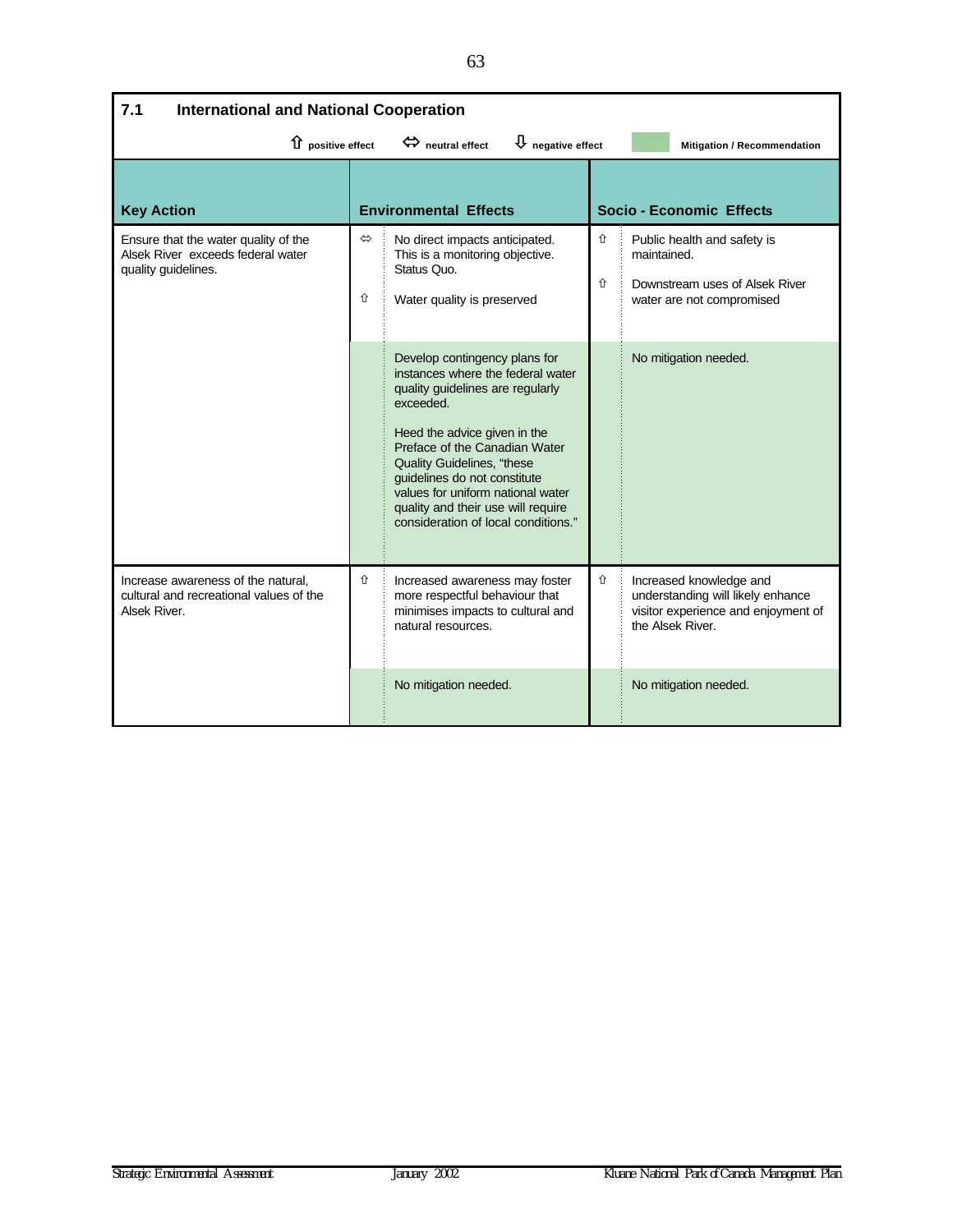| <b>Public Involvement</b><br>7.2                                                                                                                                                                               |                   |                                |   |                                                                                                                                                 |  |  |  |
|----------------------------------------------------------------------------------------------------------------------------------------------------------------------------------------------------------------|-------------------|--------------------------------|---|-------------------------------------------------------------------------------------------------------------------------------------------------|--|--|--|
| $\Leftrightarrow$ neutral effect<br>$\bigcup$ negative effect<br>$\hat{u}$ positive effect<br>Mitigation / Recommendation                                                                                      |                   |                                |   |                                                                                                                                                 |  |  |  |
| <b>Key Action</b>                                                                                                                                                                                              |                   | <b>Environmental Effects</b>   |   | Socio - Economic Effects                                                                                                                        |  |  |  |
| Report to the public on the<br>implementation of the park management<br>plan, including an annual report by<br>Parks Canada and a public forum<br>coordinated by the Kluane National Park<br>Management Board. | ⇔                 | No direct impacts anticipated. | ⇧ | Greater transparency in<br>management of Kluane NP&R is<br>likely to engender increased trust,<br>collaboration and support for Kluane<br>NP&R. |  |  |  |
|                                                                                                                                                                                                                |                   | No mitigation needed.          |   | No mitigation needed.                                                                                                                           |  |  |  |
| Consult with the public on major<br>initiatives that arise.                                                                                                                                                    | $\Leftrightarrow$ | No direct impacts anticipated. | ⇧ | Greater transparency in<br>management of Kluane NP&R is<br>likely to engender increased trust,<br>collaboration and support for Kluane<br>NP&R. |  |  |  |
|                                                                                                                                                                                                                |                   | No mitigation needed.          |   | No mitigation needed.                                                                                                                           |  |  |  |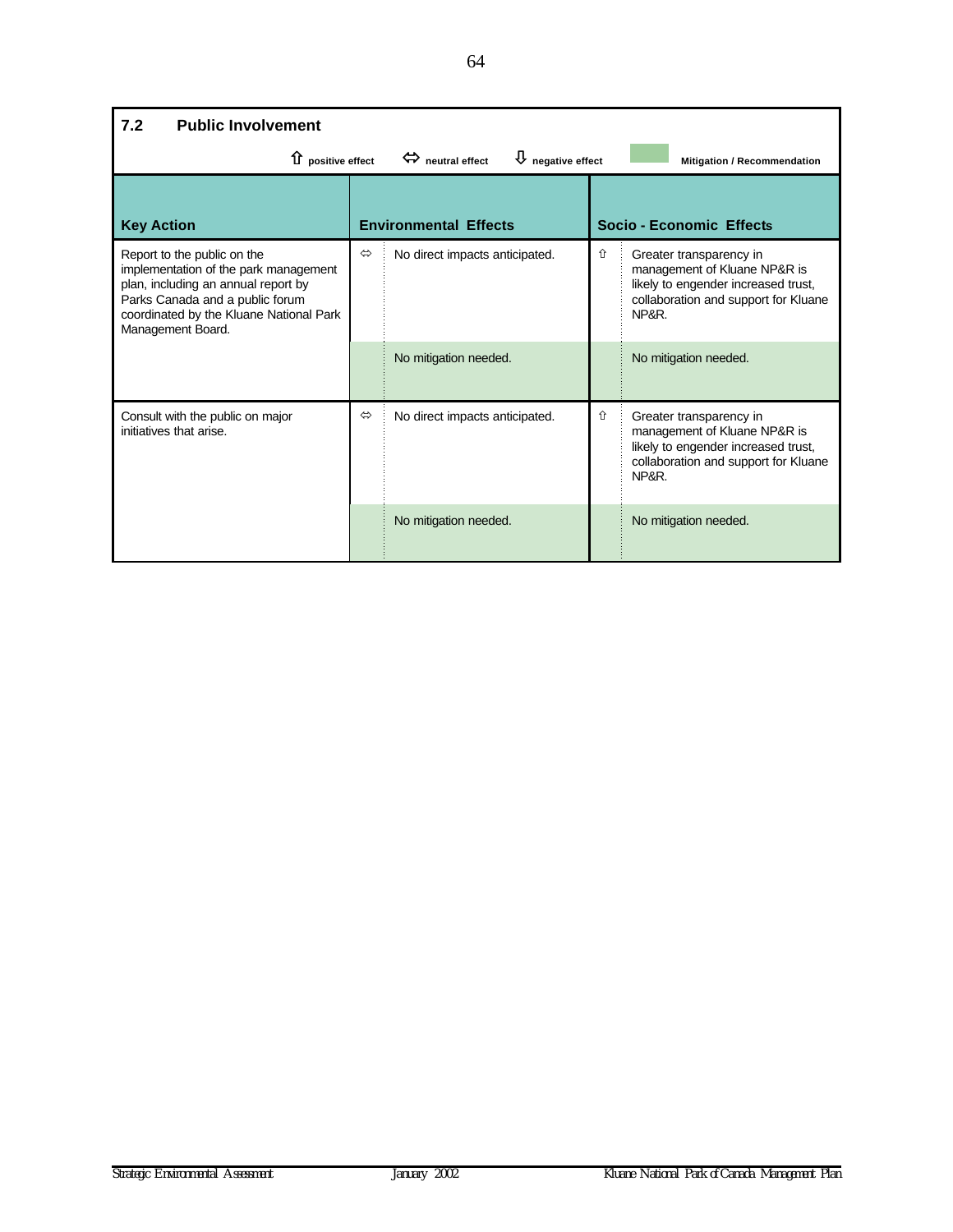| 8.1<br><b>Environmental Stewardship</b>                                                                                                                                               |                              |                                                                                                                                                                                                                                                                                                              |             |                                                                                                                                                                                                                                                                                                                                                                                                                                  |  |  |
|---------------------------------------------------------------------------------------------------------------------------------------------------------------------------------------|------------------------------|--------------------------------------------------------------------------------------------------------------------------------------------------------------------------------------------------------------------------------------------------------------------------------------------------------------|-------------|----------------------------------------------------------------------------------------------------------------------------------------------------------------------------------------------------------------------------------------------------------------------------------------------------------------------------------------------------------------------------------------------------------------------------------|--|--|
| ↑ positive effect                                                                                                                                                                     |                              | $\bigcup$ negative effect<br>$\Leftrightarrow$ neutral effect                                                                                                                                                                                                                                                |             | Mitigation / Recommendation                                                                                                                                                                                                                                                                                                                                                                                                      |  |  |
| <b>Key Action</b>                                                                                                                                                                     | <b>Environmental Effects</b> |                                                                                                                                                                                                                                                                                                              |             | <b>Socio - Economic Effects</b>                                                                                                                                                                                                                                                                                                                                                                                                  |  |  |
| Implement an environmental<br>management system for the park with<br>emphasis on green procurement.                                                                                   | ⇧<br>⇧                       | Improved management of Parks<br>Canada activities, assets, and<br>wastes is likely to result. Net<br>environmental effect is positive.<br>Reduced resource consumption<br>and improved waste management<br>are anticipated.                                                                                  | ⇧<br>⇧<br>⇧ | Material supply and contract service<br>opportunities may result for local<br>and regional companies or<br>individuals.<br>Parks Canada is likely to realize<br>cost savings if increased resource<br>utilization efficiencies occur.<br>Parks Canada inputs to local waste<br>management streams will be<br>reduced. Extended operating life for<br>waste management facilities with<br>finite lifespans (e.g. landfill sites). |  |  |
|                                                                                                                                                                                       |                              | Parks Canada National EMS Plan<br>(14 Environmental Aspects)<br>should form basis of Kluane<br>NP&R EMS. Parks Canada has<br>set objectives and targets for all<br>environmental aspects.<br>Development and use of an EMS<br>is consist with the policies of<br>Parks Canada and the federal<br>government. |             | No mitigation needed                                                                                                                                                                                                                                                                                                                                                                                                             |  |  |
| Demonstrate environmental leadership<br>by communicating the park's<br>environmental performance to<br>stakeholders and the people of Canada.                                         | ⇔<br>⇧                       | No direct impacts anticipated.<br>Increased public knowledge of<br>environmental stewardship may<br>result in behavioral changes that<br>benefit the environment.                                                                                                                                            | ⇧           | Greater public awareness of Parks<br>Canada environmental performance                                                                                                                                                                                                                                                                                                                                                            |  |  |
|                                                                                                                                                                                       |                              | No mitigation needed.                                                                                                                                                                                                                                                                                        |             | No mitigation needed.                                                                                                                                                                                                                                                                                                                                                                                                            |  |  |
| Work with visitors, tenants, service<br>providers, adjacent land owners and<br>other stakeholders to encourage them to<br>manage their operations to high<br>environmental standards. | ⇧                            | Improved management of<br>activities, assets, and wastes is<br>likely to result. Net environmental<br>effect is positive                                                                                                                                                                                     | ⇧           | Material supply and contract service<br>opportunities for local and regional<br>businesses may result.                                                                                                                                                                                                                                                                                                                           |  |  |
|                                                                                                                                                                                       |                              | No mitigation needed.                                                                                                                                                                                                                                                                                        |             | No mitigation needed.                                                                                                                                                                                                                                                                                                                                                                                                            |  |  |
| Inform park users so they can make<br>environmentally responsible choices.                                                                                                            | $\Leftrightarrow$<br>⇧       | No direct impacts anticipated.<br>Environmentally responsible<br>choices by park users should<br>lessen their impacts on the<br>greater Kluane ecosystem.                                                                                                                                                    | ⇧           | Some park users will feel sense of<br>satisfaction behaving in<br>environmentally responsible manner.                                                                                                                                                                                                                                                                                                                            |  |  |
|                                                                                                                                                                                       |                              | No mitigation needed.                                                                                                                                                                                                                                                                                        |             | No mitigation needed.                                                                                                                                                                                                                                                                                                                                                                                                            |  |  |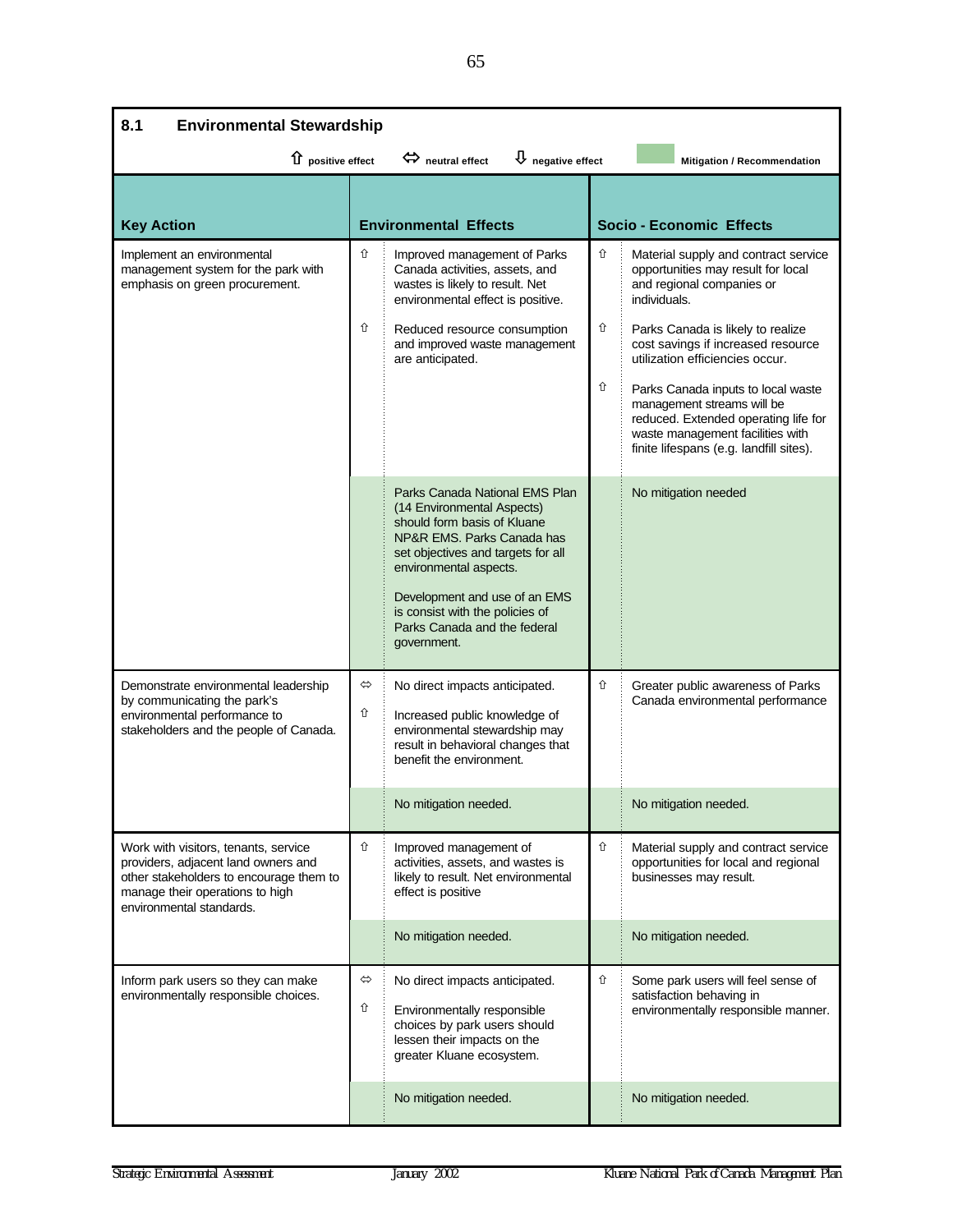## **8.2 Operations**

| $\hat{u}$ positive effect                                                                                                                                                                                                   |                        | $\overline{\Psi}$ negative effect<br>$\Leftrightarrow$ neutral effect                                                                                                                                                                                                                                                                                                                                                                                                                              |        | Mitigation / Recommendation                                                                                                                                                                                                                                                                              |
|-----------------------------------------------------------------------------------------------------------------------------------------------------------------------------------------------------------------------------|------------------------|----------------------------------------------------------------------------------------------------------------------------------------------------------------------------------------------------------------------------------------------------------------------------------------------------------------------------------------------------------------------------------------------------------------------------------------------------------------------------------------------------|--------|----------------------------------------------------------------------------------------------------------------------------------------------------------------------------------------------------------------------------------------------------------------------------------------------------------|
| <b>Key Action</b>                                                                                                                                                                                                           |                        | <b>Environmental Effects</b>                                                                                                                                                                                                                                                                                                                                                                                                                                                                       |        | <b>Socio - Economic Effects</b>                                                                                                                                                                                                                                                                          |
| Use the new, 5 year State of the Park<br>Report and Parks Canada's national<br>biennial State of Protected Heritage<br>Areas Report to report on the state of<br>the park's ecological integrity.                           | $\Leftrightarrow$<br>⇧ | No direct impacts anticipated.<br>Knowledge of the state of Kluane<br>NP&R is likely to increase.<br>Improved understanding of local<br>and regional threats and issues<br>may increase levels of regional<br>cooperation and improve<br>management of greater Kluane<br>ecosystem.                                                                                                                                                                                                                | ⇧      | improved understanding of role of<br>Kluane NP&R in local and regional<br>economy.                                                                                                                                                                                                                       |
|                                                                                                                                                                                                                             |                        | No mitigation needed.                                                                                                                                                                                                                                                                                                                                                                                                                                                                              |        | No mitigation needed.                                                                                                                                                                                                                                                                                    |
| Utilize the Canadian Environmental<br>Assessment Act and the Yukon<br>Development Assessment Process<br>(DAP), when it comes into effect, to<br>assess the environmental impacts of<br>projects before they are undertaken. | $\Leftrightarrow$<br>⇧ | Status Quo.<br>Environmental effects of<br>proposed projects and activities<br>will be assessed. Environmental<br>assessment results will used by<br>Responsible managers when<br>deciding on a course of action<br>(approve; not approve; refer to<br>mediation or panel review).<br>Projects and activities with<br>significant adverse environmental<br>effects will be avoided. Projects<br>with minor environmental effects<br>will be designed and executed to<br>avoid or mitigate impacts. | ⇔<br>⇧ | Status Quo.<br>Public will be provided with access<br>to a list of projects in Kluane NP&R<br>currently undergoing EA review.<br>Public will be given an opportunity to<br>review and comment on<br>controversial projects or those with<br>considerable potential to generate<br>environmental effects. |
|                                                                                                                                                                                                                             |                        | Parks Canada guidance materials<br>should be consulted to ensure<br>compliance with EA policy and<br>legislation. Key references<br>include: Procedures of the<br>Department of Canadian<br>Heritage for Complying With the<br>Canadian Environmental<br>Assessment Act and<br><b>Management Directive 2.4.2</b><br><b>Impact Assessment.</b>                                                                                                                                                      |        | No mitigation needed.                                                                                                                                                                                                                                                                                    |